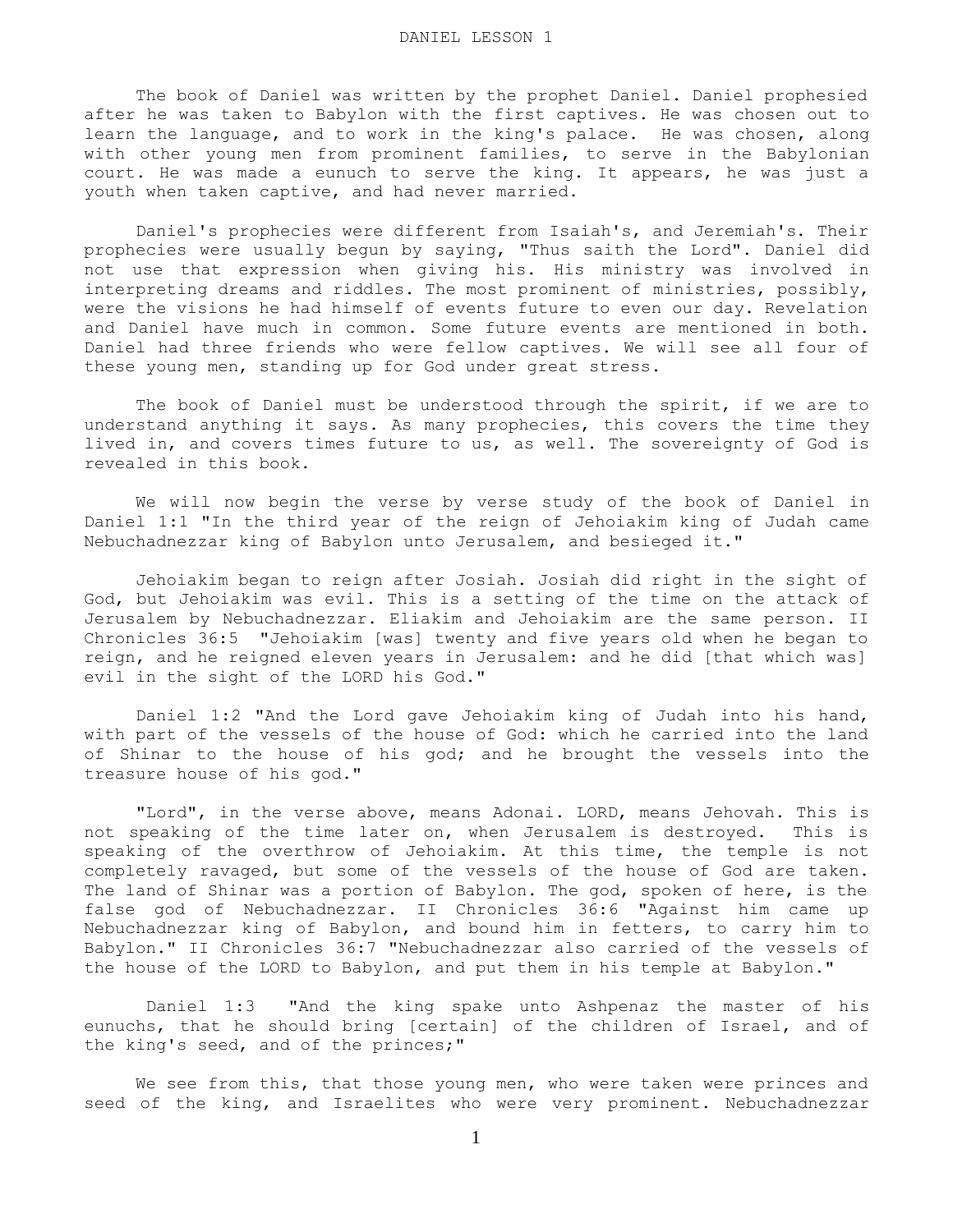wanted eunuchs for the court. II Kings 20:18 "And of thy sons that shall issue from thee, which thou shalt beget, shall they take away; and they shall be eunuchs in the palace of the king of Babylon."

 Daniel 1:4 "Children in whom [was] no blemish, but well favoured, and skilful in all wisdom, and cunning in knowledge, and understanding science, and such as [had] ability in them to stand in the king's palace, and whom they might teach the learning and the tongue of the Chaldeans."

 These young men, that were chosen to take back to Babylon to work in the court, had to be the well educated. They had to be intelligent enough to learn the language, and to conduct themselves with good manners. The Chaldeans and the Babylonians are the same. The young men needed to be nice looking to represent the king well. He wanted only the best in the court of the king.

 Daniel 1:5 "And the king appointed them a daily provision of the king's meat, and of the wine which he drank: so nourishing them three years, that at the end thereof they might stand before the king."

 They were sent to training school for 3 years to prepare them for work in the court of the king. They were fed and housed as part of their training. In fact, they were fed the same food and wine as the king. This was a time of preparation. The king was having them schooled in the ways of Babylon. He, also, wanted them to know what was required of them in their duties. He might even use them as interpreters to communicate with the captured Hebrews.

 Daniel 1:6 "Now among these were of the children of Judah, Daniel, Hananiah, Mishael, and Azariah:"

 The name "Daniel" means judge of God. "Hananiah" means Jah has favored. "Mishael" means who is what God is. "Azariah" means Jah has strengthened. It appears from this verse, these 4 were of the tribe of Judah.

 Daniel 1:7 "Unto whom the prince of the eunuchs gave names: for he gave unto Daniel [the name] of Belteshazzar; and to Hananiah, of Shadrach; and to Mishael, of Meshach; and to Azariah, of Abed-nego."

 When they are called into service of the king, they must take on Babylonian names. Daniel's new name, Belteshazzar, is very similar to the name of a later king of these Babylonians, Belshazzar. Sometimes, these names were given to cut connection with their old lives. Sometimes, they were named for the false gods of their captors.

 Daniel 1:8 "But Daniel purposed in his heart that he would not defile himself with the portion of the king's meat, nor with the wine which he drank: therefore he requested of the prince of the eunuchs that he might not defile himself."

 We see from this, that Daniel's faith in God made him know that God would protect him. He remembered the dietary laws that were given in Leviticus. Daniel did not want to anger God by eating unclean food. This defilement would have been because of the law in Leviticus. Leviticus 11:47 "To make a difference between the unclean and the clean, and between the beast that may be eaten and the beast that may not be eaten." Daniel would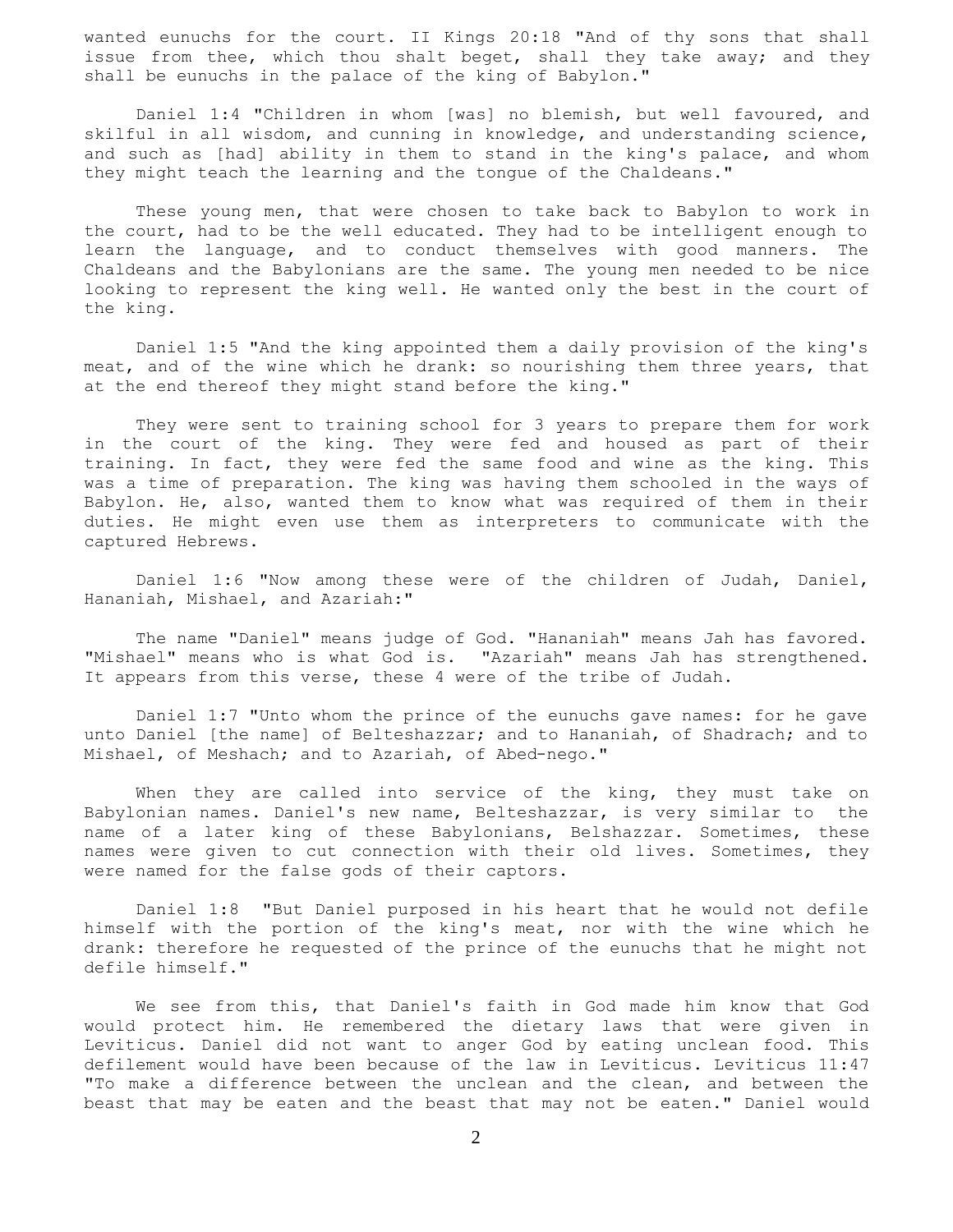rather die than break the Levitical law. This is not true now, since Jesus fulfilled the law. Food is cleansed by prayer. I Timothy 4:5 "For it is sanctified by the word of God and prayer." The prince of eunuchs was over Daniel. This is a bold request of Daniel. It might even cost him his life.

 Daniel 1:9 "Now God had brought Daniel into favour and tender love with the prince of the eunuchs."

 We see this very same thing happened to Joseph, when he was captive in Egypt, in the following verse. Genesis 39:21 "But the LORD was with Joseph, and shewed him mercy, and gave him favour in the sight of the keeper of the prison." You see, God ultimately is in control of everyone. God tenders the heart of the prince of the eunuchs, so that he loves Daniel.

 Daniel 1:10 "And the prince of the eunuchs said unto Daniel, I fear my lord the king, who hath appointed your meat and your drink: for why should he see your faces worse liking than the children which [are] of your sort? then shall ye make [me] endanger my head to the king."

 The prince of the eunuchs is just sure that Daniel will look terrible, if he stops eating the food and wine the king has provided. When Daniel begins to look bad, the prince of the eunuchs will be in trouble with the king, and the king might have him killed. The Hebrews, that were not in the palace, got very little to eat, and they were not very healthy looking. The king wanted his eunuchs to be the best looking people in the land.

 Daniel 1:11 "Then said Daniel to Melzar, whom the prince of the eunuchs had set over Daniel, Hananiah, Mishael, and Azariah,"

"Melzar" means butler, or steward. We see from this, there were several ranks even among the eunuchs.

 Daniel 1:12 "Prove thy servants, I beseech thee, ten days; and let them give us pulse to eat, and water to drink."

 "Pulse" means a vegetable. We can easily see that Daniel was trying to avoid eating an unclean animal from the king's table. This 10 days symbolizes a time dealing with worldliness, since 10 means world government. This is not a total fast, but God will bless Daniel for taking this stand for Him.

 Daniel 1:13 "Then let our countenances be looked upon before thee, and the countenance of the children that eat of the portion of the king's meat: and as thou seest, deal with thy servants."

We see that Daniel gives Melzar a way out of this. He explains that, if he looks any different than the people eating and drinking the kings food and drink, the prince can punish him. Servants is plural here, so Daniel is, probably, speaking for himself and Shadrach, Meshach, and Abednego.

 Daniel 1:14 "So he consented to them in this matter, and proved them ten days."

Since this will not get him in trouble, Melzar agrees to it.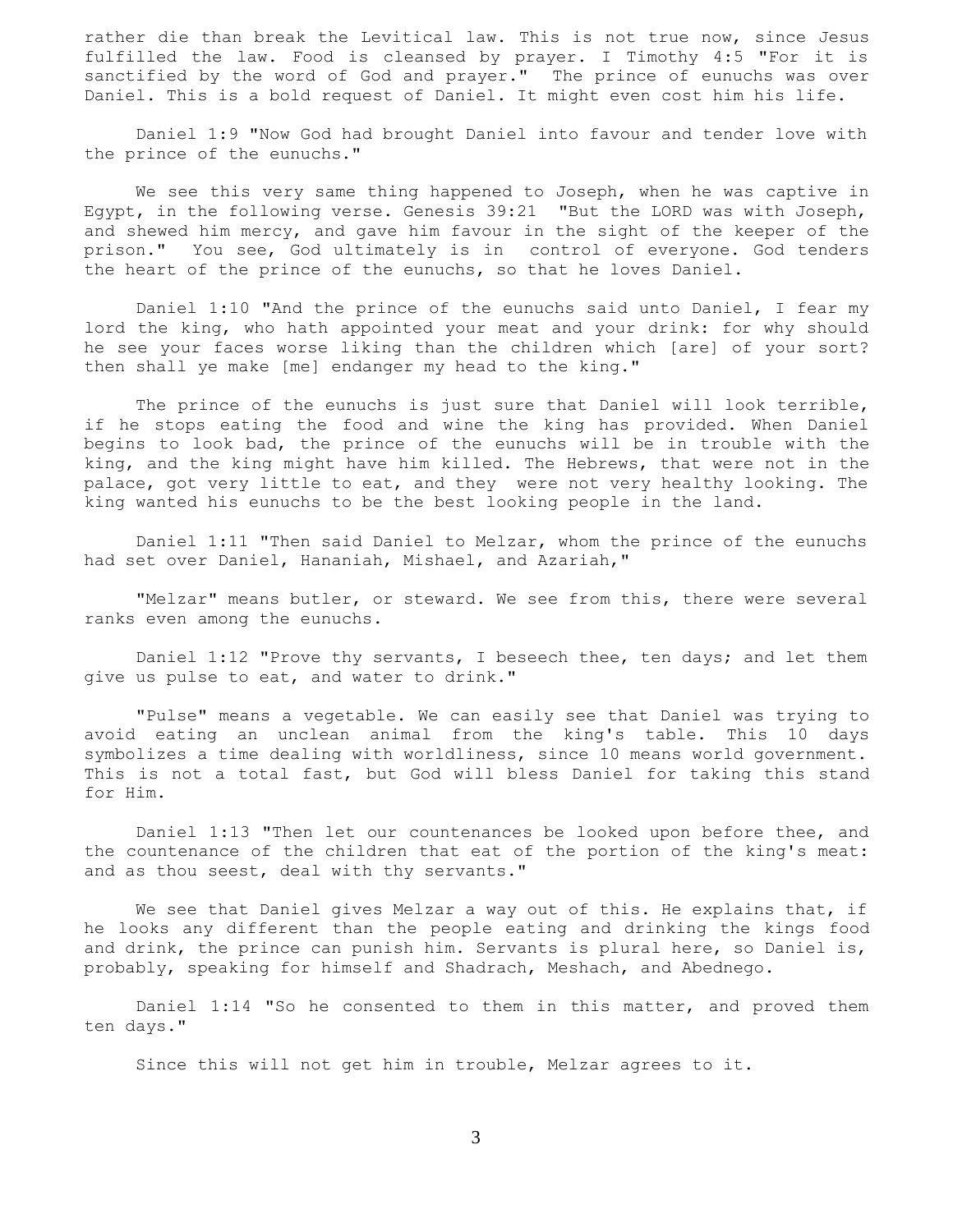Daniel 1:15 "And at the end of ten days their countenances appeared fairer and fatter in flesh than all the children which did eat the portion of the king's meat."

 God intervenes and feeds Daniel and his friends food that the steward knows not of. This is food from God. Exodus 23:25 "And ye shall serve the LORD your God, and he shall bless thy bread, and thy water; and I will take sickness away from the midst of thee." It is better to obey God, than to have a feast of unclean food. They are in great shape at the end of the 10 days. This is the first of the great manifestations of God in Daniel.

 Daniel 1:16 "Thus Melzar took away the portion of their meat, and the wine that they should drink; and gave them pulse."

When the steward saw they were no worse for their restricted diet, he allowed them to continue on that diet.

 Daniel 1:17 "As for these four children, God gave them knowledge and skill in all learning and wisdom: and Daniel had understanding in all visions and dreams."

 Notice, where their skill and knowledge came from. God gave it to them as a gift. Their faithfulness to God was overwhelming. God gave them gifts to help them in this hostile place. Daniel's gifts were even more. He received the gift of interpretaions, along with the understanding and wisdom. God would, also, communicate with Daniel in dreams. The things these 4 received from God are very much like the gifts of the Spirit the Christians receive. I Corinthians 12:7 "But the manifestation of the Spirit is given to every man to profit withal." I Corinthians 12:8 "For to one is given by the Spirit the word of wisdom; to another the word of knowledge by the same Spirit;" I Corinthians 12:9 "To another faith by the same Spirit; to another the gifts of healing by the same Spirit;" I Corinthians 12:10 "To another the working of miracles; to another prophecy; to another discerning of spirits; to another [divers] kinds of tongues; to another the interpretation of tongues:"

 Daniel 1:18 "Now at the end of the days that the king had said he should bring them in, then the prince of the eunuchs brought them in before Nebuchadnezzar."

They were to be trained and groomed, before they were brought before the king. It appears this time has elapsed here, and it is time to bring them to the king for his approval.

 Daniel 1:19 "And the king communed with them; and among them all was found none like Daniel, Hananiah, Mishael, and Azariah: therefore stood they before the king."

From this, we see there were many more than these 4, but the king was the most impressed with Daniel, Hananiah, Mishael, and Azariah. He chose these 4 to serve close to him.

 Daniel 1:20 "And in all matters of wisdom [and] understanding, that the king inquired of them, he found them ten times better than all the magicians [and] astrologers that [were] in all his realm."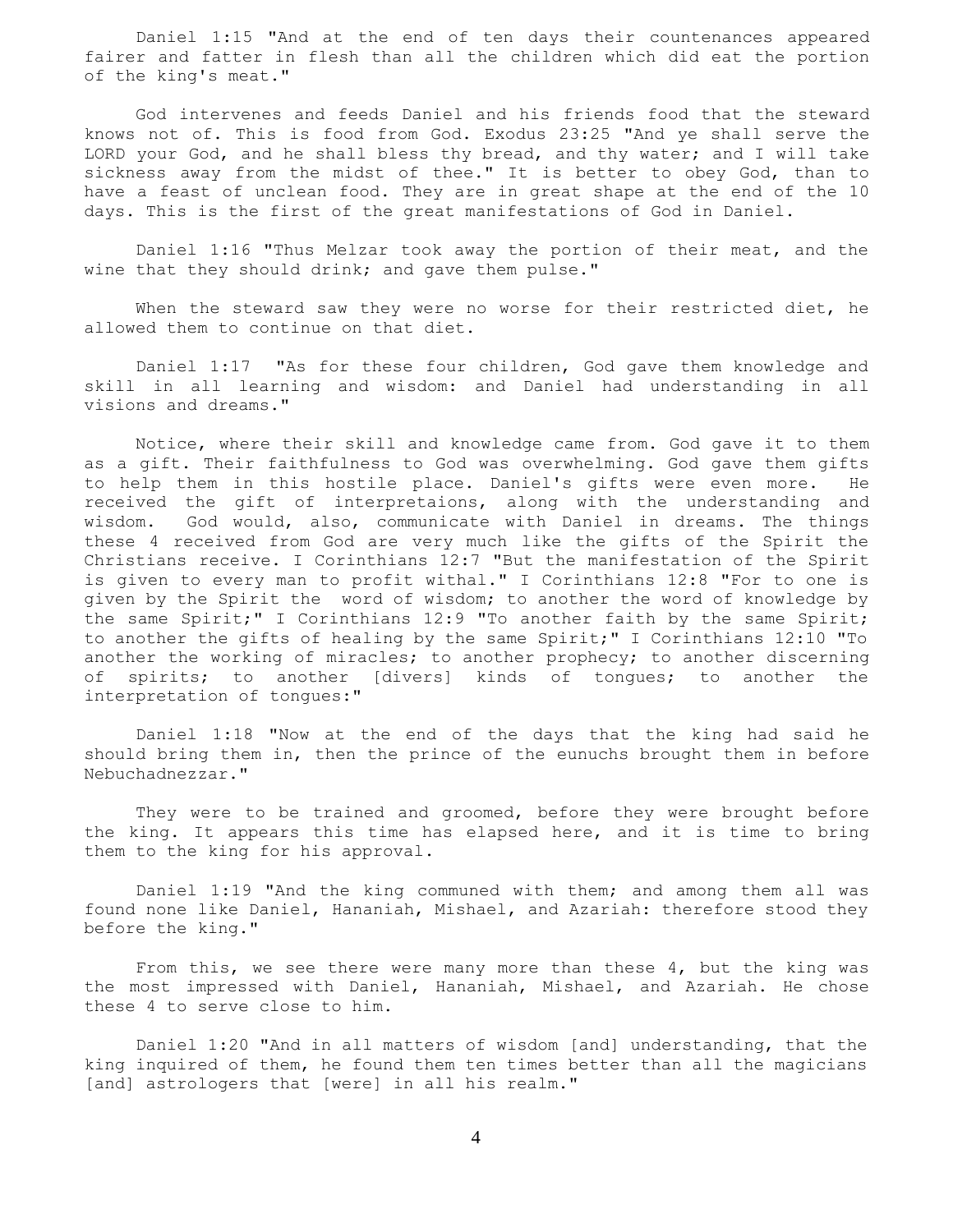Magicians and astrologers have a little power, but their power comes from another source other than God. Their wisdom and understanding does not measure up to the 4 headed up by Daniel. Daniel and his friends get their wisdom and understanding from God. We see the comparison in the Scripture above is 10 to 1. Satan has a little power that God allows him to have. He does not have unlimited power. God's power is unlimited. God controls Satan. These men who had stood up for God were representing God to this court. God's power through them was unlimited.

 Daniel 1:21 "And Daniel continued [even] unto the first year of king Cyrus."

 While Babylon stands, Daniel continued. Daniel 6:28 "So this Daniel prospered in the reign of Darius, and in the reign of Cyrus the Persian." Verse 21 above, does not say Daniel stopped at the first year of Cyrus. It says he continued unto his reign. Daniel continued many years under several kings.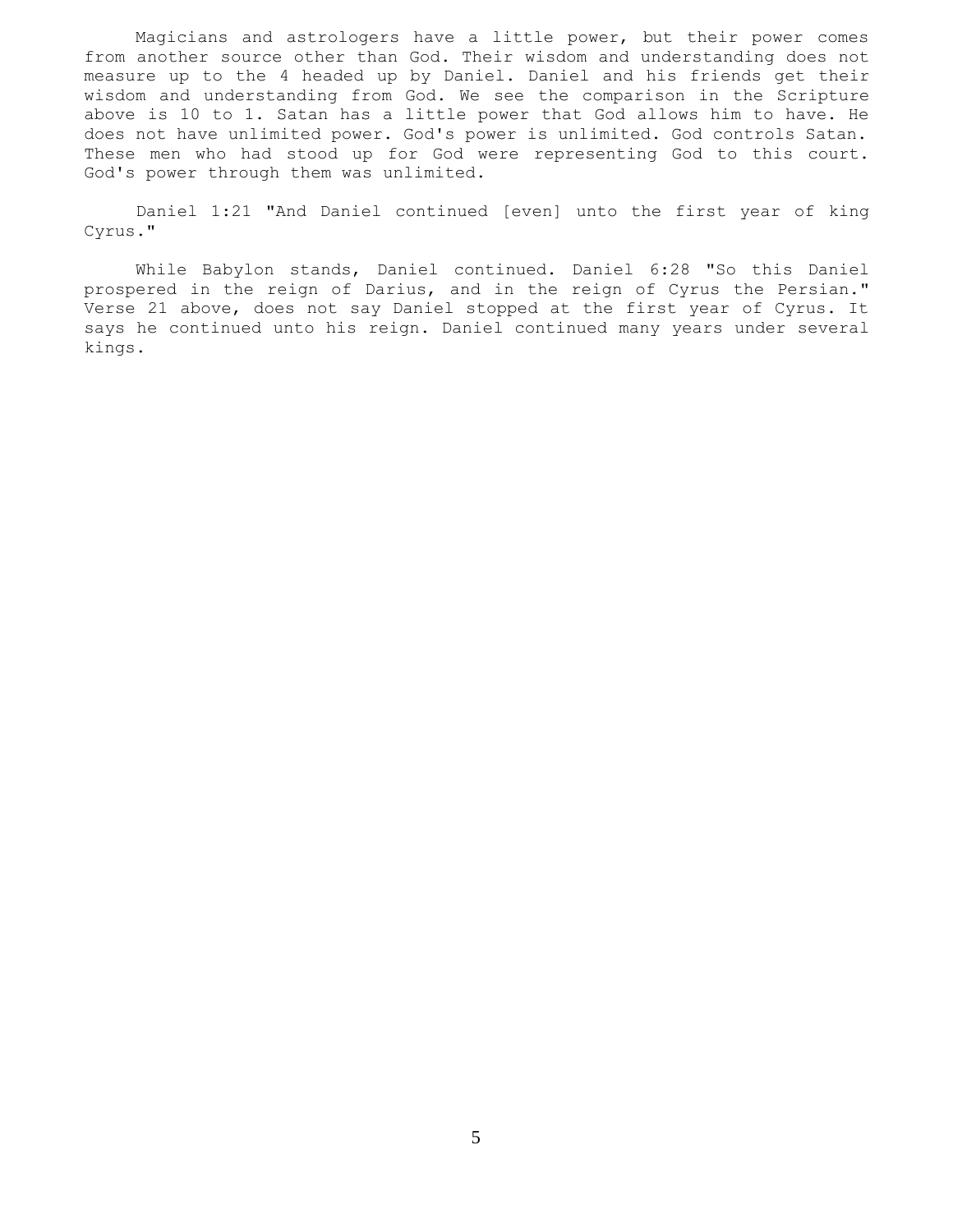## Daniel 1 Questions

1. When Daniel was captured, where did he go? 2. Why was he made a eunuch? 3. How did his prophecies differ from Ezekiel's and Isaiah's? 4. What was Daniel's ministry involved in? 5. What other book in the Bible has much in common with Daniel? 6. The book of Daniel must be understood through the  $\cdots$ 7. What time did his prophecy cover? 8. The  $\qquad \qquad$  of God is revealed in this book. 9. Who reigned before Jehoiakim? 10. How did they differ? 11. How old was Jehoiakim, when he began to reign? 12. How long did he reign? 13. Who gave Jehoiakim into the hands of the Babylonians? 14. Where were some of the temple vessels carried? 15. Where was Shinar? 16. What does "Lord" mean? 17. Who was master of the eunuchs? 18. Who were the young men who were taken for eunuchs? 19. What were some of the qualifications they must have to be a eunuch in the king's court? 20. How were they fed? 21. How long were they in training, before they were presented to the king? 22. What were they being trained in? 23. Who were three others, who were named, that were with Daniel? 24. What does "Daniel" mean? 25. "Hananiah" means \_\_\_\_\_\_ \_\_\_\_\_ \_\_\_\_\_\_\_\_\_> 26. "Mishael" means what? 27. What does "Azariah" mean? 28. These 4 were of what tribe? 29. What was Daniel's new name? 30. What names were given to his 3 friends? 31. What was a reason for changing their names? 32. What did Daniel refuse to do? 33. Quote Leviticus chapter 11 verse 47. 34. Was Daniel allowed to do what he requested? 35. What is "pulse"? 36. What does the number 10 mean? 37. Quote Exodus chapter 23 verse 25. 38. What special gifts did God give Daniel and his friends? 39. What is this similar to for a Christian? 40. Who did the king choose, of all the eunuchs, to serve him? 41. How much better were they than the magicians and astrologers? 42. How long did Daniel continue?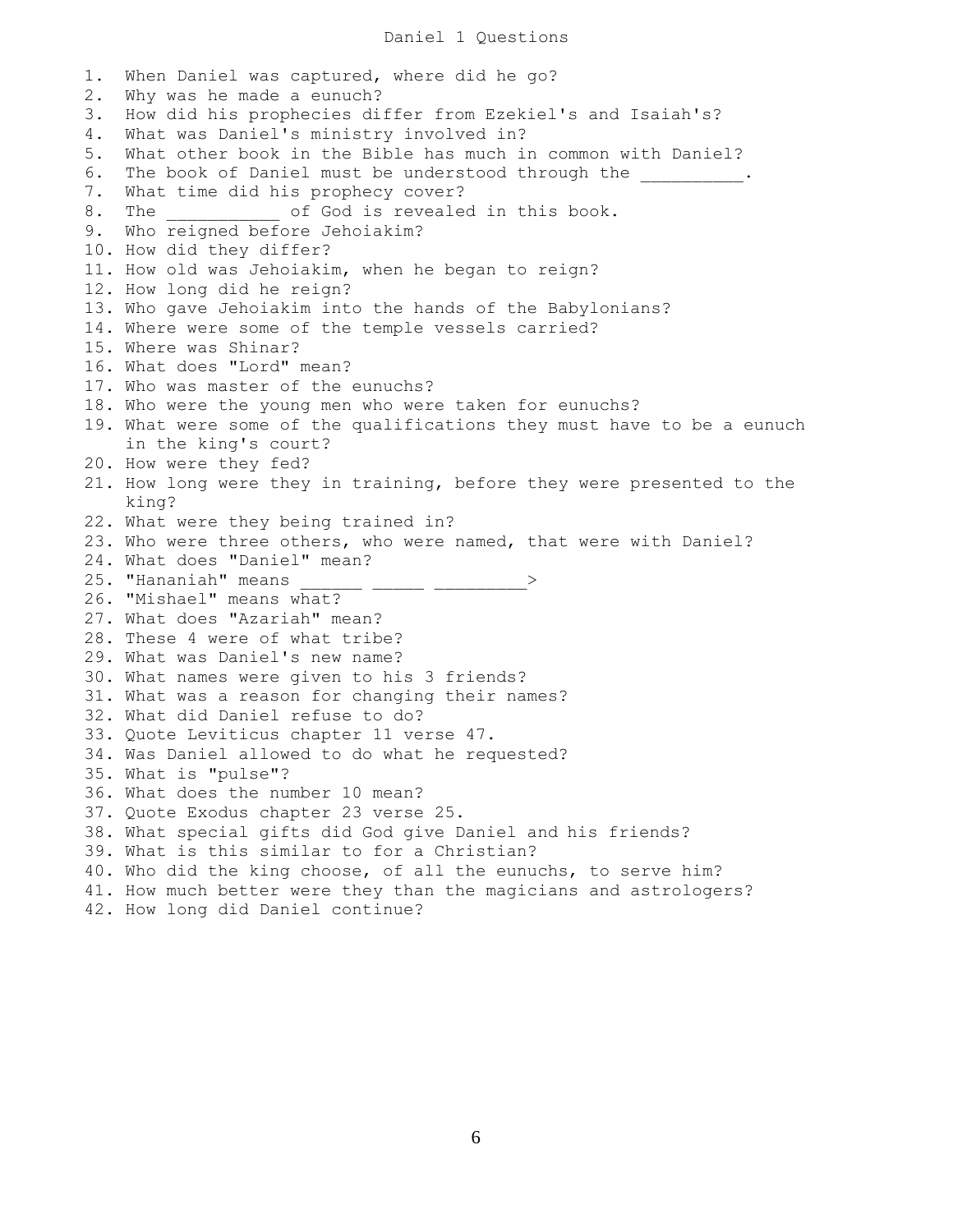We will begin this lesson in Daniel 2:1 "And in the second year of the reign of Nebuchadnezzar Nebuchadnezzar dreamed dreams, wherewith his spirit was troubled, and his sleep brake from him."

We would believe that a person, who was as successful as Nebuchadnezzar, would not dream bad dreams. Wealth and fame do not make a person happy. In this particular case, the dream is an intervention from God. God directs men, sometimes, by dreams and visions. Not all dreams are from God, but this one is. This dream is to elevate Daniel in the kingdom, as the dreams of the king of Egypt elevated Joseph to the second in command in the land.

 Daniel 2:2 "Then the king commanded to call the magicians, and the astrologers, and the sorcerers, and the Chaldeans, for to shew the king his dreams. So they came and stood before the king."

 The subjects of the land are at the beck and call of the king. When the king called them, they came. These astrologers were thought of as the wise men of the day. The job of these astrologers, magicians, and sorcerers was to advise the king on things of a spiritual nature. They told of future events, as well as giving advice. They do have some power, but it is limited. Their source is the devil. Read, with me, what all believers are to do about things pertaining to this, in the following verse. Acts 19:19 "Many of them also which used curious arts brought their books together, and burned them before all [men]: and they counted the price of them, and found [it] fi fty thousand [pieces] of silver." God will not share your love. You must be loyal to God and not earthly astrologers, magicians, and sorcerers.

 Daniel 2:3 "And the king said unto them, I have dreamed a dream, and my spirit was troubled to know the dream."

 The king was aware this bad dream was not caused by eating the wrong food for dinner, but was, in fact, a warning. He cannot continue on, without knowing the meaning of this dream.

 Daniel 2:4 "Then spake the Chaldeans to the king in Syriack, O king, live for ever: tell thy servants the dream, and we will shew the interpretation."

 These worldly wise men were smart enough to begin by saying something nice to the king. "Syriack" means they spoke in Syrian. This seems like a reasonable request for the king to give them the dream, so they might interpret the dream.

 Daniel 2:5 "The king answered and said to the Chaldeans, The thing is gone from me: if ye will not make known unto me the dream, with the interpretation thereof, ye shall be cut in pieces, and your houses shall be made a dunghill."

 Even though the king has forgotten the details of the dream, he is still greatly troubled by the dream. The astrologers, sorcerers, and magicians were supposed to be able to read the minds of their people. If they had the power they claimed to have, this would be no problem for them.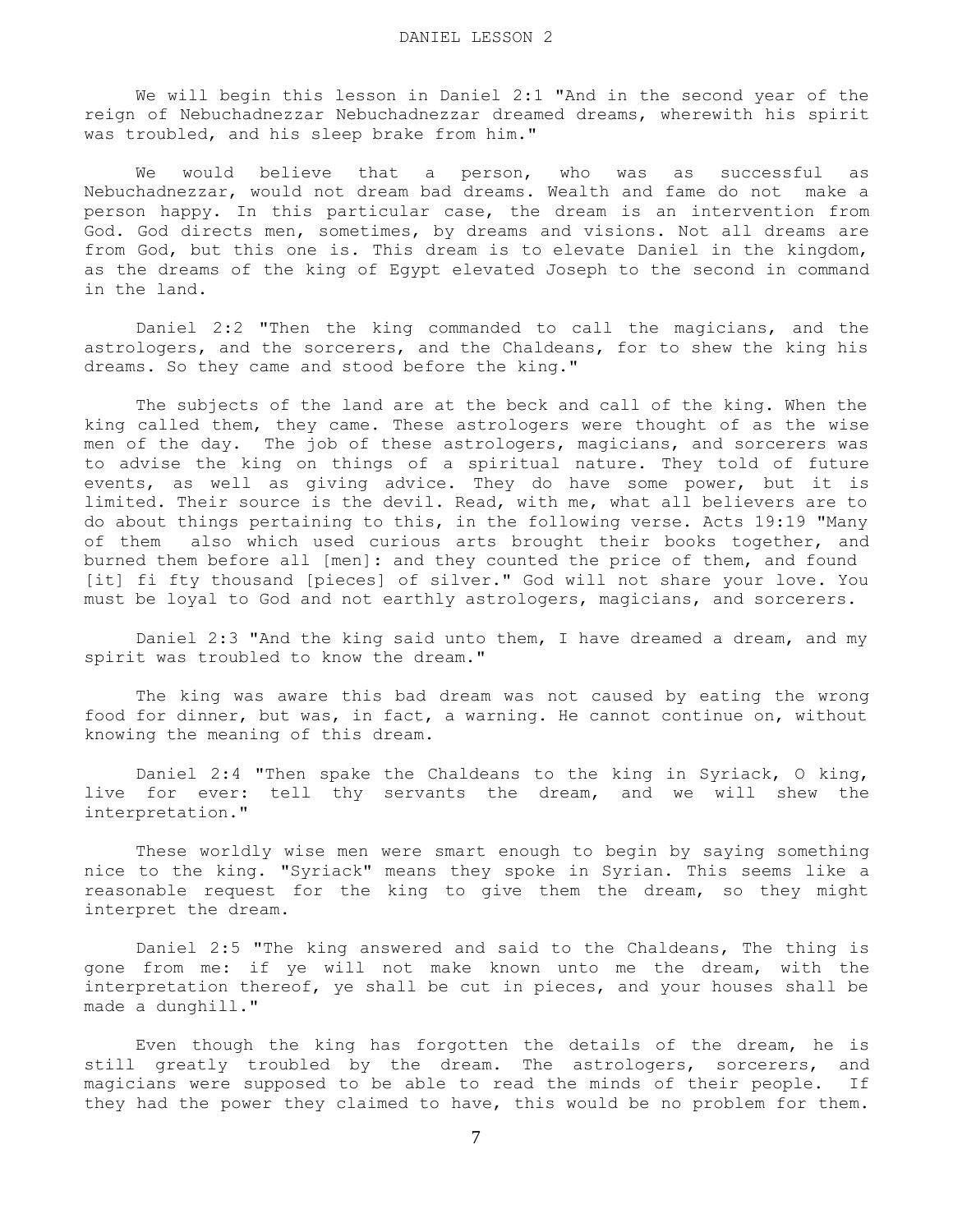The truth is, they do not have power. The threat of death should cause them to use all the power available to them to try to know the dream and its meaning. It is in the power of the king to kill them, if they do not please him.

 Daniel 2:6 "But if ye shew the dream, and the interpretation thereof, ye shall receive of me gifts and rewards and great honour: therefore shew me the dream, and the interpretation thereof."

 We saw in the previous Scripture, threat of cruel death, if they did not know and bring the meaning of the dream to the king. Now, we see they will be blessed greatly, if they can bring the king his dream. This is a time of proving for them. They must prove their powers to the king.

 Daniel 2:7 "They answered again and said, Let the king tell his servants the dream, and we will shew the interpretation of it."

 This is the second time they have requested the king to tell the dream to them. They have not understood his previous answer. He has forgotten the details of the dream. Their mention of the fact they are servants to the king, is to show their willingness to interpret the dream, if it is in their power to do so.

 Daniel 2:8 "The king answered and said, I know of certainty that ye would gain the time, because ye see the thing is gone from me."

We can all relate to the king in this. At some time in our life, each of us have had a troubling dream, that we could not recall, when we woke up. We are aware that the dream troubled us, but we cannot remember the dream. This is what has happened to the king.

 Daniel 2:9 "But if ye will not make known unto me the dream, [there is but] one decree for you: for ye have prepared lying and corrupt words to speak before me, till the time be changed: therefore tell me the dream, and I shall know that ye can shew me the interpretation thereof."

 Astrology is calculated by the position of the moon and stars, and time is wasting away here. This one incident will prove to the king for all time, whether they have been lying about their powers, or whether they truly do have supernatural power. This is much like the challenge that Elijah gave to the prophets of Baal. If they have power, prove it right now. The only thing that will save them, is the dream and its interpretation.

 Daniel 2:10 "The Chaldeans answered before the king, and said, There is not a man upon the earth that can shew the king's matter: therefore [there is] no king, lord, nor ruler, [that] asked such things at any magician, or astrologer, or Chaldean."

 They have now made a truthful statement. No man can do these things. This can only be revealed by the True God. They were used to being asked about interpretaions, but never to tell what the dream was, as well. They are almost scolding the king for even asking for such a thing. They remind him, that no previous king has asked such an impossibility.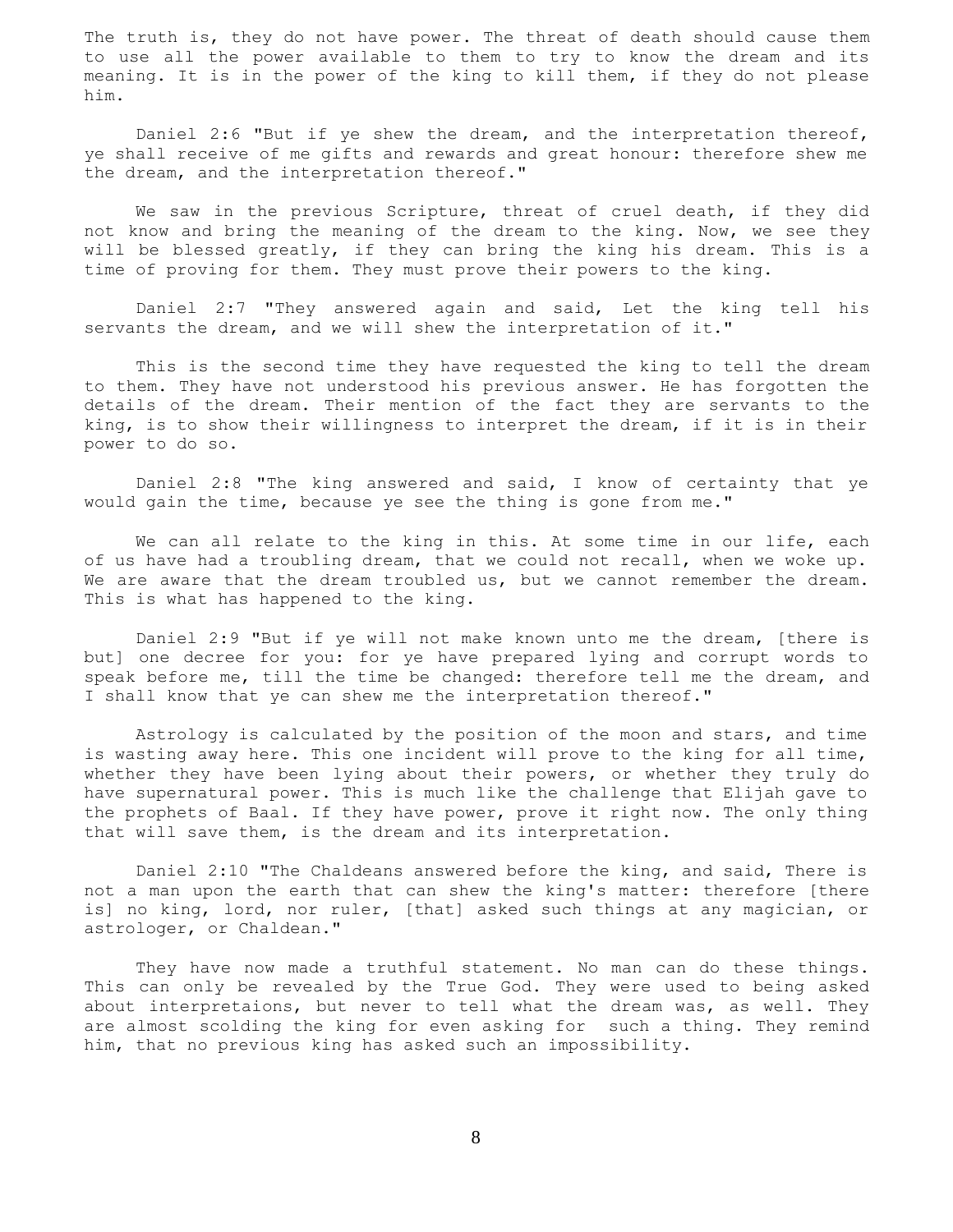Daniel 2:11 "And [it is] a rare thing that the king requireth, and there is none other that can shew it before the king, except the gods, whose dwelling is not with flesh."

 We see in the following Scripture that even true interpretations are from God alone. Genesis 40:8 "And they said unto him, We have dreamed a dream, and [there is] no interpreter of it. And Joseph said unto them, [Do] not interpretations [belong] to God? tell me [them], I pray you." God is the dream giver, and God is the true interpreter. An impossibility with man is possible with God. Matthew 19:26 "But Jesus beheld [them], and said unto them, With men this is impossible; but with God all things are possible."

 Daniel 2:12 "For this cause the king was angry and very furious, and commanded to destroy all the wise [men] of Babylon."

 The king's eyes were opened, and he realized these worldly men had no power at all. He had placed his faith in them, and they had failed him. He demanded that they be killed.

 Daniel 2:13 "And the decree went forth that the wise [men] should be slain; and they sought Daniel and his fellows to be slain."

 Now, we see the command to kill all of the wise men extends to Daniel and his companions. The king has grouped them all together as liars and deceivers.

 Daniel 2:14 "Then Daniel answered with counsel and wisdom to Arioch the captain of the king's guard, which was gone forth to slay the wise [men] of Babylon:"

 It seems, that "Arioch" was the chief executioner. He was seeking out all the wise men to kill them, on orders from the king. The wonderful thing about God is the fact He can turn an impossibility into a miracle. What was impossible for the worldly wise, will not be impossible for someone like Daniel. Daniel speaks the Words of God that flow through him. God caused Daniel to be brave enough to speak up to Arioch, here.

 Daniel 2:15 "He answered and said to Arioch the king's captain, Why [is] the decree [so] hasty from the king? Then Arioch made the thing known to Daniel."

 Daniel and his friends were not even aware of what had taken place with the king and the {worldly wise men}. This is a request from Daniel to give him and his friends a chance to see what they could do. Daniel knew that his God was the real God, and could reveal these secrets. The question, "Why is the decree so hasty from the king?" is a very legitimate question. God had to intervene for Daniel to be able to ask this question. The haste was because the king was angered.

 Daniel 2:16 "Then Daniel went in, and desired of the king that he would give him time, and that he would shew the king the interpretation."

 Notice, Daniel speaks for himself. We know that the executioner would not speak for Daniel, fearing for his own life. Daniel has confidence that God will reveal this to him. The men who had been asked at first, did not ask for extra time. They had said, it was impossible. They, also, said the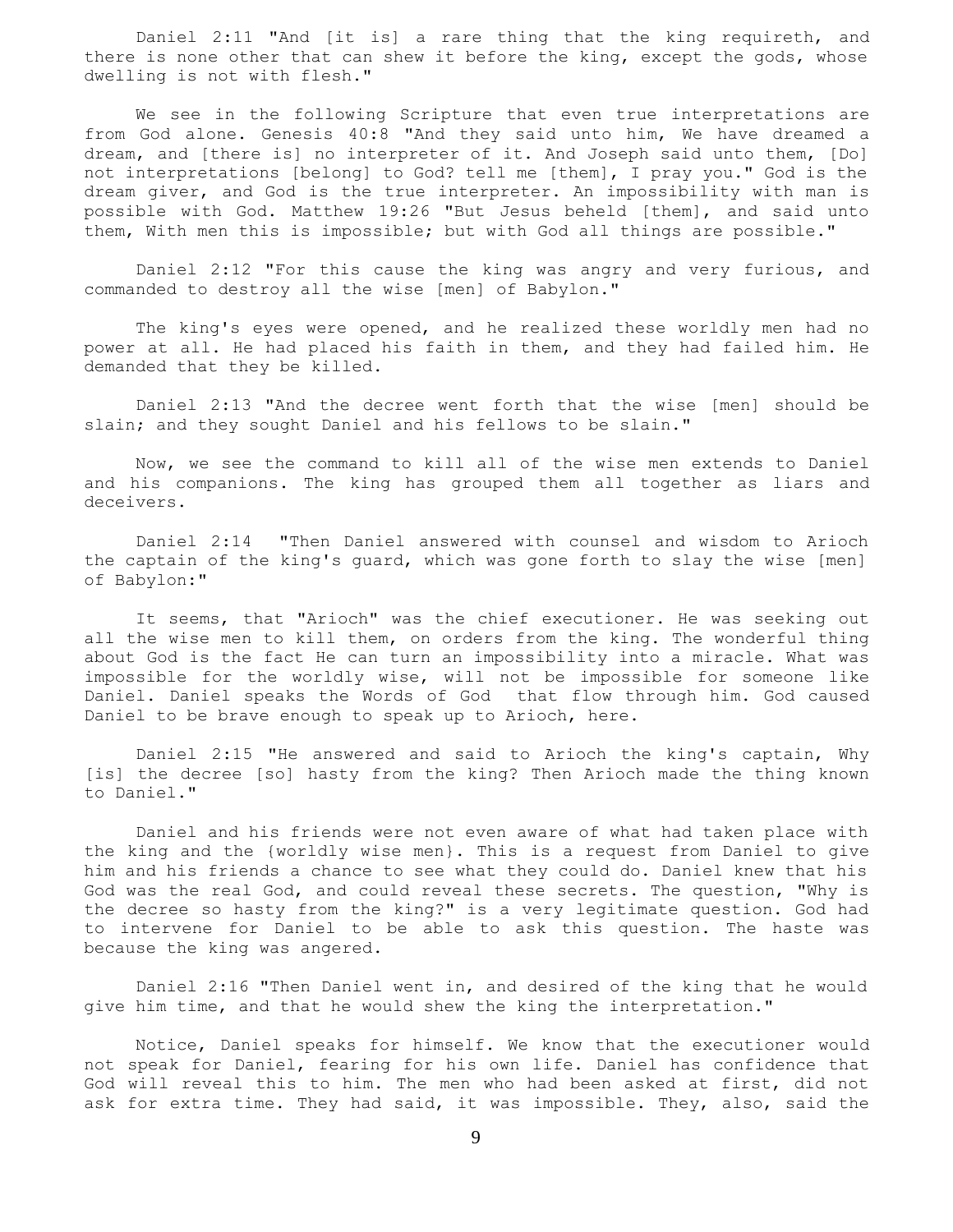king was in error asking for such a thing. Kings do not like to hear they are in error.

 Daniel 2:17 "Then Daniel went to his house, and made the thing known to Hananiah, Mishael, and Azariah, his companions:"

 Daniel believed God would save them by revealing this dream to him. He, also, knew the importance of the prayer of agreement. Daniel knew how he believed, but he also had confidence in the prayers of his friends. These 3 are the same as Shadrach, Meshek, and Abednego.

 Daniel 2:18 "That they would desire mercies of the God of heaven concerning this secret; that Daniel and his fellows should not perish with the rest of the wise [men] of Babylon."

 In the book of Genesis, we see that many times the sinful are saved from death along with the righteous. God will do whatever necessary to protect His own. Genesis 18:28 "Peradventure there shall lack five of the fifty righteous: wilt thou destroy all the city for [lack of] five? And he said, If I find there forty and five, I will not destroy [it]." In verse 18 above, Daniel believes that God will stay the hand of the executioner for these 4 men.

 Daniel 2:19 "Then was the secret revealed unto Daniel in a night vision. Then Daniel blessed the God of heaven."

 God hears the prayers of the righteous. James 5:16 "Confess [your] faults one to another, and pray one for another, that ye may be healed. The effectual fervent prayer of a righteous man availeth much." The prayers of Daniel, and his 3 friends, have been answered. God reveals the dream to Daniel. Whether this night vision is like a dream, I cannot tell. Notice, Daniel praised God for the dream.

 Daniel 2:20 "Daniel answered and said, Blessed be the name of God for ever and ever: for wisdom and might are his:"

 Daniel is recognizing that the praise goes to God. Daniel is fully aware that his abilities lie in the abilities of God that flow through him. It is God's wisdom and strength.

 Daniel 2:21 "And he changeth the times and the seasons: he removeth kings, and setteth up kings: he giveth wisdom unto the wise, and knowledge to them that know understanding:"

Notice, with me, where the power, and wisdom, and gifts come from. Exodus 31:3 "And I have filled him with the spirit of God, in wisdom, and in understanding, and in knowledge, and in all manner of workmanship," God sends His Spirit within us to empower us to do the task He has set before us. I Corinthians 1:30 "But of him are ye in Christ Jesus, who of God is made unto us wisdom, and righteousness, and sanctification, and redemption:"

 Daniel 2:22 "He revealeth the deep and secret things: he knoweth what [is] in the darkness, and the light dwelleth with him."

 God reveals the secrets to His children. Psalms 25:14 "The secret of the LORD [is] with them that fear him; and he will shew them his covenant."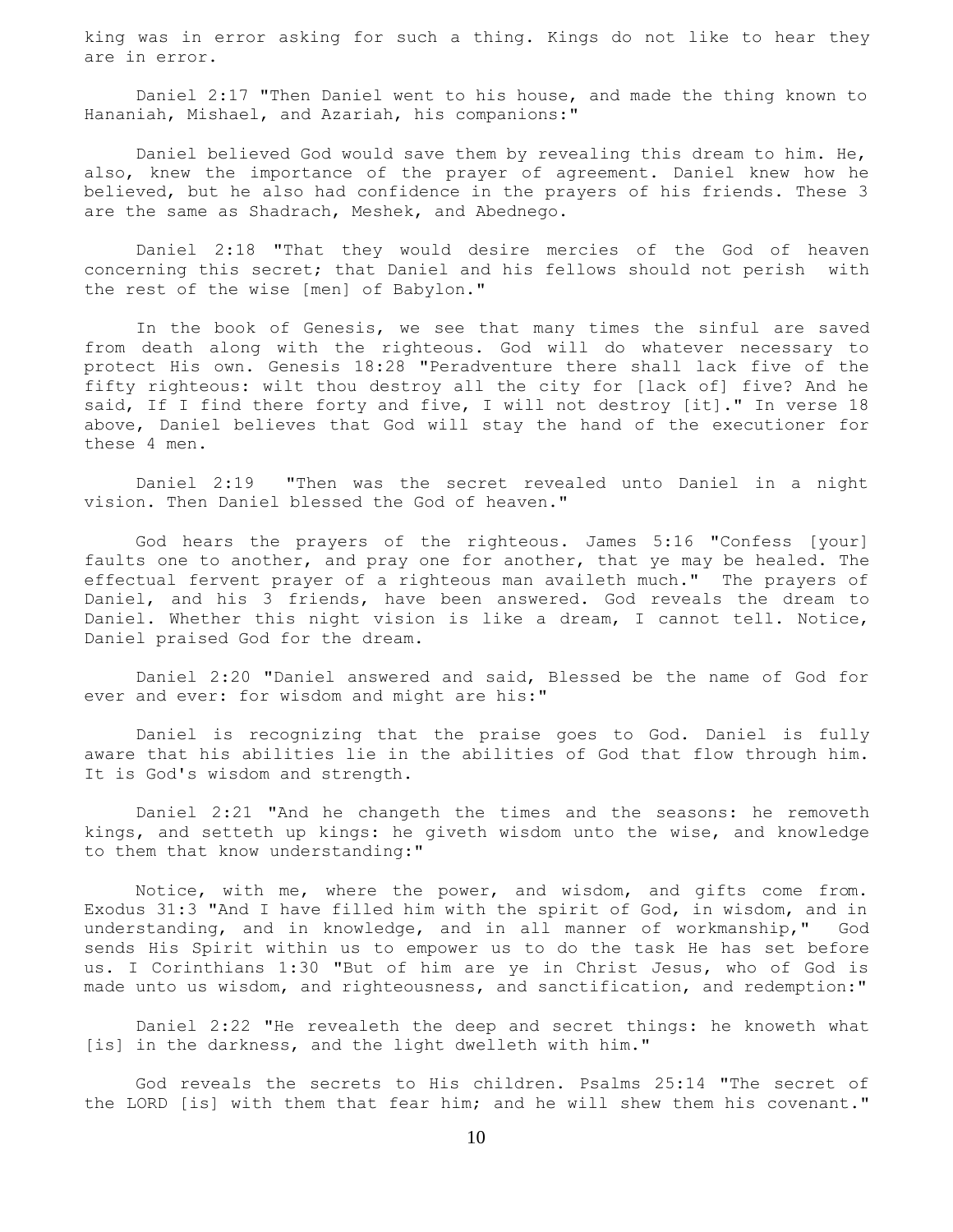Those who are true believers in God, are not in darkness. We dwell in the Light. Darkness symbolizes evil. Light symbolizes truth in God. Christians are filled with the Light of God, because He dwells within us. We are not in darkness, that we might stumble and fall.

 Daniel 2:23 "I thank thee, and praise thee, O thou God of my fathers, who hast given me wisdom and might, and hast made known unto me now what we desired of thee: for thou hast [now] made known unto us the king's matter."

 Daniel is quick to recognize where this knowledge came from. True wisdom is a gift to man from God. God has revealed the king's dream and the interpretation to Daniel. God has manifest Himself to Daniel, and He will manifest Himself to the king through Daniel. The gods of this world are nothing compared to Almighty God. God brings the false religions of the world down, and elevates the One True God in this revelation.

 Daniel 2:24 "Therefore Daniel went in unto Arioch, whom the king had ordained to destroy the wise [men] of Babylon: he went and said thus unto him; Destroy not the wise [men] of Babylon: bring me in before the king, and I will shew unto the king the interpretation."

 The execution of the wise men of Babylon has been stopped. God will help His children. Many times the world around them is blessed by the overflow. That is the case here. God's answer to Daniel's prayer not only saves him and his 4 friends, but saves the worldly wise men, as well. Daniel, now, desires to see the king, and tell him the dream and interpretation. We will resume with that in the next lesson.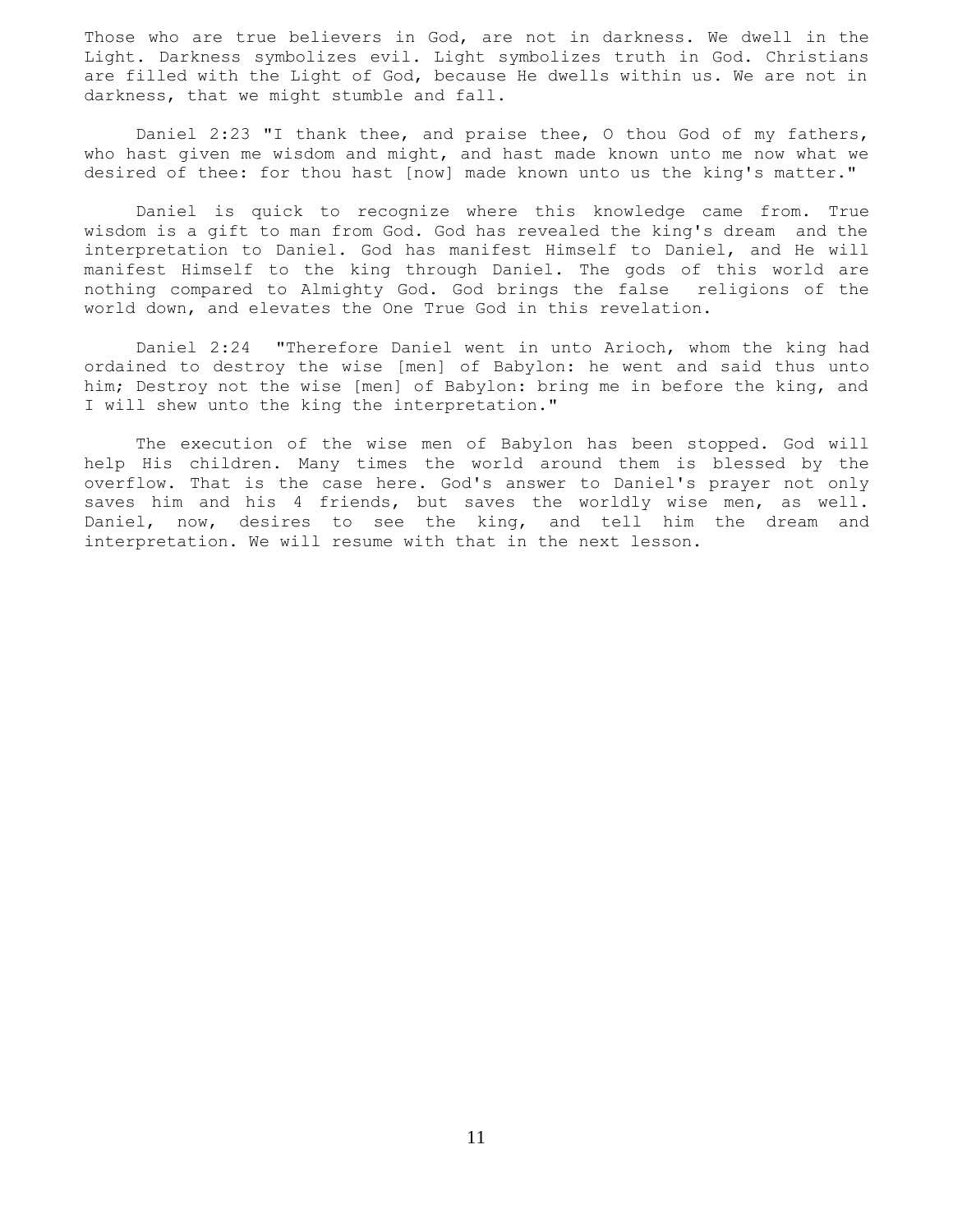## Daniel 2 Questions

1. When did Nebuchadnezzar dream dreams that troubled him? 2. What is a false concept we have of wealth and fame? 3. Are all dreams from God? 4. What is the purpose of this dream? 5. Who did the king call to interpret his dream? 6. What were the astrologers thought to be? 7. Quote Acts chapter 19 verse 19. 8. What had the king realized about this dream? 9. What were these worldly wise men smart enough to do? 10. What did they ask the king to do, before they could interpret the dream? 11. Why can the king not tell them about the dream? 12. Why did the king believe they could do this for the him? 13. What would cause them to try harder than usual? 14. What will happen, if they cannot interpret the dream? 15. What do they ask the king the second time? 16. Why did they mention they were servants of the king? 17. How can we relate to the king in this? 18. If they cannot tell him of his dream, what is the decree against them? 19. How is astrology calculated? 20. What will their inability to interpret this dream prove to the king? 21. What was their answer to the king, when he wanted them to tell him what his dream was? 22. Who, among fleshly people, could do what the king asked? 23. Who did Joseph say interpretations belong to? 24. Quote Matthew chapter 19 verse 26. 25. How did the king react to their answer? 26. What did the king say to do with the wise men? 27. Who was "Arioch"? 28. How did Daniel find the courage to speak to Arioch? 29. What did Daniel ask Arioch? 30. Who went to ask for extra time from the king? 31. Who did Daniel share the news of the dream with? 32. What did they all do? 33. How was the secret revealed to Daniel? 34. The effectual fervent prayer of a righteous man \_\_\_\_\_\_\_\_\_\_\_\_\_\_ \_\_\_ 35. Quote Daniel chapter 2 verse 20. 36. Name some of the things God does in verse 21? 37. Quote Exodus chapter 31 verse 3. 38. Quote 1 Corinthians chapter 1 verse 30. 39. Who are the secrets of God revealed to? 40. Who did Daniel go to, to get permission to see the king?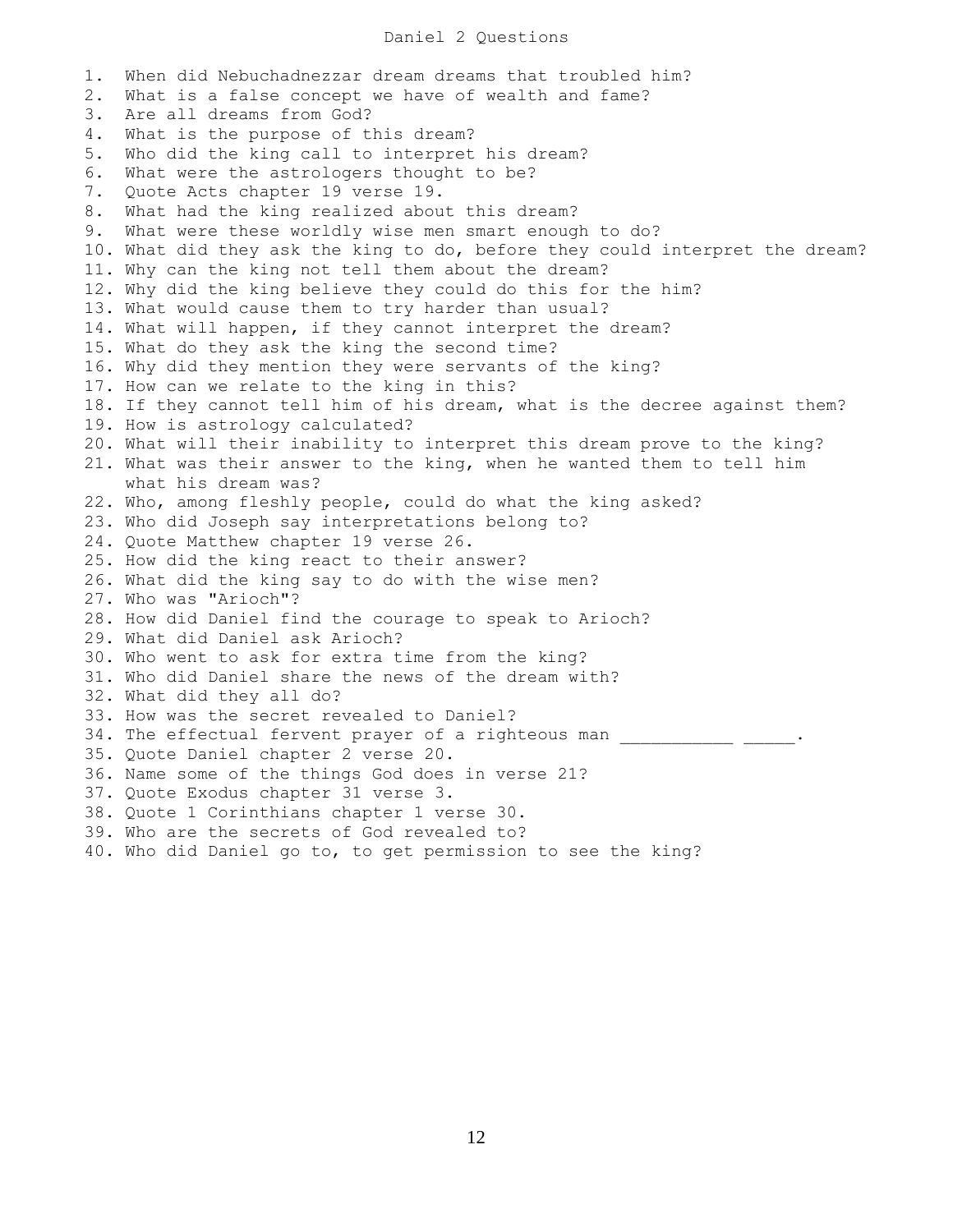We will begin this lesson in Daniel 2:25 "Then Arioch brought in Daniel before the king in haste, and said thus unto him, I have found a man of the captives of Judah, that will make known unto the king the interpretation."

 In the last lesson we saw the king have a troubling dream. He called for the so-called wise men, and they could not tell him of his dream. He pronounced death on all of the wise men in the land, including Daniel and his 3 friends, because of the dream. Now we see, God has given the dream and its interpretation to Daniel. Arioch was in charge of the executions. He did not want to kill all of them, but had to, or lose his own life. He was happy to report to the king that one of the captives of Judah had the dream for him.

 Daniel 2:26 "The king answered and said to Daniel, whose name [was] Belteshazzar, Art thou able to make known unto me the dream which I have seen, and the interpretation thereof?"

We remember, from a previous lesson, that Nebuchadnezzar had changed Daniel's name to Belteshazar. The king had not wanted to kill the men either. He just wanted to know about his dream.

 Daniel 2:27 "Daniel answered in the presence of the king, and said, The secret which the king hath demanded cannot the wise [men], the astrologers, the magicians, the soothsayers, shew unto the king;"

 Daniel first tells Nebuchadnezzar the impossibility of man to do what the king had asked. Only God could reveal this dream. He is, in a sense, defending the wise men.

 Daniel 2:28 "But there is a God in heaven that revealeth secrets, and maketh known to the king Nebuchadnezzar what shall be in the latter days. Thy dream, and the visions of thy head upon thy bed, are these;"

 This was Daniel's opportunity to tell Nebuchadnezzar of his God. Daniel will give God the glory for it all. God reveals these secrets to His own. Daniel belonged to God, so he has the dream and interpretation. This vision is for the latter days, not for the next few days. First, Daniel tells him he dreamed of his head upon the bed.

 Daniel 2:29 "As for thee, O king, thy thoughts came [into thy mind] upon thy bed, what should come to pass hereafter: and he that revealeth secrets maketh known to thee what shall come to pass."

 Notice, Daniel puts the emphasis on Nebuchadnezzar inquiring of God. Daniel also says, it is not he that has the answer, but God.

 Daniel 2:30 "But as for me, this secret is not revealed to me for [any] wisdom that I have more than any living, but for [their] sakes that shall make known the interpretation to the king, and that thou mightest know the thoughts of thy heart."

 Daniel is an humble man. He says, this was not for his own benefit this happened, but because God wanted to reveal something to Nebuchadnezzar.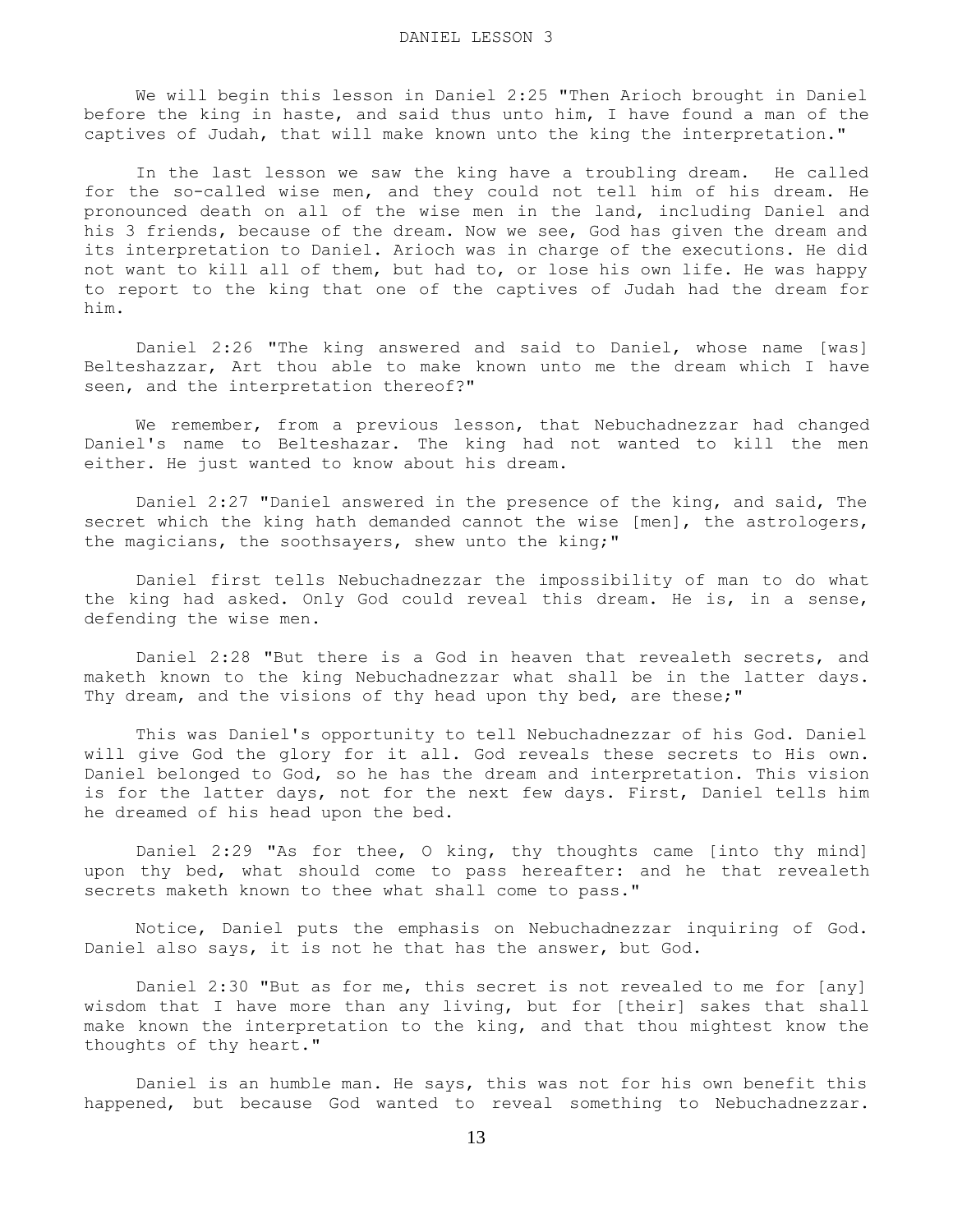Perhaps, that was the main reason, but God also wanted to elevate Daniel in the eyes of Nebuchadnezzar. Daniel is not looking for wealth or fame from this. He is not even wanting them to think of him above others. He wants to save the lives of his friends, himself, and the other men who had been condemned to die.

 Daniel 2:31 "Thou, O king, sawest, and behold a great image. This great image, whose brightness [was] excellent, stood before thee; and the form thereof [was] terrible."

 This great image in the dream of Nebuchadnezzar, and in the night vision of Daniel, is symbolic of 4 great world powers, which soon come on the scene. "Terrible" speaks of the great power associated with this image.

 Daniel 2:32 "This image's head [was] of fine gold, his breast and his arms of silver, his belly and his thighs of brass," Daniel 2:33 "His legs of iron, his feet part of iron and part of clay."

 I put these two Scriptures together to get the full picture of the image. This is like a giant of a man. In the spiritual sense, we know that God is above all. God is symbolized by gold, and also, is the head of the body of Christ. Silver speaks of redemption, and is between the gold and the bronze. Redemption is always between God and judgment. "Bronze" symbolizes judgment. The "iron" symbolizes hardness, and "clay" speaks of the earthy. In this particular case, one of the meanings that stands out the most is given later in the chapter, and explains these are different empires represented. The gold of the head is speaking of the Babylonian empire. The silver is speaking of the empire of Media and Persia. The bronze speaks of the Greek empire, and the feet of clay and iron speak of the Roman empire.

Daniel 2:33 "His legs of iron, his feet part of iron and part of clay."

The first thing we must notice in the legs is that they are divided. There were two sides to the old Roman Empire. The clay speaks of the worldliness of this empire. We do know there were very poor morals of the people during this time. This empire was strong enough to stand against Persia, but their foundation was of clay.

 Daniel 2:34 "Thou sawest till that a stone was cut out without hands, which smote the image upon his feet [that were] of iron and clay, and brake them to pieces."

 This "Stone" is the Cornerstone, Jesus Christ. Rome was in power when Jesus came to the earth as the Saviour of the world. Mark 12:10 "And have ye not read this scripture; The stone which the builders rejected is become the head of the corner:" Jesus was rejected of His Hebrew family. He actually defeated sin and Satan on the cross, and defeated death in His resurrection. Rome, or any other government, cannot stand against God. Matthew 21:44 "And whosoever shall fall on this stone shall be broken: but on whomsoever it shall fall, it will grind him to powder." Jesus is King and Lord to all who believe. His kingdom is not of this world. John 18:36 "Jesus answered, My kingdom is not of this world: if my kingdom were of this world, then would my servants fight, that I should not be delivered to the Jews: but now is my kingdom not from hence." In a sense, all believers are His kingdom, because He dwells in us.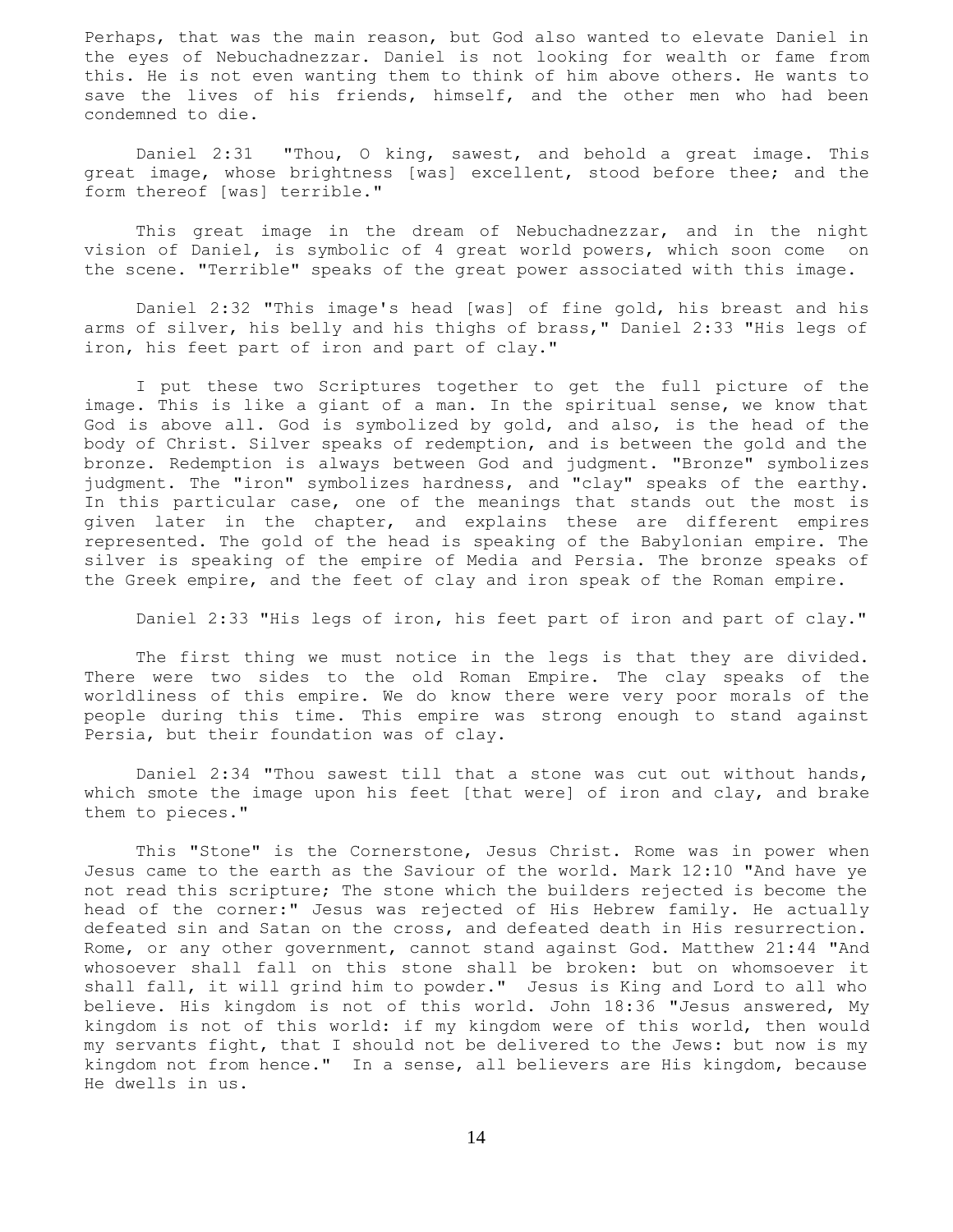Daniel 2:35 "Then was the iron, the clay, the brass, the silver, and the gold, broken to pieces together, and became like the chaff of the summer threshingfloors; and the wind carried them away, that no place was found for them: and the stone that smote the image became a great mountain, and filled the whole earth."

 All of these earthly kingdoms give way to that heavenly kingdom headed by Jesus Christ. The "mountain" is speaking of the multitude of believers, who have become servants to Jesus and His kingdom. The whole earth is filled with the knowledge of God. We will see from the following Scripture, the people that have been affected by the Lord Jesus. Revelation 7:9 "After this I beheld, and, lo, a great multitude, which no man could number, of all nations, and kindreds, and people, and tongues, stood before the throne, and before the Lamb, clothed with white robes, and palms in their hands;"

 Daniel 2:36 "This [is] the dream; and we will tell the interpretation thereof before the king."

 All that had been said before was in the dream that Nebuchadnezzar had. Now, Daniel will start his interpretation of that dream.

 Daniel 2:37 "Thou, O king, [art] a king of kings: for the God of heaven hath given thee a kingdom, power, and strength, and glory."

 This is spoken to Nebuchadnezzar. Notice, he is a king of kings, and not the King of kings. God made Nebuchadnezzar king. His power, and strength, and glory all came from God. We see from the following Scripture that a king is king, because God made him king. Proverbs 8:15 "By me kings reign, and princes decree justice."

 Daniel 2:38 "And wheresoever the children of men dwell, the beasts of the field and the fowls of the heaven hath he given into thine hand, and hath made thee ruler over them all. Thou [art] this head of gold."

 Nebuchadnezzar was a powerful king. The Babylonian rule was over all the nations they conquered. The men, women, and children were subject to him. Even the animals became his to command. It seemed, during the greatness of this empire, that even the animals and birds were his to command. He was the head of gold. He was like a god to these people.

 Daniel 2:39 "And after thee shall arise another kingdom inferior to thee, and another third kingdom of brass, which shall bear rule over all the earth."

 Gold is a more precious metal than silver, and silver is more precious than bronze. The position on the body of the image, also, showed their value. The gold was higher up the body than the silver, and the bronze was below the silver. This kingdom that the silver represents is the Persian empire. The bronze represents the Greek empire. Alexander the great did almost conquer the known world at that time.

 Daniel 2:40 "And the fourth kingdom shall be strong as iron: forasmuch as iron breaketh in pieces and subdueth all [things]: and as iron that breaketh all these, shall it break in pieces and bruise."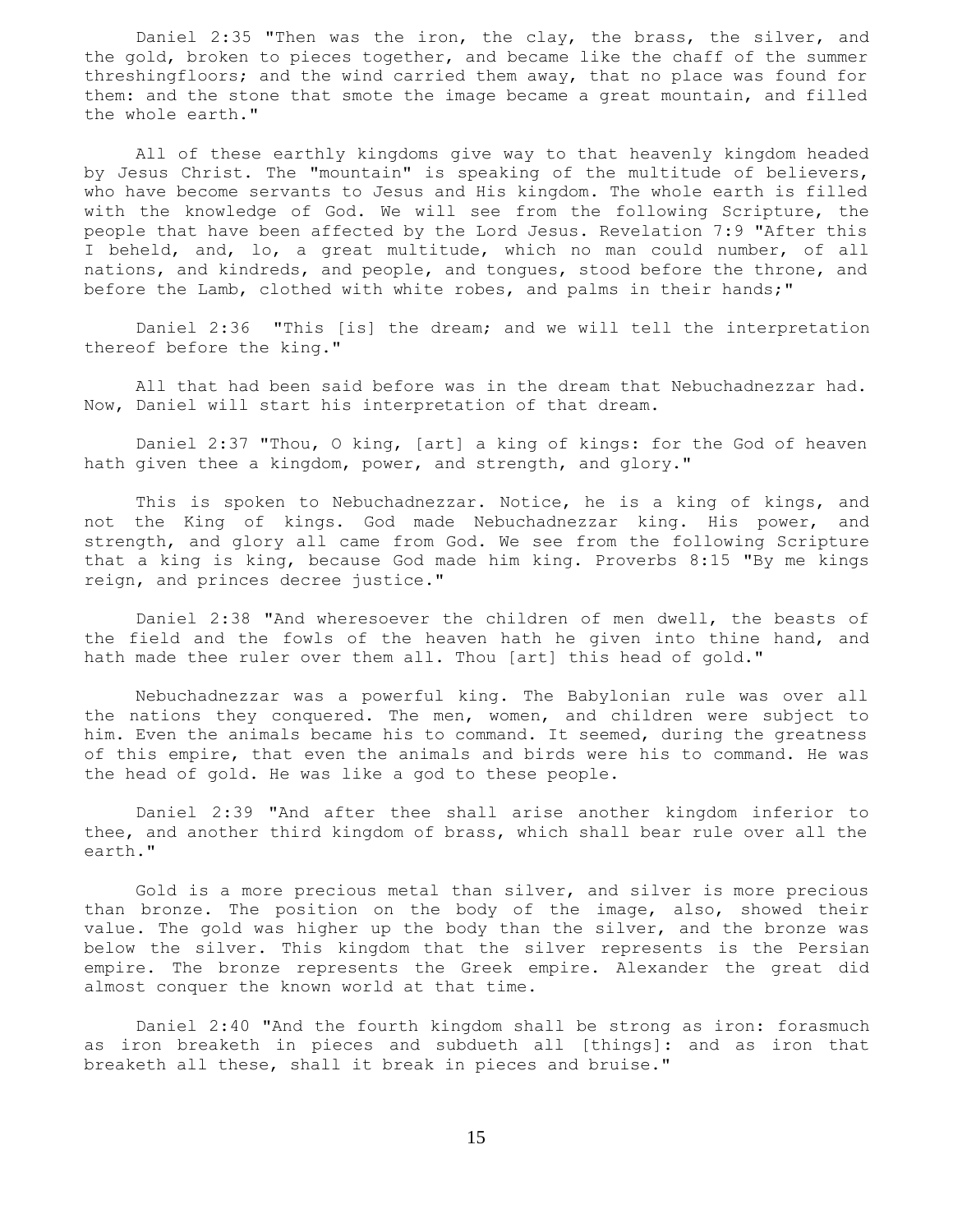This 4th kingdom is speaking of the Roman empire. I prefer to say both sides of the Roman empire. They were an empire that ruled with an iron hand. It was actually officials of that Roman empire who were involved in the crucifixion of Jesus.

 Daniel 2:41 "And whereas thou sawest the feet and toes, part of potters' clay, and part of iron, the kingdom shall be divided; but there shall be in it of the strength of the iron, forasmuch as thou sawest the iron mixed with miry clay."

 We said earlier, how the clay spoke of their worldliness. They were a people of poor morals. Their armies were strong, but true strength comes from moral fiber.

 Daniel 2:42 "And [as] the toes of the feet [were] part of iron, and part of clay, [so] the kingdom shall be partly strong, and partly broken."

 This empire will rise again in the end times. We read a little about it in the following verse. Daniel 7:7 "After this I saw in the night visions, and behold a fourth beast, dreadful and terrible, and strong exceedingly; and it had great iron teeth: it devoured and brake in pieces, and stamped the residue with the feet of it: and it [was] diverse from all the beasts that [were] before it; and it had ten horns." We will deal with this more fully in the 7th chapter.

 Daniel 2:43 "And whereas thou sawest iron mixed with miry clay, they shall mingle themselves with the seed of men: but they shall not cleave one to another, even as iron is not mixed with clay."

 In all the lands the Romans conquered, they really did mingle with the people of the foreign lands. They brought heavy taxes upon those they conquered. The Jews really hated them. Even though the Jews were the ones in captivity, they still looked down at the Romans as immoral people.

 Daniel 2:44 "And in the days of these kings shall the God of heaven set up a kingdom, which shall never be destroyed: and the kingdom shall not be left to other people, [but] it shall break in pieces and consume all these kingdoms, and it shall stand for ever."

 This kingdom is of the Lord Jesus Christ, who is King of kings and Lord of lords. All the gates of hell cannot prevail against this kingdom. The subjects are the people of all nations, who are followers of, and believers in the Lord Jesus Christ. Luke 1:33 "And he shall reign over the house of Jacob for ever; and of his kingdom there shall be no end." When Jesus was on the earth as our Saviour, His kingdom was spiritual. There is a time coming, when He will set up a physical kingdom, and reign upon this earth. Revelation 20:6 "Blessed and holy [is] he that hath part in the first resurrection: on such the second death hath no power, but they shall be priests of God and of Christ, and shall reign with him a thousand years." He will reign even longer than the thousand years, as we see in the next verse. Revelation 11:15 "And the seventh angel sounded; and there were great voices in heaven, saying, The kingdoms of this world are become [the kingdoms] of our Lord, and of his Christ; and he shall reign for ever and ever."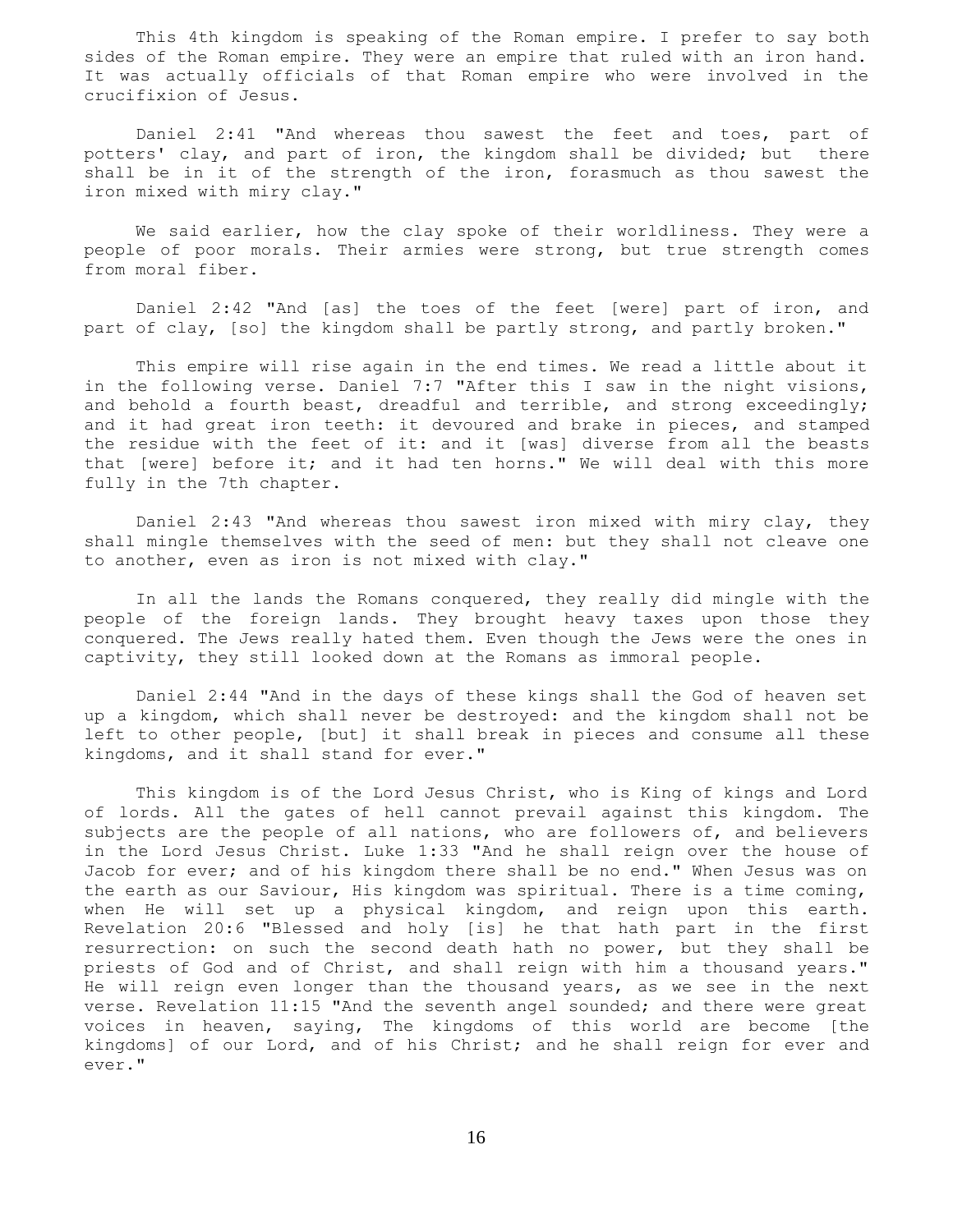Daniel 2:45 "Forasmuch as thou sawest that the stone was cut out of the mountain without hands, and that it brake in pieces the iron, the brass, the clay, the silver, and the gold; the great God hath made known to the king what shall come to pass hereafter: and the dream [is] certain, and the interpretation thereof sure."

 The stone being cut out of the mountain without hands speaks of the deity of Christ. He was of the people, and yet, He was not by man, but by God. There is no power that can stand against God. Philippians 2:10 "That at the name of Jesus every knee should bow, of [things] in heaven, and [things] in earth, and [things] under the earth;" Nebuchadnezzar knows the dream is true. He will believe the prophecy, because the dream was true. Daniel has no hesitation. He knows the prophecy is true.

 Daniel 2:46 "Then the king Nebuchadnezzar fell upon his face, and worshipped Daniel, and commanded that they should offer an oblation and sweet odours unto him."

 The king believes everything Daniel has said. He, also, knows that no fleshly man could have brought him this dream and interpretation. He worships Daniel, because of God in Daniel. We find the same thing happening to Peter in the following verse. Acts 10:25 "And as Peter was coming in, Cornelius met him, and fell down at his feet, and worshipped [him]." King Nebuchadnezzar did not know God, and he worshipped Daniel, because of the supernatural ability God had given Daniel.

 Daniel 2:47 "The king answered unto Daniel, and said, Of a truth [it is], that your God [is] a God of gods, and a Lord of kings, and a revealer of secrets, seeing thou couldest reveal this secret."

 This clarifies the king worshipping Daniel. He could not see God, so he worshipped the representative of God. All the time, he was truly worshipping God for His greatness in revealing the dream to Daniel. Nebuchadnezzar is aware it was Daniel's God who revealed this secret to Daniel. Nebuchadnezzar recognized God, and said so in the Scripture above.

 Daniel 2:48 "Then the king made Daniel a great man, and gave him many great gifts, and made him ruler over the whole province of Babylon, and chief of the governors over all the wise [men] of Babylon."

 God was sovereign in all of this. The glory went to God, but the benefits came to Daniel. Daniel's faithfulness to God is now rewarded. He has moved up in position in the land, as Joseph did when he interpreted Pharaoh's dream. Daniel did not ask for rewards for himself, but they came as a blessing from God. Now, Daniel will have access to the king.

 Daniel 2:49 "Then Daniel requested of the king, and he set Shadrach, Meshach, and Abed-nego, over the affairs of the province of Babylon: but Daniel [sat] in the gate of the king."

 Daniel did not forget his friends, but requested they be put over the affairs of the province of Babylon. Nebuchadnezzar agreed, and also, sat Daniel in the gate of the king. He would be close to the king for advice, or counsel. The following Scripture could have had a great deal to do with why Daniel was put in the gate of the king. Amos 5:15 "Hate the evil, and love the good, and establish judgment in the gate: it may be that the LORD God of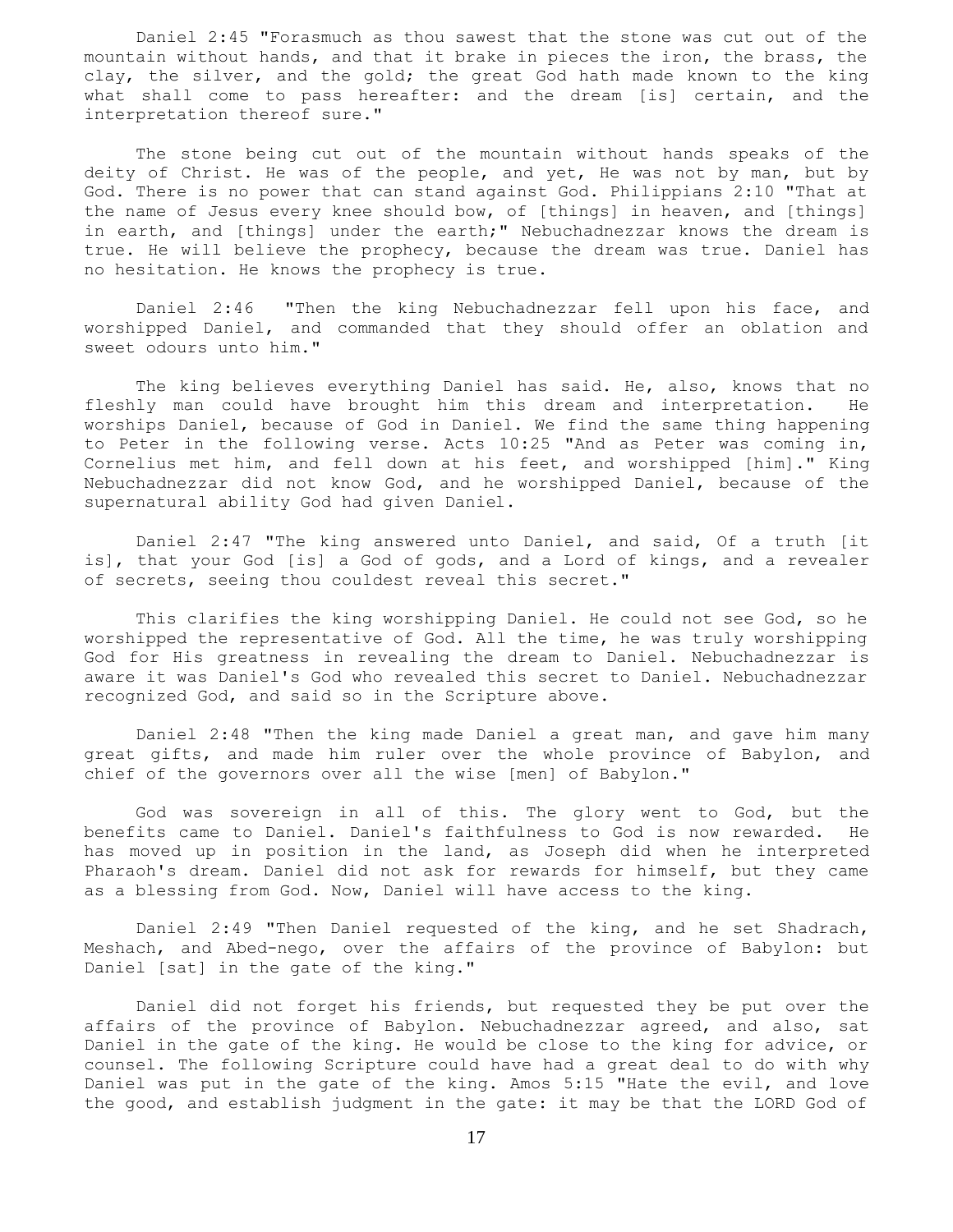hosts will be gracious unto the remnant of Joseph." Judgment must be just. They must hate evil, and love good. Daniel does this very thing. God rewards those who are faithful to Him. Daniel found that out.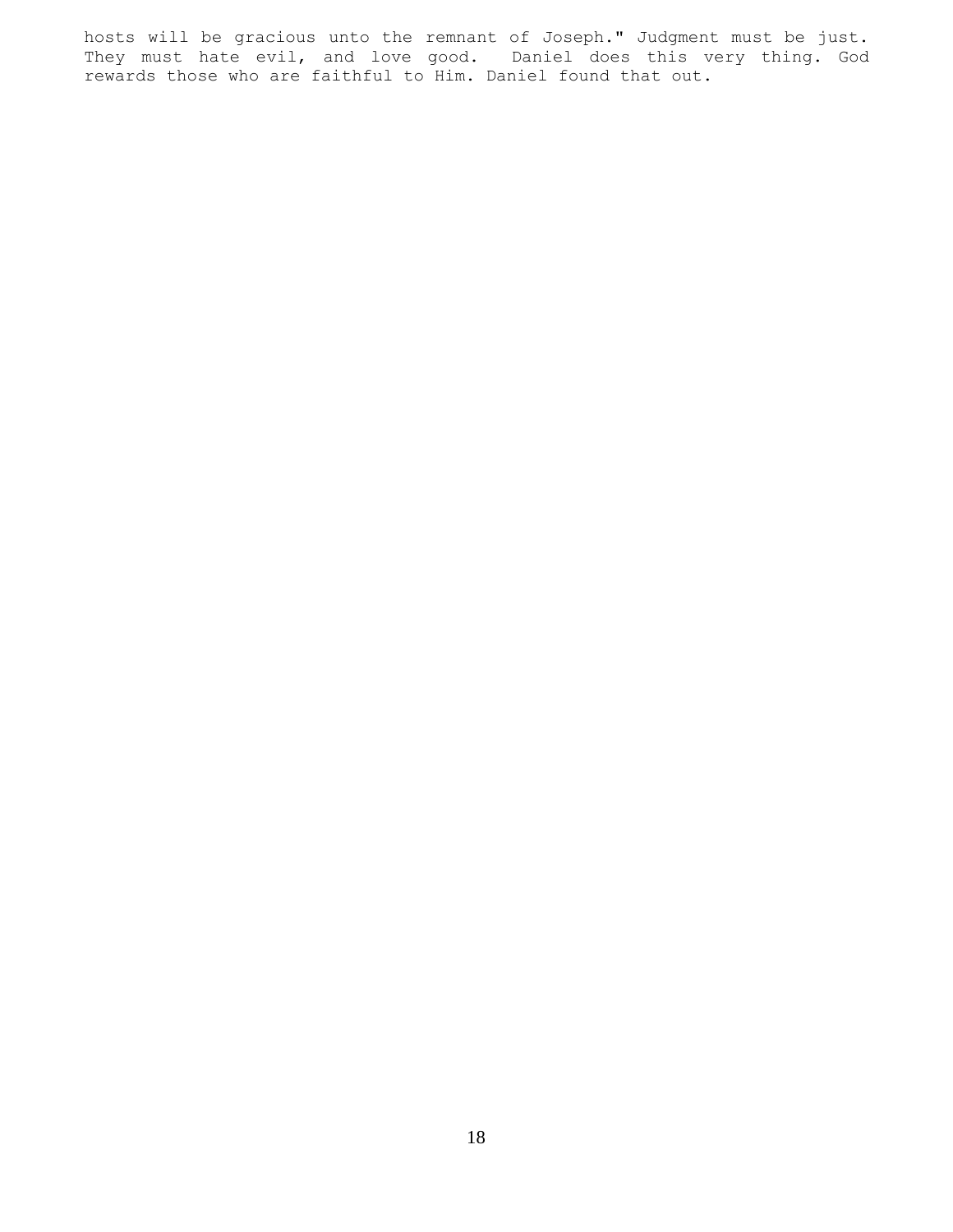1. Who brought Daniel before the king? 2. Why did he bring him? 3. What was Daniel's name? 4. What defense did Daniel give for the astrologers, magicians, and soothsayers? 5. Who was the only One who could reveal the dream? 6. When is the dream for? 7. This was Daniel's opportunity to tell Nebuchadnezzar of his \_\_\_\_\_. 8. Who does Daniel put the emphasis on? 9. Why was this revealed to Daniel? 10. What was another reason God did this? 11. What did Nebuchadnezzar dream of? 12. What did it represent? 13. What does "terrible" speak of in verse 31? 14. Describe the image. 15. God is symbolized by what metal? 16. Bronze symbolizes \_\_\_\_\_\_\_\_\_\_\_\_. 17. What empire is the gold of the head speaking of? 18. What empire does the silver represent? 19. What empire does the bronze represent? 20. What empire is represented by the iron and clay? 21. What is the first thing we must notice about the legs? 22. Who is the "Stone" in verse 34? 23. Quote Mark chapter 12 verse 10. 24. What did Jesus defeat on the cross? 25. Quote Matthew chapter 21 verse 44. 26. Who are the Kingdom of Christ? 27. What did the Stone do to the other empires? 28. What is the "mountain" speaking of in verse 35? 29. What countries' people have been affected by Jesus? 30. Who is Daniel speaking to in verse 37? 31. Quote Proverbs chapter 8 verse 15. 32. What was Nebuchadnezzar like, to his people? 33. What empire does the silver represent? 34. The bronze represented the empire. 35. The feet of clay and iron represent what empire? 36. The clay spoke of their 37. Quote Daniel chapter 7 verse 7. 38. Who sets up the kingdom, that shall never be destroyed? 39. This kingdom is of the 40. Quote Philippians chapter 2 verse 10. 41. What effect did the interpretation have on Nebuchadnezzar? 42. What did he say about Daniel's God? 43. What did he do for Daniel? 44. What did Daniel get the king to do for his 3 friends? 45. Quote Amos chapter 5 verse 15.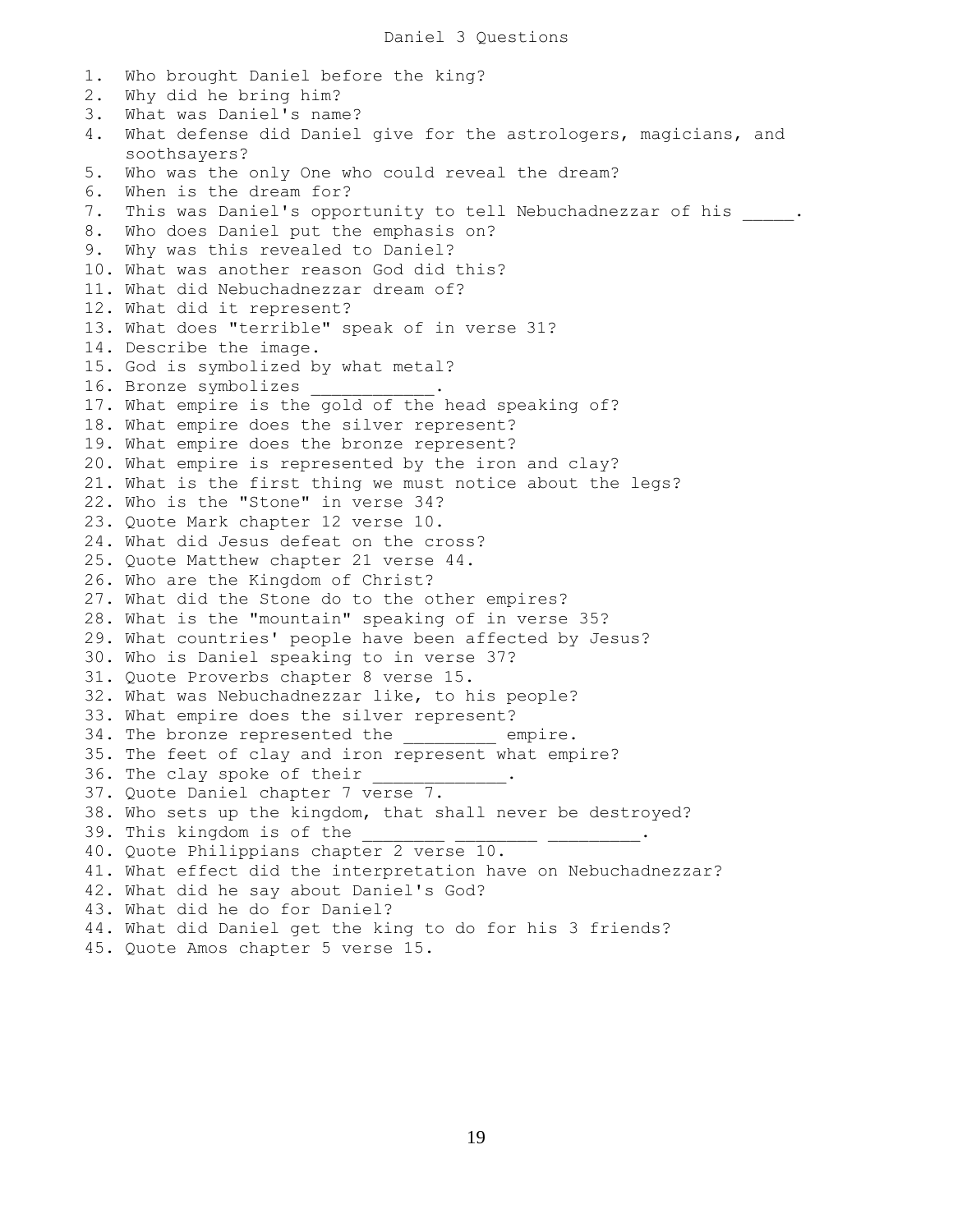We will begin this lesson in Daniel 3:1 "Nebuchadnezzar the king made an image of gold, whose height [was] threescore cubits, [and] the breadth thereof six cubits: he set it up in the plain of Dura, in the province of Babylon."

 This image of gold is 90 feet high and 9 feet wide. This image is the size of a fairly large tree. If it was made of pure gold, it was extremely heavy. The gold could have been a covering over some other metal or material. "Dura" means circle, or dwelling. This just means that it was within the boundary of Babylon. Gold is symbolic of God, so he made a false god.

 Daniel 3:2 "Then Nebuchadnezzar the king sent to gather together the princes, the governors, and the captains, the judges, the treasurers, the counsellors, the sheriffs, and all the rulers of the provinces, to come to the dedication of the image which Nebuchadnezzar the king had set up."

 Nebuchadnezzar had recognized the God of Daniel, as being the greatest of all gods in the last chapter. He built this to a false god in the verses above. He still believes in the false gods of Babylon, even though he recognized the One True God. Now that this golden image is erected, he sends for all the dignitaries in the country to come to the dedication of the false god. He even called for those of the provinces around, as well. I would like to mention again, here, that anything you can see with your physical eyes is not God. If you can see it with physical eyes, it is a false god.

 Daniel 3:3 "Then the princes, the governors, and captains, the judges, the treasurers, the counsellors, the sheriffs, and all the rulers of the provinces, were gathered together unto the dedication of the image that Nebuchadnezzar the king had set up; and they stood before the image that Nebuchadnezzar had set up."

 It seems all the surrounding world has come to worship this false god. Man, throughout all ages, seems to be eager to worship some false god that he can see. These people are no different. Look, with me, at what Paul had to say about this very thing. Romans 1:21 "Because that, when they knew God, they glorified [him] not as God, neither were thankful; but became vain in their imaginations, and their foolish heart was darkened." Romans 1:22 "Professing themselves to be wise, they became fools," Romans 1:23 " And changed the glory of the uncorruptible God into an image made like to corruptible man, and to birds, and fourfooted beasts, and creeping things."

 Daniel 3:4 "Then an herald cried aloud, To you it is commanded, O people, nations, and languages,"

 This leaves no one out. It includes all people who are near enough to hear the herald. Notice, also, this is not a request, but a command.

 Daniel 3:5 "[That] at what time ye hear the sound of the cornet, flute, harp, sackbut, psaltery, dulcimer, and all kinds of music, ye fall down and worship the golden image that Nebuchadnezzar the king hath set up:"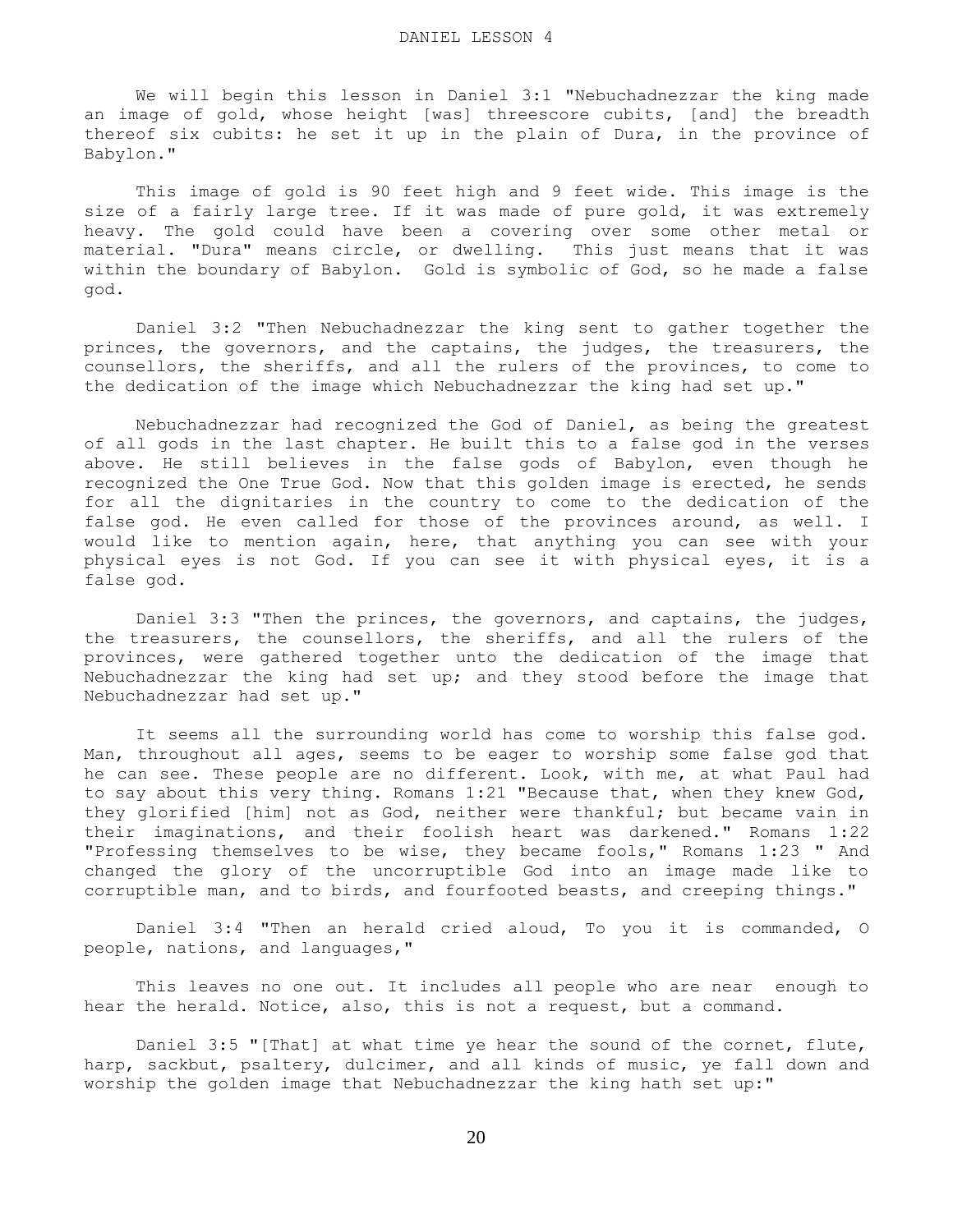The children of Israel worshipped the golden calf on the way to the promised land. They danced, and sang and the Bible speaks of revelry going on. The music seems to accompany worship of false gods, as well as the True God. Music prepares the heart to receive a message. We are told over and over to worship God with songs of praise. There is nothing wrong with music. There could be something wrong with the type of music we listen to. To fall down and worship a false god, is the height of abomination.

 Daniel 3:6 "And whoso falleth not down and worshippeth shall the same hour be cast into the midst of a burning fiery furnace."

 We see a very similar Scripture in the following. Revelation 13:15 "And he had power to give life unto the image of the beast, that the image of the beast should both speak, and cause that as many as would not worship the image of the beast should be killed." The forced worship of this image, here, or even the forced religion of any kind is no good at all. Christianity is not really a religion, but a relationship with Jesus. God wants men's hearts, not their formality of worship. Many will fall down before this image to save their lives, not to worship.

 Daniel 3:7 "Therefore at that time, when all the people heard the sound of the cornet, flute, harp, sackbut, psaltery, and all kinds of music, all the people, the nations, and the languages, fell down [and] worshipped the golden image that Nebuchadnezzar the king had set up."

 Fear of death caused them to worship this false god. It bothers me, even today, for a person to worship, even the One True God to avoid hell. True worship consists of loving God with everything that is within you, and Him loving you. Anything else is far from the truth.

 Daniel 3:8 "Wherefore at that time certain Chaldeans came near, and accused the Jews."

 Perhaps, there was some jealousy, because Daniel and his 3 friends had been raised to such a high position in the kingdom. These Chaldeans were carefully watching, to find anything they might accuse them of.

Daniel 3:9 "They spake and said to the king Nebuchadnezzar, O king, live for ever."

 This is a statement very similar to "long live the king". They must pay honor to Nebuchadnezzar, before they went on with their real purpose for coming.

 Daniel 3:10 "Thou, O king, hast made a decree, that every man that shall hear the sound of the cornet, flute, harp, sackbut, psaltery, and dulcimer, and all kinds of music, shall fall down and worship the golden image:"

 The king really did not need them to remind him of his decree. This, possibly, is mentioned to him, to tell him there is no way out of punishing these Jews.

 Daniel 3:11 "And whoso falleth not down and worshippeth, [that] he should be cast into the midst of a burning fiery furnace."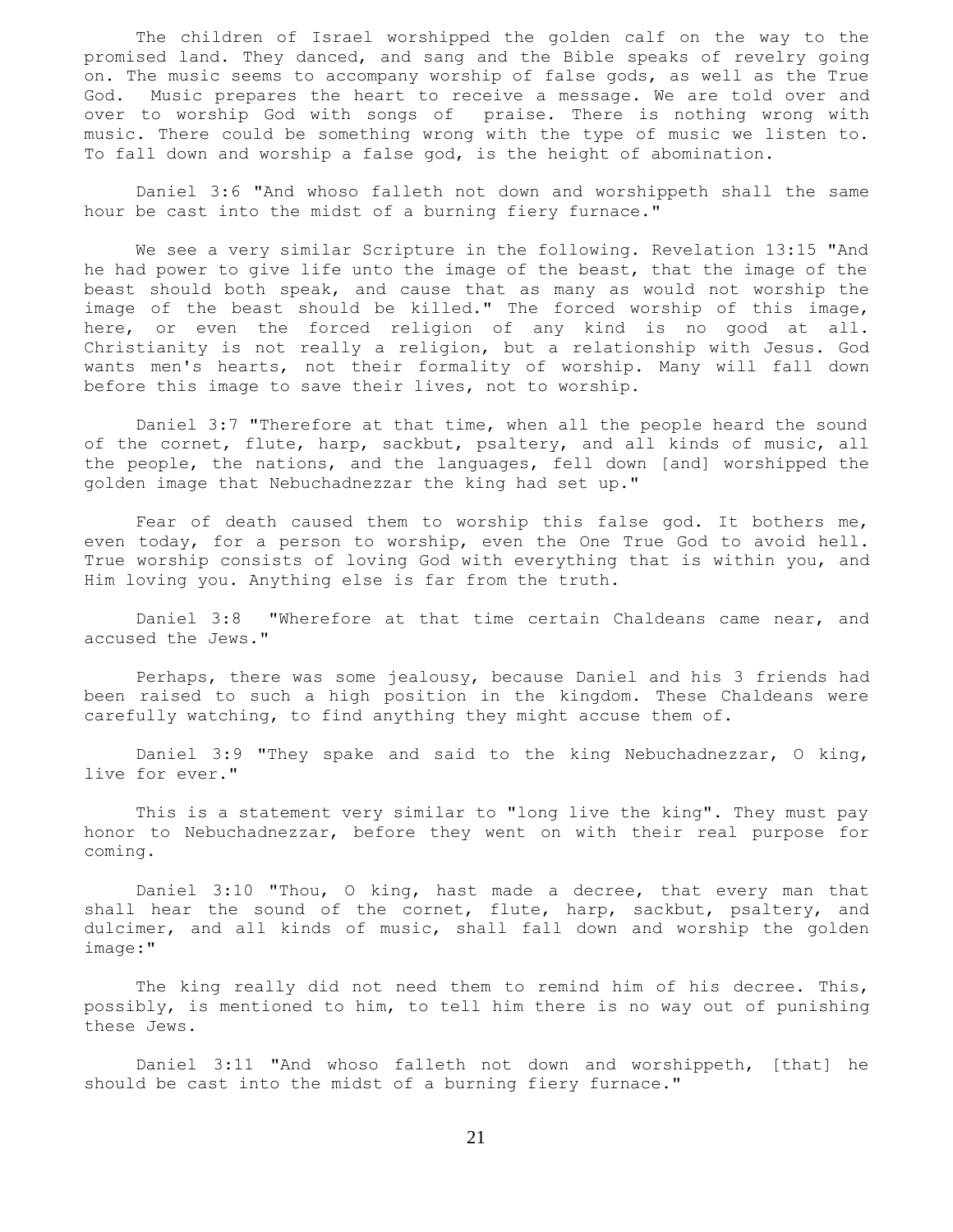The punishment had been set from the beginning for those who would not worship this false god.

 Daniel 3:12 "There are certain Jews whom thou hast set over the affairs of the province of Babylon, Shadrach, Meshach, and Abed-nego; these men, O king, have not regarded thee: they serve not thy gods, nor worship the golden image which thou hast set up."

 These accusers were trying to say that Shadrach, Meshach, and Abed-nego were not honoring Nebuchadnezzar, or his image. They were pretending to be for Babylon and the king, and they were not loyal to him. Someone in so high a position should be leading others to carry out the wishes of the king, not rebelling against his commands. Their jealousy of these Jews is showing. First, they called them Jews, even though they used their Babylonian names. This is slight indication they wanted the king to believe they were faithful to Jerusalem, and not to him. They, also, point out that the king had put them in their high positions. It is as if they are saying, he should not have placed them above Babylonians. There, also, is a progression of accusations. First, they did not regard Nebuchadnezzar. Second, they did not worship his gods. Third, they did not bow down to the image.

 Daniel 3:13 "Then Nebuchadnezzar in [his] rage and fury commanded to bring Shadrach, Meshach, and Abed-nego. Then they brought these men before the king."

 The anger of Nebuchadnezzar was so great, it was spoken of as rage and fury. It is interesting to me, they did not accuse Daniel. They were afraid Daniel had already proven himself, and the king might punish them instead. Shadrach, Meshach, and Abed-nego are brought to the king.

 Daniel 3:14 "Nebuchadnezzar spake and said unto them, [Is it] true, O Shadrach, Meshach, and Abed-nego, do not ye serve my gods, nor worship the golden image which I have set up?"

 The king was fair in asking them personally, if they were guilty of breaking his commandment.

 Daniel 3:15 "Now if ye be ready that at what time ye hear the sound of the cornet, flute, harp, sackbut, psaltery, and dulcimer, and all kinds of music, ye fall down and worship the image which I have made; [well]: but if ye worship not, ye shall be cast the same hour into the midst of a burning fiery furnace; and who [is] that God that shall deliver you out of my hands?"

 Nebuchadnezzar is giving them one more chance, here, to conform to his command. He reminds them once more, that to disobey his command meant they would be thrown into the fiery furnace. He almost mocks God with his statement; "Who is the God that shall deliver you out of my hands. He is saying, no god is more powerful than he is.

 Daniel 3:16 "Shadrach, Meshach, and Abed-nego, answered and said to the king, O Nebuchadnezzar, we [are] not careful to answer thee in this matter."

 This is simply saying, they do not need time to think about this, they have already made up their mind. They can give him their answer immediately.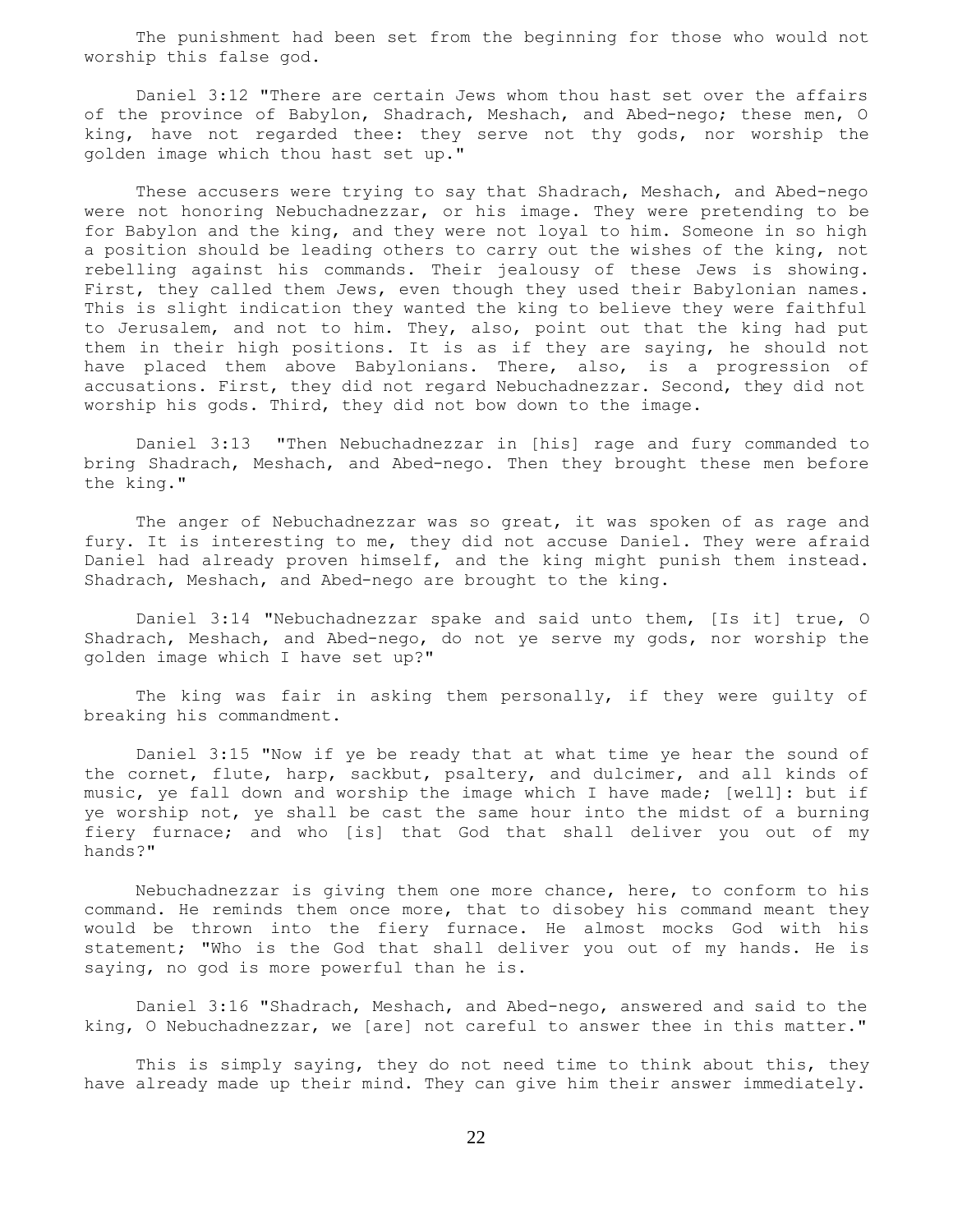Daniel 3:17 "If it be [so], our God whom we serve is able to deliver us from the burning fiery furnace, and he will deliver [us] out of thine hand, O king."

They are not afraid of the fiery furnace, or of Nebuchadnezzar. They know God is their very present help in trouble. They are not speaking in an arrogant manner to the king. They are speaking their confidence in their God. If that is the way it is, they are more willing to face the furnace than to bow to a false god. This type of faith is what we need, as well. The world beckons. It is our choice. Will we follow our God, even into the fire? Will we become afraid, and follow false gods of the world?

 Daniel 3:18 "But if not, be it known unto thee, O king, that we will not serve thy gods, nor worship the golden image which thou hast set up."

 This is another way of saying, "We will serve God and no other". They will not worship things made with human hands. They have made their decision to follow the One True God and no other. Joshua 24:15 "And if it seem evil unto you to serve the LORD, choose you this day whom ye will serve; whether the gods which your fathers served that [were] on the other side of the flood, or the gods of the Amorites, in whose land ye dwell: but as for me and my house, we will serve the LORD." Each person must make this decision. We cannot serve God and the world. We, too, must choose.

 Daniel 3:19 "Then was Nebuchadnezzar full of fury, and the form of his visage was changed against Shadrach, Meshach, and Abed-nego: [therefore] he spake, and commanded that they should heat the furnace one seven times more than it was wont to be heated."

 "Visage" means face. This just means that he was so full of fury, that his whole face changed. The normal amount of fire would have burned anyone up who was thrown into it, but his anger caused him to say, "make it seven times hotter than usual". He did not want anything left of these he thought had betrayed him. Seven speaks of perfection, so that might have been the idea of the seven times, as well.

 Daniel 3:20 "And he commanded the most mighty men that [were] in his army to bind Shadrach, Meshach, and Abed-nego, [and] to cast [them] into the burning fiery furnace."

The mightiest men in his army bound them, and put them into the fire. Nebuchadnezzar, perhaps, thought they might escape, if he used lesser men for the task. It would, also, take a very brave man to get this close to the fire.

 Daniel 3:21 "Then these men were bound in their coats, their hosen, and their hats, and their [other] garments, and were cast into the midst of the burning fiery furnace."

 This is just saying they were fully clad, even to having on their hats. They were not naked.

 Daniel 3:22 "Therefore because the king's commandment was urgent, and the furnace exceeding hot, the flame of the fire slew those men that took up Shadrach, Meshach, and Abed-nego."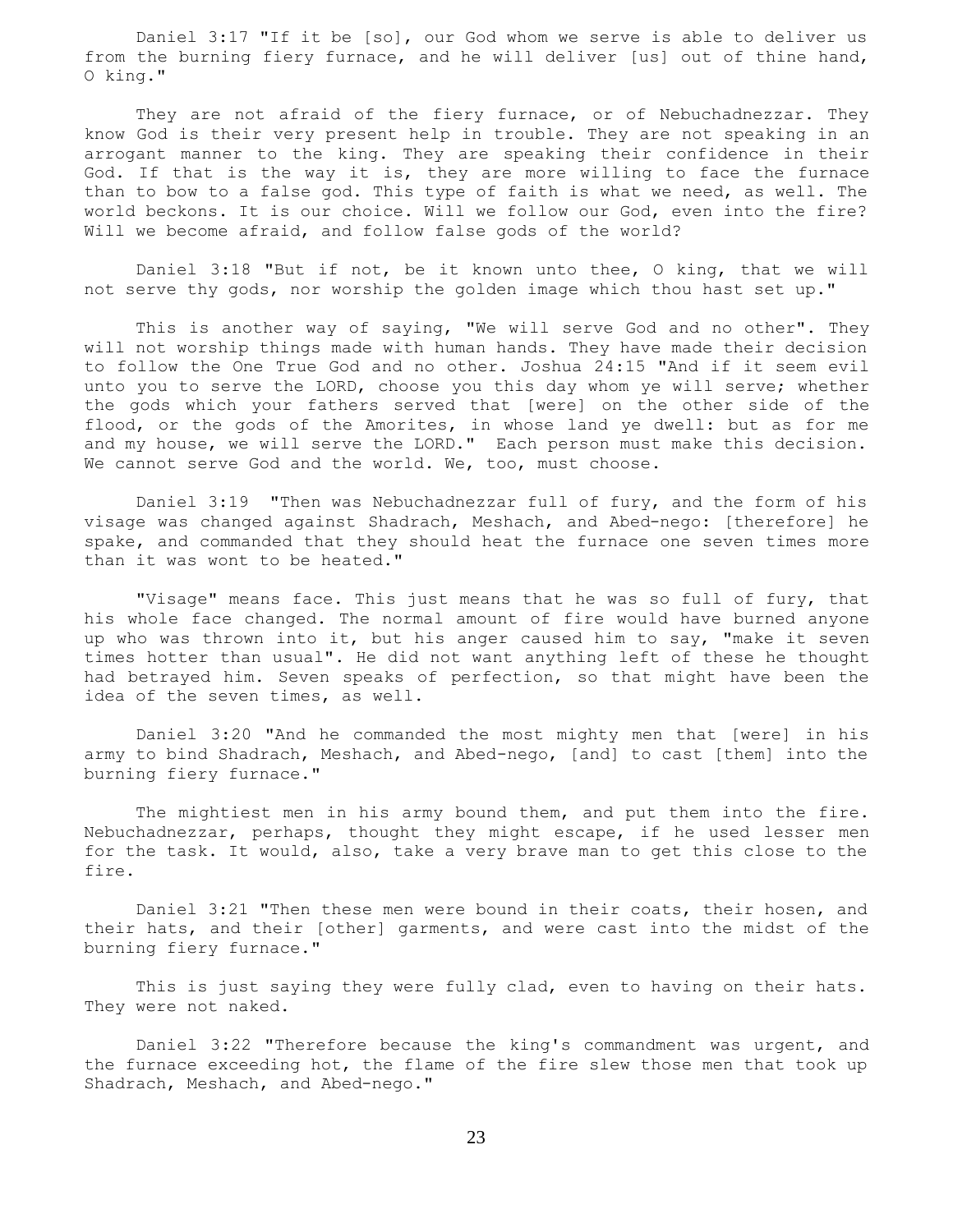The men who put them into the fire were slain by the fire. The flame which burned in the furnace lapped out and caught the mighty men of Nebuchadnezzar on fire, and killed them. They did what they were commanded to do, but it killed them.

 Daniel 3:23 "And these three men, Shadrach, Meshach, and Abed-nego, fell down bound into the midst of the burning fiery furnace."

 A fire this hot would ordinarily have burned them beyond recognition in a matter of seconds. Notice, they were in the middle of the fire. I would remind you here, God saved Noah in the flood, and not from the flood. God saved Joseph in Egypt, not from Egypt. God saved Joseph in the famine, not from the famine. God saved Elijah and the widow in the famine, not from the famine. Read about this in 1 Kings chapter 17. God does not always spare us from our problems He helps us with those problems.

 Daniel 3:24 "Then Nebuchadnezzar the king was astonied, and rose up in haste, [and] spake, and said unto his counsellors, Did not we cast three men bound into the midst of the fire? They answered and said unto the king, True, O king."

 Something of great magnitude has caught the eye of Nebuchadnezzar. Some early versions of this Scripture say, that they were singing praises in the middle of the fire. "Astonied" means he was astonished. He ran to see, if he was remembering correctly, that there were three men in the fire. His attendants agreed with him.

 Daniel 3:25 "He answered and said, Lo, I see four men loose, walking in the midst of the fire, and they have no hurt; and the form of the fourth is like the Son of God."

 God is ever present with those who trust Him. This fourth person in the fire is the Son of God. Look, with me, at the beautiful promise that was fulfilled, here, for these 3 men who pleased God. Isaiah 43:2 "When thou passest through the waters, I [will be] with thee; and through the rivers, they shall not overflow thee: when thou walkest through the fire, thou shalt not be burned; neither shall the flame kindle upon thee." God is a consuming fire, so fire is nothing to Him. They put their faith in the Lord, and He did not fail them. He was in the fire with them, protecting them from its flames. This divine presence will be with us in all of our troubles, if we will continue to trust in the Lord. God promises us supernatural protection in time of trouble, if we trust in Him. Psalms 91:7 "A thousand shall fall at thy side, and ten thousand at thy right hand; [but] it shall not come nigh thee." There were several things to be gained from this. More faith for Shadrach, Meshach, and Abed-nego. There was, also, a world looking on, seeing how they would handle this problem. This was a witness to them. The king's heart will be changed.

 Daniel 3:26 "Then Nebuchadnezzar came near to the mouth of the burning fiery furnace, [and] spake, and said, Shadrach, Meshach, and Abed-nego, ye servants of the most high God, come forth, and come [hither]. Then Shadrach, Meshach, and Abed-nego, came forth of the midst of the fire."

The king recognizes their God. He, also, recognizes they are in good standing with that God. Nebuchadnezzar will have great respect for them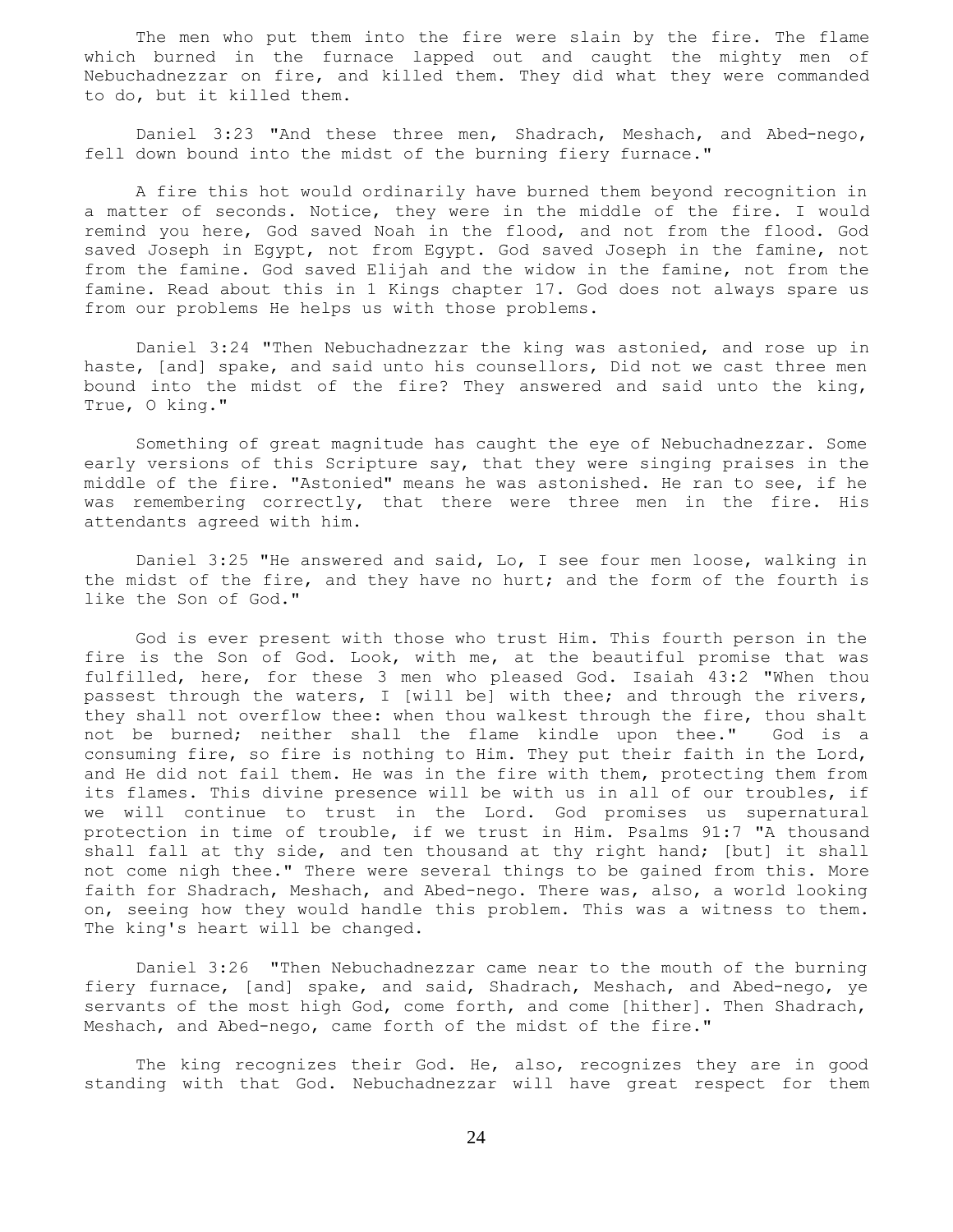standing up to him in this. They are men of great faith. It is Nebuchadnezzar, himself, who calls them from the fire.

 Daniel 3:27 "And the princes, governors, and captains, and the king's counsellors, being gathered together, saw these men, upon whose bodies the fire had no power, nor was an hair of their head singed, neither were their coats changed, nor the smell of fire had passed on them."

 This was an eye opener for all of these people. They see the might of the God of Shadrach, Meshach, and Abed-nego. This was a great witness to all of them. They might have been in the fire, but God had been with them and protected them. No false god could do this. There must have been conversions that day to the One True God. They had been protected so well, there was no smell of smoke upon them. It was as if God had them in a fire-proof capsule. He did, in a sense. They were covered with His robe. The blood of the Lord Jesus Christ covers us, and protects us from the devil.

 Daniel 3:28 "[Then] Nebuchadnezzar spake, and said, Blessed [be] the God of Shadrach, Meshach, and Abed-nego, who hath sent his angel, and delivered his servants that trusted in him, and have changed the king's word, and yielded their bodies, that they might not serve nor worship any god, except their own God."

 Again, Nebuchadnezzar recognizes God as being their help. You remember, he had mocked God at the beginning, saying their God could not protect them from his judgment. Now, he realizes their God can protect them. There is no other god that can save like their God. Nebuchadnezzar blesses the One True God. He was right the first time. It was the Son of God that saved them.

 Daniel 3:29 "Therefore I make a decree, That every people, nation, and language, which speak any thing amiss against the God of Shadrach, Meshach, and Abed-nego, shall be cut in pieces, and their houses shall be made a dunghill: because there is no other God that can deliver after this sort."

 The sad thing in all of this, is the fact that Nebuchadnezzar does not say this is the Only God. He does say, no other has the power of God. He does recognize Him as the most powerful God. He, also, allows the worship of God by anyone who desires, without persecution for that worship. The punishment will be great for those who speak against God.

 Daniel 3:30 "Then the king promoted Shadrach, Meshach, and Abed-nego, in the province of Babylon."

 We see that they were greatly blessed by standing up for what is right. The message we can get from this is; we may be going through a tunnel of problems, but God is with us. The sun is shining at the end of that tunnel of problems. Stay faithful, and God will reward you in the end.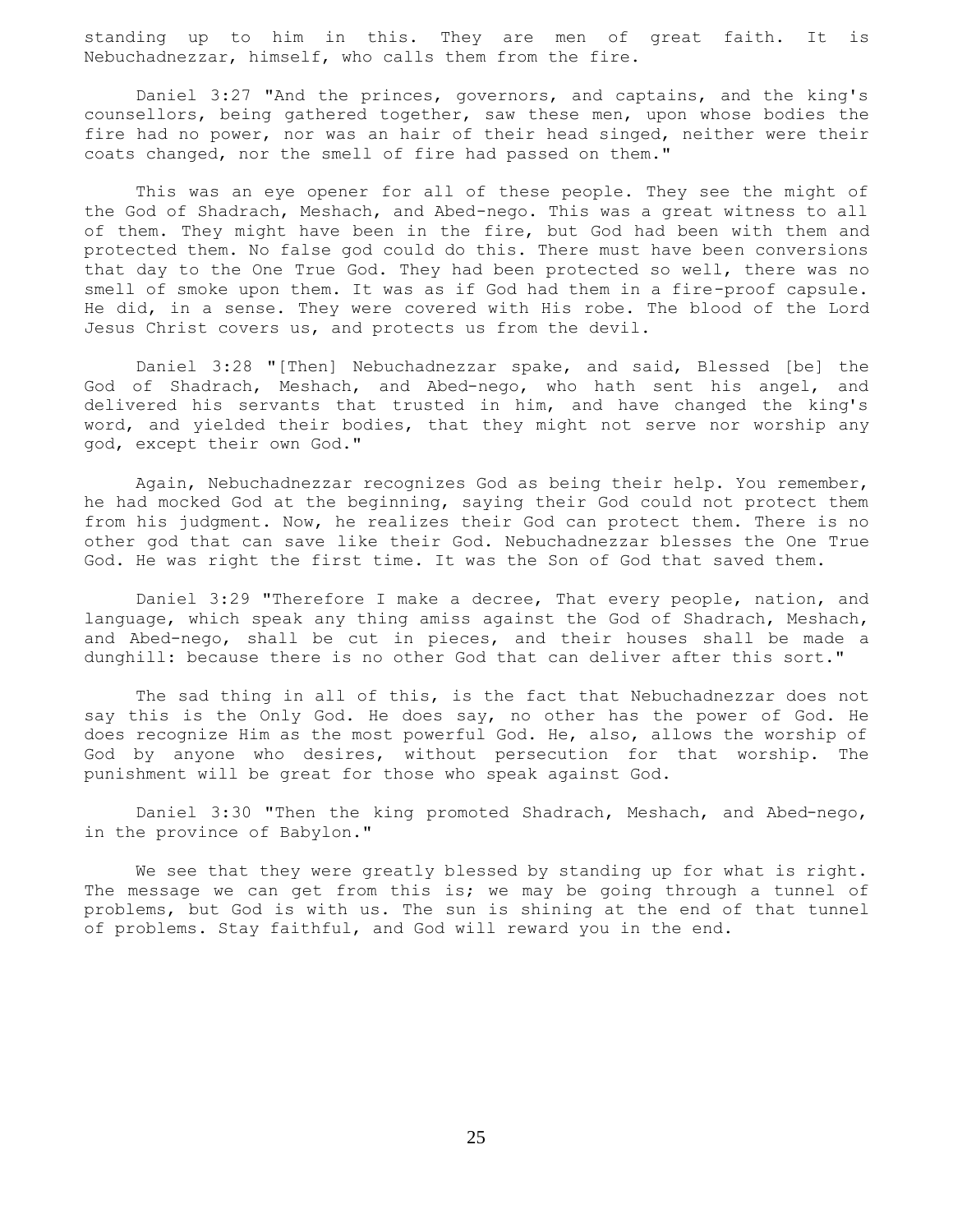## Daniel 4 Questions

1. What was the size of the image Nebuchadnezzar made? 2. What was it made of? 3. Dura means \_\_\_\_\_\_\_\_, or \_ 4. Where was this image located? 5. Who did the king call to help dedicate this image? 6. Anything you can see with your physical eyes is not . 7. Quote Romans chapter 1 verses 21 through 23. 8. Who cried aloud, the command of Nebuchadnezzar, concerning this image? 9. What would happen, just before they were to bow down? 10. Music prepares the heart to receive a 11. Quote Revelation chapter 13 verse 15. 12. Christianity is not really a religion, but a \_\_\_\_\_\_\_\_\_\_ with Jesus. 13. Fear of caused them to worship the false god. 14. Who accused the Jews? 15. What would happen to those, who did not fall down and worship the false god? 16. Who were the accused by name? 17. Why had these accusers done this? 18. How did Nebuchadnezzar feel about this? 19. How do we know the king tried to be fair to the three men of God? 20. What does he do in verse 15? 21. How does he almost mock God? 22. How did Shadrach, Meshach, and Abed-nego answer the king? 23. Why are they not afraid of the king, or the fire? 24. Quote Joshua chapter 24 verse 15. 25. What does "visage" mean? 26. How much hotter than normal did they make the fire? 27. Who bound them, and threw them in the fire? 28. What happened to them? 29. What happened to Shadrach, Meshach, and Abed-nego? 30. What must we remember about Noah, Joseph, and Elijah? 31. What does "astonied" mean? 32. Who did Nebuchadnezzar see in the fire? 33. Who was the fourth man? 34. Quote Isaiah chapter 43 verse 2. 35. Quote Psalms chapter 91 verse 7. 36. Who is helped, besides Shadrach, Meshach, and Abed-nego? 37. What effect did this have on Nebuchadnezzar? 38. What decree did he make? 39. What is sad about this? 40. What happened to the three men, who had been in the fire?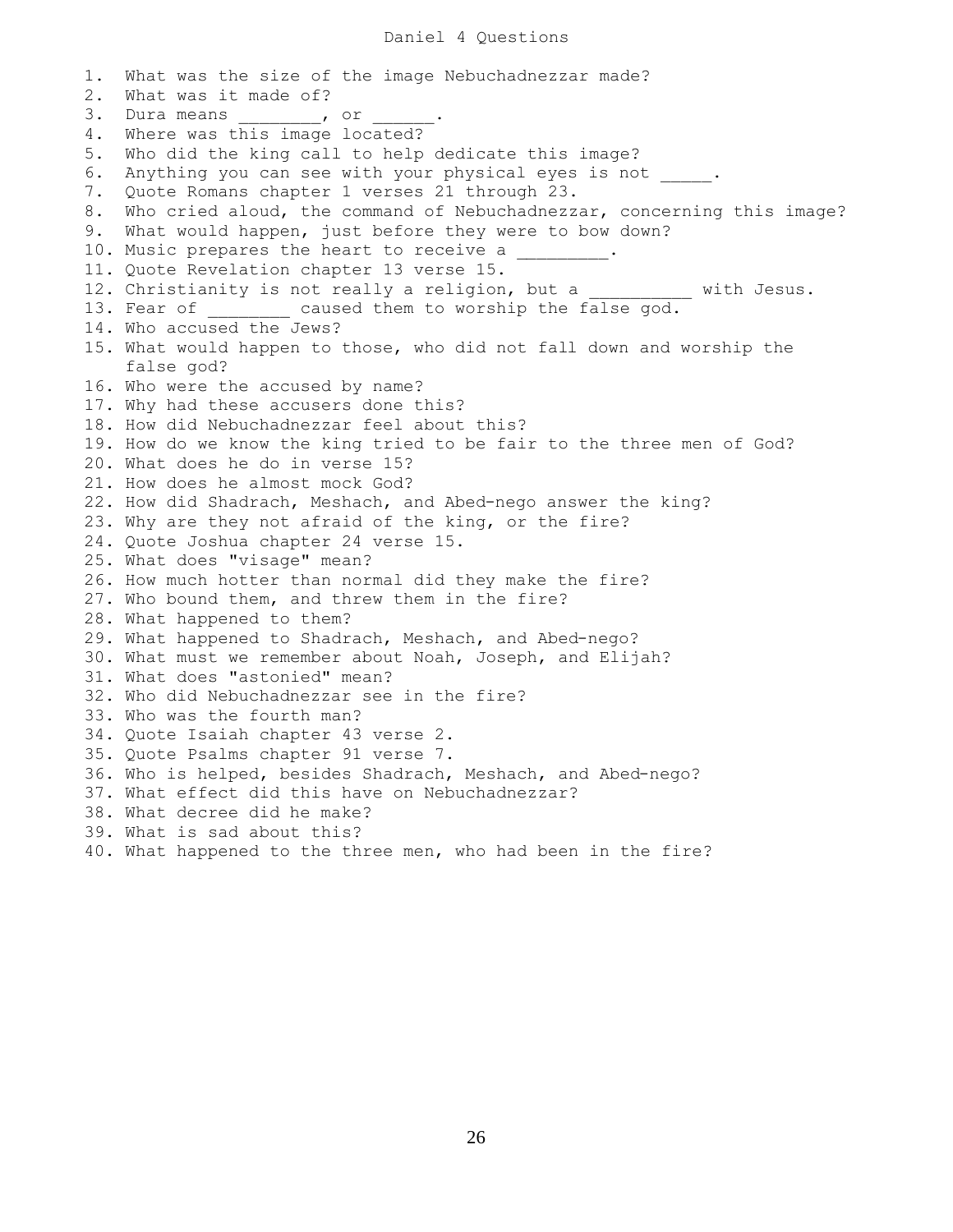We will begin this lesson in Daniel 4:1 "Nebuchadnezzar the king, unto all people, nations, and languages, that dwell in all the earth; Peace be multiplied unto you."

 Nebuchadnezzar is sending a message to all the world, and not just to his people.

 Daniel 4:2 "I thought it good to shew the signs and wonders that the high God hath wrought toward me."

 Nebuchadnezzar is convinced the things that Daniel did, and the things that Shadrach, Meshach, and Abed-nego did, were signs from God to cause him to believe. He is convinced that God is the high God, and now, he will proclaim it to all who will believe.

 Daniel 4:3 "How great [are] his signs! and how mighty [are] his wonders! his kingdom [is] an everlasting kingdom, and his dominion [is] from generation to generation."

 Nebuchadnezzar is elevating God the only way he knows how. His words are praising God, and all of His deeds. The statements are true. God's kingdom is an everlasting kingdom. His dominion is of all men, and reaches from generation to generation.

 Daniel 4:4 "I Nebuchadnezzar was at rest in mine house, and flourishing in my palace:"

 This is the beginning of the account of his dream and Daniel's interpretation of that dream. It is an understatement to say that his reign was flourishing. He was the undisputed ruler of Babylon, and all of their captives. He was safe in his bed in his palace.

 Daniel 4:5 "I saw a dream which made me afraid, and the thoughts upon my bed and the visions of my head troubled me."

 These is speaking of the dream he had of the image that had the golden head. He not only was frightened by the dream, but forgot the details of the dream, as well.

 Daniel 4:6 "Therefore made I a decree to bring in all the wise [men] of Babylon before me, that they might make known unto me the interpretation of the dream."

 It was urgent for him to know the meaning of his dream, and he called all of those he knew that interpreted dreams to him. Surely one of them would be able to tell him of his dream.

 Daniel 4:7 "Then came in the magicians, the astrologers, the Chaldeans, and the soothsayers: and I told the dream before them; but they did not make known unto me the interpretation thereof."

 We discussed in a previous lesson, that their power was from Satan, and was very limited. They were depending on flesh and Satan. Neither thing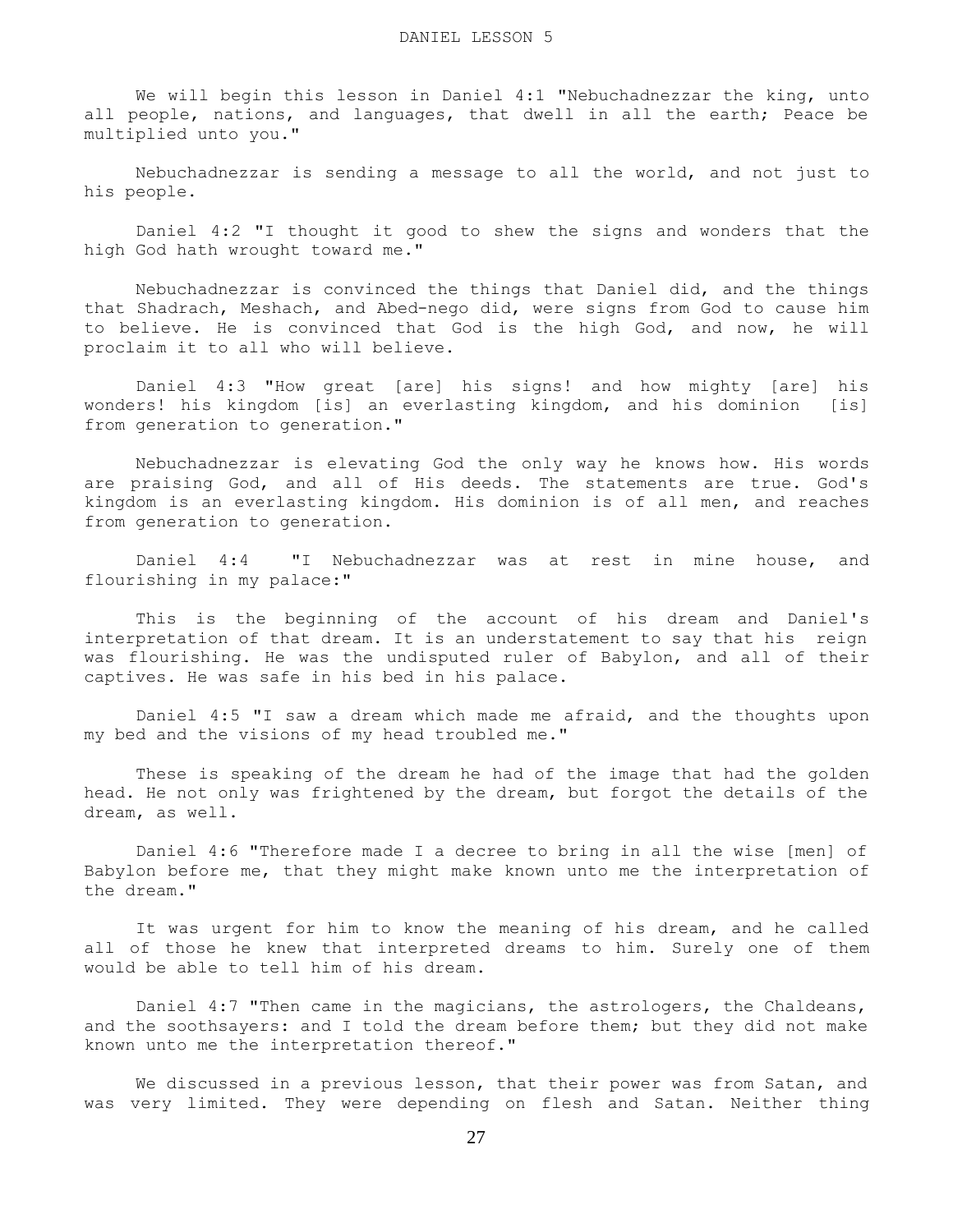helped with the dream. They were about to be killed, because they did not know the meaning of the dream.

 Daniel 4:8 "But at the last Daniel came in before me, whose name [was] Belteshazzar, according to the name of my god, and in whom [is] the spirit of the holy gods: and before him I told the dream, [saying],"

 Belteshazzar was the name Nebuchadnezzar had given Daniel to honor a false god. We see that Nebuchadnezzar is still believing in many gods at this point. This reminds us, that it was Daniel who tells the king the meaning of his dream. It is God in Daniel who tells of the dream.

 Daniel 4:9 "O Belteshazzar, master of the magicians, because I know that the spirit of the holy gods [is] in thee, and no secret troubleth thee, tell me the visions of my dream that I have seen, and the interpretation thereof."

 This is the beginning of a new dream. This has nothing to do with the last few verses, except they showed why Nebuchadnezzar had confidence in Daniel to interpret this dream. Notice the title, master. He had given Daniel that title after he interpreted Nebuchadnezzar's dream. Nebuchadnezzar has recognized that God is with Daniel and will give him the interpretation. It is interesting that he used the term {the spirit of the holy gods is in thee}. He feels that no dream is too hard for Daniel to interpret.

 Daniel 4:10 "Thus [were] the visions of mine head in my bed; I saw, and behold, a tree in the midst of the earth, and the height thereof [was] great."

 This is a night vision, or perhaps, a dream. In dreams, trees sometimes mean men. This, of course, is speaking of Nebuchadnezzar, himself, who has found such greatness as king of Babylon.

 Daniel 4:11 "The tree grew, and was strong, and the height thereof reached unto heaven, and the sight thereof to the end of all the earth:"

We see in this, that Nebuchadnezzar had become great, not only in his own land, but in many other countries that he had conquered, as well.

 Daniel 4:12 "The leaves thereof [were] fair, and the fruit thereof much, and in it [was] meat for all: the beasts of the field had shadow under it, and the fowls of the heaven dwelt in the boughs thereof, and all flesh was fed of it."

 This great land under the rule of Nebuchadnezzar had flourished. God had used them to win battles against His beloved Israel. They had brought great wealth and many people back with them as captives. It seemed everything they did prospered. There was plenty of food for the captives, as well as for the Babylonians.

 Daniel 4:13 "I saw in the visions of my head upon my bed, and, behold, a watcher and an holy one came down from heaven;"

 God sees and knows everything that goes on, on the earth. He is the all seeing Eye. He is the Watchman.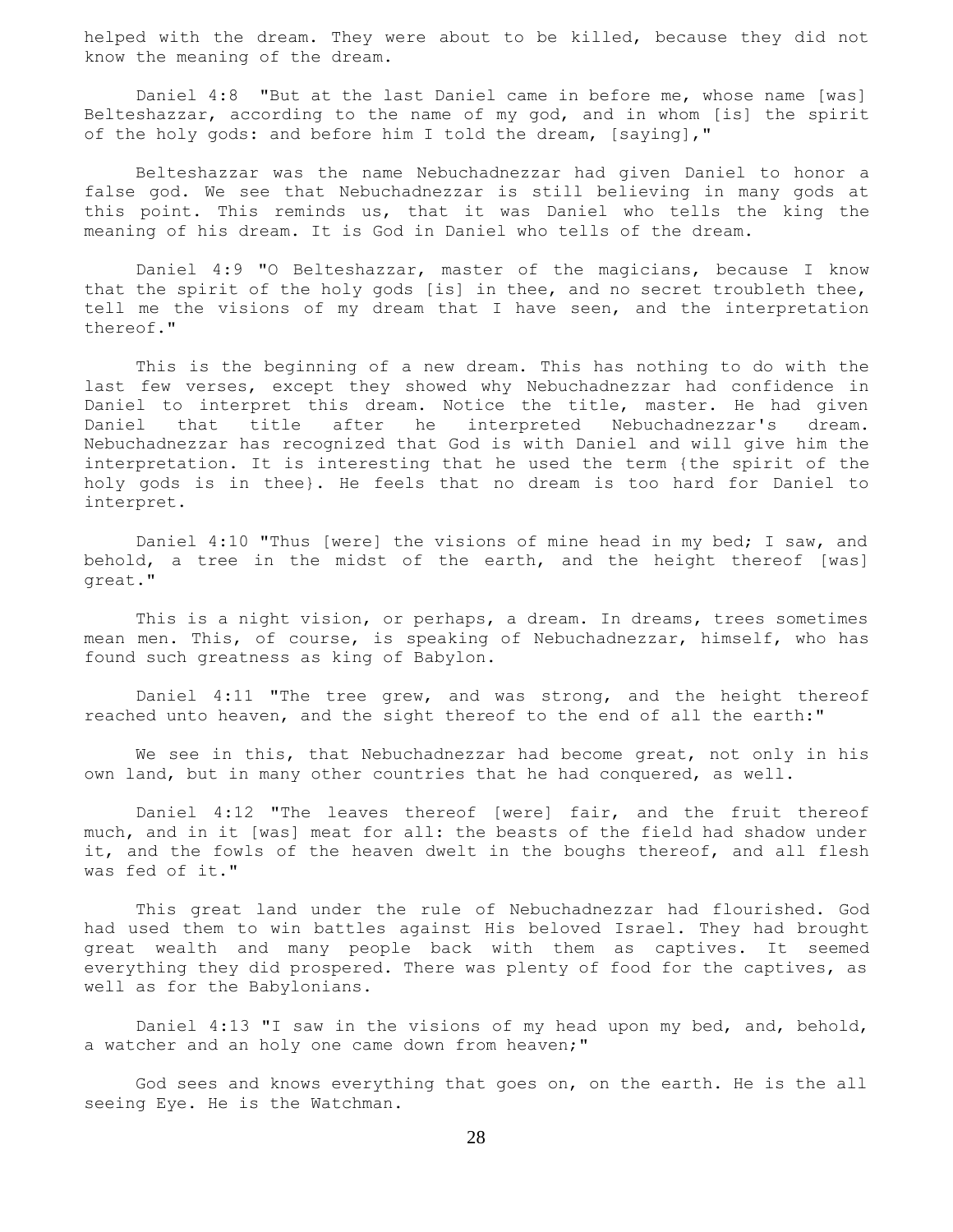Daniel 4:14 "He cried aloud, and said thus, Hew down the tree, and cut off his branches, shake off his leaves, and scatter his fruit: let the beasts get away from under it, and the fowls from his branches:"

 This speaks of God looking down on Nebuchadnezzar, and judging him. It is God who elevates a man up to be king. It is, also, God who judges him, and brings him down.

 Daniel 4:15 "Nevertheless leave the stump of his roots in the earth, even with a band of iron and brass, in the tender grass of the field; and let it be wet with the dew of heaven, and [let] his portion [be] with the beasts in the grass of the earth:"

 This speaks of judgment without total destruction. "Brass" always symbolizes judgment. "Iron" is speaking of worldly strength. This is speaking of a time, when Nebuchadnezzar will be no more than an animal. He will eat grass, and drink of the dew that falls.

 Daniel 4:16 "Let his heart be changed from man's, and let a beast's heart be given unto him; and let seven times pass over him."

 This is really speaking of a man who has lost his power to reason. Perhaps, it is speaking of a mental collapse. The "seven times" is speaking of seven years, or at least seven periods of time. This illness that brings this about, is a judgment from God {it drops like dew from heaven}.

 Daniel 4:17 "This matter [is] by the decree of the watchers, and the demand by the word of the holy ones: to the intent that the living may know that the most High ruleth in the kingdom of men, and giveth it to whomsoever he will, and setteth up over it the basest of men."

 This is somewhat interpreted by Nebuchadnezzar. He is aware of the judgment of God. He is, also, aware that God is proving that it is He that elevates a man to be a king. It is, also, God who brings a man down. God was with Nebuchadnezzar, when he attacked Judah. The attack was actually a judgment of God. He went too far in his attack. He did things God had not told him to do. Now, it is his turn to be judged.

 Daniel 4:18 "This dream I king Nebuchadnezzar have seen. Now thou, O Belteshazzar, declare the interpretation thereof, forasmuch as all the wise [men] of my kingdom are not able to make known unto me the interpretation: but thou [art] able; for the spirit of the holy gods [is] in thee."

 Nebuchadnezzar is confident that Daniel can interpret this dream accurately. He has seen that Daniel interpreted his other dream, when no one else could. He recognizes the fact that Daniel's power to interpret is from God.

 Daniel 4:19 "Then Daniel, whose name [was] Belteshazzar, was astonied for one hour, and his thoughts troubled him. The king spake, and said, Belteshazzar, let not the dream, or the interpretation thereof, trouble thee. Belteshazzar answered and said, My lord, the dream [be] to them that hate thee, and the interpretation thereof to thine enemies."

 The astonishment of Daniel was at the meaning of the dream. For one hour he waited to give the interpretation, because he knew it was not a good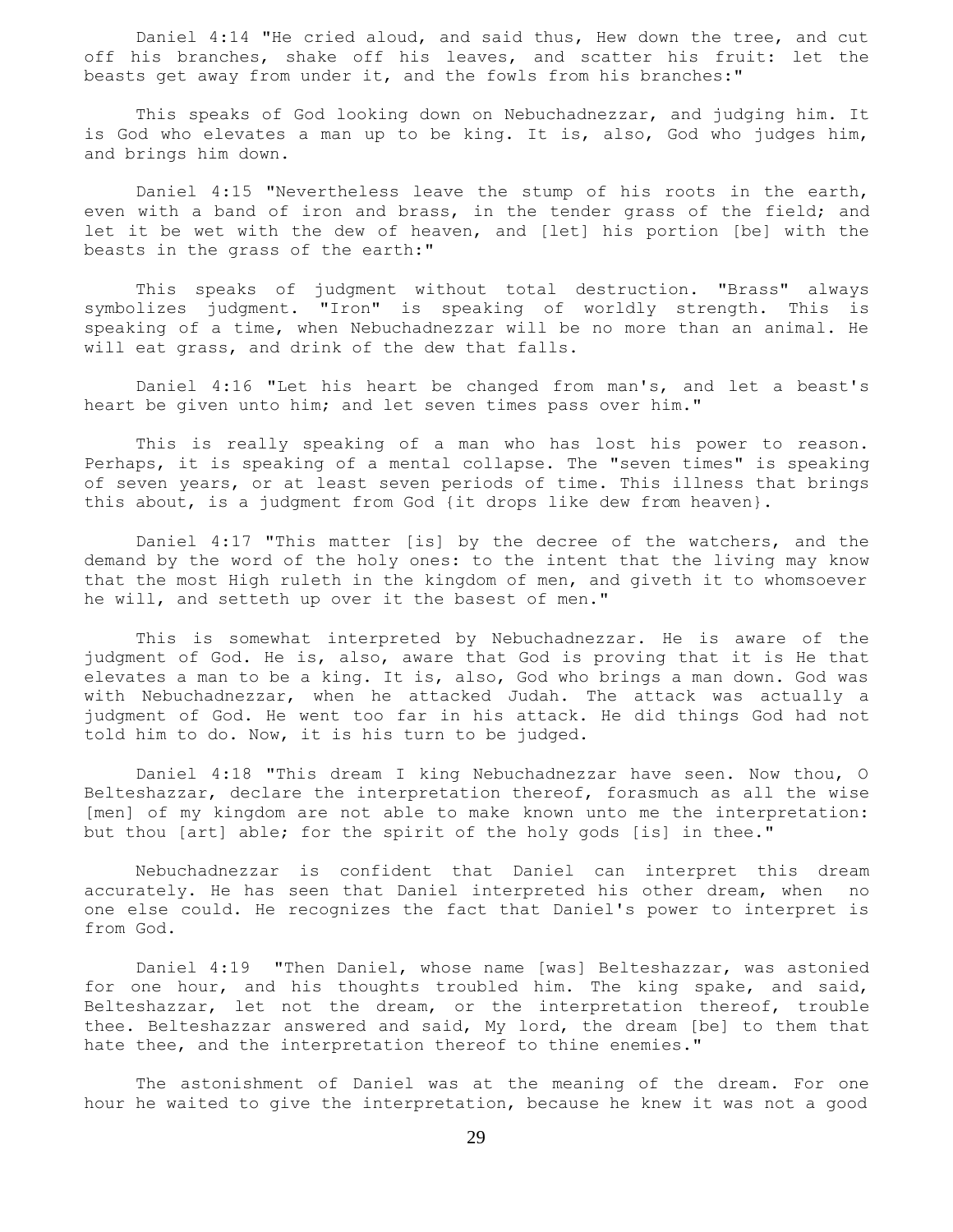dream for Nebuchadnezzar. His thoughts were troubled, because of the reaction Nebuchadnezzar might have to the interpretation. Nebuchadnezzar encourages Daniel. He, probably, already knows the dream is a bad one. Daniel explains to him that this dream would please his enemies, and not him.

 Daniel 4:20 "The tree that thou sawest, which grew, and was strong, whose height reached unto the heaven, and the sight thereof to all the earth;" Daniel 4:21 "Whose leaves [were] fair, and the fruit thereof much, and in it [was] meat for all; under which the beasts of the field dwelt, and upon whose branches the fowls of the heaven had their habitation:" Daniel 4:22 "It [is] thou, O king, that art grown and become strong: for thy greatness is grown, and reacheth unto heaven, and thy dominion to the end of the earth."

 This part of the dream will be pleasing to Nebuchadnezzar. He knows that the message is true. He has conquered, and become great in the known world. He was thought of as one of the most powerful kings who had reigned to that time. There was no more beautiful city anywhere, than Babylon with their hanging gardens. There were people of many nations living in Babylon at this time. There was food enough for all.

 Daniel 4:23 "And whereas the king saw a watcher and an holy one coming down from heaven, and saying, Hew the tree down, and destroy it; yet leave the stump of the roots thereof in the earth, even with a band of iron and brass, in the tender grass of the field; and let it be wet with the dew of heaven, and [let] his portion [be] with the beasts of the field, till seven times pass over him;"

 Nothing escapes God. He knows all that happens in the earth. The tree is Nebuchadnezzar. God has judged him, and found him guilty. He will not die, but will lose his mind, and go to the field as an animal, and eat grass. The seven times could be 7 years, 7 months, or 7 days. I really believe it is speaking of years.

 Daniel 4:24 "This [is] the interpretation, O king, and this [is] the decree of the most High, which is come upon my lord the king:"

 The decree in this is speaking of the judgment of God. God speaks it, and it will be. It is not the world that judged Nebuchadnezzar, or even Daniel; it is God.

 Daniel 4:25 "That they shall drive thee from men, and thy dwelling shall be with the beasts of the field, and they shall make thee to eat grass as oxen, and they shall wet thee with the dew of heaven, and seven times shall pass over thee, till thou know that the most High ruleth in the kingdom of men, and giveth it to whomsoever he will."

 The purpose in this is that Nebuchadnezzar will recognize God for who He really is. He must learn that a man is king, because God made him king, and for no other reason. Grass and water is to be his menu. The word "times" is sometimes used to mean a year. A very good example of that is time, times, and half a time; later on in the book of Daniel.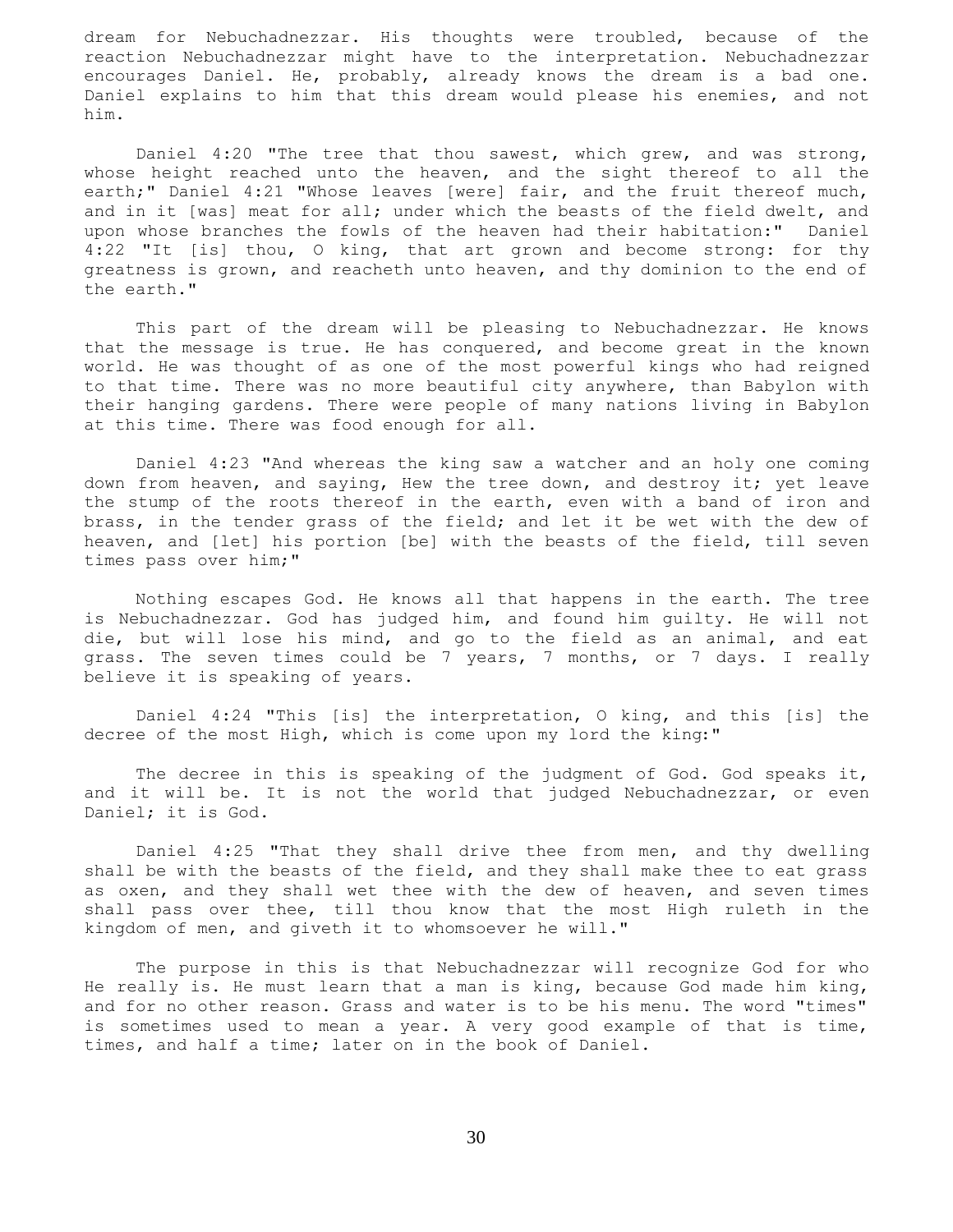Daniel 4:26 "And whereas they commanded to leave the stump of the tree roots; thy kingdom shall be sure unto thee, after that thou shalt have known that the heavens do rule."

 Nebuchadnezzar will not be killed. God will just humble him. He will not even lose the kingdom. He is not banished. He must learn that God rules everything on the earth, as well as in heaven. When he learns his lesson, he will be sound of mind again.

 Daniel 4:27 "Wherefore, O king, let my counsel be acceptable unto thee, and break off thy sins by righteousness, and thine iniquities by shewing mercy to the poor; if it may be a lengthening of thy tranquillity."

 This is Daniel encouraging Nebuchadnezzar to repent and receive righteousness in his life. He must do good, and not evil. Daniel wants Nebuchadnezzar to accept this interpretation with as much eagerness as the first one. Daniel says, if he will quickly repent and show mercy, then God will let him live in peace.

Daniel 4:28 "All this came upon the king Nebuchadnezzar."

 This is not for the nation and its people, this is for Nebuchadnezzar as an individual.

 Daniel 4:29 "At the end of twelve months he walked in the palace of the kingdom of Babylon."

 It appears from this, that nothing happened in the next twelve months. Probably, Nebuchadnezzar thought the interpretation would not come about, since it had been this long. God does not regard time, as you and I do.

 Daniel 4:30 "The king spake, and said, Is not this great Babylon, that I have built for the house of the kingdom by the might of my power, and for the honour of my majesty?"

 Nebuchadnezzar is almost mocking God in this statement. He says Babylon is still here, and I am still king. Where is the fulfillment of this dream you interpreted? Notice, in the verse above, Nebuchadnezzar gives himself credit for building his kingdom. It is interesting, too, that all of this was not done for the glory of God, but for the glory of Nebuchadnezzar.

 Daniel 4:31 "While the word [was] in the king's mouth, there fell a voice from heaven, [saying], O king Nebuchadnezzar, to thee it is spoken; The kingdom is departed from thee."

 He did not heed the voice of Daniel, who interpreted his dream. This voice does not speak through Daniel. This voice came from heaven itself. This judgment is unquestionable. It does not come from the mouth of man, but the mouth of God.

 Daniel 4:32 "And they shall drive thee from men, and thy dwelling [shall be] with the beasts of the field: they shall make thee to eat grass as oxen, and seven times shall pass over thee, until thou know that the most High ruleth in the kingdom of men, and giveth it to whomsoever he will."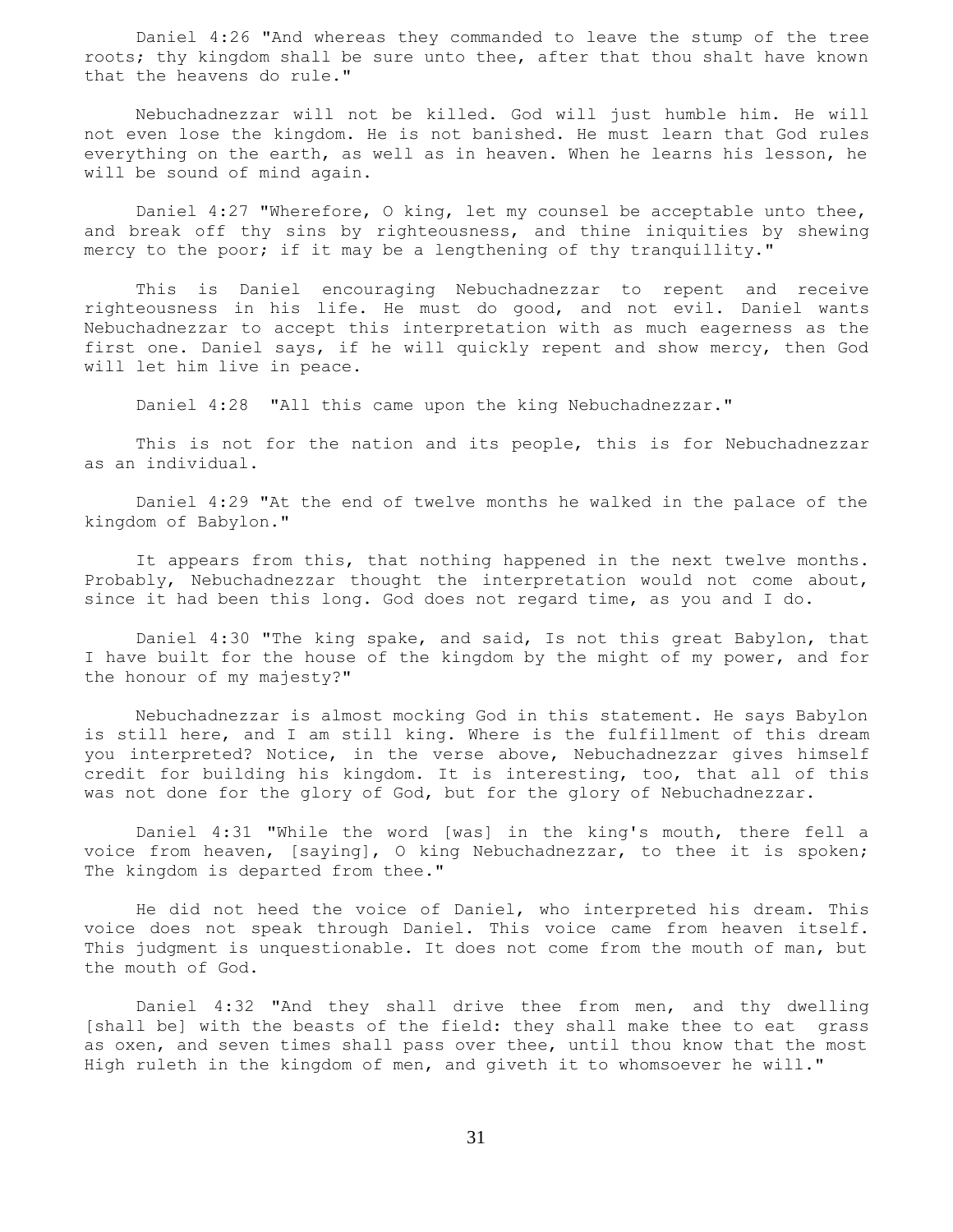These are the same Words Daniel had given him. He will eat grass and live like an animal, until he realizes it is God who makes kings.

 Daniel 4:33 "The same hour was the thing fulfilled upon Nebuchadnezzar: and he was driven from men, and did eat grass as oxen, and his body was wet with the dew of heaven, till his hairs were grown like eagles' [feathers], and his nails like birds' [claws]."

 This is an instant fulfillment of the judgment. Nails, that have not been cut for seven years, would be like bird's claws. His hair would grow extremely long and straight in a period of seven years, also. This is the description of a man who has lost his mind. Seven speaks of spiritual completeness.

 Daniel 4:34 "And at the end of the days I Nebuchadnezzar lifted up mine eyes unto heaven, and mine understanding returned unto me, and I blessed the most High, and I praised and honoured him that liveth for ever, whose dominion [is] an everlasting dominion, and his kingdom [is] from generation to generation:"

 When the judgment was complete, Nebuchadnezzar's mind was restored, and he worshipped God. His spiritual growth is complete. He now worships and praises the One True God.

 Daniel 4:35 "And all the inhabitants of the earth [are] reputed as nothing: and he doeth according to his will in the army of heaven, and [among] the inhabitants of the earth: and none can stay his hand, or say unto him, What doest thou?"

 Now, Nebuchadnezzar knows that nothing, or no one, has any control, except God. God commands the sun to shine, and it does. Heaven and earth must bow before Him. He alone is God. Deuteronomy 4:39 "Know therefore this day, and consider [it] in thine heart, that the LORD he [is] God in heaven above, and upon the earth beneath: [there is] none else." Ephesians 4:6 "One God and Father of all, who [is] above all, and through all, and in you all."

 Daniel 4:36 "At the same time my reason returned unto me; and for the glory of my kingdom, mine honour and brightness returned unto me; and my counsellors and my lords sought unto me; and I was established in my kingdom, and excellent majesty was added unto me."

 The root of the tree {Nebuchadnezzar} has been watered from heaven. He now springs to life. His kingdom is restored to him, as well as honor as king. The difference is that Nebuchadnezzar, now, knows God. His wisdom, now, is of God. God will greatly bless him.

 Daniel 4:37 "Now I Nebuchadnezzar praise and extol and honour the King of heaven, all whose works [are] truth, and his ways judgment: and those that walk in pride he is able to abase."

We, now, see an humble man who happens to be king. He is, now, aware that what we are is because of God. He brings us up, or takes us down. God does whatever it takes to make us realize our need for Him. God punished him for his own good. He did it to make him seek God. He, now, understands the sovereignty of God.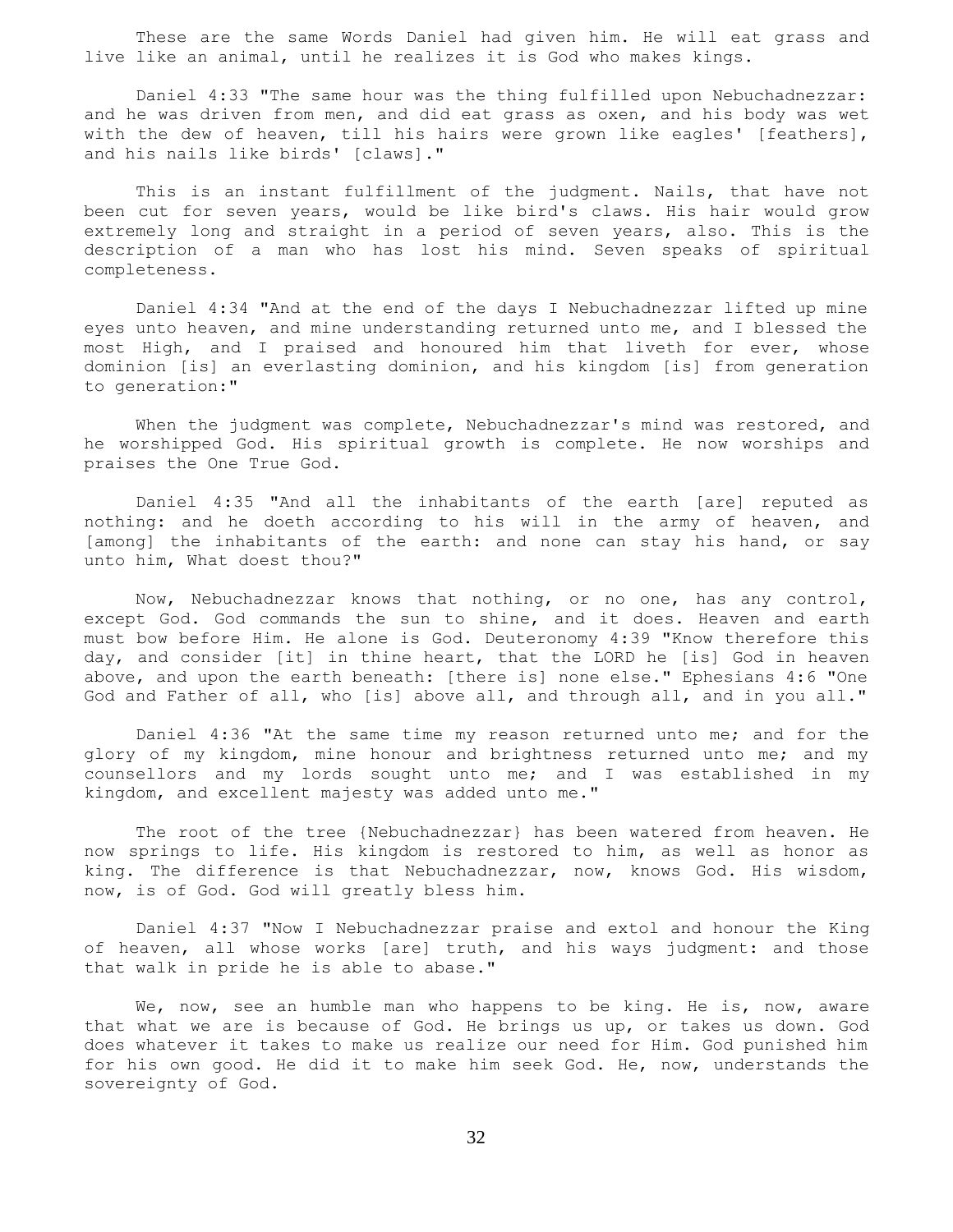## Daniel 5 Questions

1. Who sends the message in verse 1? 2. What does Nebuchadnezzar believe were signs to him from God? 3. Quote Daniel chapter 4 verse 3. 4. What understatement does Nebuchadnezzar make in verse 4? 5. Who had Nebuchadnezzar first called to interpret his dream? 6. Who interpreted the dream? 7. What was Daniel's Babylonian name? 8. What request does Nebuchadnezzar make of Daniel in verse 9? 9. In dreams, trees sometimes are speaking of  $\hspace{1cm}$ . 10. Who is the tree speaking of? 11. Who is the Watcher of verse 13? 12. What did the Watcher say to do to the tree? 13. Who elevates kings, or brings them down? 14. What is verse 15 speaking of? 15. What does "brass" symbolize? 16. How do we know Nebuchadnezzar will be no more than an animal? 17. Having a beast's heart is saying, he has lost his power to  $\qquad \qquad$ 18. Judgment comes on him like what? 19. Why is this happening to Nebuchadnezzar? 20. The attack on Judah was actually a control of God. 21. Why does Nebuchadnezzar believe Daniel can interpret his dream? 22. Why was Daniel astonished at the dream? 23. How long did he wait to give the interpretation? 24. Who is the tree in the dream? 25. "Times" often means what? 26. What is the decree? 27. Why is this judgment coming against Nebuchadnezzar? 28. What is Daniel encouraging Nebuchadnezzar to do? 29. How many months passed with nothing happening? 30. How does he nearly mock God? 31. Describe how the judgment came? 32. What happened to Nebuchadnezzar's hair and nails during this long time? 33. These are descriptions of a man who has his his his the set of a man who has 34. When was his mind restored? 35. Quote Deuteronomy chapter 4 verse 39. 36. What was restored to Nebuchadnezzar? 37. How was he restored? 38. What is different about Nebuchadnezzar, now? 39. Why did God punish him? 40. He, now, understands the \_\_\_\_\_\_\_\_\_\_\_\_ of God.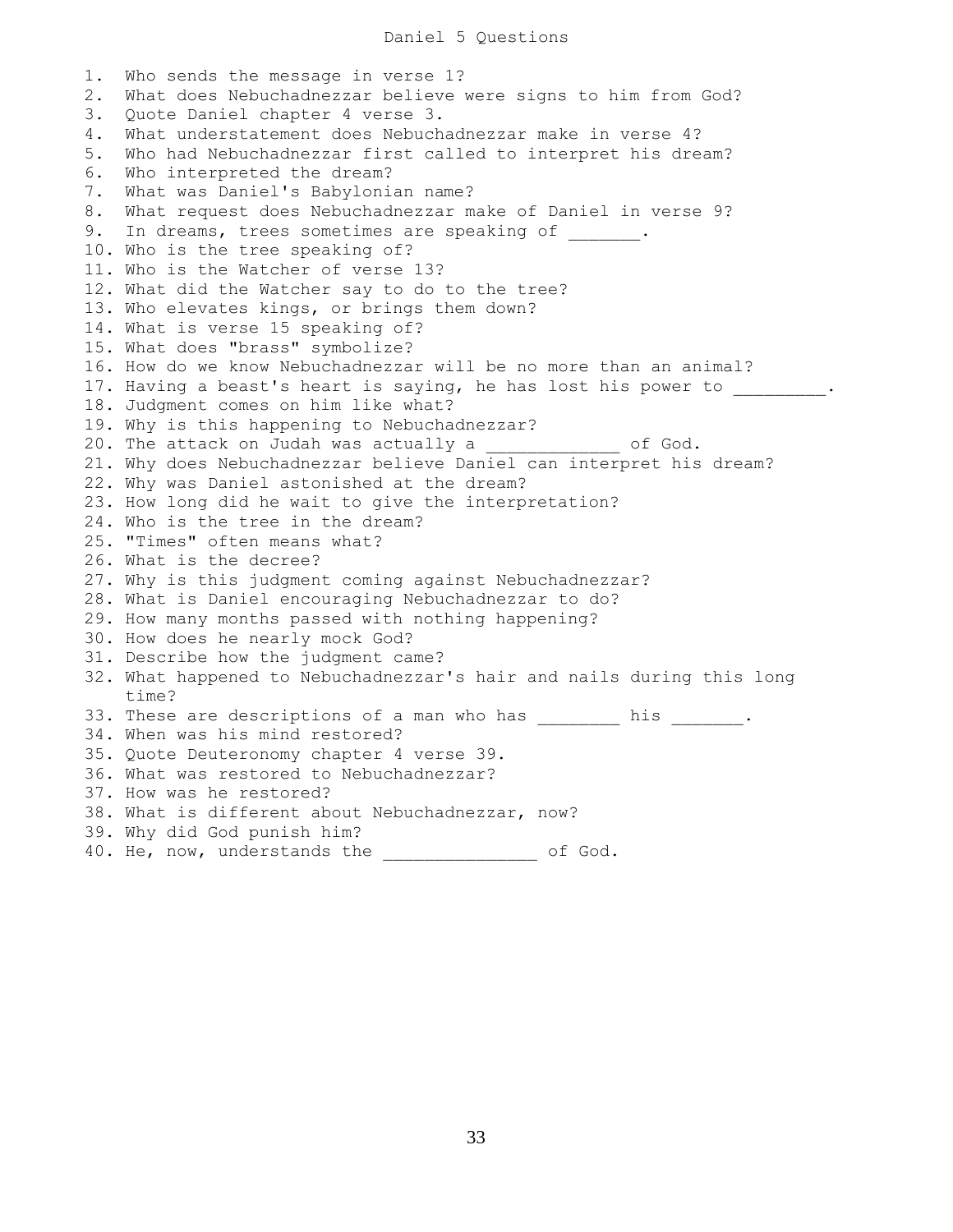We will begin this lesson in Daniel 5:1 "Belshazzar the king made a great feast to a thousand of his lords, and drank wine before the thousand."

We must quickly make note that this is not Daniel, whose name had been changed to Belteshazzar. Belshazzar, the king, was not the son of Nebuchadnezzar, but the grandson. History tells us his mother, Nitocris, was the daughter of Nebuchadnezzar. Belshazzar is the last king of Babylon. It appears, they are having a great feast. A thousand people are in attendance, so this is a very big party. They were drinking wine at the feast, so we may assume it was a festive occasion.

 Daniel 5:2 "Belshazzar, whiles he tasted the wine, commanded to bring the golden and silver vessels which his father Nebuchadnezzar had taken out of the temple which [was] in Jerusalem; that the king, and his princes, his wives, and his concubines, might drink therein."

 This calls Nebuchadnezzar his father, but he was his grandfather, as we said in the verse above. These atheists had no idea what they were doing. The silver and the gold vessels were holy, and dedicated to God alone. To drink from these vessels, would be a terrible sin before God.

 Daniel 5:3 "Then they brought the golden vessels that were taken out of the temple of the house of God which [was] at Jerusalem; and the king, and his princes, his wives, and his concubines, drank in them."

 This is such a terrible thing to do, that judgment will be swift. Look, with me, at the following New Testament Scripture about the same thing. I Thessalonians 5:3 "For when they shall say, Peace and safety; then sudden destruction cometh upon them, as travail upon a woman with child; and they shall not escape." God will not overlook this act of disrespect for His holy things. They have sealed their own fate, by this terrible thing they have done.

 Daniel 5:4 "They drank wine, and praised the gods of gold, and of silver, of brass, of iron, of wood, and of stone."

 As if defiling His holy things is not enough, they worship false gods using God's vessels. All of these idols made of earthly things do not bring life. They have no power to help anyone. They can only destroy. Even the destruction does not come directly from them. God brings the destruction, as judgment against them.

 Daniel 5:5 "In the same hour came forth fingers of a man's hand, and wrote over against the candlestick upon the plaster of the wall of the king's palace: and the king saw the part of the hand that wrote."

 These fingers and hand came out of the total darkness, and came to a lighted area of the wall near the lamp to write. This is where the statement {handwriting on the wall} came from. This is the hand of God. The finger of God had written the Ten Commandments. This is the same finger, but with an entirely different purpose. This judgment is for the eyes of the king.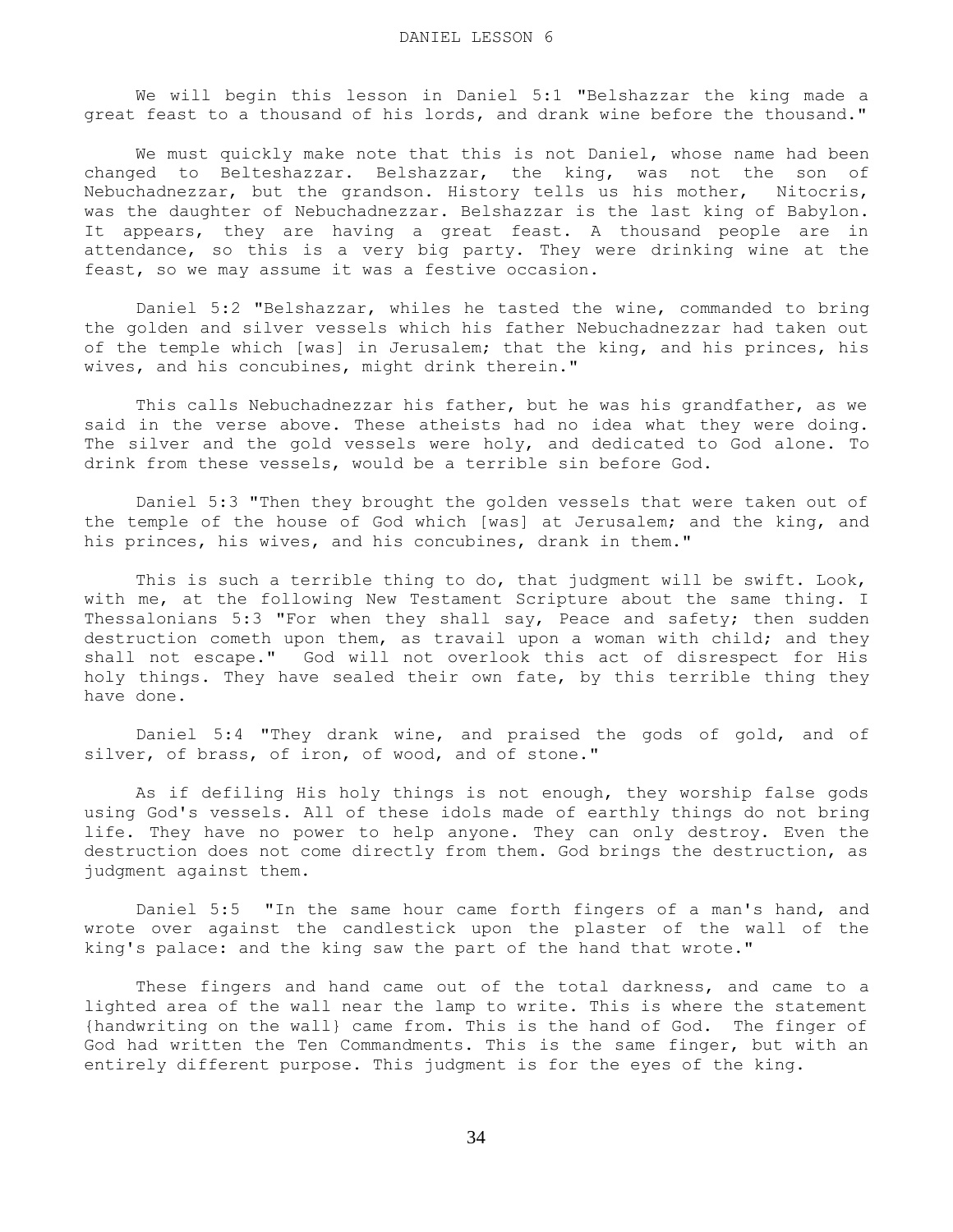Daniel 5:6 "Then the king's countenance was changed, and his thoughts troubled him, so that the joints of his loins were loosed, and his knees smote one against another."

The fear of the king is so great, when this happens, that horror came upon his face, and his knees began to quake. He was quaking so badly that the joints of his hips come loose. The Scripture is similar to the following from the New Testament. Luke 21:26 "Men's hearts failing them for fear, and for looking after those things which are coming on the earth: for the powers of heaven shall be shaken."

 Daniel 5:7 "The king cried aloud to bring in the astrologers, the Chaldeans, and the soothsayers. [And] the king spake, and said to the wise [men] of Babylon, Whosoever shall read this writing, and shew me the interpretation thereof, shall be clothed with scarlet, and [have] a chain of gold about his neck, and shall be the third ruler in the kingdom."

 This king is unfamiliar with Daniel. He calls for all the wise men, to see if anyone can tell him what this means. "Scarlet", here, is speaking of purple. Purple symbolizes royalty. This robe would be showing the wearer to be of very high rank. The third ruler of the kingdom is saying he would rule over one-third of the kingdom. This "chain of Gold" shows the power of authority he would have. We must realize that Daniel had been in the court of the kings for nearly 70 years at this point. Daniel had been one of the first captives, and this happens near the end of the captivity. The captivity was for 70 years.

 Daniel 5:8 "Then came in all the king's wise [men]: but they could not read the writing, nor make known to the king the interpretation thereof."

 These wise men were speaking of the sorcerers, and the astrologers, and the soothsayers. They had no real power, so certainly they could not tell of this message from God.

 Daniel 5:9 "Then was king Belshazzar greatly troubled, and his countenance was changed in him, and his lords were astonied."

Their astonishment was at the hand that wrote.

 Daniel 5:10 "[Now] the queen by reason of the words of the king and his lords came into the banquet house: [and] the queen spake and said, O king, live for ever: let not thy thoughts trouble thee, nor let thy countenance be changed:"

 This is speaking of the queen mother, who remembers the interpretations of the king's dreams by Daniel. Perhaps, this king was unfamiliar with Daniel, since it was Nebuchadnezzar who had benefited from the interpretations of Daniel. She, at least, brings hope.

 Daniel 5:11 "There is a man in thy kingdom, in whom [is] the spirit of the holy gods; and in the days of thy father light and understanding and wisdom, like the wisdom of the gods, was found in him; whom the king Nebuchadnezzar thy father, the king, [I say], thy father, made master of the magicians, astrologers, Chaldeans, [and] soothsayers;"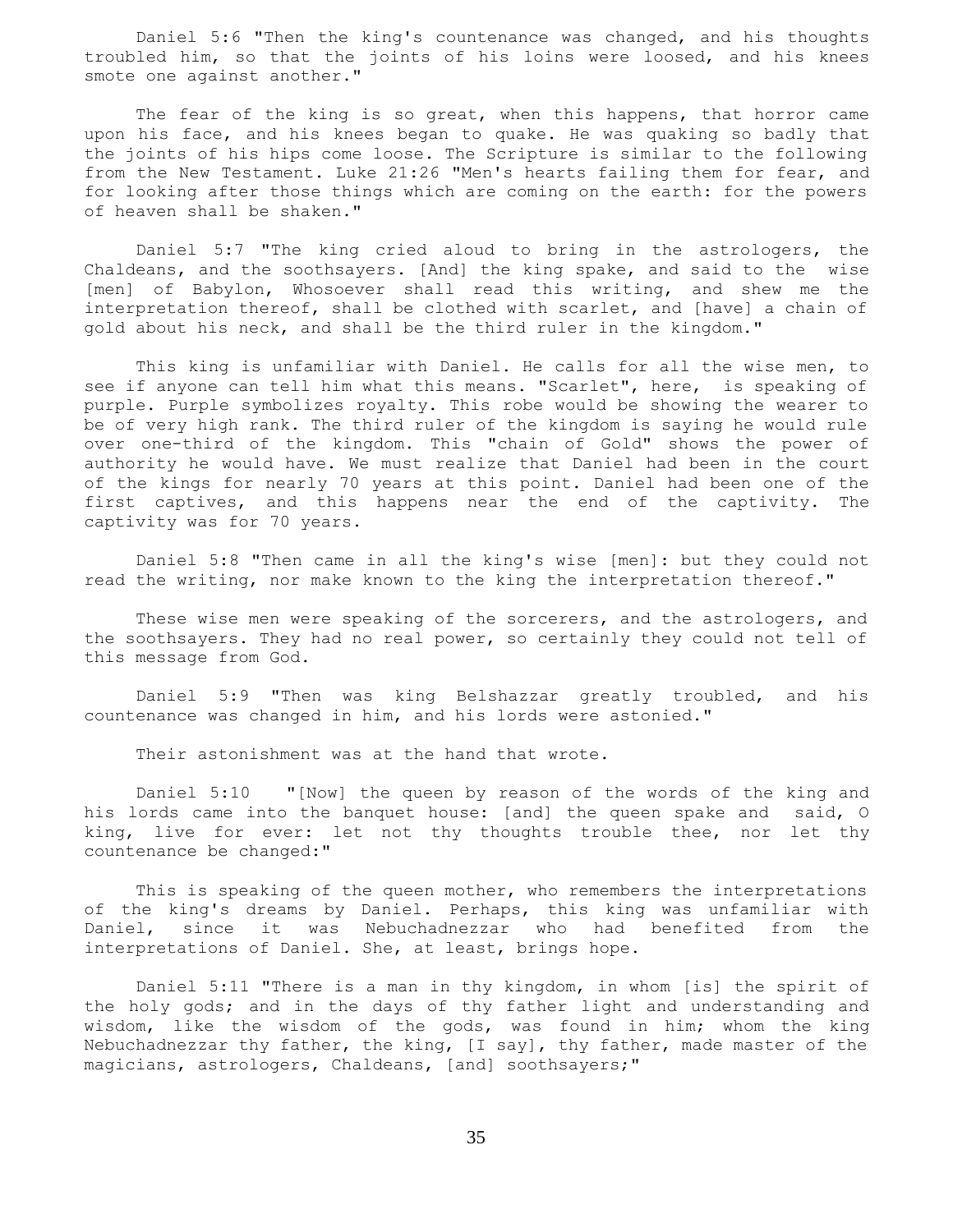Again, Belshazzar, the king is called the son of Nebuchadnezzar, when, in fact, he is his grandson. It appears from this, Daniel had not been prominent in this king's court. This is, also, different from interpreting dreams. Perhaps, this is why he did not call for Daniel before. This queen recognizes the fact that Daniel is a man of God.

 Daniel 5:12 "Forasmuch as an excellent spirit, and knowledge, and understanding, interpreting of dreams, and shewing of hard sentences, and dissolving of doubts, were found in the same Daniel, whom the king named Belteshazzar: now let Daniel be called, and he will shew the interpretation."

 We see from this, that Daniel had done much more than interpret two dreams for the king. He was in charge of the eunuchs, after he had interpreted the first dream for Nebuchadnezzar. Nebuchadnezzar had renamed him Belteshazar. She has no doubt that Daniel can tell them what this handwriting is. He has made a good reputation, as being a man of God.

 Daniel 5:13 "Then was Daniel brought in before the king. [And] the king spake and said unto Daniel, [Art] thou that Daniel, which [art] of the children of the captivity of Judah, whom the king my father brought out of Jewry?"

 We see that this king was not acquainted with Daniel at all. Daniel had, probably, been demoted after the reign of Nebuchadnezzar. The king wants to make sure he is the right Daniel.

 Daniel 5:14 "I have even heard of thee, that the spirit of the gods [is] in thee, and [that] light and understanding and excellent wisdom is found in thee."

 Even the unsaved world recognizes a person who is in good relationship with God. We can see from the verse above, that this king's information is hear-say. He has heard of Daniel. Notice, light is mentioned in connection with wisdom and understanding. Isaiah 9:2 "The people that walked in darkness have seen a great light: they that dwell in the land of the shadow of death, upon them hath the light shined." II Corinthians 4:6 "For God, who commanded the light to shine out of darkness, hath shined in our hearts, to [give] the light of the knowledge of the glory of God in the face of Jesus Christ." This is all saying, that Daniel is inhabited of his God. His power is God's power in him.

 Daniel 5:15 "And now the wise [men], the astrologers, have been brought in before me, that they should read this writing, and make known unto me the interpretation thereof: but they could not shew the interpretation of the thing:"

The wise men, spoken of in this verse, are the worldly wise. They have no power of God working within them. They would be of no help.

 Daniel 5:16 "And I have heard of thee, that thou canst make interpretations, and dissolve doubts: now if thou canst read the writing, and make known to me the interpretation thereof, thou shalt be clothed with scarlet, and [have] a chain of gold about thy neck, and shalt be the third ruler in the kingdom."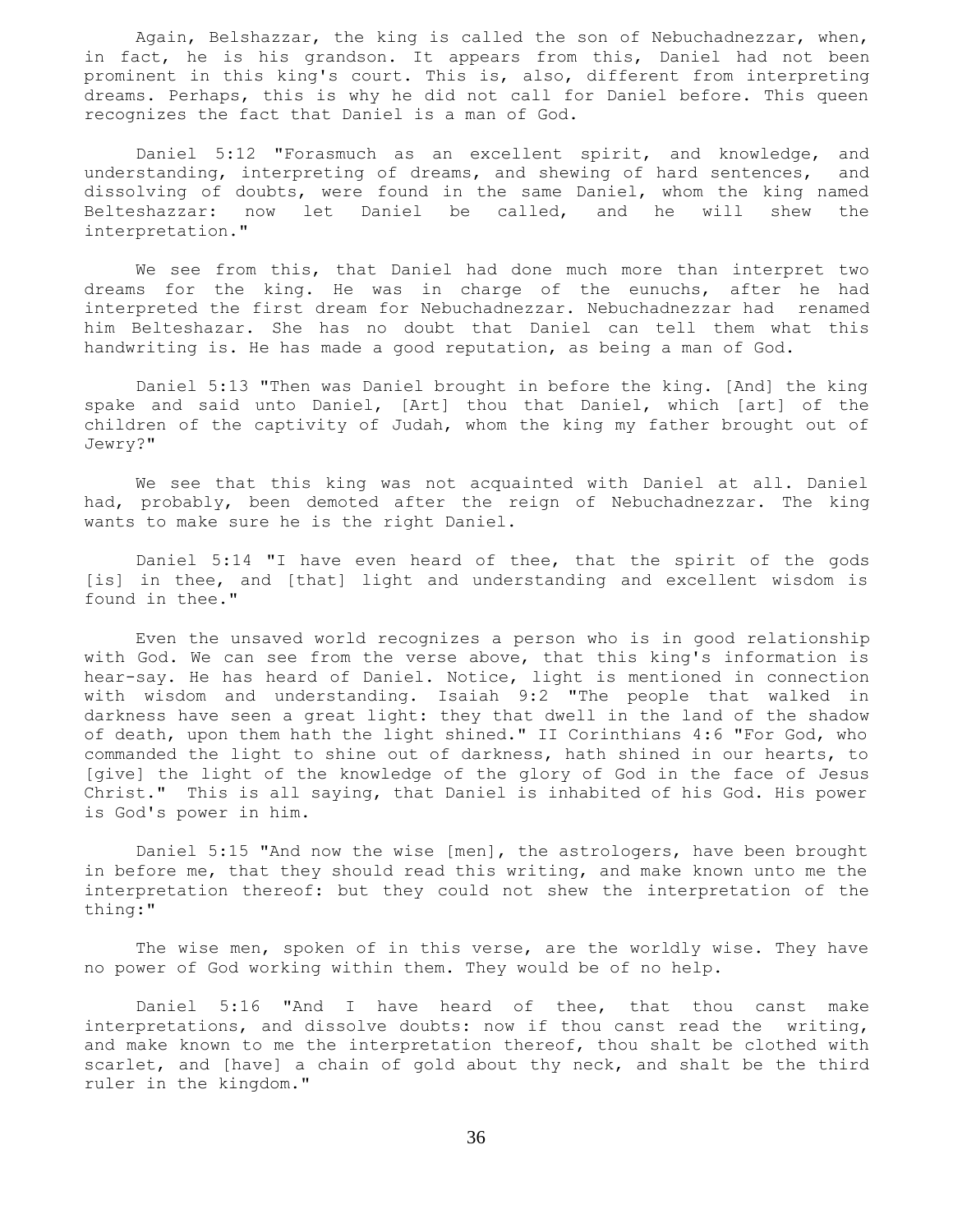Again, this is back to Daniel. He will be greatly rewarded of the king, when he tells what this writing is. All of the things mentioned, like the scarlet robe and the gold chain, show his authority to rule.

 Daniel 5:17 "Then Daniel answered and said before the king, Let thy gifts be to thyself, and give thy rewards to another; yet I will read the writing unto the king, and make known to him the interpretation."

 Daniel is saying to him, forget the gifts. He will interpret the writing on the wall. Not only will Daniel read the writing, but he will explain the interpretation of it, as well, to the king.

 Daniel 5:18 "O thou king, the most high God gave Nebuchadnezzar thy father a kingdom, and majesty, and glory, and honour:"

This first statement is, probably, a shock to the king. He had not given the most high God credit for anything. In fact, they had many false gods in Babylon. Nebuchadnezzar's power to conquer was because God used him to fulfill His purpose.

 Daniel 5:19 "And for the majesty that he gave him, all people, nations, and languages, trembled and feared before him: whom he would he slew; and whom he would he kept alive; and whom he would he set up; and whom he would he put down."

 This power had seemed to be unlimited. He was a very powerful king, as long as he was doing the will of God.

 Daniel 5:20 "But when his heart was lifted up, and his mind hardened in pride, he was deposed from his kingly throne, and they took his glory from him:"

 When he went further than God had wanted him to, he was removed as king. Pride comes before a fall. This is what Jesus had to say about those who exalt themselves. Luke 18:14 "I tell you, this man went down to his house justified [rather] than the other: for every one that exalteth himself shall be abased; and he that humbleth himself shall be exalted."

 Daniel 5:21 "And he was driven from the sons of men; and his heart was made like the beasts, and his dwelling [was] with the wild asses: they fed him with grass like oxen, and his body was wet with the dew of heaven; till he knew that the most high God ruled in the kingdom of men, and [that] he appointeth over it whomsoever he will."

 This experience happened to him, to make him realize that it was not by his own might he had become so powerful. He was left to eat grass as an animal, until he recognized God. It is God who makes a man king. It is, also, God who brings them down. John 19:11 "Jesus answered, Thou couldest have no power [at all] against me, except it were given thee from above: therefore he that delivered me unto thee hath the greater sin."

 Daniel 5:22 "And thou his son, O Belshazzar, hast not humbled thine heart, though thou knewest all this;"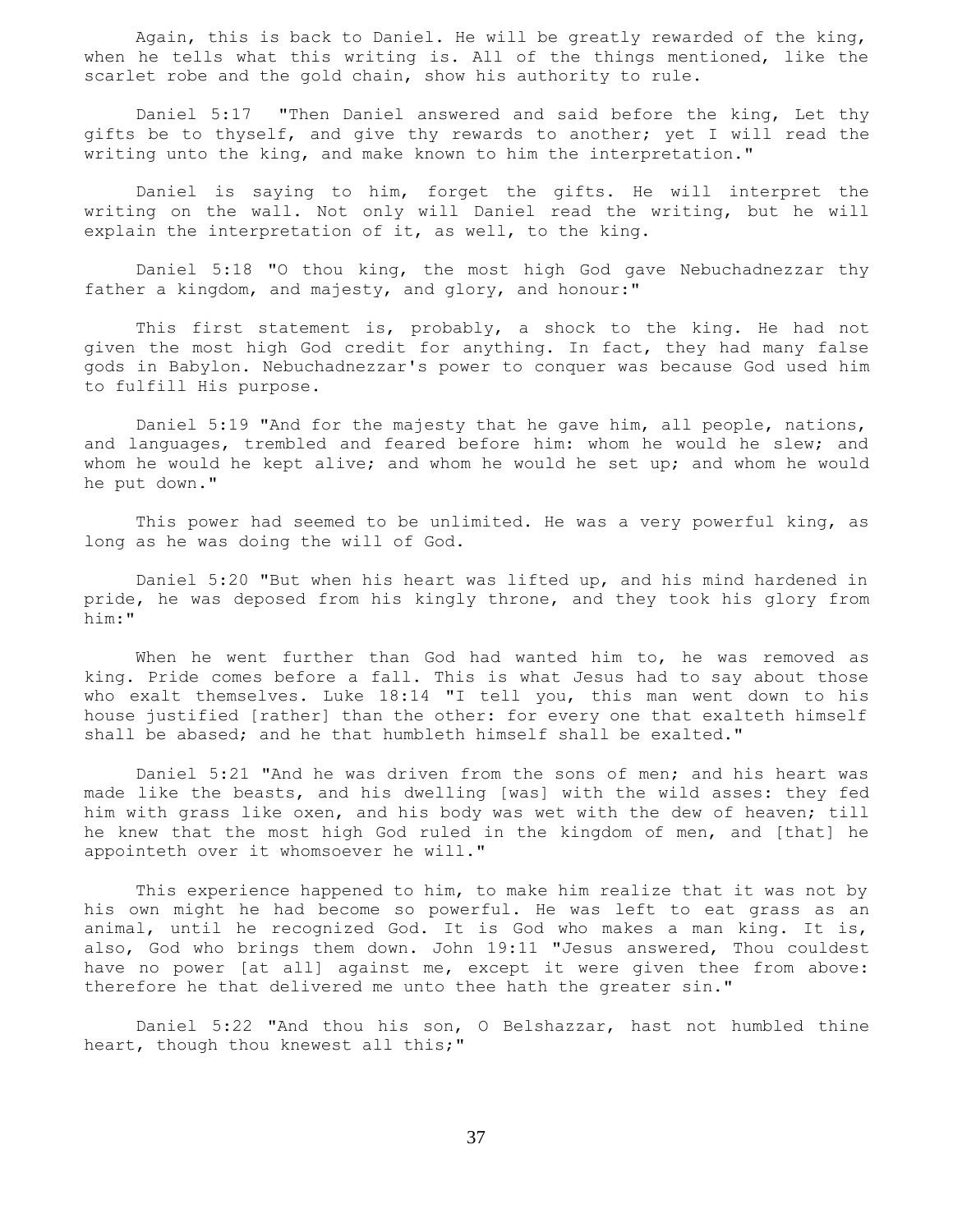Now, we see Daniel explaining to Belshazzar that it will be no different with him. He is so proud, he has not given God credit for making him king. He is not an humble man. God will bring him down.

 Daniel 5:23 "But hast lifted up thyself against the Lord of heaven; and they have brought the vessels of his house before thee, and thou, and thy lords, thy wives, and thy concubines, have drunk wine in them; and thou hast praised the gods of silver, and gold, of brass, iron, wood, and stone, which see not, nor hear, nor know: and the God in whose hand thy breath [is], and whose [are] all thy ways, hast thou not glorified:"

 The things of God are to be holy. They are not to be used by common man. This was blasphemy to use his holy vessels in such a manner. Belshazzar, and all these people, worshipped things of this world. They did not worship the One True God. God breathed the breath of life into man, before man could even live. The man's very life depends upon God. Things you can see with your eyes are part of God's creation and are not to be worshipped. They have worshipped God's creation and not the Creator God.

 Daniel 5:24 "Then was the part of the hand sent from him; and this writing was written."

 Daniel explains, first, that this hand is God's hand. This writing is a judgment of God. God has weighed Belshazzar in the balance, and found him guilty.

Daniel 5:25 And this [is] the writing that was written, "MENE, MENE, TEKEL, UPHARSIN."

 This was a miracle of God that Daniel could read the words. The more wonderful miracle is that Daniel knew this language, even in the natural. God can write in any language. He wanted Daniel to interpret the message, so he wrote it in a language Daniel knew. Jesus spoke a very similar message to this. Luke 12:20 "But God said unto him, [Thou] fool, this night thy soul shall be required of thee: then whose shall those things be, which thou hast provided?"

 Daniel 5:26 "This [is] the interpretation of the thing: MENE; God hath numbered thy kingdom, and finished it."

 The fact that this judgment was pronounced twice, showed it was soon to happen.

 Daniel 5:27 "TEKEL; Thou art weighed in the balances, and art found wanting."

 God is a just God. He does not judge, before He carefully considers. He has considered, and now the judgment has come.

 Daniel 5:28 "PERES; Thy kingdom is divided, and given to the Medes and Persians."

 We have studied in previous lessons, the great fortification of Babylon. This must seem impossible to the king, because of that. UPHARSIN, means divided. We must remember that Daniel was not only reading the words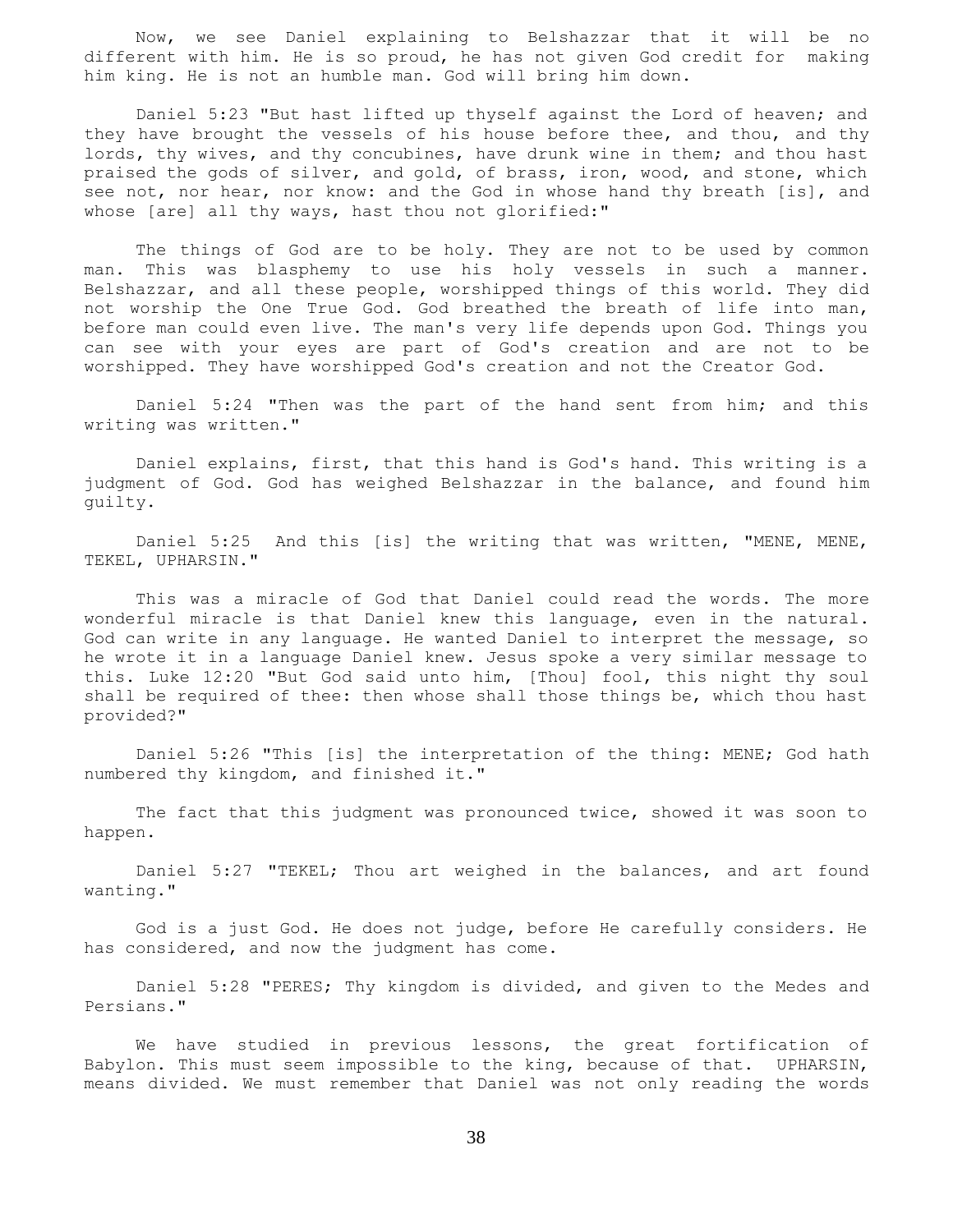on the wall, but interpreting them, as well. God told Daniel the Medes and the Persians would take Babylon.

 Daniel 5:29 "Then commanded Belshazzar, and they clothed Daniel with scarlet, and [put] a chain of gold about his neck, and made a proclamation concerning him, that he should be the third ruler in the kingdom."

 Daniel had not asked for these gifts, but Belshazzar gave them anyway. One thing we must realize here, Belshazzar did not reject the interpretation of Daniel. He knew what Daniel said was true.

 Daniel 5:30 "In that night was Belshazzar the king of the Chaldeans slain."

 That very night the fulfillment came, and Belshazzar was killed. Babylon fell to Darius. Jeremiah 50:24 "I have laid a snare for thee, and thou art also taken, O Babylon, and thou wast not aware: thou art found, and also caught, because thou hast striven against the LORD."

 Daniel 5:31 "And Darius the Median took the kingdom, [being] about threescore and two years old."

 Babylon has fallen into the hands of the Medes. Darius is 62 years old, when he took the kingdom of Babylon.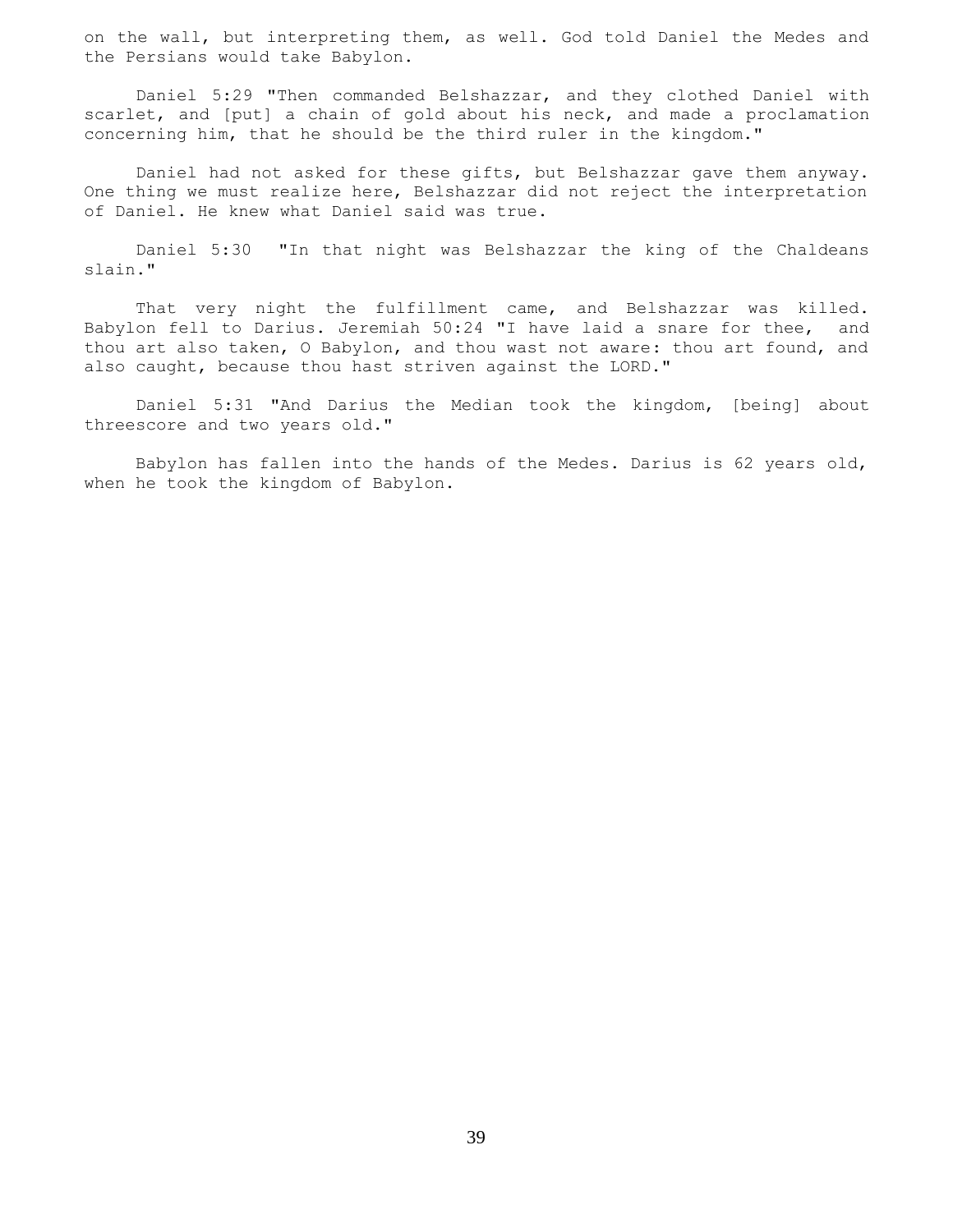1. What was the new king's name? 2. What must we quickly take note of about this name? 3. Who was his mother? 4. Who was her father? 5. What had the thousand people gathered for? 6. What did the king command to be brought to drink from? 7. Why should they not drink from these vessels? 8. Quote 1 Thessalonians chapter 5 verse 3. 9. Who drank from the vessels? 10. What did they do, besides drink wine from the holy vessels? 11. What power do false gods have? 12. What unusual thing happens in verse 5? 13. Who saw it? 14. What are these fingers? 15. What effect did this have on the king? 16. Quote Luke chapter 21 verse 26. 17. What will the king do, for the person who can tell him what this means? 18. Who did the king call for, to interpret the meaning of this for him? 19. What is "scarlet" speaking of? 20. What does the chain of Gold show? 21. Could the men Belshazzar called give him the interpretation? 22. Who came to the king, and told him of Daniel? 23. How did she describe Daniel? 24. Belshazzar is Nebuchadnezzar's 25. Did Belshazzar take her advice? 26. Quote Isaiah chapter 9 verse 2. 27. Quote 2 Corinthians chapter 4 verse 6. 28. What power does Daniel have? 29. What was Daniel promised by Belshazzar? 30. What was Daniel's answer to Belshazzar? 31. Who had made Nebuchadnezzar king? 32. Why did God bring him down? 33. Quote John chapter 19 verse 11. 34. Why is God against Belshazzar? 35. Who gives man life? 36. What did the hand write on the wall? 37. What does MENE mean? 38. What does TEKEL mean? 39. What does UPHARSIN mean? 40. When was the judgment fulfilled? 41. Who became ruler?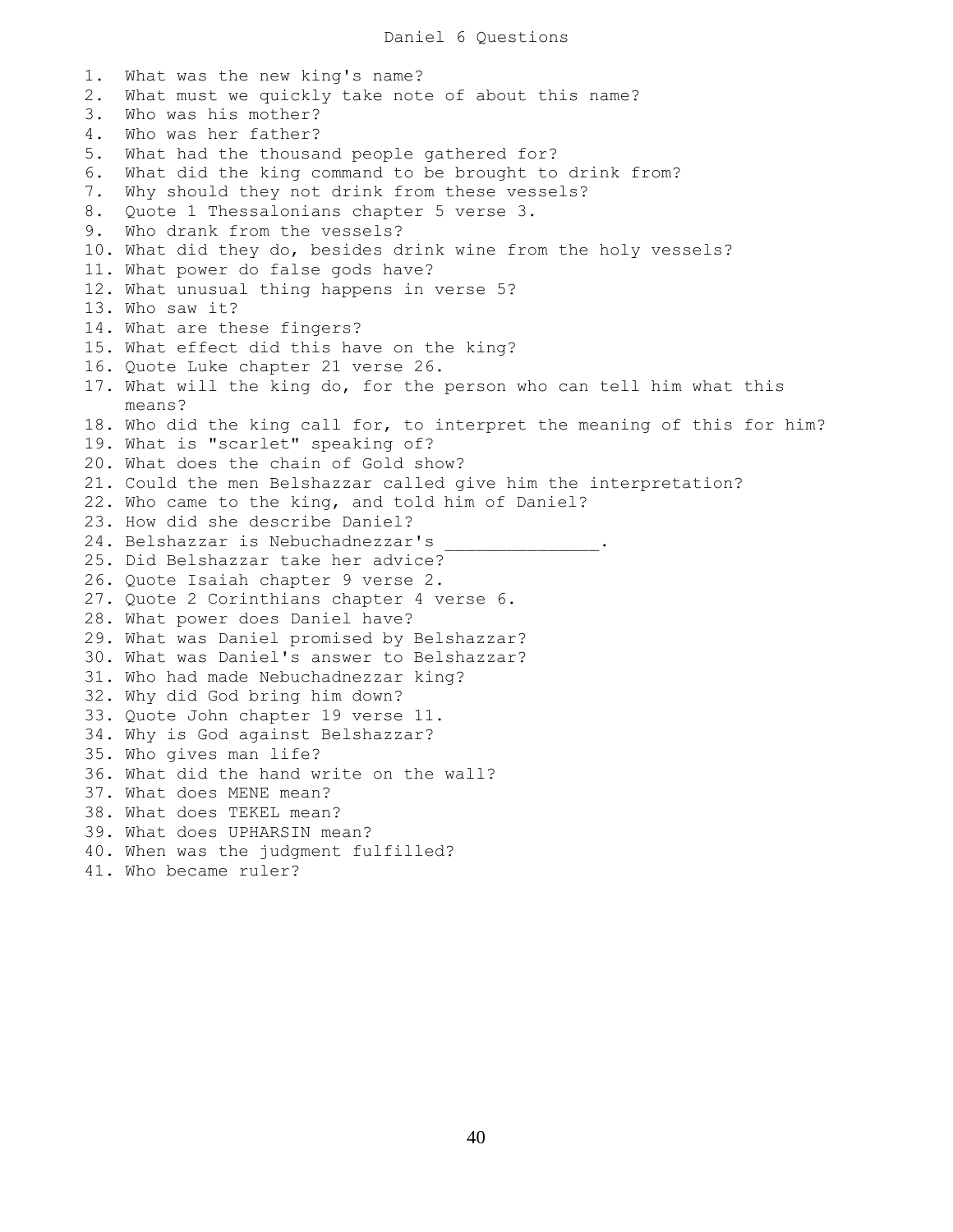We will begin this lesson in Daniel 6:1 "It pleased Darius to set over the kingdom an hundred and twenty princes, which should be over the whole kingdom;"

This was a very large kingdom, and these men were set up to keep order in the land.

 Daniel 6:2 "And over these three presidents; of whom Daniel [was] first: that the princes might give accounts unto them, and the king should have no damage."

 These three men were of higher rank than the 120, and were closer to the king. It is unusual for a Hebrew to be over these Medes. Perhaps, the word had come to them of Daniel's reading the handwriting on the wall and interpreting it. These three presidents were next in command under the king. It appears, that each of them was over 1/3 of the kingdom.

 Daniel 6:3 "Then this Daniel was preferred above the presidents and princes, because an excellent spirit [was] in him; and the king thought to set him over the whole realm."

 Daniel found favor with the king, and the king was about to make Daniel alone over all the kingdoms. This was sure to cause jealousy. We must remember that the spirit in Daniel was of God. All of his answers to problems were right, because they came from God. It is no wonder the king wanted to set him above all the rest.

 Daniel 6:4 "Then the presidents and princes sought to find occasion against Daniel concerning the kingdom; but they could find none occasion nor fault; forasmuch as he [was] faithful, neither was there any error or fault found in him."

 It appears, the jealousy of the others set them against Daniel. They tried every way they could to find fault with Daniel, that they might report it to Darius. Daniel had been a faithful servant of king Darius. They could find no fault with his work, or his loyalty to the king. They plotted together to try to get Daniel in trouble.

 Daniel 6:5 "Then said these men, We shall not find any occasion against this Daniel, except we find [it] against him concerning the law of his God."

 Everyone who knew Daniel, knew that he was more loyal to his God than to anyone, or anything else. They decided to trap him, by finding fault with his worship of God.

 Daniel 6:6 "Then these presidents and princes assembled together to the king, and said thus unto him, King Darius, live for ever."

 Notice, they began by flattering the king. They really did not care whether he lived or not, unless it would help them get their way.

 Daniel 6:7 "All the presidents of the kingdom, the governors, and the princes, the counsellors, and the captains, have consulted together to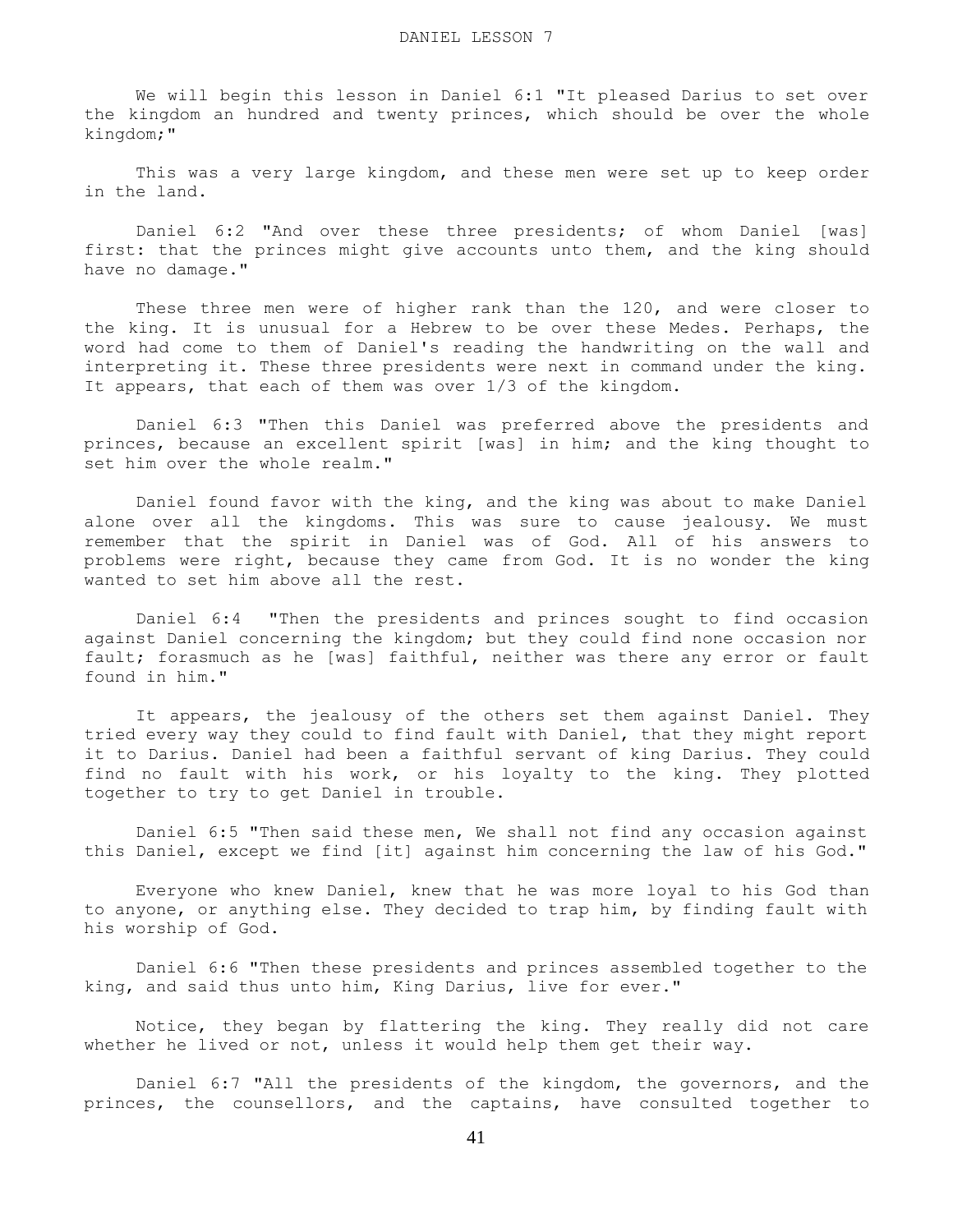establish a royal statute, and to make a firm decree, that whosoever shall ask a petition of any God or man for thirty days, save of thee, O king, he shall be cast into the den of lions."

 The king was proud of his accomplishments, and he thought it nothing but right for his subjects to consult him first. He loved Daniel, and had no idea these presidents and princes were conspiring against Daniel. Notice, in this petition to the king, they appealed to the vanity of the king. The customs of heathen people, many times, will not be the same as Godly men. These presidents and princes were aware of Daniel's loyalty to his God. They knew this was the only way to trap him. Notice, also, these evil men set the punishment. They thought they would be rid of Daniel.

 Daniel 6:8 "Now, O king, establish the decree, and sign the writing, that it be not changed, according to the law of the Medes and Persians, which altereth not."

 Advice from worldly people can cause much harm. A king should be more careful who he takes council from. Their flattery is what caused the king to listen to them. They remind him that once he has signed this paper, there will be no turning back. The law of the Medes and Persians was carried out when it was signed.

Daniel 6:9 "Wherefore king Darius signed the writing and the decree."

Their persuasion was so great, he just signed the paper.

 Daniel 6:10 "Now when Daniel knew that the writing was signed, he went into his house; and his windows being open in his chamber toward Jerusalem, he kneeled upon his knees three times a day, and prayed, and gave thanks before his God, as he did aforetime."

 One thing we must quickly see here, the law of God is above the laws of any land. If the law of the land puts you in a position of sinning against God, you disobey the law of the land and keep God's law. That is the only reason to disobey the law of the land. We must be like Daniel, and do right at all cost. He was willing to suffer whatever consequence came. He must worship God. Daniel did not hide. He prayed 3 times a day. How many times have you prayed today? Look, also, at the humbleness of Daniel. He bowed on his knees, before his God. By opening the window toward Jerusalem, he was saying, his loyalty was to the God of Israel.

 Daniel 6:11 "Then these men assembled, and found Daniel praying and making supplication before his God."

 They knew he would, so they just waited to catch him praying. Supplication is another way of asking for favor, or asking God to have mercy.

 Daniel 6:12 "Then they came near, and spake before the king concerning the king's decree; Hast thou not signed a decree, that every man that shall ask [a petition] of any God or man within thirty days, save of thee, O king, shall be cast into the den of lions? The king answered and said, The thing [is] true, according to the law of the Medes and Persians, which altereth not."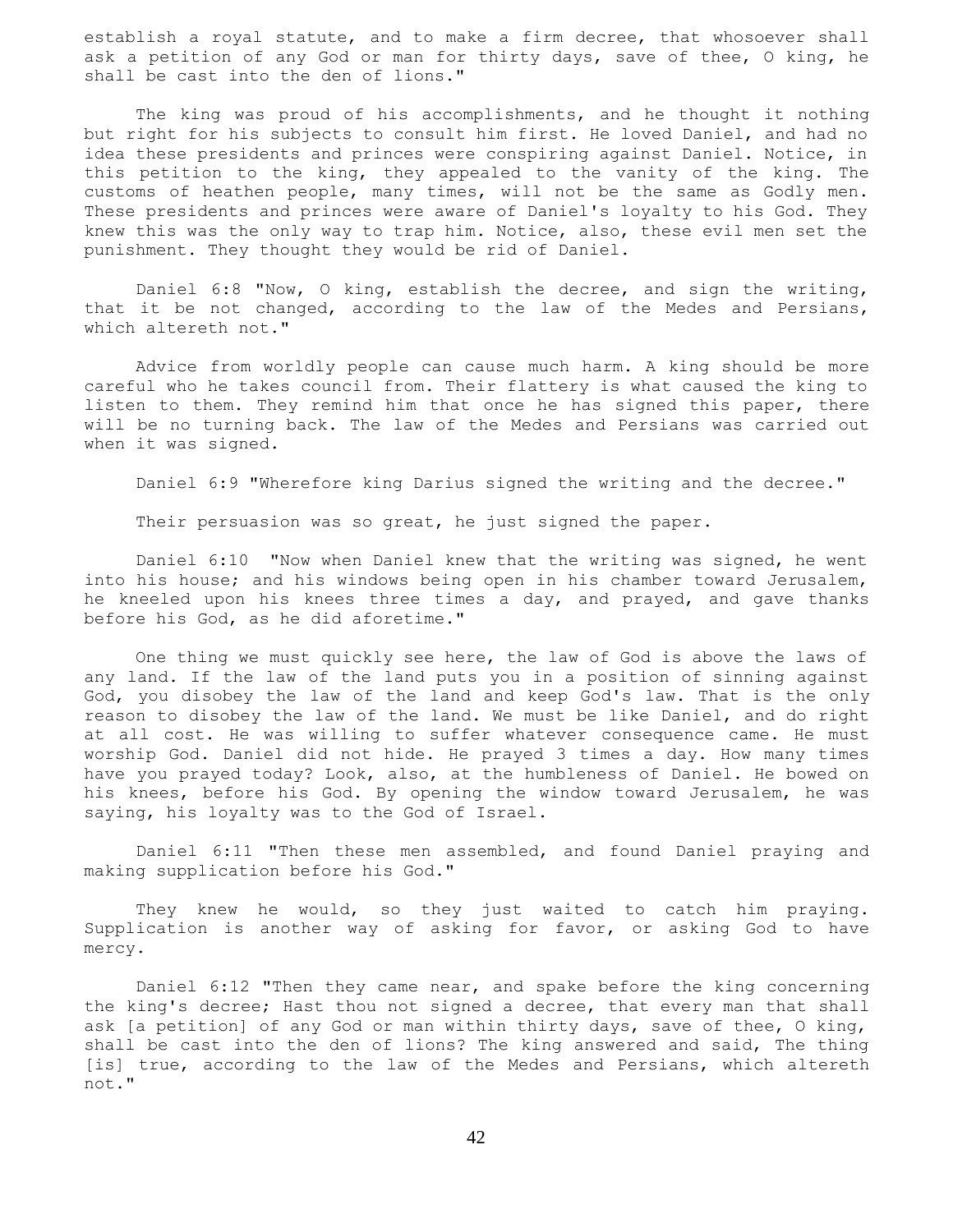This had been the purpose of the decree in the first place. They wanted to get rid of Daniel. They are the same thing as a tale-bearer. Children would call them a tattle-tale.

 Daniel 6:13 "Then answered they and said before the king, That Daniel, which [is] of the children of the captivity of Judah, regardeth not thee, O king, nor the decree that thou hast signed, but maketh his petition three times a day."

 The king would not have accepted this accusation, if it had been from one person. Several came as witness to this thing Daniel had done. They cleverly put in the fact that Daniel was of the captives of Judah, as if that made him a lesser person. Probably, they used that to say his loyalty lay elsewhere. They are accusing Daniel of ignoring the decree of the king. Not once, but three times a day he prays.

 Daniel 6:14 "Then the king, when he heard [these] words, was sore displeased with himself, and set [his] heart on Daniel to deliver him: and he laboured till the going down of the sun to deliver him."

 King Darius loved Daniel. He tried to find some way that he could get out of throwing Daniel into the lion's den. Now, the king knew he had been trapped into signing this decree. He was angry with himself for signing this into law. He did not immediately do this terrible thing. His hope was there would be some way out of this. Quick decisions get us all in trouble from time to time.

 Daniel 6:15 "Then these men assembled unto the king, and said unto the king, Know, O king, that the law of the Medes and Persians [is], That no decree nor statute which the king establisheth may be changed."

 These evil, jealous men come to the king again, and tell him he has to carry out the law he has signed. He has no choice. He needed no reminding, but they did anyhow.

 Daniel 6:16 "Then the king commanded, and they brought Daniel, and cast [him] into the den of lions. [Now] the king spake and said unto Daniel, Thy God whom thou servest continually, he will deliver thee."

 It is interesting that Darius, the Mede, would tell Daniel that Daniel's God would save him. I believe this was almost like a prayer the king prayed. He did not want to harm Daniel. He was trapped. The king threw Daniel into the lion's den.

 Daniel 6:17 "And a stone was brought, and laid upon the mouth of the den; and the king sealed it with his own signet, and with the signet of his lords; that the purpose might not be changed concerning Daniel."

 The kings signet was pressed into wax to show his seal. This signet was usually on a ring. We can see a type of the Lord Jesus, when they put the stone on the tomb, here. Daniel is in the den of lions. There is seemingly no way out.

 Daniel 6:18 "Then the king went to his palace, and passed the night fasting: neither were instruments of music brought before him: and his sleep went from him."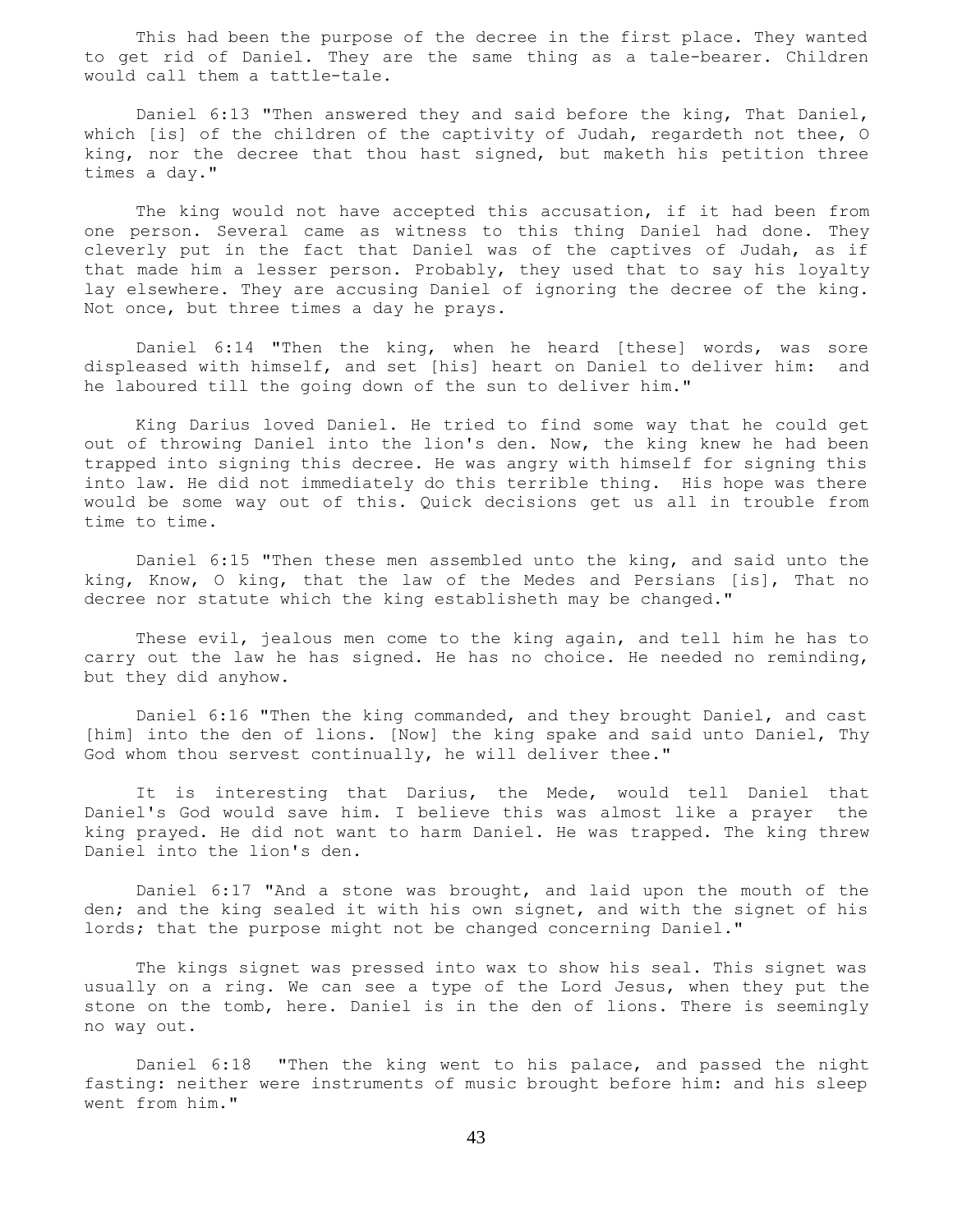We see a very troubled king. His thoughtless act of signing this decree has brought this terrible thing about. He was so troubled, he fasted. Kings usually had fine food and drink at their disposal. This night, Darius wanted none of this. He did not listen to the soft music to put him to sleep, as he usually did. He did not sleep, in fact. He wanted Daniel's God to save Daniel.

 Daniel 6:19 "Then the king arose very early in the morning, and went in haste unto the den of lions."

 We see, again an example of very early in the morning. The women went to the tomb of Jesus very early in the morning. Darius must go and see for himself.

 Daniel 6:20 "And when he came to the den, he cried with a lamentable voice unto Daniel: [and] the king spake and said to Daniel, O Daniel, servant of the living God, is thy God, whom thou servest continually, able to deliver thee from the lions?"

 Darius believed that Daniel's God could save him, but in the physical he knew it would be impossible. He reminds me of the man who came to Jesus to heal his boy. He said, I believe, but help thou mine unbelief. This is the way Darius is here. He wants to believe, but it is hard to believe under these circumstances. He cries out to Daniel, hoping Daniel will answer. Darius reaffirms his belief in Daniel's God.

Daniel 6:21 "Then said Daniel unto the king, O king, live for ever."

 This had to be the sweetest sound Darius had ever heard. Daniel was not angry with Darius.

 Daniel 6:22 "My God hath sent his angel, and hath shut the lions' mouths, that they have not hurt me: forasmuch as before him innocency was found in me; and also before thee, O king, have I done no hurt."

 Daniel was not guilty of sin against God, or against Darius. God sent His angel to help Daniel. I have said this so many times before, but we must take note here again. God did not save Daniel from the lion's den. He saved him in the lion's den. God will not remove all trouble from you either, but He will be there to help you through those problems.

 Daniel 6:23 "Then was the king exceeding glad for him, and commanded that they should take Daniel up out of the den. So Daniel was taken up out of the den, and no manner of hurt was found upon him, because he believed in his God."

 The most important statement in the verse above is why Daniel was not hurt. He believed in his God. Faith in God saved Daniel from the mouth of the lion. The greatest trials of life require the greatest faith in God. The king's joy was overwhelming. His faith was helped on this day, as well. He has them release Daniel from the den. God protected Daniel in the lion's den.

 Daniel 6:24 "And the king commanded, and they brought those men which had accused Daniel, and they cast [them] into the den of lions, them, their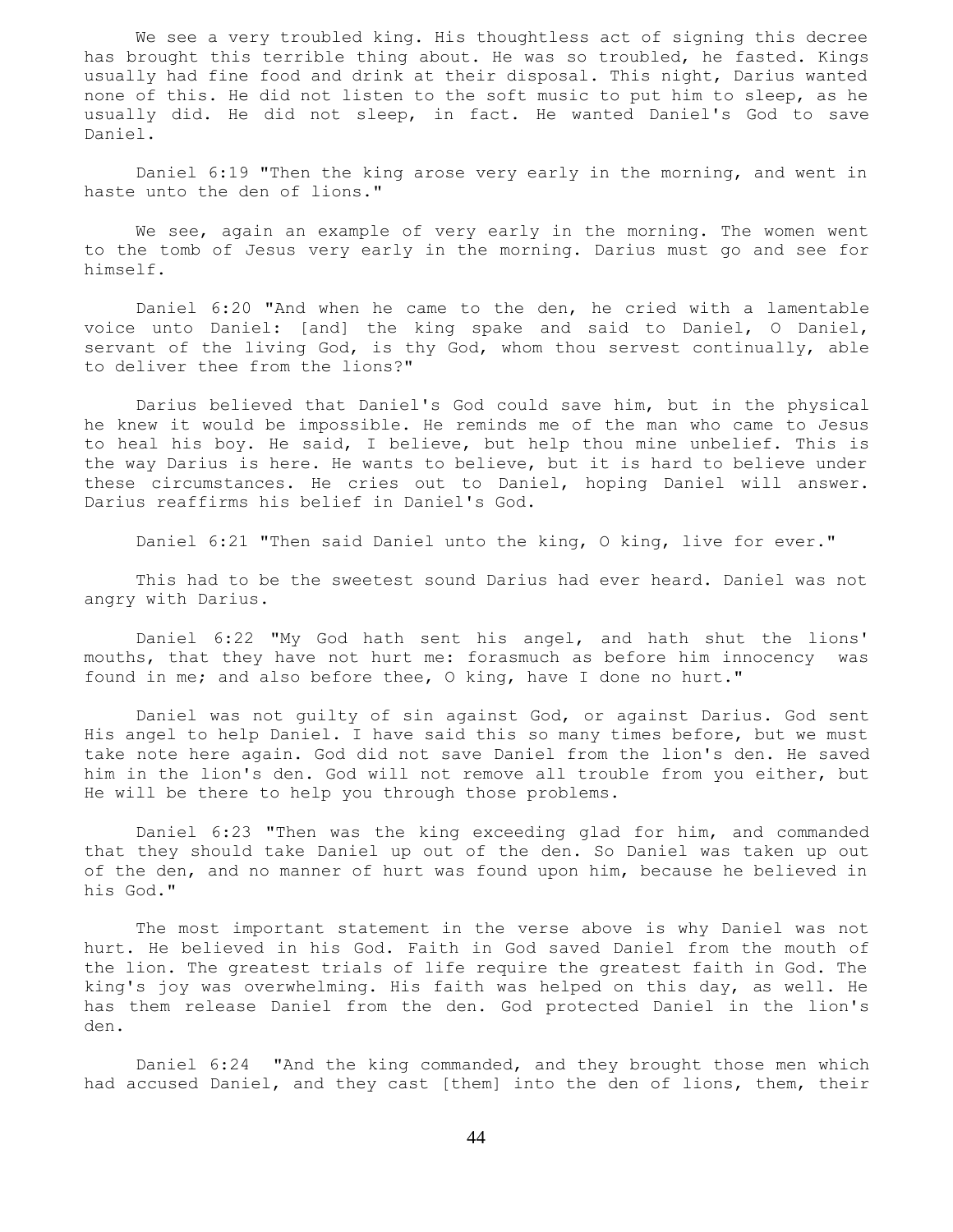children, and their wives; and the lions had the mastery of them, and brake all their bones in pieces or ever they came at the bottom of the den."

 This is a sad scene for those who accused Daniel. They were eaten of the lions, even before their bodies hit the ground in the den. Their families were destroyed, also. This seems cruel, but perhaps it was so this would never happen in their families again. They had spoken their own punishment on Daniel. The king just gave them the same opportunity as Daniel. They had no God to call on, and they were eaten. Those who accused Daniel unjustly, have brought about their own ruin.

 Daniel 6:25 "Then king Darius wrote unto all people, nations, and languages, that dwell in all the earth; Peace be multiplied unto you."

 This had a tremendous effect on Darius. Now, we see that he wants peace with all the people of the earth.

 Daniel 6:26 "I make a decree, That in every dominion of my kingdom men tremble and fear before the God of Daniel: for he [is] the living God, and stedfast for ever, and his kingdom [that] which shall not be destroyed, and his dominion [shall be even] unto the end."

 This is the statement of peace that Darius sent to all the people. This is a statement that Daniel's God is God. Belief in God cannot be legislated, but that is what Darius wants here. He believes, and he wants all of his subjects to believe in the one true God. He, probably, does not know Him personally, so he speaks of Him as Daniel's God. Darius has fulfilled the Scripture in Romans chapter 10 verse 9. Romans 10:9 "That if thou shalt confess with thy mouth the Lord Jesus, and shalt believe in thine heart that God hath raised him from the dead, thou shalt be saved." He has believed in his heart, and confessed with his mouth the God of Daniel. He is aware that this is the Eternal God.

 Daniel 6:27 "He delivereth and rescueth, and he worketh signs and wonders in heaven and in earth, who hath delivered Daniel from the power of the lions."

 Darius is very impressed with Daniel's God, because He did the seemingly impossible, by saving Daniel from the lions. Psalms 46:1 "God [is] our refuge and strength, a very present help in trouble."

 Daniel 6:28 "So this Daniel prospered in the reign of Darius, and in the reign of Cyrus the Persian."

 Something intended for bad had turned into something really great. Darius elevated Daniel to the very highest position next to himself. Daniel prospered greatly under his rule. It appears, that Cyrus saw great potential in Daniel, as well. Daniel prospered in his reign, too. You remember, the Medes and the Persians were the conquerors here.

45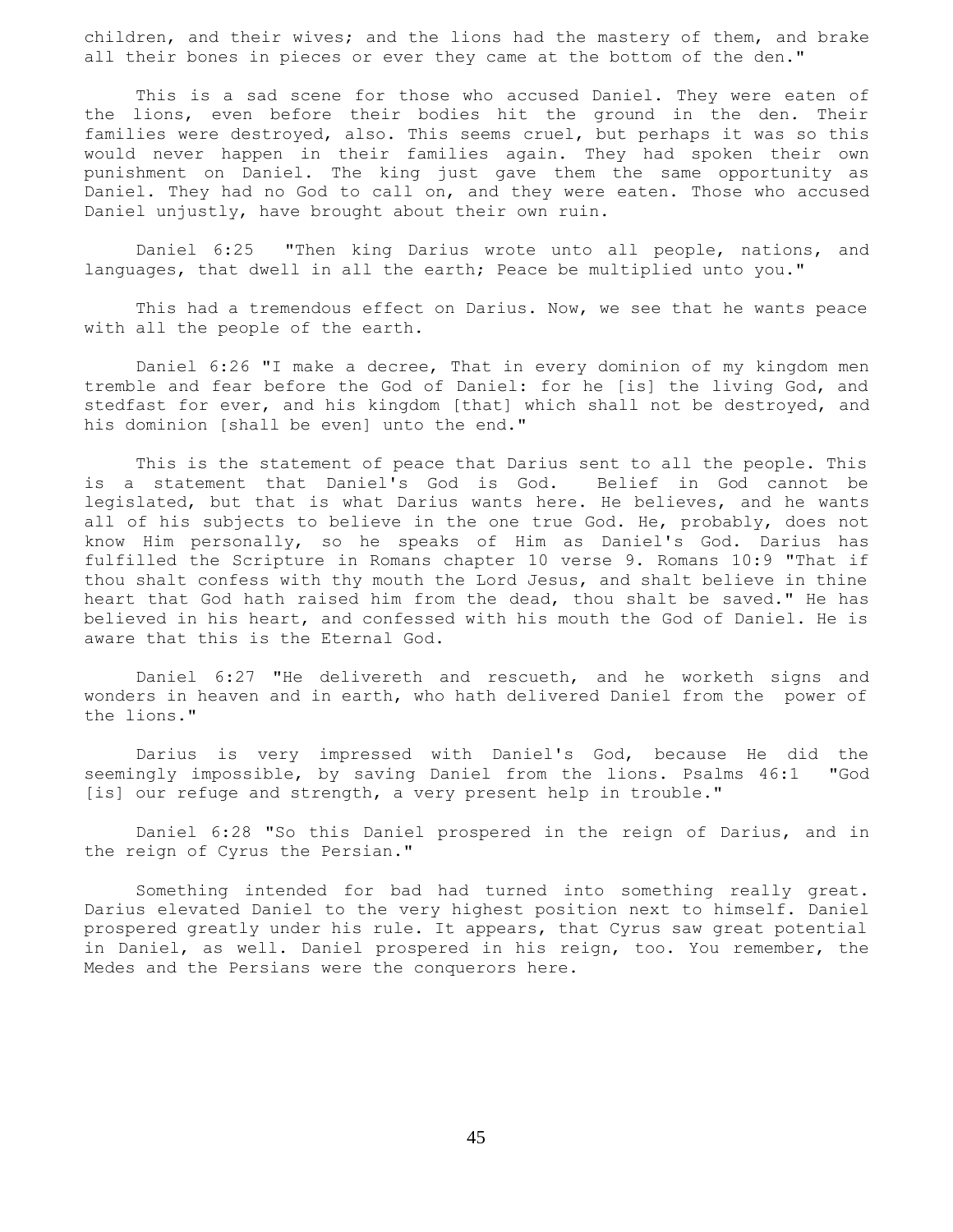## Daniel 7 Questions

1. How many princes did Darius set over the kingdom? 2. How many presidents did he set up? 3. Which of these categories did Daniel fit into? 4. What was unusual about Daniel receiving this honor? 5. Why was Daniel preferred above them all? 6. What set the others against Daniel? 7. What did they try to do, to no avail? 8. They decided the only way to find anything against Daniel was how? 9. How did these evil men approach the king? 10. What decree did they ask the king for? 11. They appealed to the entitled of the king to get him to listen. 12. The law of the \_\_\_\_\_\_\_\_\_ and \_\_\_\_\_\_\_\_\_ would be carried out once it was signed. 13. The law of \_\_\_\_\_\_\_\_ is above the \_\_\_\_\_\_\_ of the land. 14. How often did Daniel pray? 15. Did he hide to pray? 16. What showed Daniel's humbleness before God? 17. What is "supplication" in verse 11? 18. What was the punishment to be for one who broke the decree? 19. Who was Darius displeased with, when he heard what Daniel did? 20. What did Darius do to Daniel? 21. What statement of faith did Darius give in front of Daniel? 22. Why could the king just not punish Daniel? 23. How did they make sure Daniel could not get out of the lion's den? 24. What did the king do the night of Daniel's imprisonment in the lion's den? 25. What did the king do very early the next morning? 26. How did Daniel answer Darius? 27. Why was Daniel safe? 28. What happened to Daniel's accusers? 29. What was the decree that Darius made to all people under his rule? 30. Quote Romans chapter 10 verse 9. 31. Quote Psalms chapter 46 verse 1. 32. What happened to Daniel? 33. Who was the other ruler, besides Darius, that accepted Daniel?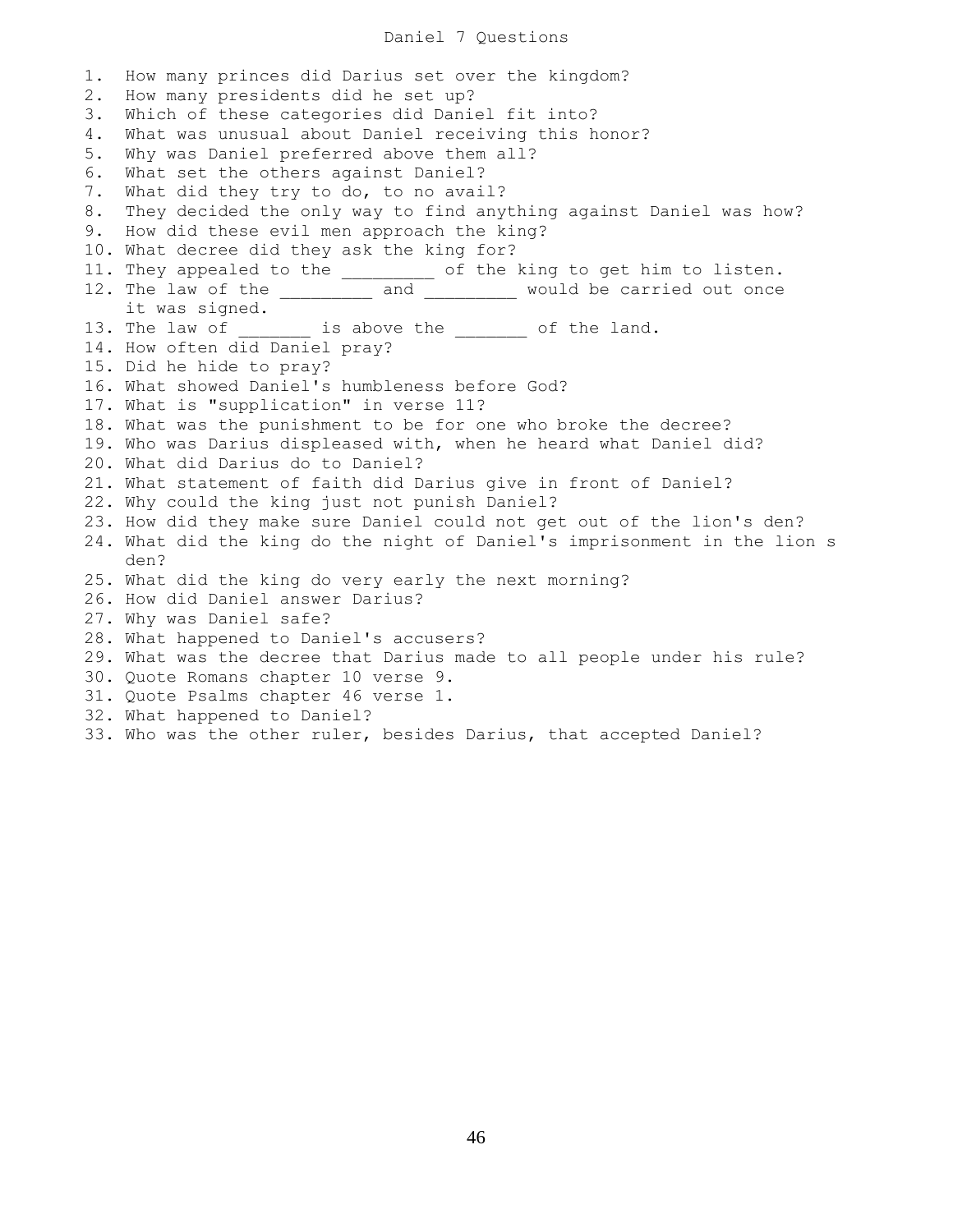We will begin this lesson in Daniel 7:1 "In the first year of Belshazzar king of Babylon Daniel had a dream and visions of his head upon his bed: then he wrote the dream, [and] told the sum of the matters."

 We see this is dated at the beginning of the reign of Belshazzar, but it is not the dream of Belshazzar. This is Daniel's own dream and visions. This is written down of Daniel.

 Daniel 7:2 "Daniel spake and said, I saw in my vision by night, and, behold, the four winds of the heaven strove upon the great sea."

 In this dream, or vision, of Daniel's, he saw the wind coming from 4 directions at once. This would create a tornado, or something very similar to that. The great sea is speaking of the people of the earth. The number 4 is speaking of universal. Whatever this is, has to do with the entire human race. This just means there was a great turmoil going on upon the earth.

 Daniel 7:3 "And four great beasts came up from the sea, diverse one from another."

 These 4 beasts are, possibly, very similar to the kingdoms of the image in an earlier chapter of Daniel. Notice, these 4 beasts came up out of the people {sea}. Each one of them was very different. 4 has to do with the universe. This is universal, then. These beasts are nations, or kingdoms. My own personal belief is that these are speaking of these same nations that were in the image, but at a much later time. Perhaps, nearer our own time.

 Daniel 7:4 "The first [was] like a lion, and had eagle's wings: I beheld till the wings thereof were plucked, and it was lifted up from the earth, and made stand upon the feet as a man, and a man's heart was given to it."

 This first beast like a lion with eagle wings is, possibly, speaking of Babylon. The eagle's wings, many times, symbolize aggressiveness. The Babylonians had been very fierce in their conquests. They, also, had settled down, and become a more civilized nation. This could be the meaning of the wings being plucked. They became more like a man, when their viciousness was gone. Some of the kings even recognized God for His mighty feats. I would believe the heart of a man would mean that it was possible to reach it. Daniel's own protection from the lions could have helped change their heart to the heart of a man. I would tend to set these 4 beast's operation at the end of the Gentile age. Babylon then, and Iraq now, is the same country.

 Daniel 7:5 "And behold another beast, a second, like to a bear, and it raised up itself on one side, and [it had] three ribs in the mouth of it between the teeth of it: and they said thus unto it, Arise, devour much flesh."

 In the image, this would be the Media Persian empire. Persia then, and Iran now, is the very same place. The bear symbolizes Russia. We read in Ezekiel 38:5 "Persia, Ethiopia, and Libya with them; all of them with shield and helmet:" We know that there is to be a great battle, when these 4 forces-Russia, Persia {Iran}, Ethiopia, and Libya shall come against Israel.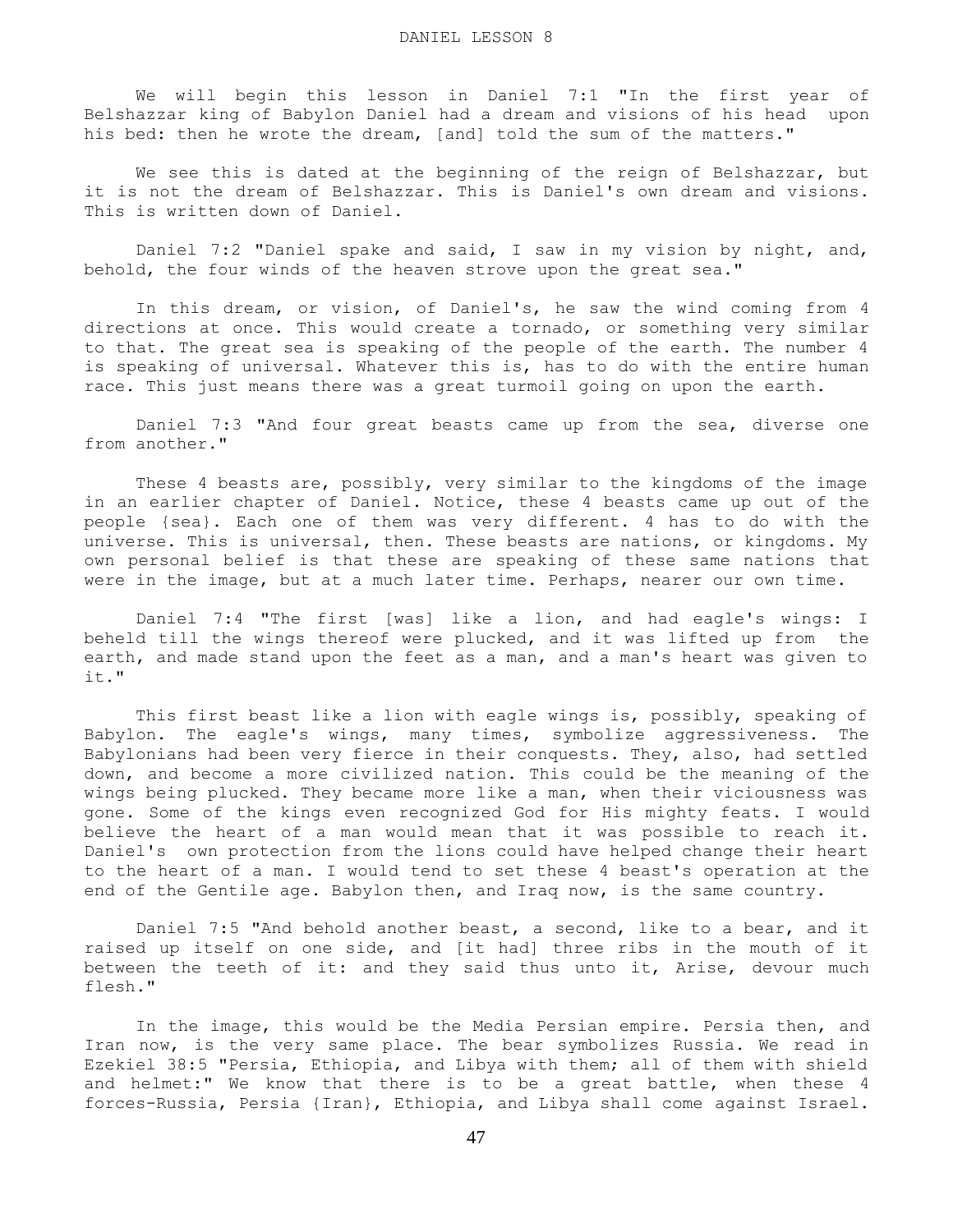There will be the destruction of much flesh. Could Iran, Ethiopia, and Libya be the three spoken of above?

 Daniel 7:6 "After this I beheld, and lo another, like a leopard, which had upon the back of it four wings of a fowl; the beast had also four heads; and dominion was given to it."

 This is Greece in the image. Most people believe this is Alexander the Great spoken of here. He did divide the rule to his 4 generals.

 Daniel 7:7 "After this I saw in the night visions, and behold a fourth beast, dreadful and terrible, and strong exceedingly; and it had great iron teeth: it devoured and brake in pieces, and stamped the residue with the feet of it: and it [was] diverse from all the beasts that [were] before it; and it had ten horns."

 In the image, I believe this is speaking of the Roman empire. The Roman empire was very strong, and also, was dreaded and feared by all. The ten toes of the image, and the ten horns here, I believe indicate the same. There were ten European nations which were part of the Old Roman empire. The Roman empire has been reconstructed in our day with the common market nations. I believe the ten horns are the nations which make up the common market. The horn speaks of power. This is a powerful organization headquartered in Rome.

 Daniel 7:8 "I considered the horns, and, behold, there came up among them another little horn, before whom there were three of the first horns plucked up by the roots: and, behold, in this horn [were] eyes like the eyes of man, and a mouth speaking great things."

 The membership in this common market is changing daily. This speaks of a spokesman, who speaks for the entire group. Eyes speak of wisdom. This wisdom is of a man. His mouth speaking great things indicate he is in control, and speaks for the whole group.

 Daniel 7:9 "I beheld till the thrones were cast down, and the Ancient of days did sit, whose garment [was] white as snow, and the hair of his head like the pure wool: his throne [was like] the fiery flame, [and] his wheels [as] burning fire."

This is dating this vision. There is a time coming, when the thrones will be thrown down. "Ancient of days" is speaking of Eternal God. The "white as snow" speaks of the righteousness of God. Our God is a consuming Fire. This fire is speaking of the presence of God. We read of the wheel in Ezekiel chapter 1. This wheel, and the fire in it, both are the presence of God. This throne of fire is God's throne.

 Daniel 7:10 "A fiery stream issued and came forth from before him: thousand thousands ministered unto him, and ten thousand times ten thousand stood before him: the judgment was set, and the books were opened."

The numbers multiplied out here are a million, or one hundred million. This, however, is not what this is speaking of. It is speaking of a number so great it is impossible to count. God keeps a record in heaven, and that is what is spoken of by the books were opened.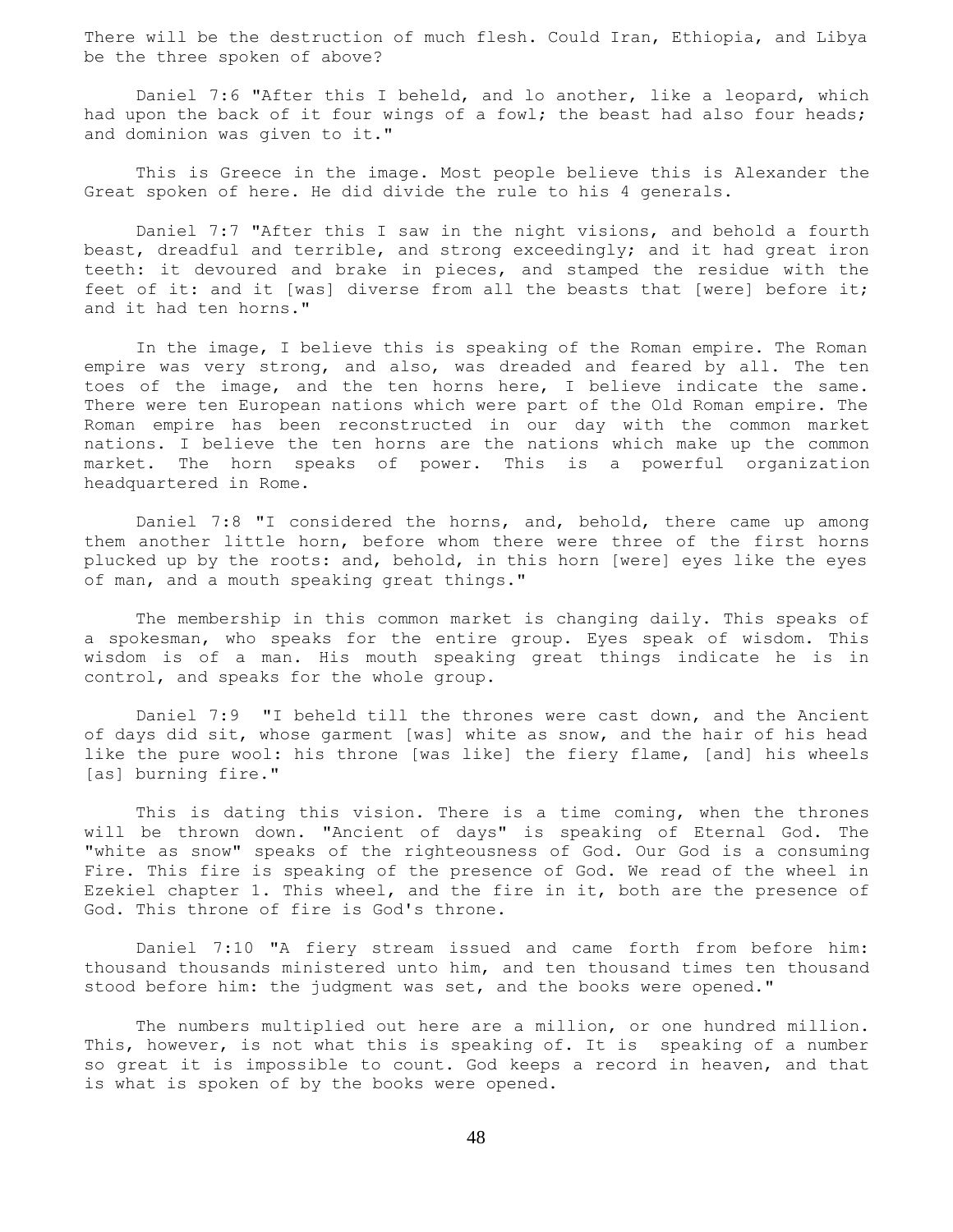Daniel 7:11 "I beheld then because of the voice of the great words which the horn spake: I beheld [even] till the beast was slain, and his body destroyed, and given to the burning flame."

 The above is a companion Scripture to the following. Revelation 19:20 "And the beast was taken, and with him the false prophet that wrought miracles before him, with which he deceived them that had received the mark of the beast, and them that worshipped his image. These both were cast alive into a lake of fire burning with brimstone."

 Daniel 7:12 "As concerning the rest of the beasts, they had their dominion taken away: yet their lives were prolonged for a season and time."

 These beasts were speaking of Babylon {Iraq}, Persia, and Greece. They were no longer ruling powers as they had been represented in their place in the image. The kingdoms of this world have fallen. They were not totally destroyed, but lost all power.

 Daniel 7:13 "I saw in the night visions, and, behold, [one] like the Son of man came with the clouds of heaven, and came to the Ancient of days, and they brought him near before him."

 This Son of man is the One we call Jesus. This is the same that we read about as the Stone which destroyed the image. Matthew 24:30 "And then shall appear the sign of the Son of man in heaven: and then shall all the tribes of the earth mourn, and they shall see the Son of man coming in the clouds of heaven with power and great glory."

 Daniel 7:14 "And there was given him dominion, and glory, and a kingdom, that all people, nations, and languages, should serve him: his dominion [is] an everlasting dominion, which shall not pass away, and his kingdom [that] which shall not be destroyed."

 Isaiah 9:7 "Of the increase of [his] government and peace [there shall be] no end, upon the throne of David, and upon his kingdom, to order it, and to establish it with judgment and with justice from henceforth even for ever. The zeal of the LORD of hosts will perform this." Philippians 2:9 "Wherefore God also hath highly exalted him, and given him a name which is above every name:" Philippians 2:10 "That at the name of Jesus every knee should bow, of [things] in heaven, and [things] in earth, and [things] under the earth;" Philippians 2:11 "And [that] every tongue should confess that Jesus Christ [is] Lord, to the glory of God the Father." There is no question at all, that this is the One we call Jesus who will be King of kings and Lord of lords. He is Alpha and Omega, the Beginning and the End. I Timothy 1:17 "Now unto the King eternal, immortal, invisible, the only wise God, [be] honour and glory for ever and ever. Amen."

 Daniel 7:15 "I Daniel was grieved in my spirit in the midst of [my] body, and the visions of my head troubled me."

 We could surely understand this, because his vision had jumped over 2000 years. Visions and dreams are seldom dated. Possibly, Daniel was concerned that he might be losing touch with reality.

49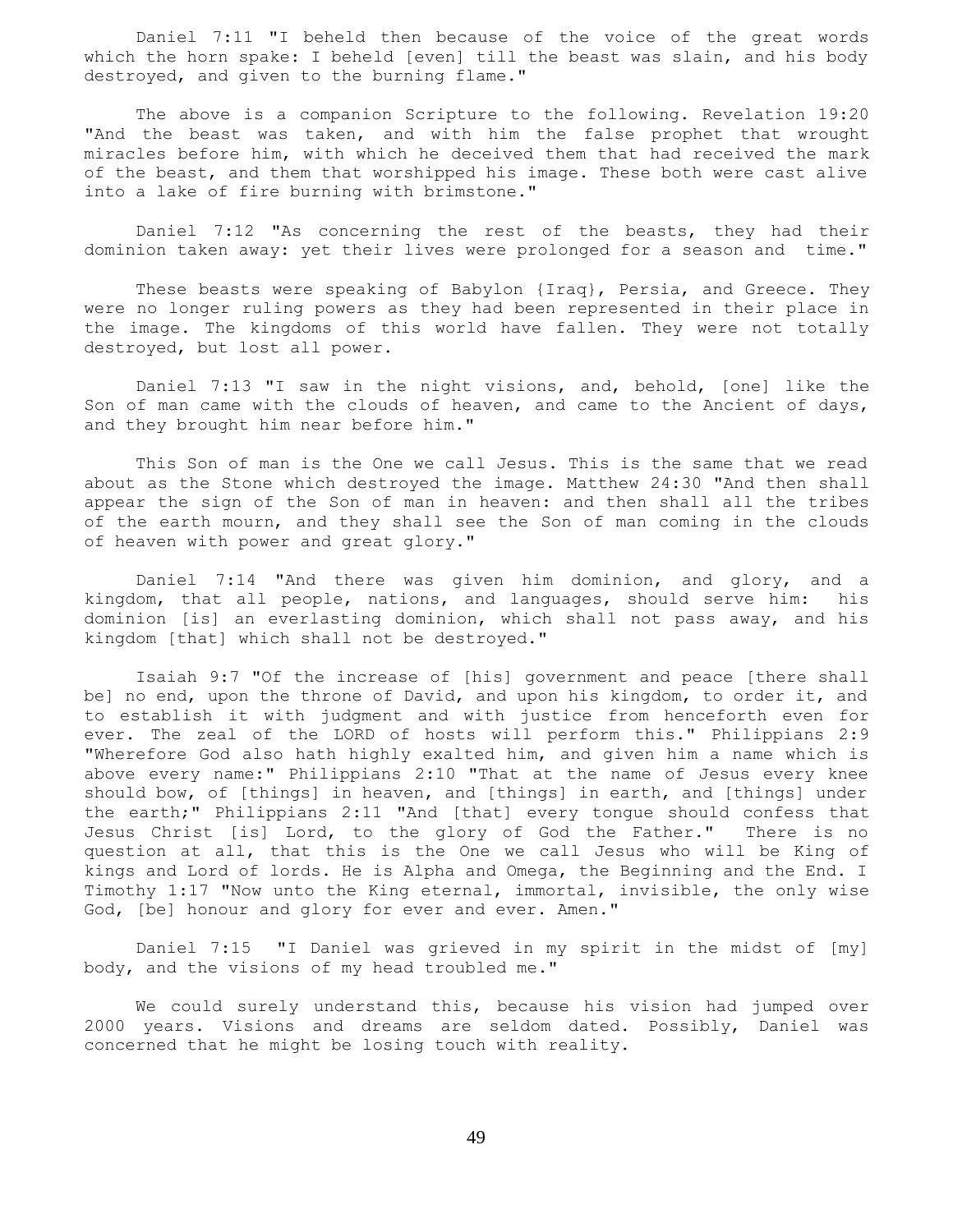Daniel 7:16 "I came near unto one of them that stood by, and asked him the truth of all this. So he told me, and made me know the interpretation of the things."

 This is still part of the vision, or dream. One that stood by was an angel. The interpretation was given Daniel.

 Daniel 7:17 "These great beasts, which are four, [are] four kings, [which] shall arise out of the earth."

 These beasts, as we had said before, are very similar to the beasts in the image. They are great powers, which were on the earth. The name of the kings is unimportant. They are of an evil nature.

 Daniel 7:18 "But the saints of the most High shall take the kingdom, and possess the kingdom for ever, even for ever and ever."

 The following is a companion Scripture. Revelation 2:26 "And he that overcometh, and keepeth my works unto the end, to him will I give power over the nations:" It is the spoken and the written Word of God which overcomes the world. The saints weapon is the two-edged Sword. Revelation 11:15 "And the seventh angel sounded; and there were great voices in heaven, saying, The kingdoms of this world are become [the kingdoms] of our Lord, and of his Christ; and he shall reign for ever and ever." You can see from the following Scripture, just how long we reign with Him. Revelation 22:5 "And there shall be no night there; and they need no candle, neither light of the sun; for the Lord God giveth them light: and they shall reign for ever and ever."

 Daniel 7:19 "Then I would know the truth of the fourth beast, which was diverse from all the others, exceeding dreadful, whose teeth [were of] iron, and his nails [of] brass; [which] devoured, brake in pieces, and stamped the residue with his feet;"

 "Iron" speaks of strength, and "brass" speaks of judgment. They had even judged the Son of God. The Romans were in power, when Jesus was crucified. They were strong in their rule of all the people.

 Daniel 7:20 "And of the ten horns that [were] in his head, and [of] the other which came up, and before whom three fell; even [of] that horn that had eyes, and a mouth that spake very great things, whose look [was] more stout than his fellows."

 This one who had eyes {worldly wisdom}, and a mouth that he spoke for all the horns, is speaking of the antichrist. He rose out of these ten horns. He was their leader.

 Daniel 7:21 "I beheld, and the same horn made war with the saints, and prevailed against them;"

 Revelation 13:5 "And there was given unto him a mouth speaking great things and blasphemies; and power was given unto him to continue forty [and] two months." The saints are the believers in the Lord Jesus Christ. The antichrist will be in power for 3 and 1/2 years, and he is opposed to everything they do. Revelation 13:7 "And it was given unto him to make war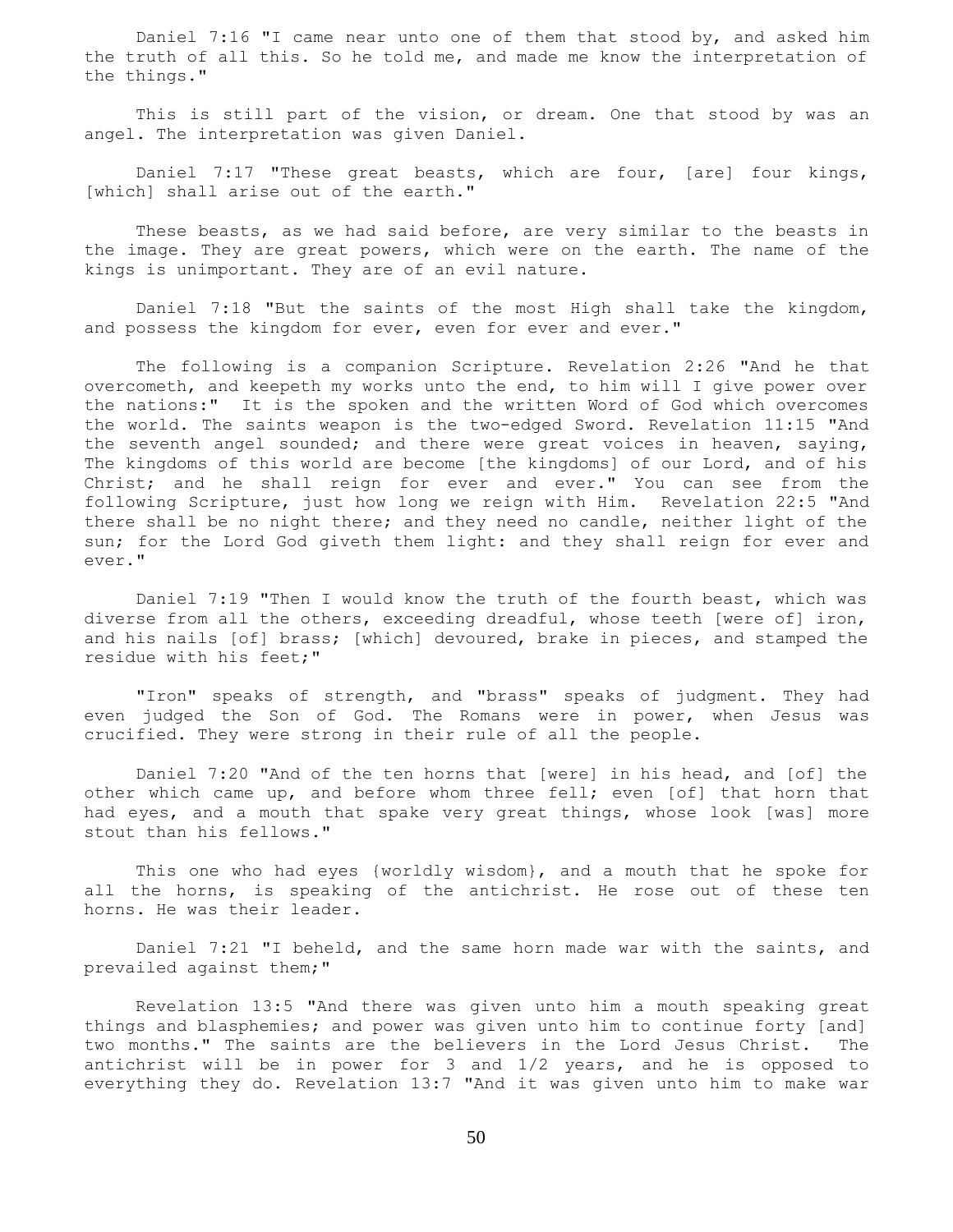with the saints, and to overcome them: and power was given him over all kindreds, and tongues, and nations."

 Daniel 7:22 "Until the Ancient of days came, and judgment was given to the saints of the most High; and the time came that the saints possessed the kingdom."

 I Corinthians 6:2 "Do ye not know that the saints shall judge the world? and if the world shall be judged by you, are ye unworthy to judge the smallest matters?" I Corinthians 6:3 "Know ye not that we shall judge angels? how much more things that pertain to this life?" Luke 17:21 "Neither shall they say, Lo here! or, lo there! for, behold, the kingdom of God is within you."

 Daniel 7:23 "Thus he said, The fourth beast shall be the fourth kingdom upon earth, which shall be diverse from all kingdoms, and shall devour the whole earth, and shall tread it down, and break it in pieces."

 Again, this is speaking of the Old Roman empire, which has been revived. This power is really control.

 Daniel 7:24 "And the ten horns out of this kingdom [are] ten kings [that] shall arise: and another shall rise after them; and he shall be diverse from the first, and he shall subdue three kings."

I believe the ten horns are actually ten nations, which have made an alliance. They altogether make up the Roman empire. The one is separate from the ten. The one is representing the antichrist. It is interesting to note at this time, that the antichrist system is made up of the antichrist, the false prophet, and the beast.

 Daniel 7:25 "And he shall speak [great] words against the most High, and shall wear out the saints of the most High, and think to change times and laws: and they shall be given into his hand until a time and times and the dividing of time."

 The antichrist has great power over all the peoples of the earth. The people of the earth will not recognize him as the antichrist, until he begins to blaspheme the most high God. He will seem to have the answer for all the problems of life. Notice, in this, the saints are under his jurisdiction for 3 and 1/2 years. The first part of his reign, he will pretend to be a great peacemaker. The antichrist will control the people through his power to purchase goods. It is interesting that a new international currency has, now, been made, and these common market nations will all use it. There will come a time when no currency will be necessary. The master computer {named the beast} will handle all transactions in the world by electronic transfer. There are two master computers, that are capable of doing just that right now. Revelation 13:16 "And he causeth all, both small and great, rich and poor, free and bond, to receive a mark in their right hand, or in their foreheads:" Revelation 13:17 "And that no man might buy or sell, save he that had the mark, or the name of the beast, or the number of his name." Read our study on the 13th chapter of Revelation to get more insight into this. This changing of time shows he wants to be as God. There have been men throughout ages that have wanted to be as God. Julius Ceasar would have been one, Hitler would have been another. This is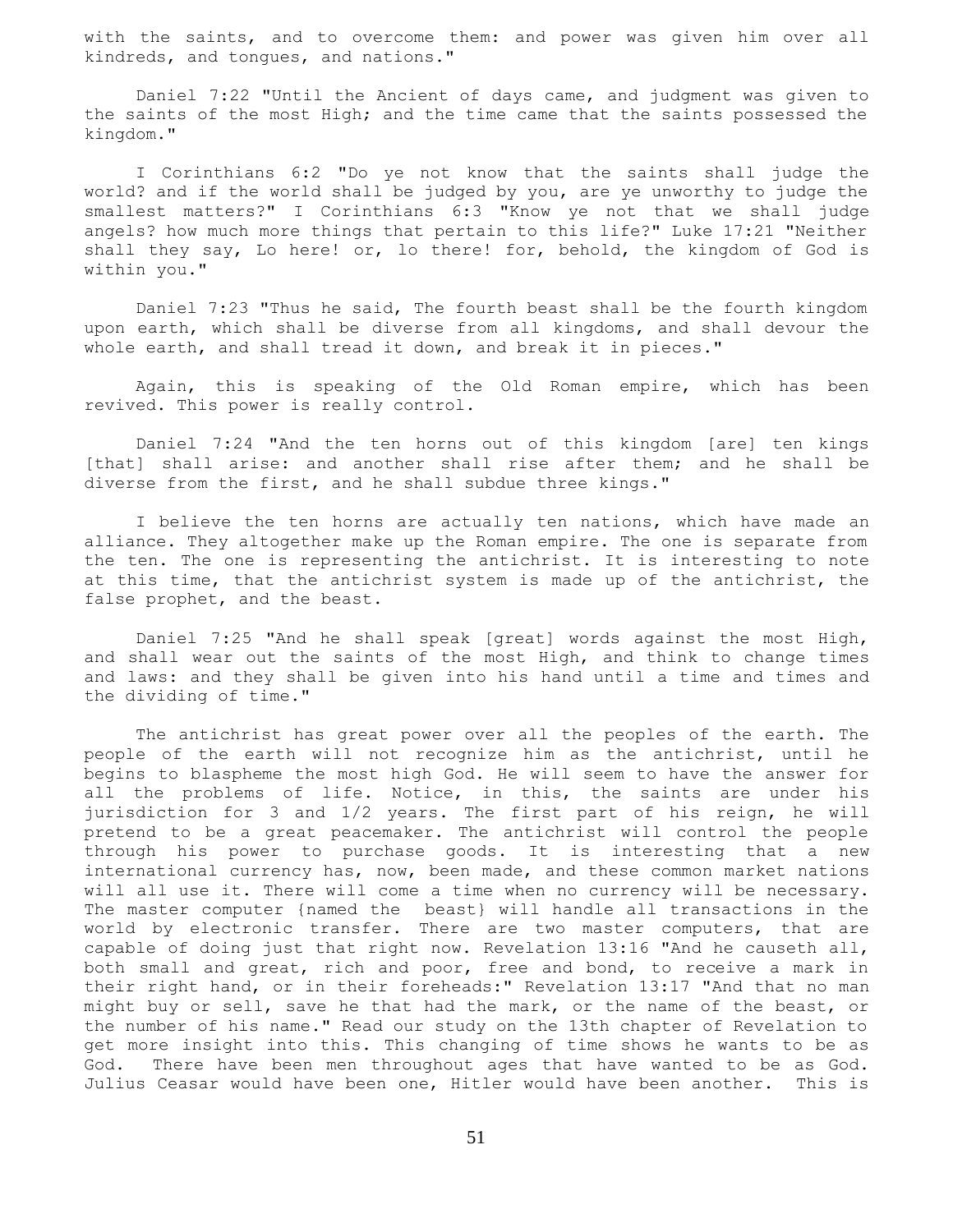not speaking of a type of antichrist, but the antichrist. He is a personification of Satan himself.

 Daniel 7:26 "But the judgment shall sit, and they shall take away his dominion, to consume and to destroy [it] unto the end."

 The judgment is taken away from him by our King Jesus, and by His saints. He has been judged, and found guilty.

 Daniel 7:27 "And the kingdom and dominion, and the greatness of the kingdom under the whole heaven, shall be given to the people of the saints of the most High, whose kingdom [is] an everlasting kingdom, and all dominions shall serve and obey him."

 Hebrews 12:28 "Wherefore we receiving a kingdom which cannot be moved, let us have grace, whereby we may serve God acceptably with reverence and godly fear:" Revelation 20:6 "Blessed and holy [is] he that hath part in the first resurrection: on such the second death hath no power, but they shall be priests of God and of Christ, and shall reign with him a thousand years."

 Daniel 7:28 "Hitherto [is] the end of the matter. As for me Daniel, my cogitations much troubled me, and my countenance changed in me: but I kept the matter in my heart."

 The details of this vision, or dream, of Daniel's would trouble anyone. He saw the rise and fall of the antichrist. Cogitations means thoughts. Deep thought does change our facial expression. He remembered it in his heart. More dreams and visions will make even these more understandable.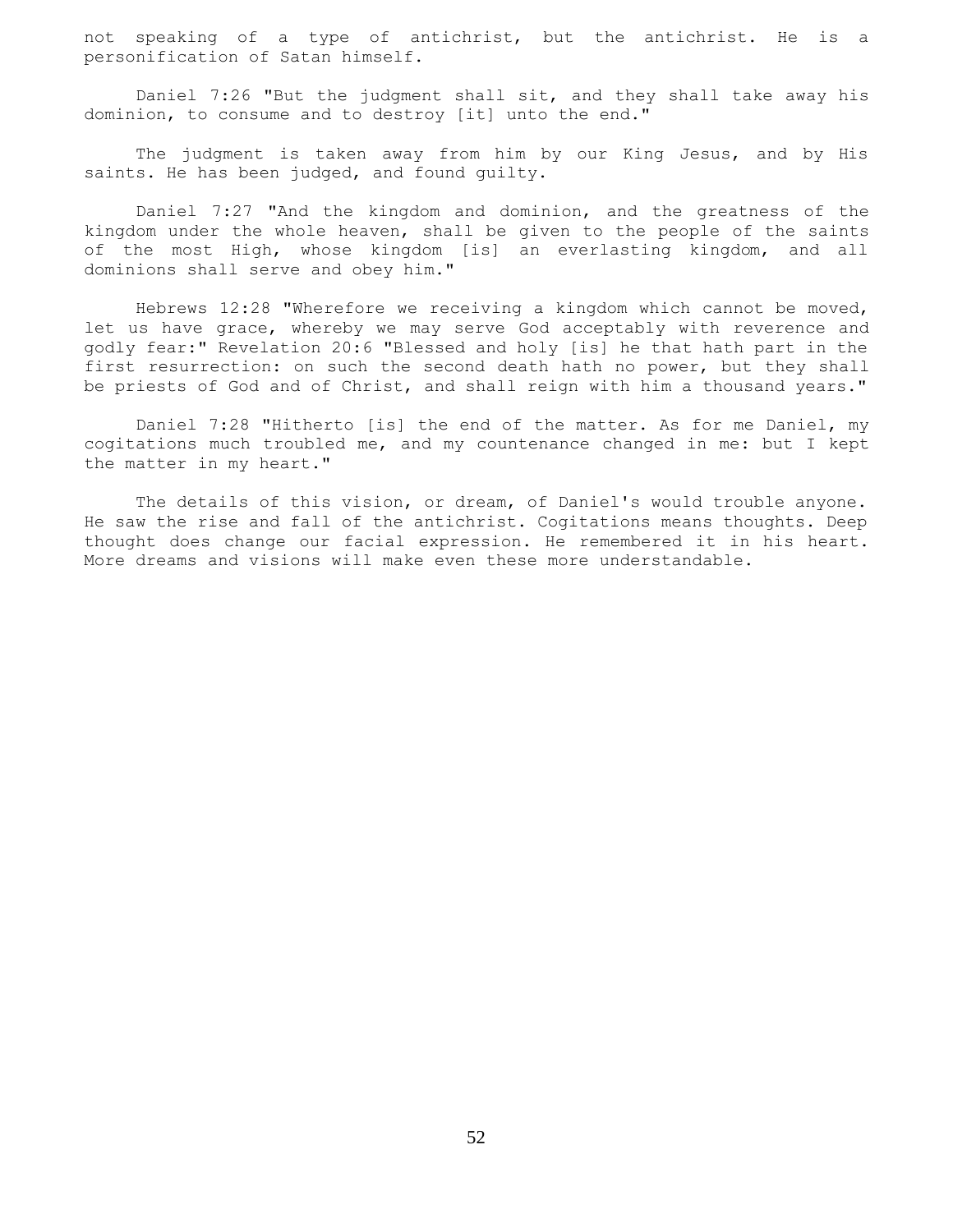1. When did Daniel have this dream, or vision? 2. Quote Daniel chapter 7 verse 2. 3. What were these 4 winds like? 4. What does the number 4 mean? 5. What does this mean? 6. Who are these 4 beasts very similar to? 7. Where did they come from? 8. Who does the first beast symbolize? 9. What was the meaning of the wings being plucked? 10. What had helped change the hearts of the Babylonians? 11. Babylon and \_\_\_\_\_\_\_\_ is the same. 12. This second beast was like unto a 13. Persia, and modern is the same. 14. Quote Ezekiel chapter 38 verse 5. 15. Who is the leopard representing? 16. Who do many scholars believe this is speaking of? 17. Who is the fourth beast speaking of? 18. Who are the ten horns? 19. Who is verse 8 speaking of? 20. Who is the "Ancient of days"? 21. What does "white as snow" tell us? 22. The wheel, and the fire in it, are both speaking of the presence of \_\_\_\_\_\_\_. 23. What is a companion Scripture of Daniel chapter 7 verse 11? 24. Who came in the clouds of heaven? 25. Quote Isaiah chapter 9 verse 7. 26. At the name of \_\_\_\_\_\_\_\_\_ every knee will bow. 27. Quote 1 Timothy chapter 1 verse 17. 28. Why was Daniel troubled? 29. Who did Daniel ask of the vision? 30. What two things overcome the world? 31. "Iron" speaks of \_\_\_\_\_\_\_\_. 32. "Brass" speaks of 33. Who is the one who spoke, and had worldly wisdom? 34. How long did the antichrist rule over the saints? 35. Where is the kingdom of God? 36. Who are the ten horns? 37. Who will the antichrist speak against? 38. Quote Revelation chapter 13 verses 16 and 17. 39. The antichrist is a personification of \_\_\_\_\_\_\_\_\_\_ himself. 40. Quote Revelation chapter 20 verse 6.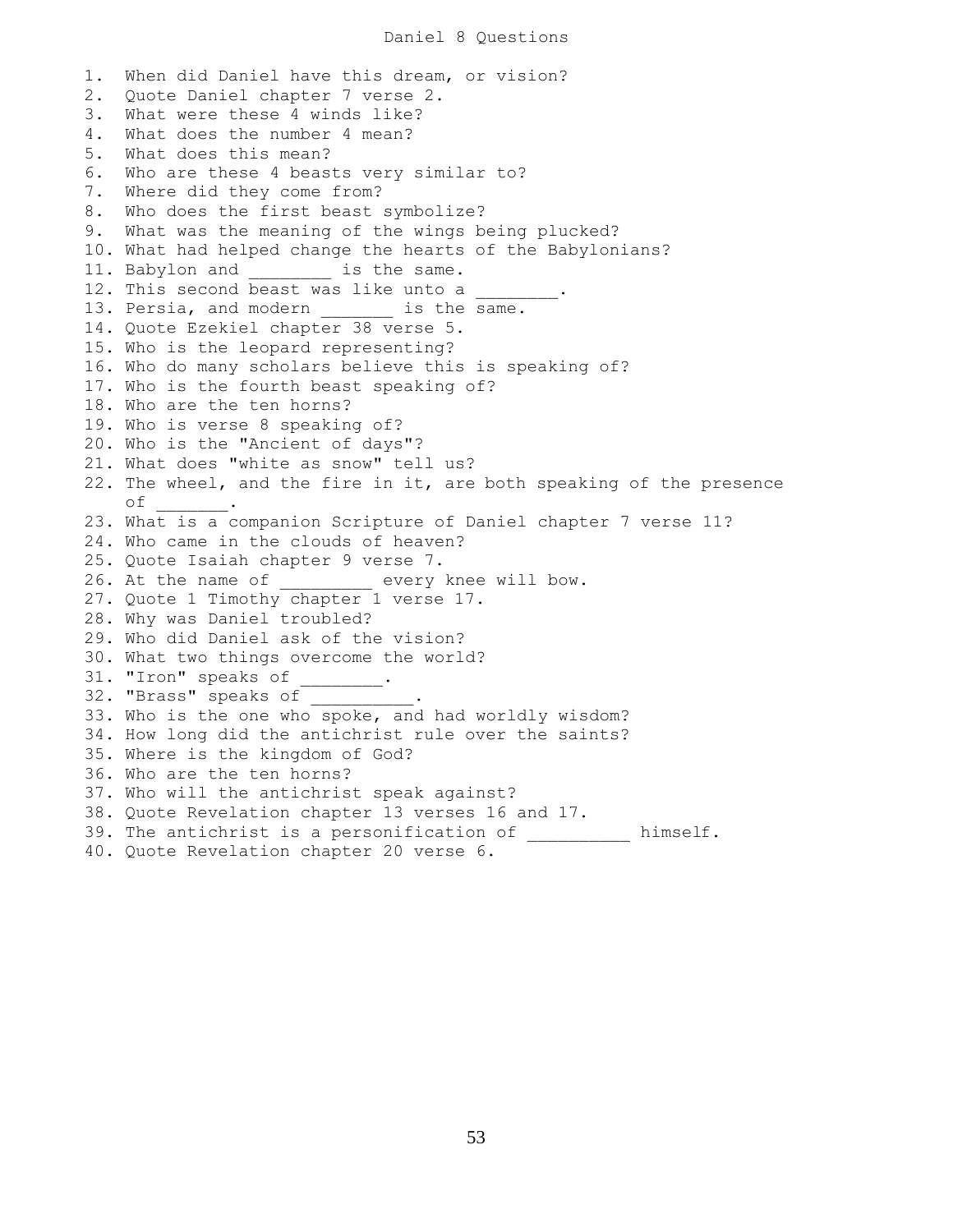We will begin this lesson in Daniel 8:1 "In the third year of the reign of king Belshazzar a vision appeared unto me, [even unto] me Daniel, after that which appeared unto me at the first."

 This is another vision. It is not the same as the vision in chapter 7. The last vision was of the end times. This vision dealswith Media, Persia, and Greece leading up to the end times.

 Daniel 8:2 "And I saw in a vision; and it came to pass, when I saw, that I [was] at Shushan [in] the palace, which [is] in the province of Elam; and I saw in a vision, and I was by the river of Ulai."

 Shushan was one of the capitals of the Persian Empire. It was the capitol of the land of Elam. Elam was named for the first son of Shem. There is very little known about the river Ulai.

 Daniel 8:3 "Then I lifted up mine eyes, and saw, and, behold, there stood before the river a ram which had [two] horns: and the[two] horns [were] high; but one [was] higher than the other, and the higher came up last."

 Verse 20 of this chapter tells us the two horns are the kings of Media and Persia. It appears, that Persia was the more prominent of the two. The fact there was just one animal, shows the unity of Media, and Persia. The two horns show they were of two peoples.

 Daniel 8:4 "I saw the ram pushing westward, and northward, and southward; so that no beasts might stand before him, neither [was there any] that could deliver out of his hand; but he did according to his will, and became great."

 We do know from history, there was a great conquest of nations who surrounded them. They were so powerful, they had conquered even the Babylonians.

 Daniel 8:5 "And as I was considering, behold, an he goat came from the west on the face of the whole earth, and touched not the ground: and the goat [had] a notable horn between his eyes."

 This is speaking of Greece, and the horn {symbolizing power} is speaking of Alexander the great.

 Daniel 8:6 "And he came to the ram that had [two] horns, which I had seen standing before the river, and ran unto him in the fury of his power."

 This is just explaining that Alexander the great fought against the Medes and the Persians.

 Daniel 8:7 "And I saw him come close unto the ram, and he was moved with choler against him, and smote the ram, and brake his two horns: and there was no power in the ram to stand before him, but he cast him down to the ground, and stamped upon him: and there was none that could deliver the ram out of his hand."

54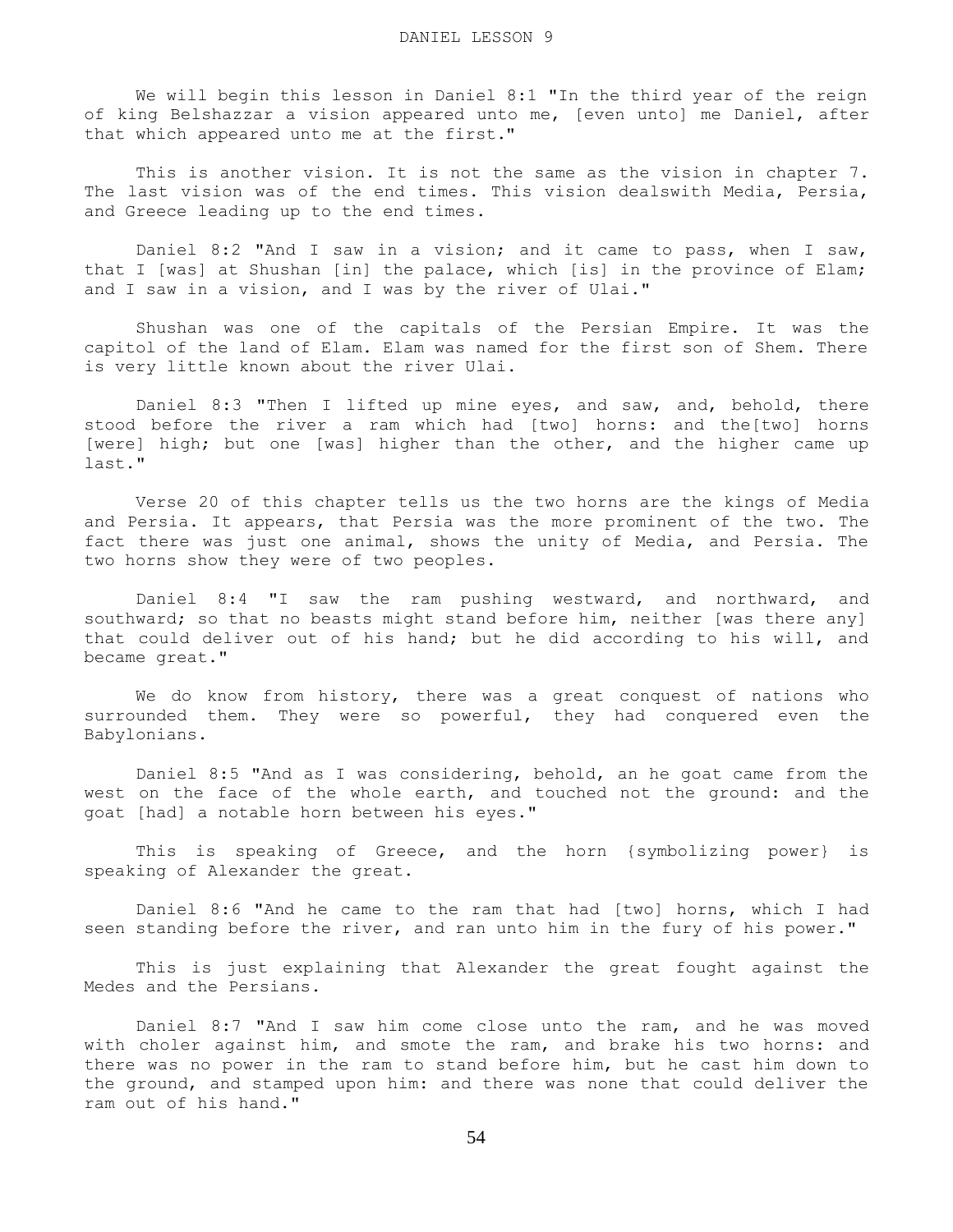This powerful ruler {Alexander the Great} fought with the Medes and Persians, and defeated them in battle. "Choler" means bitter. The Medes and the Persians were no match for Alexander.

 Daniel 8:8 "Therefore the he goat waxed very great: and when he was strong, the great horn was broken; and for it came up four notable ones toward the four winds of heaven."

 Alexander was thought of as great. When he died, 4 of his generals took over in his place. Macedonia and Greece were under the rule of Cassander; Asia Minor under the rule of Lysimachus; Syria and the east ruled by Seleucus; and Cyrene under Ptolemy.

 Daniel 8:9 "And out of one of them came forth a little horn, which waxed exceeding great, toward the south, and toward the east, and toward the pleasant [land]."

 This is, possibly, speaking of Antiochus. This is all leading up to the persecution of the Jews by Epiphanes. The "pleasant land" was, probably, Palestine.

 Daniel 8:10 "And it waxed great, [even] to the host of heaven; and it cast down [some] of the host and of the stars to the ground, and stamped upon them."

 Revelation 6:13 "And the stars of heaven fell unto the earth, even as a fig tree casteth her untimely figs, when she is shaken of a mighty wind." The fig tree symbolizes the house of Israel. The "host of heaven" could be speaking of Israel. The "stars" could be speaking of their leaders. We do know that the Jews were persecuted. This particular Scripture could have two messages. One would be to the time very near to when Daniel lived, and the other could reach to the end of time.

 Daniel 8:11 "Yea, he magnified [himself] even to the prince of the host, and by him the daily [sacrifice] was taken away, and the place of his sanctuary was cast down."

 The "Prince of the host" would have been the Lord. In 70 A.D., the temple was destroyed and the sacrifice stopped. I believe this has to do with the similar Scriptures following. Daniel 11:31 "And arms shall stand on his part, and they shall pollute the sanctuary of strength, and shall take away the daily [sacrifice], and they shall place the abomination that maketh desolate." Daniel 12:11 "And from the time [that] the daily [sacrifice] shall be taken away, and the abomination that maketh desolate set up, [there shall be] a thousand two hundred and ninety days." These last two Scriptures have to do with the time of the antichrist.

 Daniel 8:12 "And an host was given [him] against the daily [sacrifice] by reason of transgression, and it cast down the truth to the ground; and it practised, and prospered."

 The transgressions would have made the sacrifice unacceptable to God. There was no truth prevailing. They seemed to prosper, even though they were evil.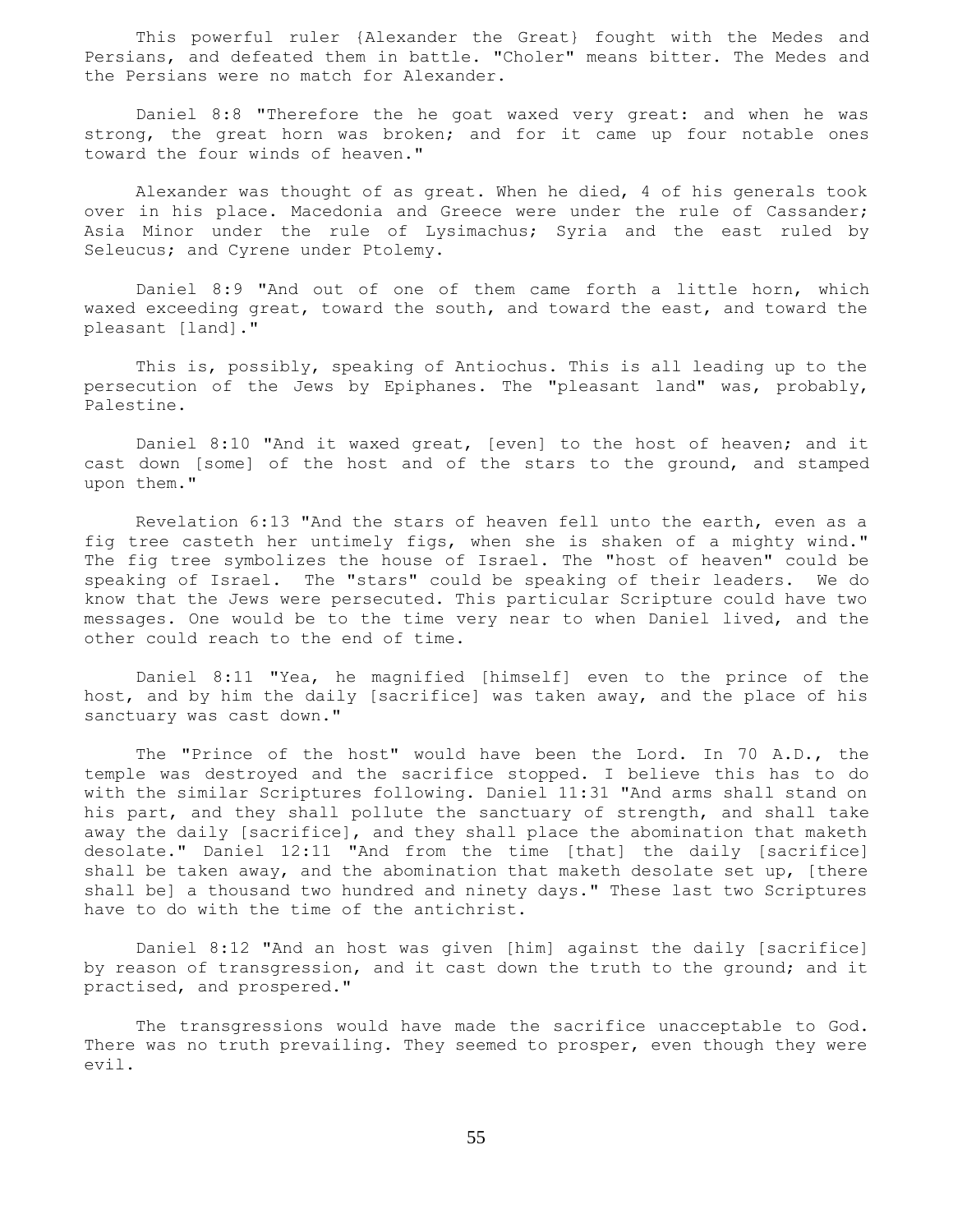Daniel 8:13 "Then I heard one saint speaking, and another saint said unto that certain [saint] which spake, How long [shall be] the vision [concerning] the daily [sacrifice], and the transgression of desolation, to give both the sanctuary and the host to be trodden under foot?"

 Mark 13:14 "But when ye shall see the abomination of desolation, spoken of by Daniel the prophet, standing where it ought not, (let him that readeth understand,) then let them that be in Judaea flee to the mountains:" There is something sitting, even today, where the temple of God should sit. The city will be trodden down of the Gentiles, until the time of the Gentiles be fulfilled.

 Daniel 8:14 "And he said unto me, Unto two thousand and three hundred days; then shall the sanctuary be cleansed."

 These 2300 days would figure out to 6 years and 110 days, figuring a 365 day year. It is interesting to note that Judas Maccabaeus cleansed the temple on December 25th 165 B.C. I will leave you to decide when this cleansing took place, mentioned here.

 Daniel 8:15 "And it came to pass, when I, [even] I Daniel, had seen the vision, and sought for the meaning, then, behold, there stood before me as the appearance of a man."

 Notice, this was not a man. He appeared to be a man. Daniel was seeking an interpretation of this dream, or vision, from God.

 Daniel 8:16 "And I heard a man's voice between [the banks of] Ulai, which called, and said, Gabriel, make this [man] to understand the vision."

 The word "Ulai" is speaking of a river in Persia, possibly the Eulaeus. The man's voice was the voice of God. Gabriel is under direct orders of the Father. Gabriel in an archangel. He is to explain the vision to Daniel.

 Daniel 8:17 "So he came near where I stood: and when he came, I was afraid, and fell upon my face: but he said unto me, Understand, O son of man: for at the time of the end [shall be] the vision."

 This vision, even though it had near fulfillments, also was set for the end times. This would be a frightening experience, to be this close to Gabriel. The worst fear would be the fact that God sent him, and told him what to say. He opens Daniel's understanding to the vision. The name "Gabriel" means hero of God.

 Daniel 8:18 Now as he was speaking with me, I was in a deep sleep on my face toward the ground: but he touched me, and set me upright.

 This is very similar to being overcome by the Spirit. Being in the presence of heavenly beings, brings this type of reaction. At the mount of transfiguration, Peter, James, and John went into a deep sleep. This is a special privilege to be in the presence of heavenly beings.

 Daniel 8:19 "And he said, Behold, I will make thee know what shall be in the last end of the indignation: for at the time appointed the end [shall be]."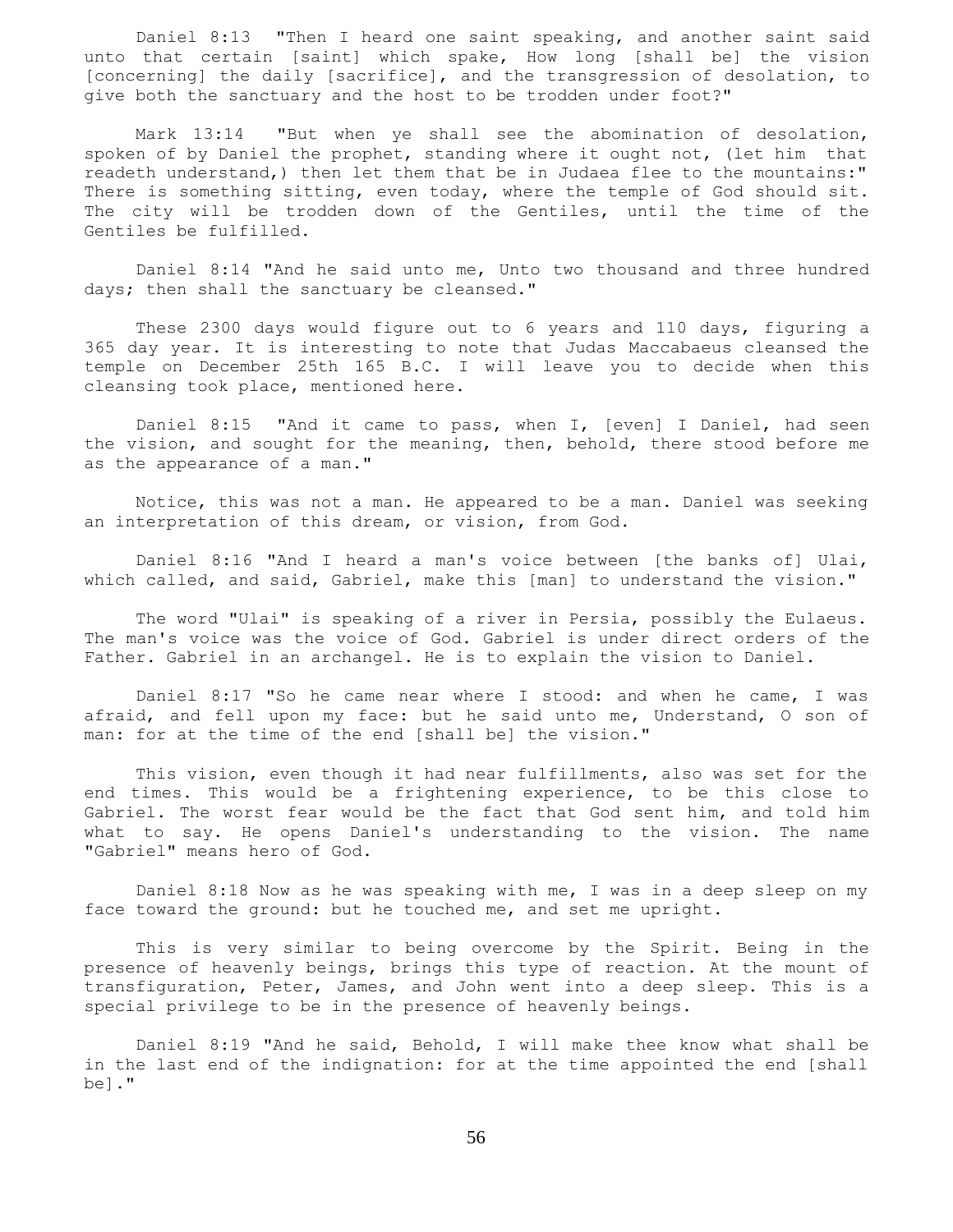The time for the end of the world has been set since the foundation of the earth. This is speaking, however, of a nearer time, as well. The end of the indignation could be speaking of the end of the indignation for those specific people. The near meaning speaks of the Jews struggle against Epiphanes.

 Daniel 8:20 "The ram which thou sawest having [two] horns [are] the kings of Media and Persia." Daniel 8:21 "And the rough goat [is] the king of Grecia: and the great horn that [is] between his eyes [is] the first king."

 These are both discussed earlier in the lesson. The two horns are because Media and Persia are two. The rough goat is Alexander the great of Greece.

 Daniel 8:22 "Now that being broken, whereas four stood up for it, four kingdoms shall stand up out of the nation, but not in his power."

The four that stood up were 4 generals.

 Daniel 8:23 "And in the latter time of their kingdom, when the transgressors are come to the full, a king of fierce countenance, and understanding dark sentences, shall stand up."

 This has jumped to an entirely different time element. Notice, it does not say in their later time, it says in the latter day of their kingdom. It is the kingdom's latter day. This king is evil. He is using things of Satan to make him understand. Dark sentences have no light of God in them.

 Daniel 8:24 "And his power shall be mighty, but not by his own power: and he shall destroy wonderfully, and shall prosper, and practise, and shall destroy the mighty and the holy people."

 His strength is not his own. He is operating under the influence of Satan. He is totally opposed to God's people. God has allowed this, because of the unfaithfulness of His people.

 Daniel 8:25 "And through his policy also he shall cause craft to prosper in his hand; and he shall magnify [himself] in his heart, and by peace shall destroy many: he shall also stand up against the Prince of princes; but he shall be broken without hand."

 The Prince of princes is speaking of Jesus. Destroying by peace is a trick of the antichrist. If this is not speaking of him, it is certainly speaking of a type of antichrist. This is speaking of a spiritual battle. Jesus does defeat Satan and all of his fellows.

 Daniel 8:26 "And the vision of the evening and the morning which was told [is] true: wherefore shut thou up the vision; for it [shall be] for many days."

 This appears to be real days, because it uses the expression evening and morning, which is generally speaking of a 24 hour period of time. We must remember that God's time and our time are not the same. He lives in one eternal day. Just as 70 weeks is speaking of 70 years, this could be speaking of months or years. In 24 hour days {figuring the 365 day year, this would be 6 years and 110 days. This could be a hidden indication of how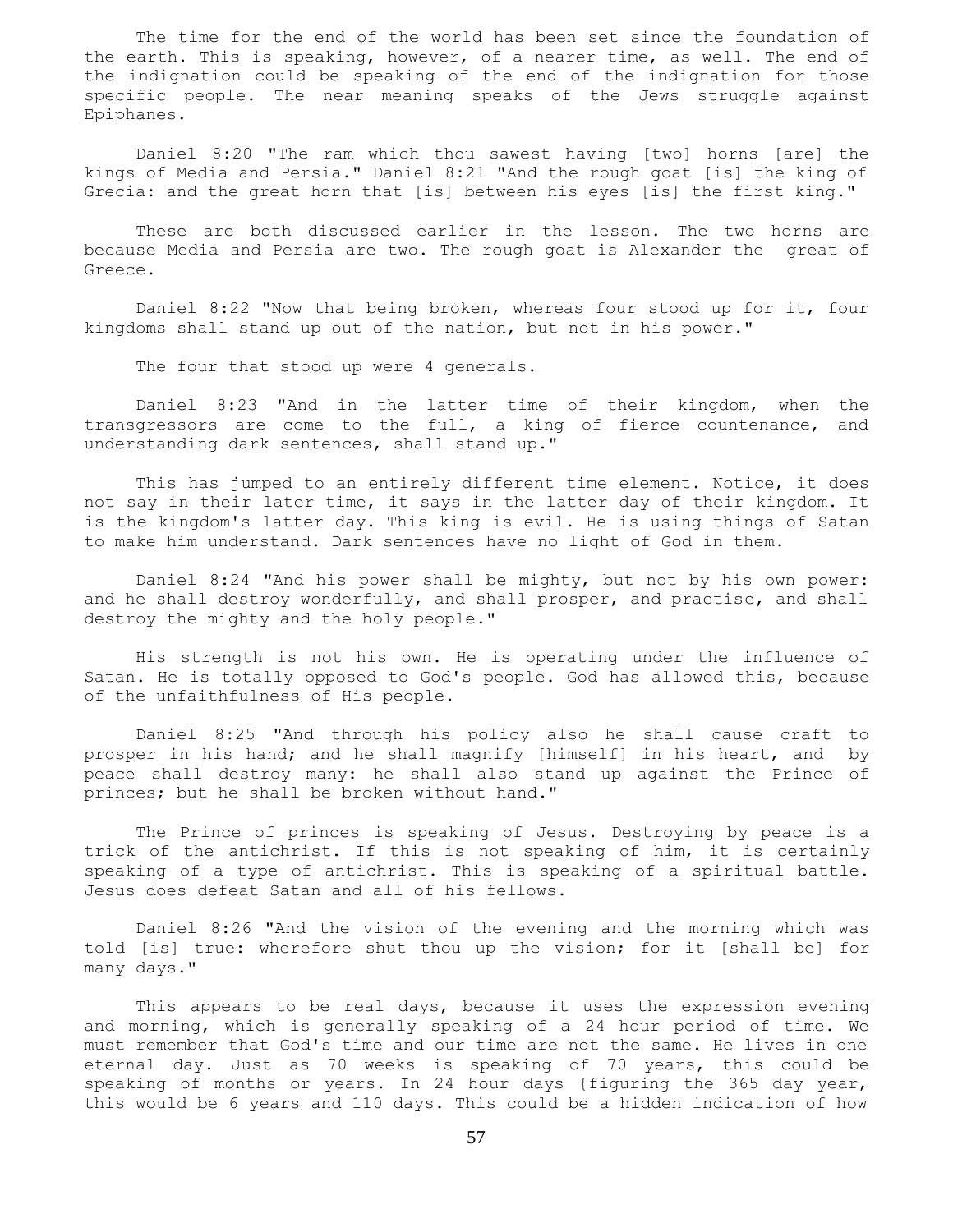long the earth will remain before the 1000 year day of Sabbath begins. There is no proof of this, just speculation. It could, also, symbolize the 7 years of tribulation. God could have used a different number of days for a year. Anything we might say about this is pure speculation. Gods knows.

 Daniel 8:27 "And I Daniel fainted, and was sick [certain] days; afterward I rose up, and did the king's business; and I was astonished at the vision, but none understood [it]."

 I believe God does not reveal this to man, because it is His secret. There are some things not intended to be understood.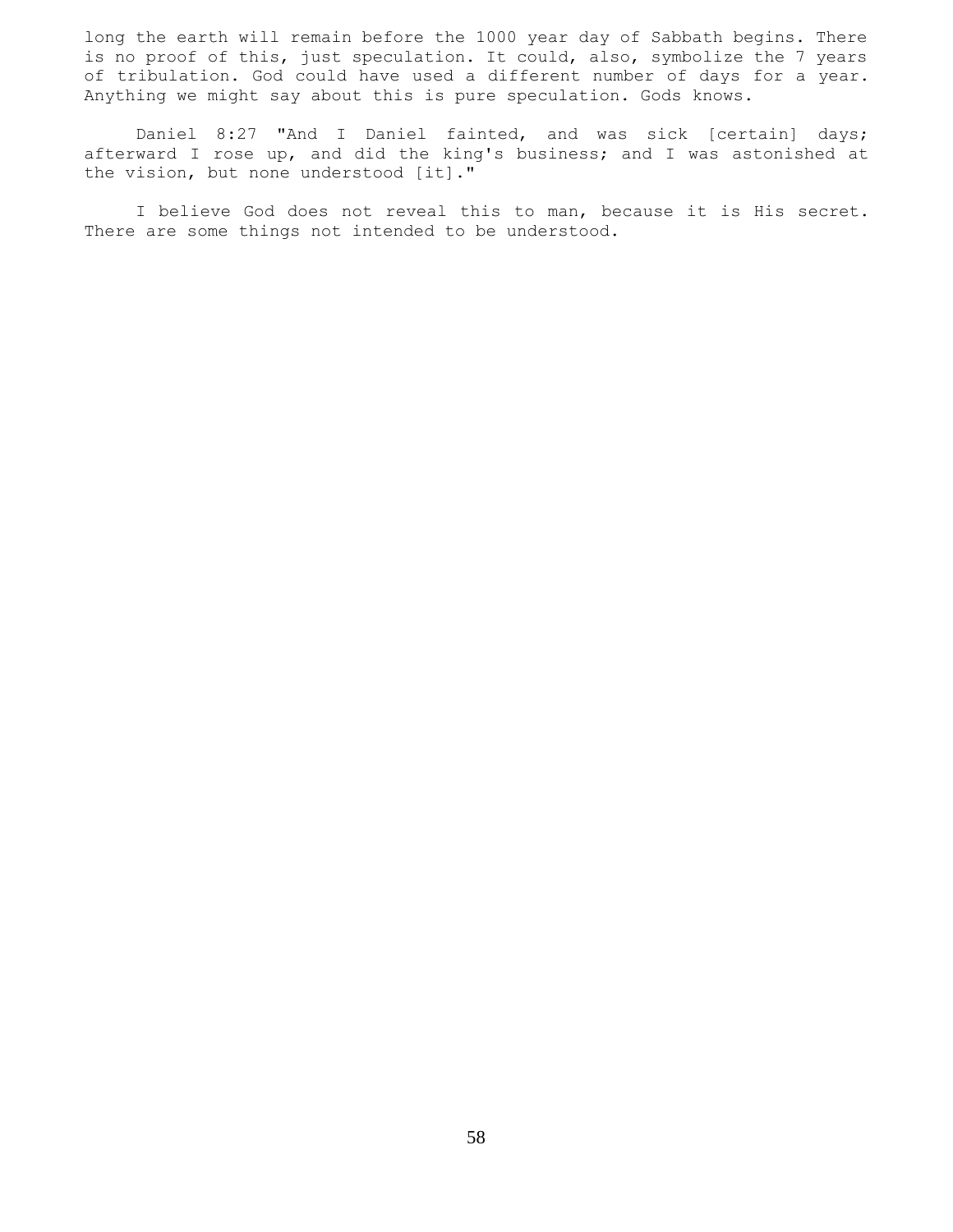1. Where was Daniel in this vision? 2. Who was Elam named for? 3. How many horns did the ram have? 4. What did they symbolize? 5. Which was the most prominent? 6. The horn symbolizes \_\_\_\_\_ 7. Who is this horn speaking of? 8. What does "choler" mean? 9. Macedonia and Greece were under which of the 4 Generals? 10. Asia Minor was under whose rule? 11. Who ruled Syria? 12. Cyrene was ruled by 13. What was the "pleasant land" speaking of? 14. Quote Revelation chapter 6 verse 13. 15. Who does the "fig tree" symbolize? 16. Who is the "host of heaven", possibly? 17. Who is the Prince of the host? 18. In  $A.D.,$  the temple was destroyed and the sacrifice stopped. 19. Daniel chapter 11 verse 31 and Daniel chapter 12 verse 11 have to do with the time of the 20. What would have made the sacrifices unacceptable to God? 21. Quote Mark chapter 13 verse 14. 22. How long will the city be trodden down of the Gentiles? 23. What is interesting to note about Judas Maccabaeus? 24. The man's voice, in verse 16, was whose? 25. Who had God sent with the message to Daniel? 26. When is this vision for? 27. What does the name "Gabriel" mean? 28. The sleep, in verse 18, is very similar to what? 29. How long has the time for the end of the world been set? 30. Dark sentences have no \_\_\_\_\_\_\_ of \_\_\_\_\_\_ in them. 31. Why has God allowed this evil one to destroy? 32. This evil one is operating under the influence of \_\_\_\_\_\_\_\_. 33. The Prince of princes is speaking of \_\_\_\_\_\_\_\_\_\_\_. 34. Destroying by peace is a trick of 35. What are some of the things the vision of evening ad morning could be? 36. Who understood Daniel's vision?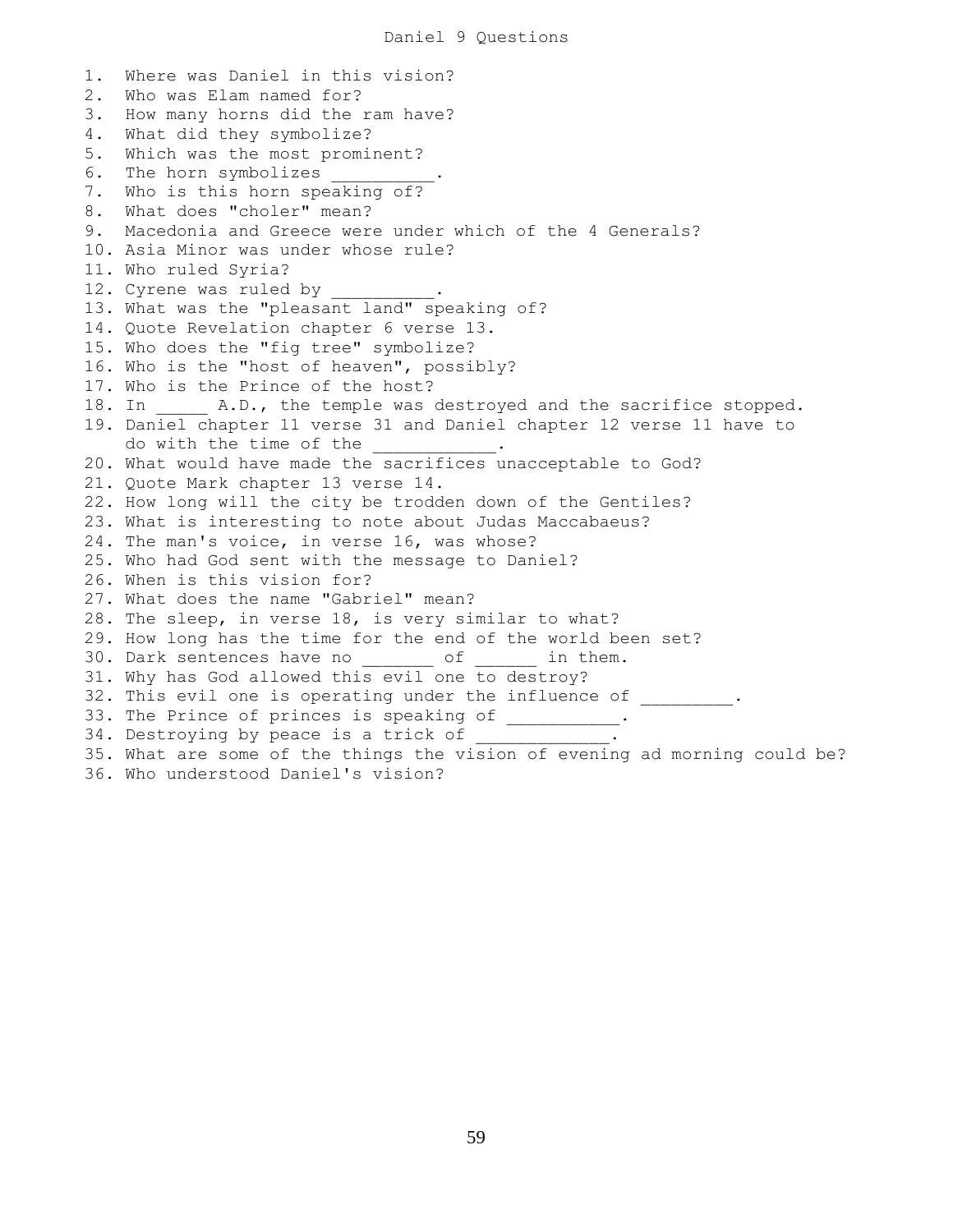We will begin this lesson in Daniel 9:1 "In the first year of Darius the son of Ahasuerus, of the seed of the Medes, which was made king over the realm of the Chaldeans;"

 Darius, the Mede, had been a friend of Daniel, and elevated him to high office in his kingdom. He ruled over Babylon, after Babylon fell to the Medes and Persians.

 Daniel 9:2 "In the first year of his reign I Daniel understood by books the number of the years, whereof the word of the LORD came to Jeremiah the prophet, that he would accomplish seventy years in the desolations of Jerusalem."

 We remember from the study on Jeremiah, that God had revealed to him the Hebrew children would be in captivity about 70 years. Jeremiah had written this down, and it appears that Daniel had read of this. You remember, Daniel was an educated man.

 Daniel 9:3 "And I set my face unto the Lord God, to seek by prayer and supplications, with fasting, and sackcloth, and ashes:"

 Daniel was a very humble man, who knew his true wisdom came as a gift from God. The fasting, sackcloth, and ashes, tell us of the seriousness of Daniel's prayer. He was reaching out to God with an humble spirit, knowing that all truth comes from God.

 Daniel 9:4 "And I prayed unto the LORD my God, and made my confession, and said, O Lord, the great and dreadful God, keeping the covenant and mercy to them that love him, and to them that keep his commandments;"

 Daniel began his prayer by telling God he was aware of His greatness. This is very similar to the way Jesus taught the disciples to pray. "Our Father, which art in heaven, hallowed be thy name". In both instances, recognition of God and His power came first. He knows God does not break covenant with man. Man breaks covenant with God. Jesus said, "If ye love me, keep my commandments". Daniel has kept God's commandments.

 Daniel 9:5 "We have sinned, and have committed iniquity, and have done wickedly, and have rebelled, even by departing from thy precepts and from thy judgments:"

 Daniel includes himself in the confession of his fellow Hebrews. He admits guilt for their sins first. He knows that sins of omission are sin, as well as sins of commission. Recognizing the fact that we have sinned, comes even before repenting of that sin to God. This is what Daniel is doing for all of the Hebrews.

 Daniel 9:6 "Neither have we hearkened unto thy servants the prophets, which spake in thy name to our kings, our princes, and our fathers, and to all the people of the land."

 God had sent prophets like Isaiah and Jeremiah to warn them, but they had not heeded the warning. They had actually chosen to believe the false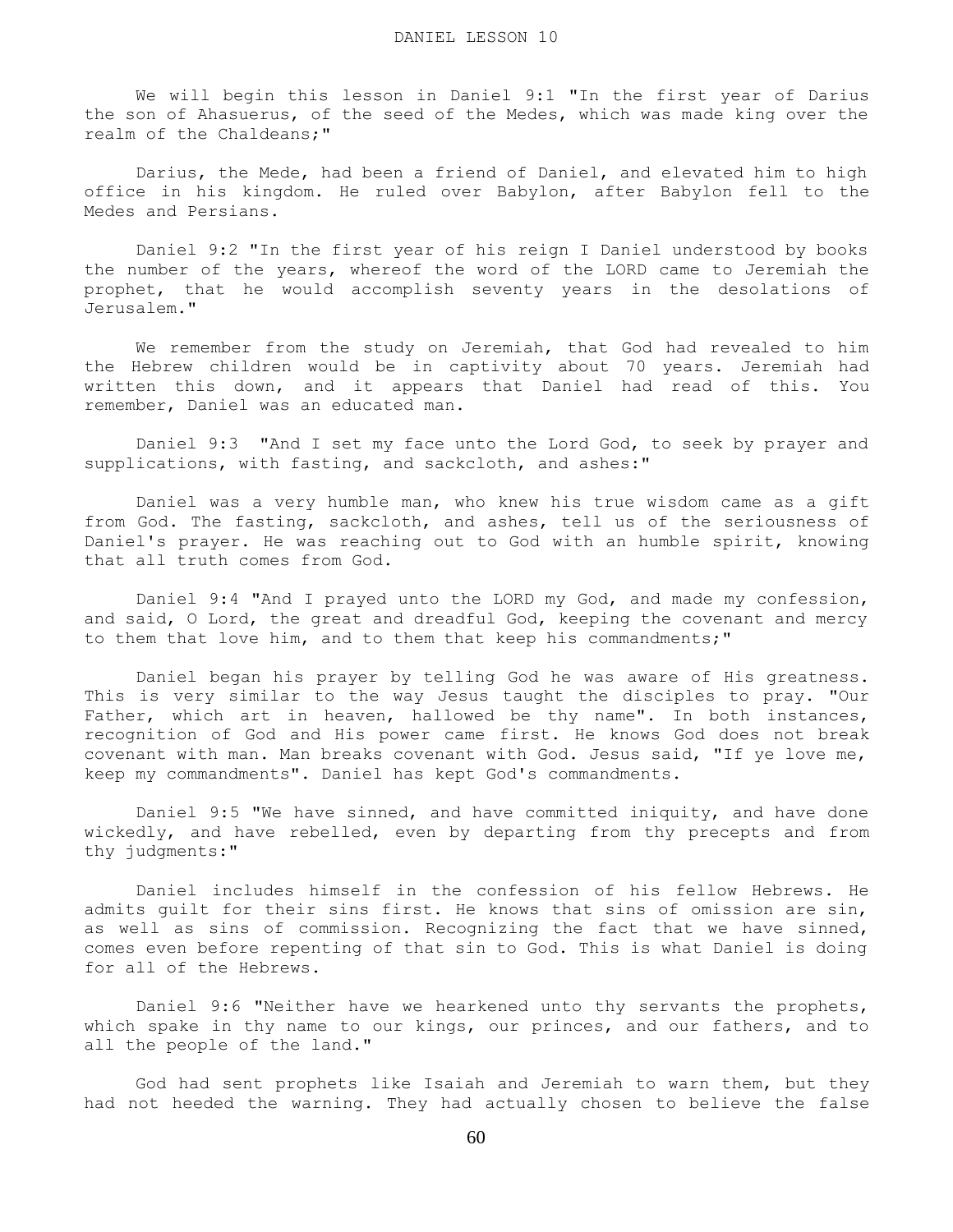prophets over the prophets of God. They could have repented before all of the problems arose, but they did not.

 Daniel 9:7 "O Lord, righteousness [belongeth] unto thee, but unto us confusion of faces, as at this day; to the men of Judah, and to the inhabitants of Jerusalem, and unto all Israel, [that are] near, and that are] far off, through all the countries whither thou hast driven them, because of their trespass that they have trespassed against thee."

 Israel had committed spiritual adultery, by worshipping the false gods of the heathen people around them. God is holy. Israel was driven out of their homeland, because they trespassed greatly against their God. Their "confusion of face" meant they did not know what to believe anymore.

 Daniel 9:8 "O Lord, to us [belongeth] confusion of face, to our kings, to our princes, and to our fathers, because we have sinned against thee."

 Their loyalty was to no god. They wanted to worship God, but all at the same time they worshipped false gods. Their confusion was obvious to everyone, but themselves. Romans 6:21 "What fruit had ye then in those things whereof ye are now ashamed? for the end of those things [is] death."

 Daniel 9:9 "To the Lord our God [belong] mercies and forgivenesses, though we have rebelled against him;"

 God's people rebelled and rebelled, but God is merciful. He never let them all be destroyed. He forgave them, and started them all over again. Psalms 130:7 "Let Israel hope in the LORD: for with the LORD [there is] mercy, and with him [is] plenteous redemption." Micah 7:18 "Who [is] a God like unto thee, that pardoneth iniquity, and passeth by the transgression of the remnant of his heritage? he retaineth not his anger for ever, because he delighteth [in] mercy."

 Daniel 9:10 "Neither have we obeyed the voice of the LORD our God, to walk in his laws, which he set before us by his servants the prophets."

 One thing that set the Hebrews aside as being different, is they had the law of God. God had promised to bless them mightily, if they kept His law. If they did not keep His law, there would be curses. God had sent prophet after prophet to warn them, they were not keeping His law. Daniel is admitting to God, they had not kept the law.

 Daniel 9:11 "Yea, all Israel have transgressed thy law, even by departing, that they might not obey thy voice; therefore the curse is poured upon us, and the oath that [is] written in the law of Moses the servant of God, because we have sinned against him."

 They transgressed the law and followed false gods. Daniel is aware the captivity came to cause them to repent of their sins, and turn back to God. God had given His Word. He had sworn by Himself that He would bless them, if they kept the law, and curse them, if they did not keep the law.

 Daniel 9:12 "And he hath confirmed his words, which he spake against us, and against our judges that judged us, by bringing upon us a great evil: for under the whole heaven hath not been done as hath been done upon Jerusalem."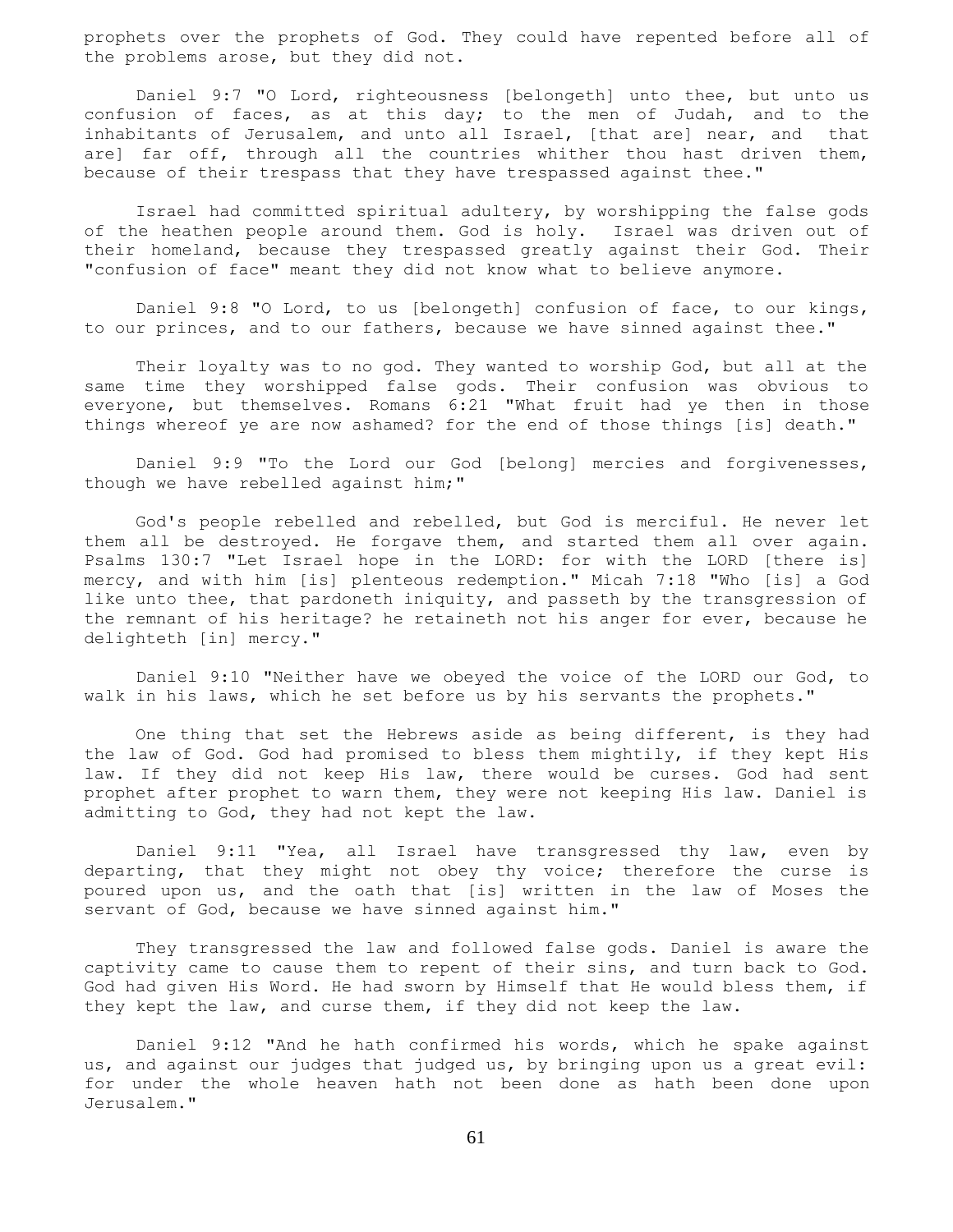To whom much is given, much is required. Zechariah 7:12 "Yea, they made their hearts [as] an adamant stone, lest they should hear the law, and the words which the LORD of hosts hath sent in his spirit by the former prophets: therefore came a great wrath from the LORD of hosts." God does exactly what He says He will do. He gave them ample time and warning to repent, and they did not. They sinned in full knowledge of the law, and God greatly punished them for it.

 Daniel 9:13 "As [it is] written in the law of Moses, all this evil is come upon us: yet made we not our prayer before the LORD our God, that we might turn from our iniquities, and understand thy truth."

 They brought all the trouble upon themselves. The law was plainly written down, that they might know God's will. They disregarded God's law, and did what was pleasing in their own sight. Daniel is speaking of Israel as a whole, and not individually of himself. He knew, had they repented in sackcloth and ashes and returned to God, He would have forgiven them.

 Daniel 9:14 "Therefore hath the LORD watched upon the evil, and brought it upon us: for the LORD our God [is] righteous in all his works which he doeth: for we obeyed not his voice."

 God is loving, kind, forgiving, and merciful; but He is also the Righteous Judge. He cannot, and will not, overlook their unfaithfulness to Him. They were not obedient to God, and their punishment is justified.

 Daniel 9:15 "And now, O Lord our God, that hast brought thy people forth out of the land of Egypt with a mighty hand, and hast gotten thee renown, as at this day; we have sinned, we have done wickedly."

We must remember from the lessons in some of the other prophetic books, that even the heathen, who were fighting them, knew their problems were a judgment of God upon them. When God delivered almost 3 million of them from Pharaoh of Egypt, all the countries around knew it was God. They were God's chosen people. Their sins have gotten them in this situation they are now in.

 Daniel 9:16 "O Lord, according to all thy righteousness, I beseech thee, let thine anger and thy fury be turned away from thy city Jerusalem, thy holy mountain: because for our sins, and for the iniquities of our fathers, Jerusalem and thy people [are become] a reproach to all [that are] about us."

 Daniel is pleading for Jerusalem and all of God's people. Where they had been highly respected, because of their God before, now they are ridiculed. Daniel says, that even Jerusalem is falling to some ridicule. Notice, Daniel asks forgiveness according to God's righteousness, not the people's righteousness. Daniel knows when God stops being angry with them, He will turn and bless them.

 Daniel 9:17 "Now therefore, O our God, hear the prayer of thy servant, and his supplications, and cause thy face to shine upon thy sanctuary that is desolate, for the Lord's sake."

 The sanctuary in Jerusalem had been a place where all the believers in the world had looked to. Daniel, himself, opened his window toward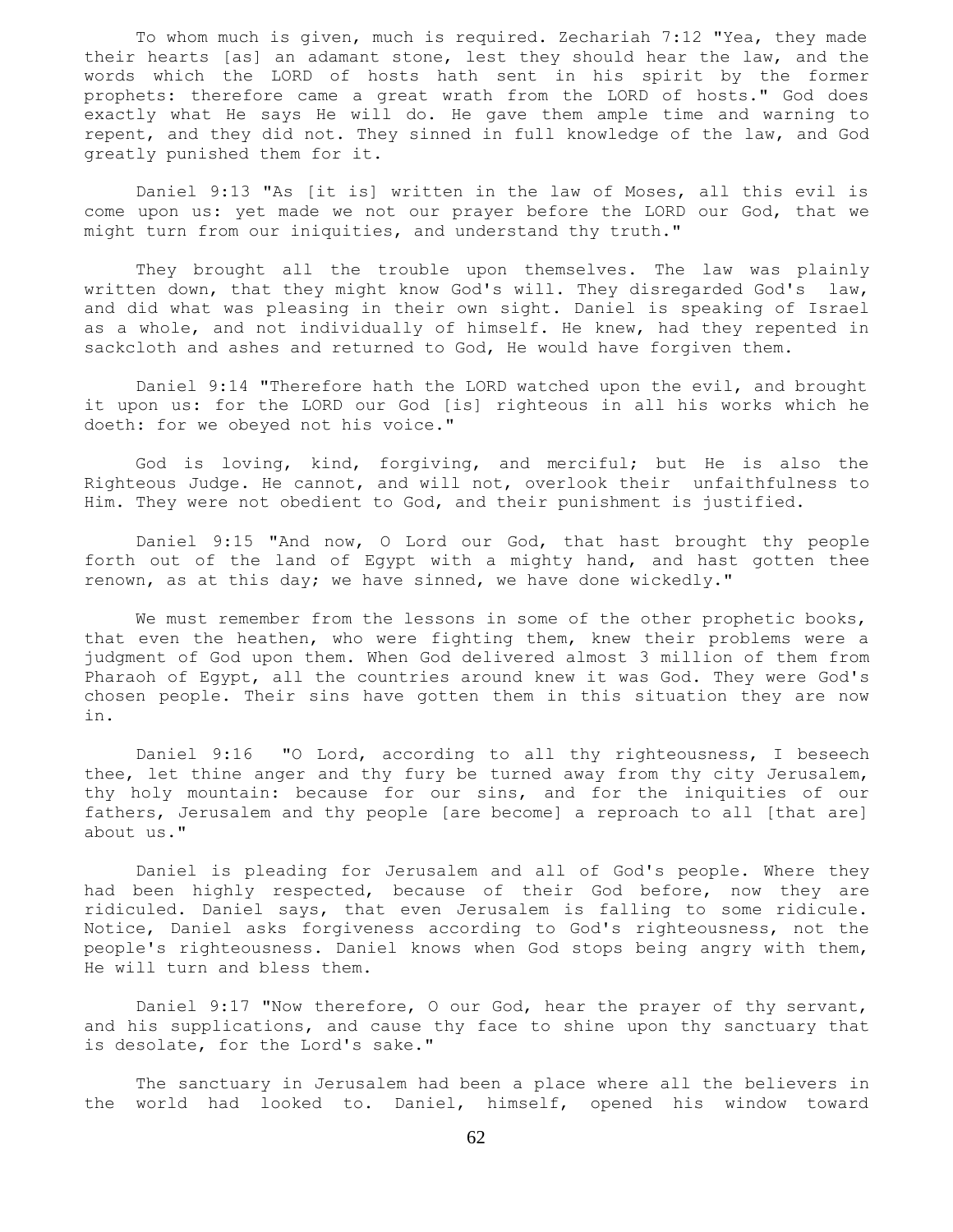Jerusalem, when he prayed. Notice, Daniel calls himself, servant of God. The beautiful part of this prayer is the reason; for the Lord's sake.

 Daniel 9:18 "O my God, incline thine ear, and hear; open thine eyes, and behold our desolations, and the city which is called by thy name: for we do not present our supplications before thee for our righteousnesses, but for thy great mercies."

 No one, then or now, want to be judged by his own righteousness. We do not want justice, we want mercy. Daniel appeals to the mercy of God toward His people and His city. Daniel cries out, "O my God". Whatever the answer, God is still Daniel's God.

 Daniel 9:19 "O Lord, hear; O Lord, forgive; O Lord, hearken and do; defer not, for thine own sake, O my God: for thy city and thy people are called by thy name."

 Daniel intercedes in prayer to God with all the strength he has. Look at the progression of the prayer. Hear, forgive, hearken and do, don't put it off, is his request. He knows God still loves them, so Daniel says, for thine own sake. All the people of the world associate the Hebrews and Jerusalem with God.

 Daniel 9:20 "And whiles I [was] speaking, and praying, and confessing my sin and the sin of my people Israel, and presenting my supplication before the LORD my God for the holy mountain of my God;" Daniel 9:21 "Yea, whiles I [was] speaking in prayer, even the man Gabriel, whom I had seen in the vision at the beginning, being caused to fly swiftly, touched me about the time of the evening oblation."

 What a wonderful way to know that God has heard your prayer. We do not know how long Daniel prayed, but we do know this prayer was accompanied by fasting and wearing of sackcloth. God heard his prayer, while it was still coming from his mouth. Gabriel is an archangel, who seems to be associated with Father God. He is like the Father's top General. The Father sends messages to the earth by Gabriel.

 Daniel 9:22 "And he informed [me], and talked with me, and said, O Daniel, I am now come forth to give thee skill and understanding."

 This will be a gift of understanding. His understanding will be far above the natural man's. God will equip Daniel to do the job He has sent him to do.

 Daniel 9:23 "At the beginning of thy supplications the commandment came forth, and I am come to shew [thee]; for thou [art] greatly beloved: therefore understand the matter, and consider the vision."

 God heard his prayer immediately, and sent Gabriel to him. The commandment that came forth, was God commanding Gabriel to bring the message to Daniel. One of the most wonderful things any of us could hear, is that we are greatly beloved of God. I am sure this was the greatest thing Daniel could ever hope to hear. Daniel is to carefully consider the vision, and then understand.

63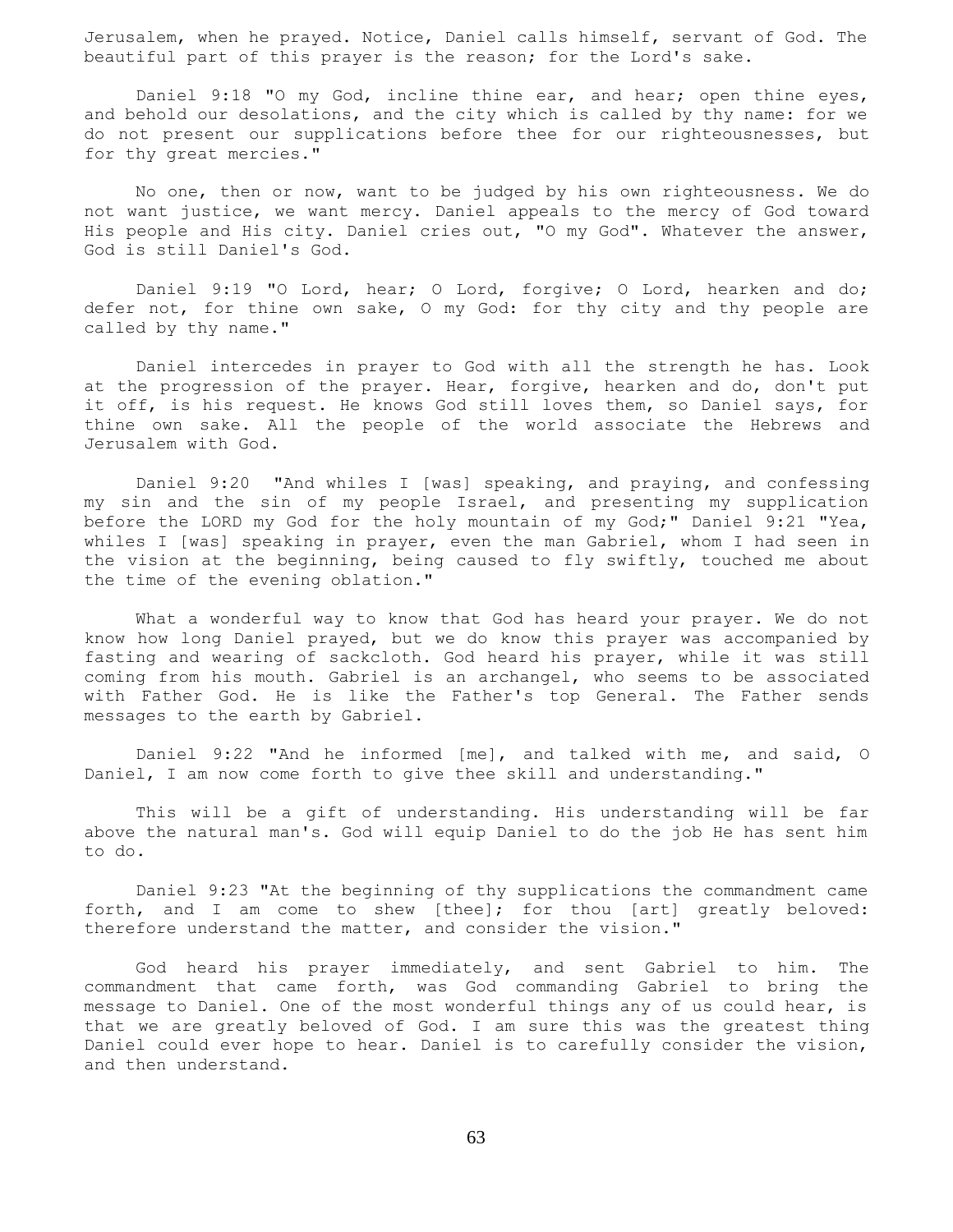Daniel 9:24 "Seventy weeks are determined upon thy people and upon thy holy city, to finish the transgression, and to make an end of sins, and to make reconciliation for iniquity, and to bring in everlasting righteousness, and to seal up the vision and prophecy, and to anoint the most Holy."

 This seventy weeks is actually four hundred and ninety years. Each week is actually seven years. Seventy is seven times ten. Seven means spiritually complete, and ten has to do with world government. This seventy could be saying, that worldliness would be removed, and they would be spiritually complete again. The perfect High Priest who will come is the Lord Jesus Christ. Jesus reconciles the Father to fallen man. Jesus fulfills the law, and brings in grace. God not only forgives the sinner, but makes provision for his forgiveness to be lawful. Jesus became the substitute for all of mankind. He reconciles us to the Father with His precious shed blood.

 Daniel 9:25 "Know therefore and understand, [that] from the going forth of the commandment to restore and to build Jerusalem unto the Messiah the Prince [shall be] seven weeks, and threescore and two weeks: the street shall be built again, and the wall, even in troublous times."

 The temple was 49 years in the building {7 weeks}. From Nehemiah building the temple till the coming of Messiah is 434 years {62 weeks}. These were very troublesome times. Nehemiah and Ezra, both, were involved in the reconstruction of the temple.

 Daniel 9:26 "And after threescore and two weeks shall Messiah be cut off, but not for himself: and the people of the prince that shall come shall destroy the city and the sanctuary; and the end thereof [shall be] with a flood, and unto the end of the war desolations are determined."

 This does not mean that Jesus was cut off immediately after the 434 years. It just means, that after that time He was cut off. Notice, He was cut off not for Himself. He did it for all who would believe and receive the gift of salvation. The prince that comes and destroys the sanctuary is the destruction in 70 A.D. He was, possibly, Titus. This flood is, possibly, speaking of numerous wars, which are still going on today.

 Daniel 9:27 "And he shall confirm the covenant with many for one week: and in the midst of the week he shall cause the sacrifice and the oblation to cease, and for the overspreading of abominations he shall make [it] desolate, even until the consummation, and that determined shall be poured upon the desolate."

 The antichrist stops all worship of the one true God at the middle of the 7 years of tribulation {one week}. He will appear to bring peace, but he will cause true Christianity to stop. He will set himself up in the temple in Jerusalem to be worshipped the last  $3 \frac{1}{2}$  years of the tribulation period. The wrath of God will come upon the earth during this period.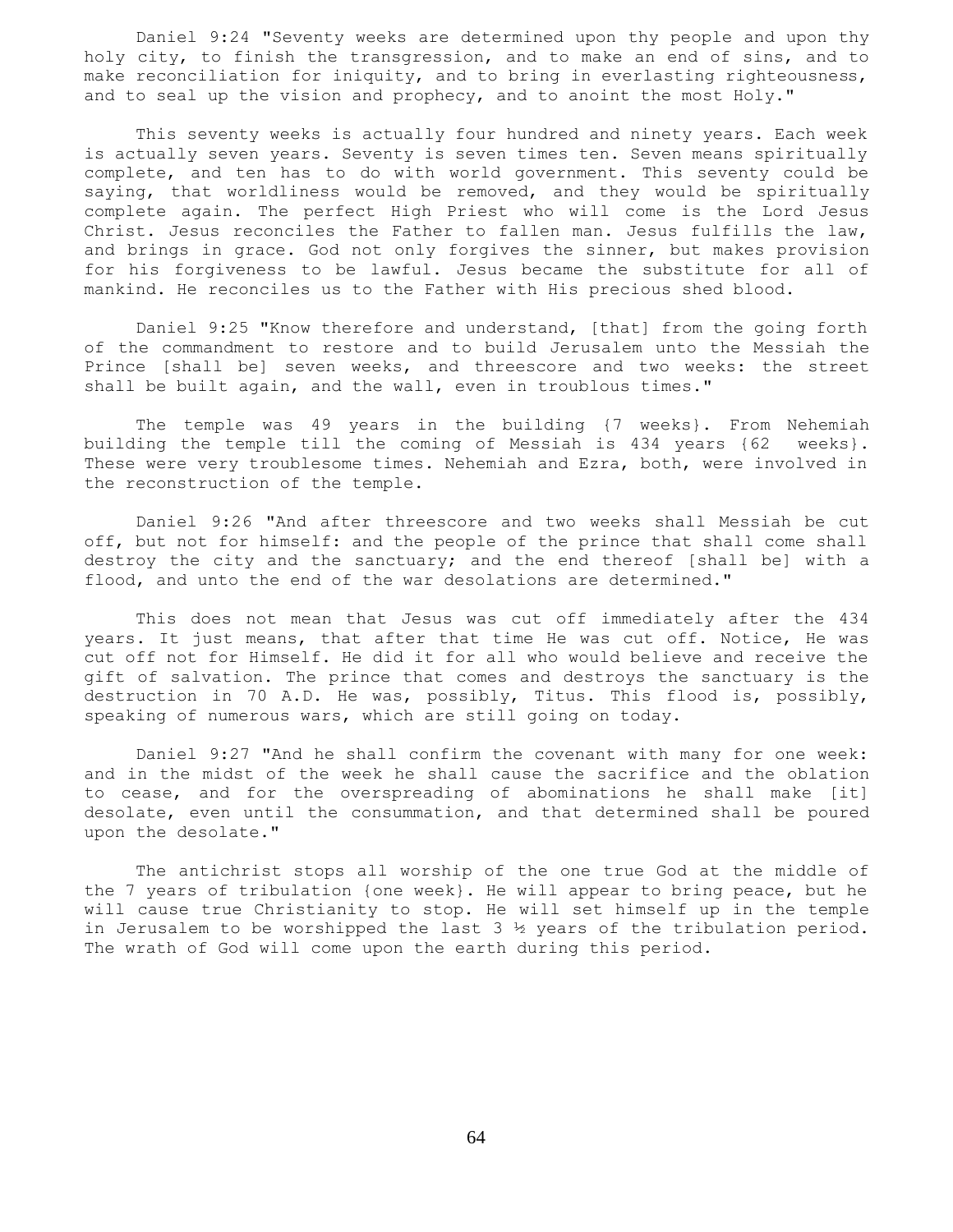Daniel 10 Questions

1. Where did Darius reign? 2. What kind of relationship did he have with Daniel? 3. What other prophet is mentioned in verse 2? 4. What had Daniel read, that made him know of the 70 years of Babylonian captivity?  $5.$  Daniel was an  $\frac{1}{2}$  man? 6. Where did Daniel's wisdom come from? 7. What do the fasting, sackcloth, and ashes tell us of Daniel's prayer? 8. What is the first thing to do in prayer? 9. Jesus said, "If ye love me, keep my 10. Who was Daniel confessing for? 11. What two types of sin does he specifically mention in 5? 12. Who had the people chosen to believe, instead of the prophets of God? 13. What sin had Israel committed? 14. Quote Romans chapter 6 verse 21. 15. Quote Psalms chapter 130 verse 7? 16. Why does God not retain His anger forever? 17. What made the Hebrews different from the countries around them? 18. Why was God's curse poured out on them? 19. Quote Zechariah chapter 7 verse 12. 20. God is loving, kind, forgiving, and merciful; but He is the  $\overline{\phantom{a}}$  ,  $\overline{\phantom{a}}$  ,  $\overline{\phantom{a}}$  ,  $\overline{\phantom{a}}$  ,  $\overline{\phantom{a}}$  ,  $\overline{\phantom{a}}$  ,  $\overline{\phantom{a}}$  ,  $\overline{\phantom{a}}$  ,  $\overline{\phantom{a}}$  ,  $\overline{\phantom{a}}$  ,  $\overline{\phantom{a}}$  ,  $\overline{\phantom{a}}$  ,  $\overline{\phantom{a}}$  ,  $\overline{\phantom{a}}$  ,  $\overline{\phantom{a}}$  ,  $\overline{\phantom{a}}$ 21. When God delivered them from Egypt, who noticed? 22. Daniel asks forgiveness according to what? 23. No one, then or now, want to be judged by his own . 24. We do not want \_\_\_\_\_\_\_\_\_\_\_, we want \_\_\_\_\_\_\_ 25. Explain the progression of Daniel's prayer. 26. What happened, while Daniel was speaking his prayer? 27. How long had Daniel prayed? 28. When had God heard the prayer? 29. What association does Gabriel appear to have with God? 30. What is different about Daniel's understanding? 31. What wonderful thing did Gabriel tell Daniel? 32. How many years do the 70 weeks symbolize? 33. Who is the perfect High Priest? 34. God not only forgives the sinner, but makes provision for that forgiveness to be 35. How did Jesus reconcile us to the Father? 36. How many years did it take to build the temple? 37. From the building of the temple to Messiah, there were years. 38. Who was Messiah cut off for? 39. Who destroyed the temple? 40. What is meant by the sacrifice and oblation stopping in the middle of the week?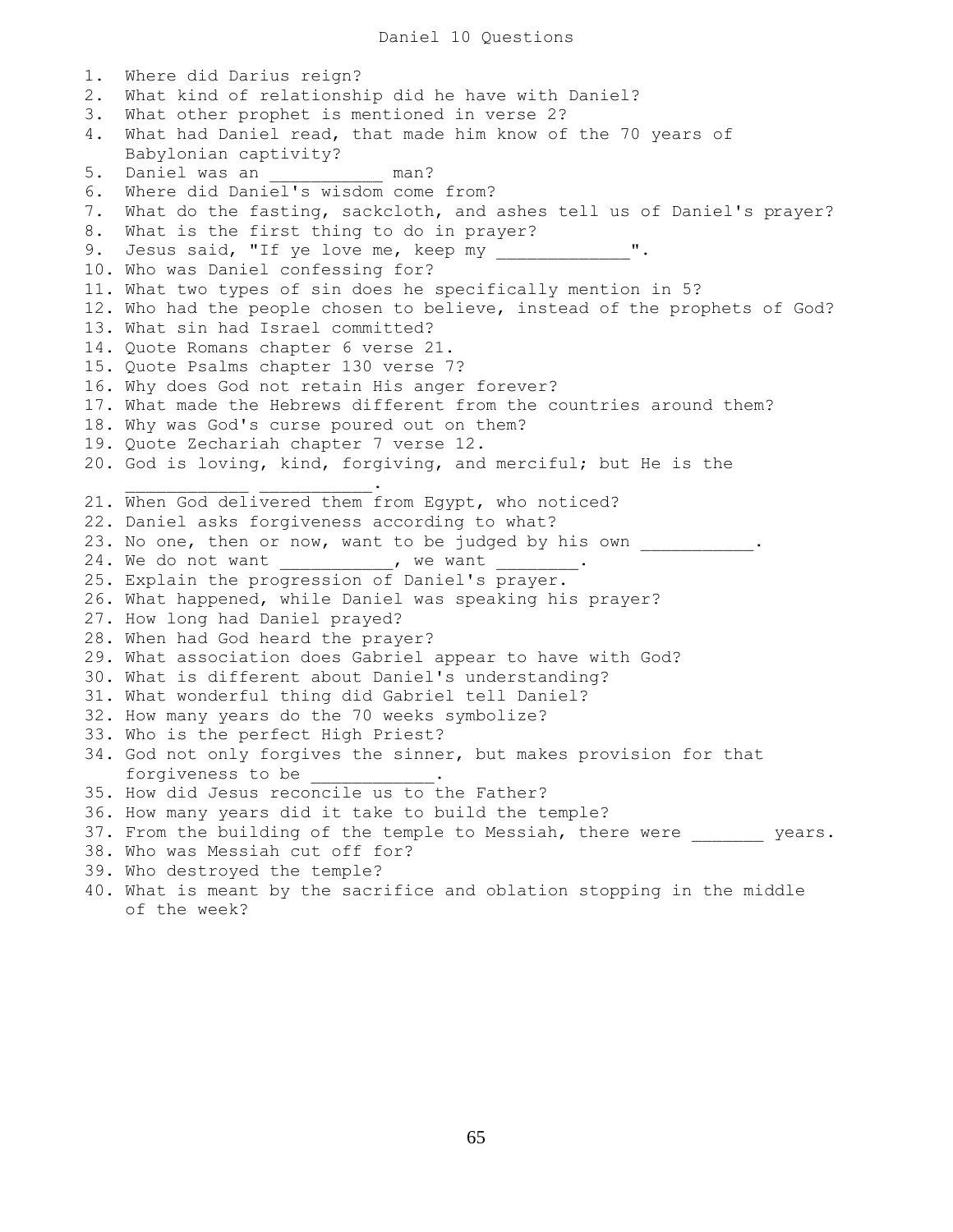We will begin this lesson in Daniel 10:1 "In the third year of Cyrus king of Persia a thing was revealed unto Daniel, whose name was called Belteshazzar; and the thing [was] true, but the time appointed [was] long: and he understood the thing, and had understanding of the vision."

 Cyrus was the leader of the Persians which overthrew the Babylonian Empire. Belteshazzar was the name Daniel had been given, while he was captive in Babylon. It is explained that by a vision God revealed to Daniel, things which would take place far in the future.

Daniel 10:2 "In those days I Daniel was mourning three full weeks."

 Mourning was accompanied by wearing sackcloth and throwing ashes upon your head. These weeks were not speaking of a long period of time, like the weeks in the previous chapter. These weeks were made up of seven, twenty four hour days. Even at that, this is a long time to mourn.

 Daniel 10:3 "I ate no pleasant bread, neither came flesh nor wine in my mouth, neither did I anoint myself at all, till three whole weeks were fulfilled."

 We see this mourning was accompanied by self-sacrifice upon Daniel's part. This was not a total fast, but was indeed a fast. He was totally devoted to prayer at this time.

 Daniel 10:4 "And in the four and twentieth day of the first month, as I was by the side of the great river, which [is] Hiddekel;"

 The Hiddekel river is the same as the Tigris river. Their first month is Nisan or Abib, which is about the same as our April. So this is in early spring.

 Daniel 10:5 "Then I lifted up mine eyes, and looked, and behold a certain man clothed in linen, whose loins [were] girded with fine gold of Uphaz:"

 "Linen" speaks of righteousness. "Gold" symbolizes the nearness of God. The only thing known of this Uphaz is that it was a region of gold. This appearance is as a man. Daniel seas the figure of a man. I believe this is speaking of a presence reflecting the Lord to Daniel.

 Daniel 10:6 "His body also [was] like the beryl, and his face as the appearance of lightning, and his eyes as lamps of fire, and his arms and his feet like in colour to polished brass, and the voice of his words like the voice of a multitude."

 Look, with me, at the similarities of this figure and the following One. Revelation 1:13 "And in the midst of the seven candlesticks [one] like unto the Son of man, clothed with a garment down to the foot, and girt about the paps with a golden girdle." Revelation 1:14 "His head and [his] hairs [were] white like wool, as white as snow; and his eyes [were] as a flame of fire;" Revelation 1:15 "And his feet like unto fine brass, as if they burned in a furnace; and his voice as the sound of many waters." Revelation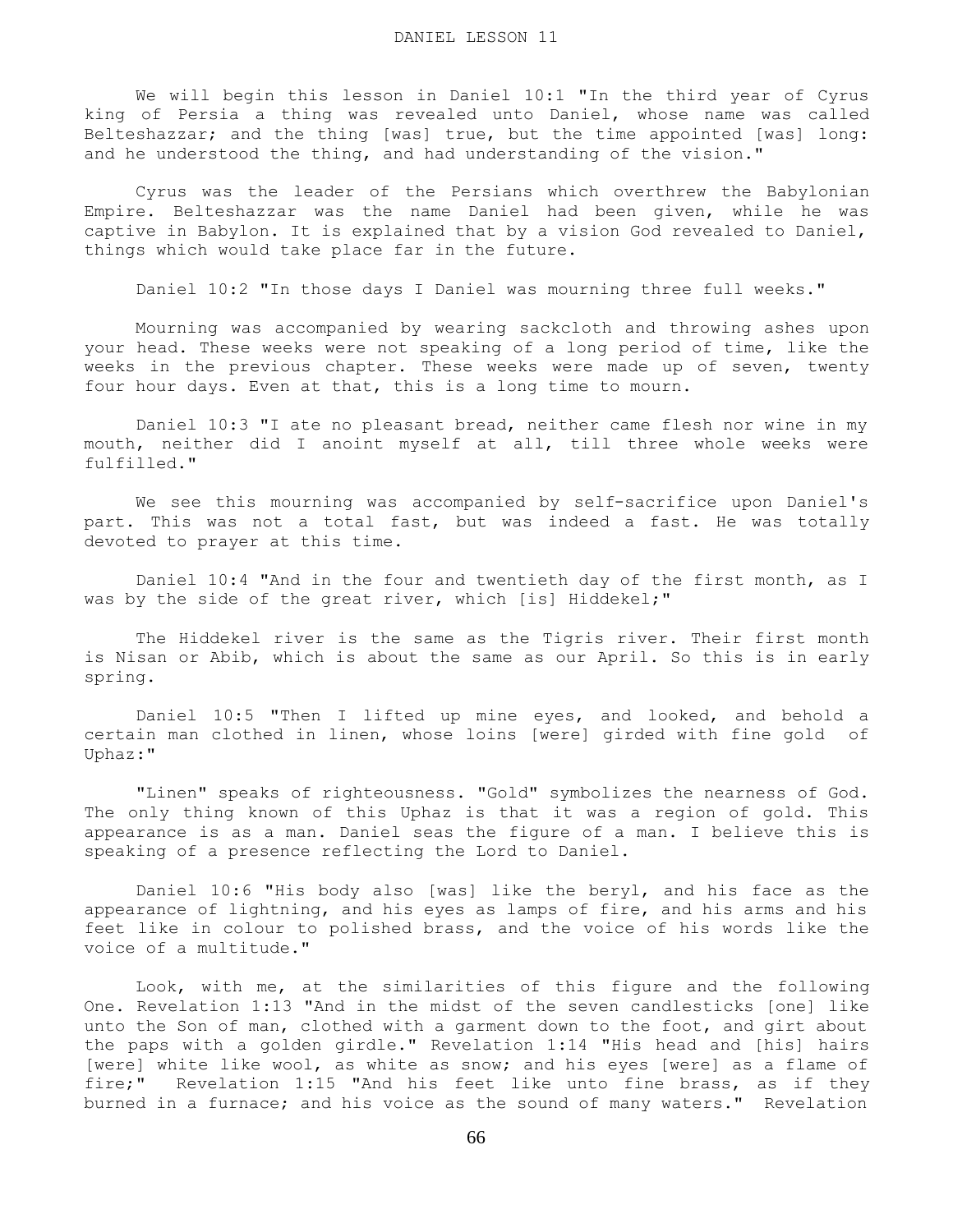1:16 "And he had in his right hand seven stars: and out of his mouth went a sharp twoedged sword: and his countenance [was] as the sun shineth in his strength." Revelation 1:17 "And when I saw him, I fell at his feet as dead. And he laid his right hand upon me, saying unto me, Fear not; I am the first and the last:" Both of these are describing the One we call Jesus, who is the Word of God, who is Alpha and Omega. He is also King of kings and Lord of lords. The eyes speak of great wisdom. The feet of brass speak of judgment. He is the Light of the world so Light would show forth from Him. Water and multitude speak of large numbers of people. His voice is like many. We know that the Lord Jesus does not need assistance from anyone, so this must be someone that reflects the presence of the Lord, rather than being the Lord Himself. He is the Lord's representative upon the earth. We must keep in mind this is a vision.

 Daniel 10:7 "And I Daniel alone saw the vision: for the men that were with me saw not the vision; but a great quaking fell upon them, so that they fled to hide themselves."

 The vision was not for the other men with Daniel. Even though they did not see the vision, the nearness of the heavenly being caused them to shake uncontrollably. They fled. This reminds me of those who heard God's voice from the mountain, and then were so afraid they asked Moses to represent them to God. They could not stand the presence. Possibly, the men with Daniel were not believers in God, but men who accompanied high officials wherever they went. Visions are generally for just one person to see.

 Daniel 10:8 "Therefore I was left alone, and saw this great vision, and there remained no strength in me: for my comeliness was turned in me into corruption, and I retained no strength."

 We see that even though Daniel was a godly man, the contact with this heavenly being, representing God, was almost more than mortal man could endure. All of his strength left him. "Comeliness" means beauty. I believe Daniel was so overwhelmed, that he became very pale.

 Daniel 10:9 "Yet heard I the voice of his words: and when I heard the voice of his words, then was I in a deep sleep on my face, and my face toward the ground."

 Daniel was lying prostrate before Him. His face was toward the ground, so as not to see the face of the Lord. He was not exactly asleep, because he heard the Words of God, through this heavenly being.

 Daniel 10:10 "And, behold, an hand touched me, which set me upon my knees and [upon] the palms of my hands."

 This would have put Daniel in a crawling position. This does not mean that Daniel was to look up. It means that God strengthened Daniel by touching Him, possibly, through this being.

 Daniel 10:11 "And he said unto me, O Daniel, a man greatly beloved, understand the words that I speak unto thee, and stand upright: for unto thee am I now sent. And when he had spoken this word unto me, I stood trembling."

67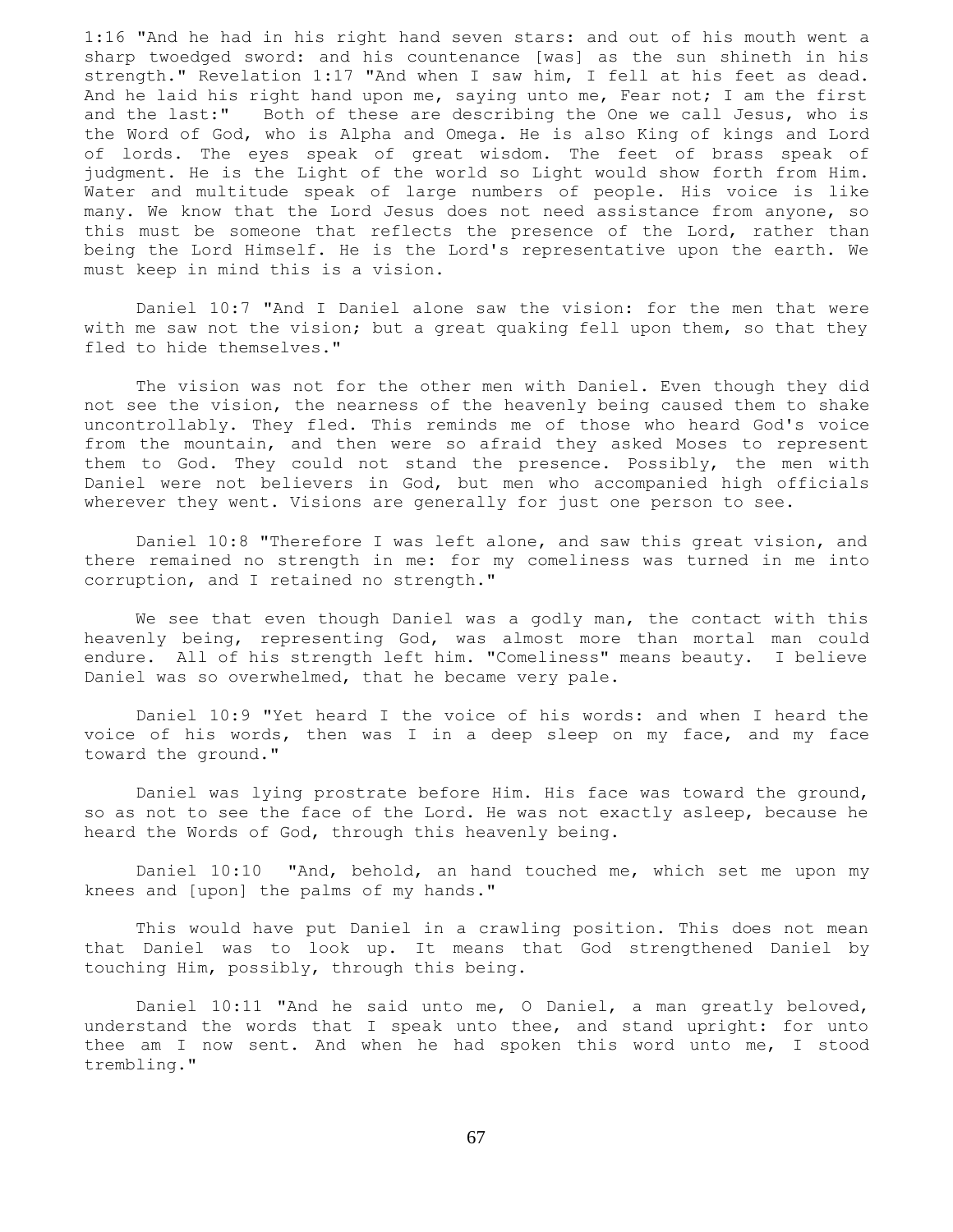The power of God flowing through Daniel gave him strength to stand. He was trembling, but standing. How beautiful to hear that he was greatly beloved of God. We know, because this being was sent to Daniel, he is not God. He is revealing Himself as God, because of the message he brings. God can speak from a burning bush, or anything, or anyone else He desires to.

 Daniel 10:12 "Then said he unto me, Fear not, Daniel: for from the first day that thou didst set thine heart to understand, and to chasten thyself before thy God, thy words were heard, and I am come for thy words."

 This being, which looks like a man, was sent of God with a message to encourage Daniel. His appearance reveals to Daniel that he is sent of God.

 Daniel 10:13 "But the prince of the kingdom of Persia withstood me one and twenty days: but, lo, Michael, one of the chief princes, came to help me; and I remained there with the kings of Persia."

 Whoever this is representing God to Daniel, was not powerful enough to break through the Satanic forces to Daniel. There is a great spiritual warfare going on. The forces of God are fighting against the forces of the devil constantly. The devil {Satan} does not want Daniel, or any other believer, to receive help from God. It is possible this was an angel, sent of God to represent Him to Daniel. Angels are ministering spirits to help the saints. Perhaps, Michael {an archangel} had more authority and broke through for him. Today the authority to fight these evil forces lies in the name of Jesus.

 Daniel 10:14 "Now I am come to make thee understand what shall befall thy people in the latter days: for yet the vision [is] for [many] days."

 Gabriel had brought a similar message earlier to Daniel. The vision is for the end.

 Daniel 10:15 "And when he had spoken such words unto me, I set my face toward the ground, and I became dumb."

 "Dumb" means unable to speak. Again, Daniel was humbled by this presence and the Words of God he brought.

 Daniel 10:16 "And, behold, [one] like the similitude of the sons of men touched my lips: then I opened my mouth, and spake, and said unto him that stood before me, O my lord, by the vision my sorrows are turned upon me, and I have retained no strength."

 Angels are spirits, but can appear as men. Hebrews 13:2 "Be not forgetful to entertain strangers: for thereby some have entertained angels unawares." This touch on the lips of Daniel came from God, but was through this being appearing as sons of men. In other words, he looked like a man.

 Daniel 10:17 "For how can the servant of this my lord talk with this my lord? for as for me, straightway there remained no strength in me, neither is there breath left in me."

 Whoever this appearance is of, Daniel associates him with the Lord. He truly is representing the Lord to Daniel. Daniel's strength and breath have left him, because of the nearness of this presence.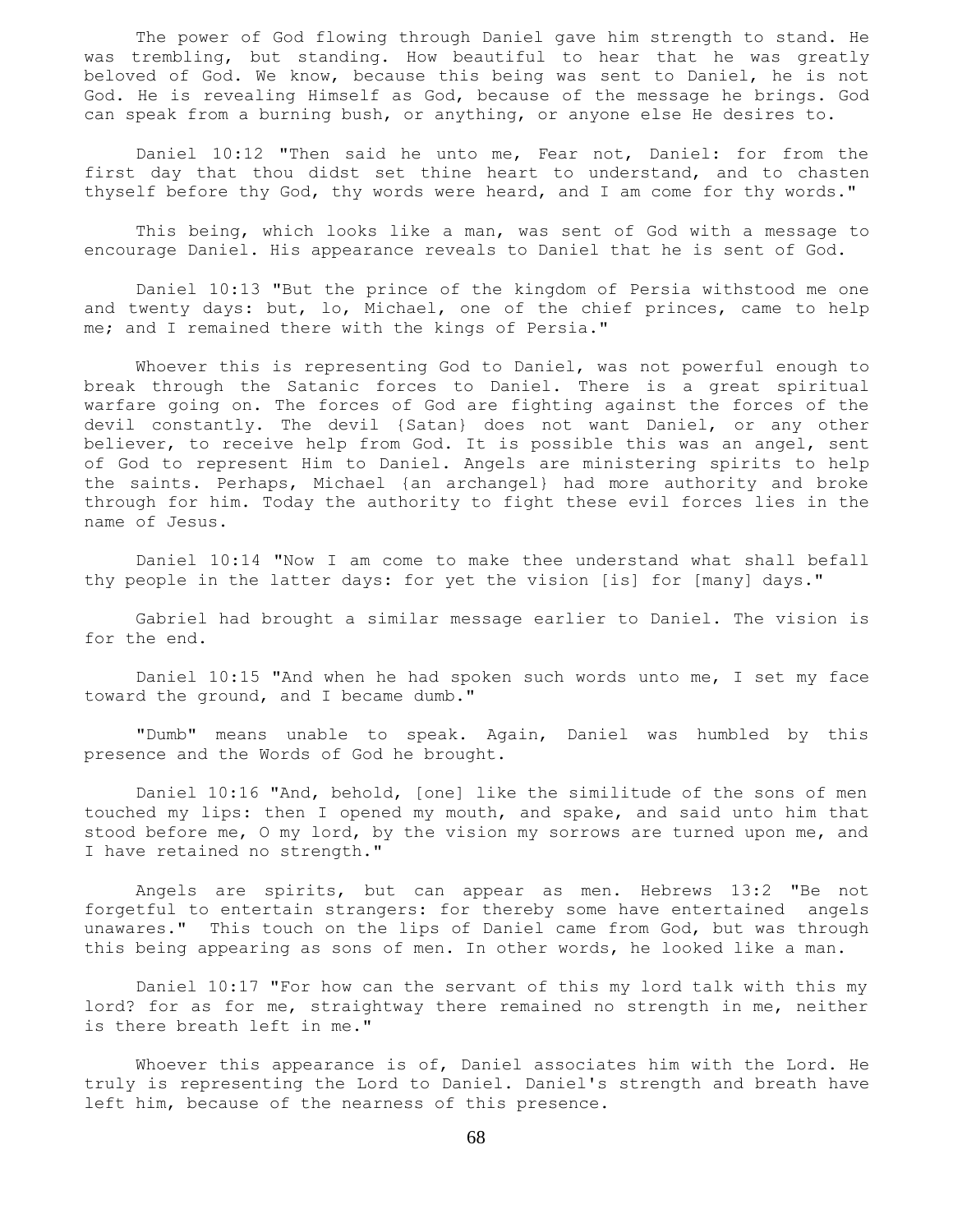Daniel 10:18 "Then there came again and touched me [one] like the appearance of a man, and he strengthened me,"

 This again, is like a touch of the Lord. It is the Lord's strength that comes into Daniel. The being, appearing as the Lord, is the one bringing the strength. Of course, the strength comes from the Lord.

Daniel 10:19 "And said, O man greatly beloved, fear not: peace [be] unto thee, be strong, yea, be strong. And when he had spoken unto me, I was strengthened, and said, Let my lord speak; for thou hast strengthened me."

 This is telling Daniel to be strong mentally and physically to do the work of the Lord. This is almost as if this being is saying, receive the strength the Lord has given you, and apply it to your actions. In the beginning of this lesson, we knew that Daniel was fasting. Fasting, in the natural, makes you very weak. In the spirit, the Lord strengthens us when we fast. He receives the strengthening, because he said I was strengthened.

 Daniel 10:20 "Then said he, Knowest thou wherefore I come unto thee? and now will I return to fight with the prince of Persia: and when I am gone forth, lo, the prince of Grecia shall come."

 It is God who fights the battles for all of His children. The Persians were in control, when Daniel had this vision. Soon after the Greecians had control. God sets kingdoms up, and pulls them down. Both the Persians and the Greeks will be fallen, when God gets ready for their fall. There is a warfare in the Spirit world, as well. Ephesians 6:12 "For we wrestle not against flesh and blood, but against principalities, against powers, against the rulers of the darkness of this world, against spiritual wickedness in high [places]." The prince of Persia and the prince of Grecia were speaking of a warfare with Satan's army.

 Daniel 10:21 "But I will shew thee that which is noted in the scripture of truth: and [there is] none that holdeth with me in these things, but Michael your prince."

 Michael is the Archangel associated with the one we call Jesus. Perhaps, the one speaking here to Daniel is Gabriel. The visions of the 11th and 12th chapter are revealed to the mind and spirit of Daniel. We know that Gabriel and Michael are archangels who stayed with God when Lucifer fell. They are over the other good angels. Their words are truth, because they come directly from God.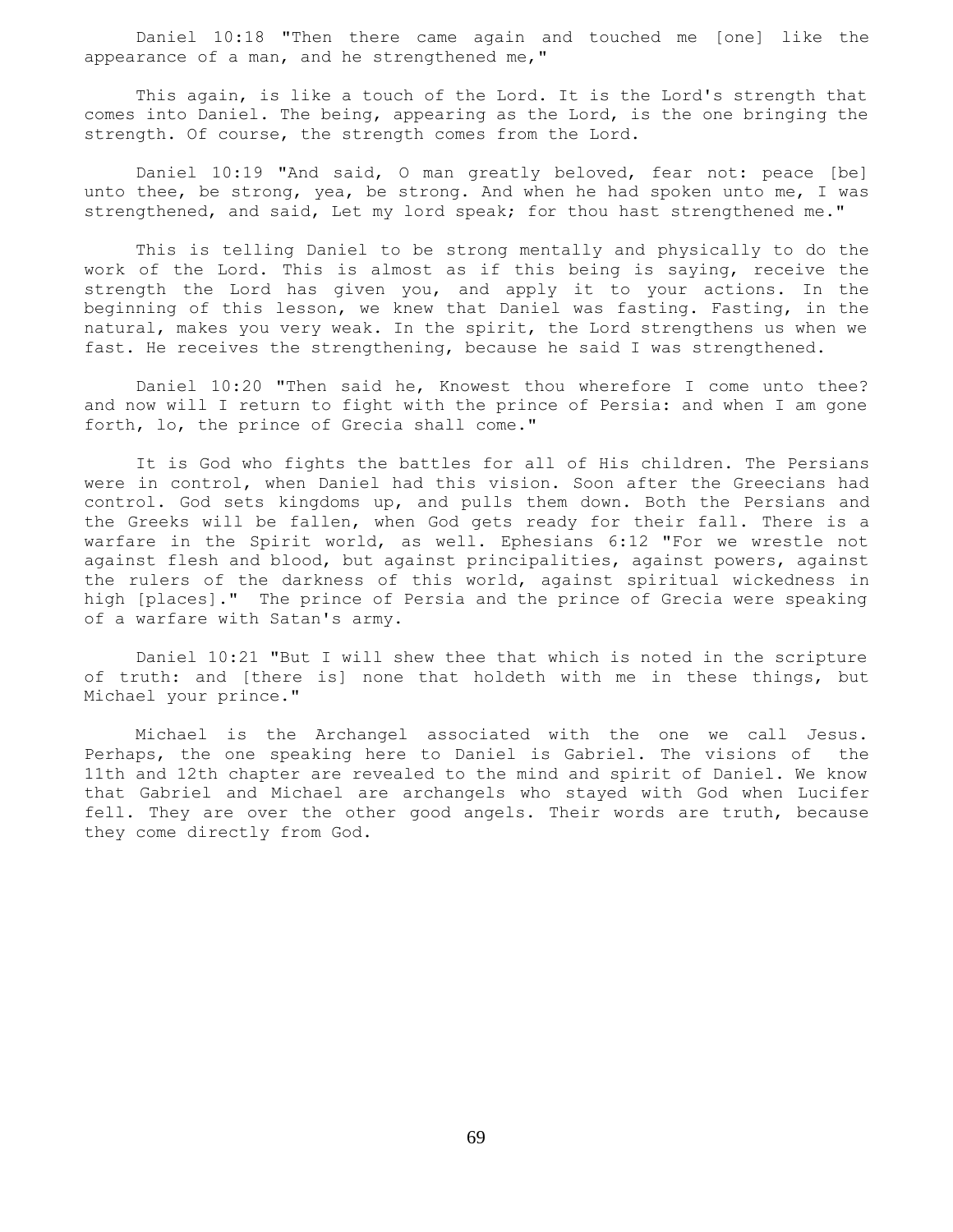1. What was Daniel's Babylonian name? 2. When did Daniel have this vision? 3. How long was Daniel mourning? 4. What type of food did Daniel give up in this fast? 5. What is another name for the Hiddekel River? 6. What is the Jewish first month? 7. Which of our months is it similar to? 8. Who did Daniel see? 9. What does "linen" speak of? 10. What does the "gold" symbolize? 11. Who does the author believe this to be? 12. Describe this being that looked like a man. 13. Where do we read a similar description? 14. Who are these both descriptions of? 15. Since the Lord Jesus does not need assistance from anyone, who is this figure? 16. Who, besides Daniel, saw the vision? 17. What happened to the men with Daniel? 18. What happened to Daniel, when he had this vision? 19. What does "comeliness" mean? 20. What did Daniel hear? 21. A \_\_\_\_\_\_ touched Daniel, and brought him upon his knees. 22. What gave Daniel the power to stand? 23. When was help sent to Daniel? 24. Who withstood the help God sent? 25. Who came to help break through to Daniel? 26. How does a Christian fight these evil forces? 27. When is this vision for? 28. What does dumb mean? 29. Quote Hebrews chapter 13 verse 2. 30. Whose strength comes into Daniel? 31. What does he call Daniel in verse 19? 32. Who would he return to fight with? 33. Quote Ephesians chapter 6 verse 12. 34. The vision is revealed to the \_\_\_\_\_\_\_ and \_\_\_\_\_\_ of Daniel.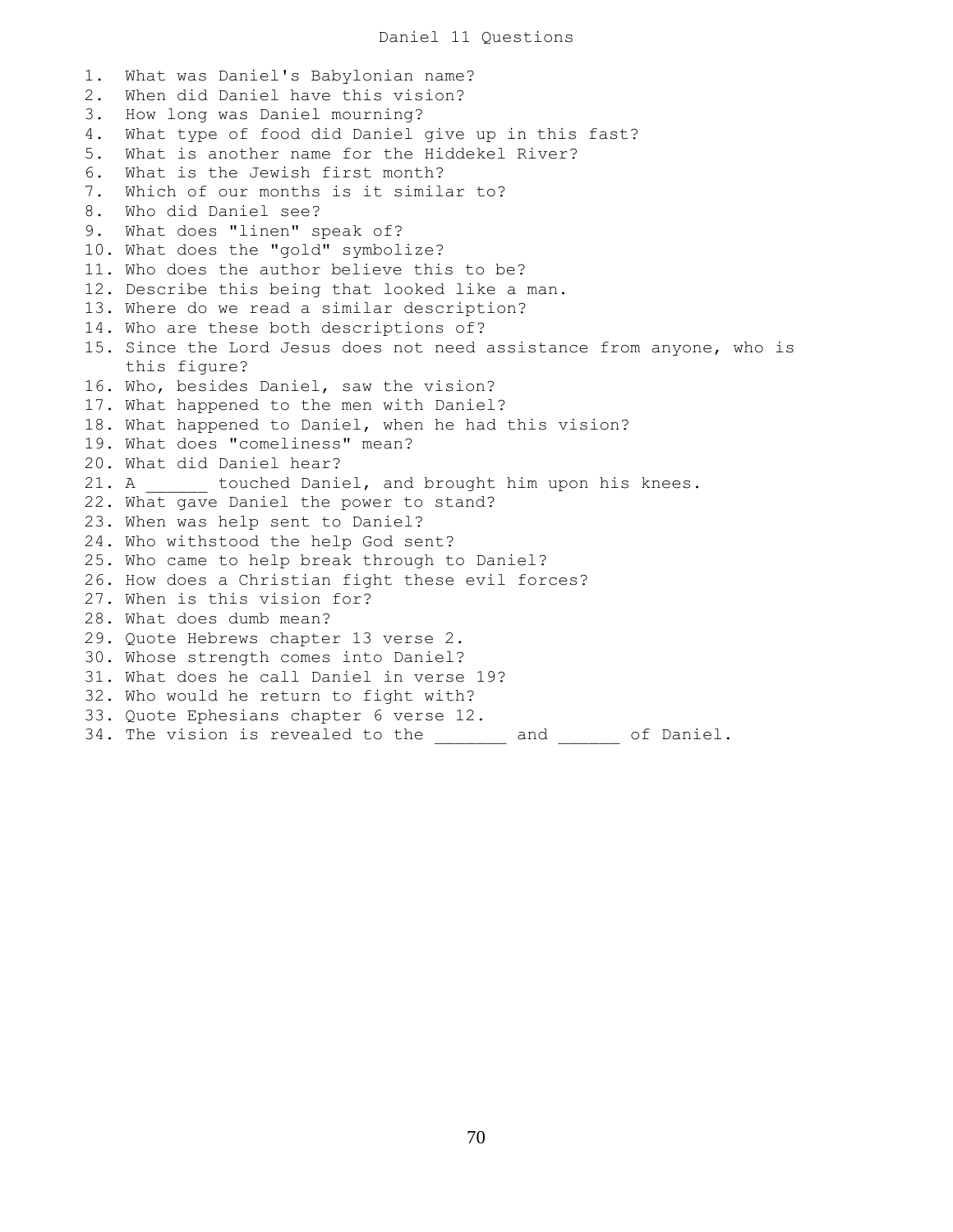We will begin this lesson in Daniel 11:1 "Also I in the first year of Darius the Mede, [even] I, stood to confirm and to strengthen him."

 This is the beginning of the things that Daniel was told to understand in the vision. Some believe this was actually Cyrus, instead of Darius. For our study here, it makes no difference who was king. We are looking at the spiritual side of these lessons, not the technical.

 Daniel 11:2 "And now will I shew thee the truth. Behold, there shall stand up yet three kings in Persia; and the fourth shall be far richer than [they] all: and by his strength through his riches he shall stir up all against the realm of Grecia."

 These Persian kings are speaking of those who reigned after Babylon was taken by Cyrus. Cambysis, the second, could be one of the 4 kings. He was a son of Cyrus. Darius followed Cambysis. Xerxes followed Darius. Possibly, Xerxes is the great king {4th}. It was actually Xerxes that invaded Greece.

 Daniel 11:3 "And a mighty king shall stand up, that shall rule with great dominion, and do according to his will."

 This is speaking of Alexander the Great of Greece. Alexander the Great destroyed the armies of Persia. He was powerful in his rule. Many thought he might rule the world.

 Daniel 11:4 And when he shall stand up, his kingdom shall be broken, and shall be divided toward the four winds of heaven; and not to his posterity, nor according to his dominion which he ruled: for his kingdom shall be plucked up, even for others beside those.

 Alexander the Great's rule was divided among his 4 generals. This was not members of his family that took over at his death. Even this great kingdom, falls to the Roman Empire.

 Daniel 11:5 "And the king of the south shall be strong, and [one] of his princes; and he shall be strong above him, and have dominion; his dominion [shall be] a great dominion."

 The king is of Egypt. He is the king of the south. One of the princes under the king rises to overthrow the king.

 Daniel 11:6 "And in the end of years they shall join themselves together; for the king's daughter of the south shall come to the king of the north to make an agreement: but she shall not retain the power of the arm; neither shall he stand, nor his arm: but she shall be given up, and they that brought her, and he that begat her, and he that strengthened her in [these] times."

 The king of Egypt shall enter into the kingdom of the north to make an agreement. It appears, a daughter tries to marry, to help the agreement to be signed. She is not accepted, and neither is the agreement signed. The expedition is a failure.

71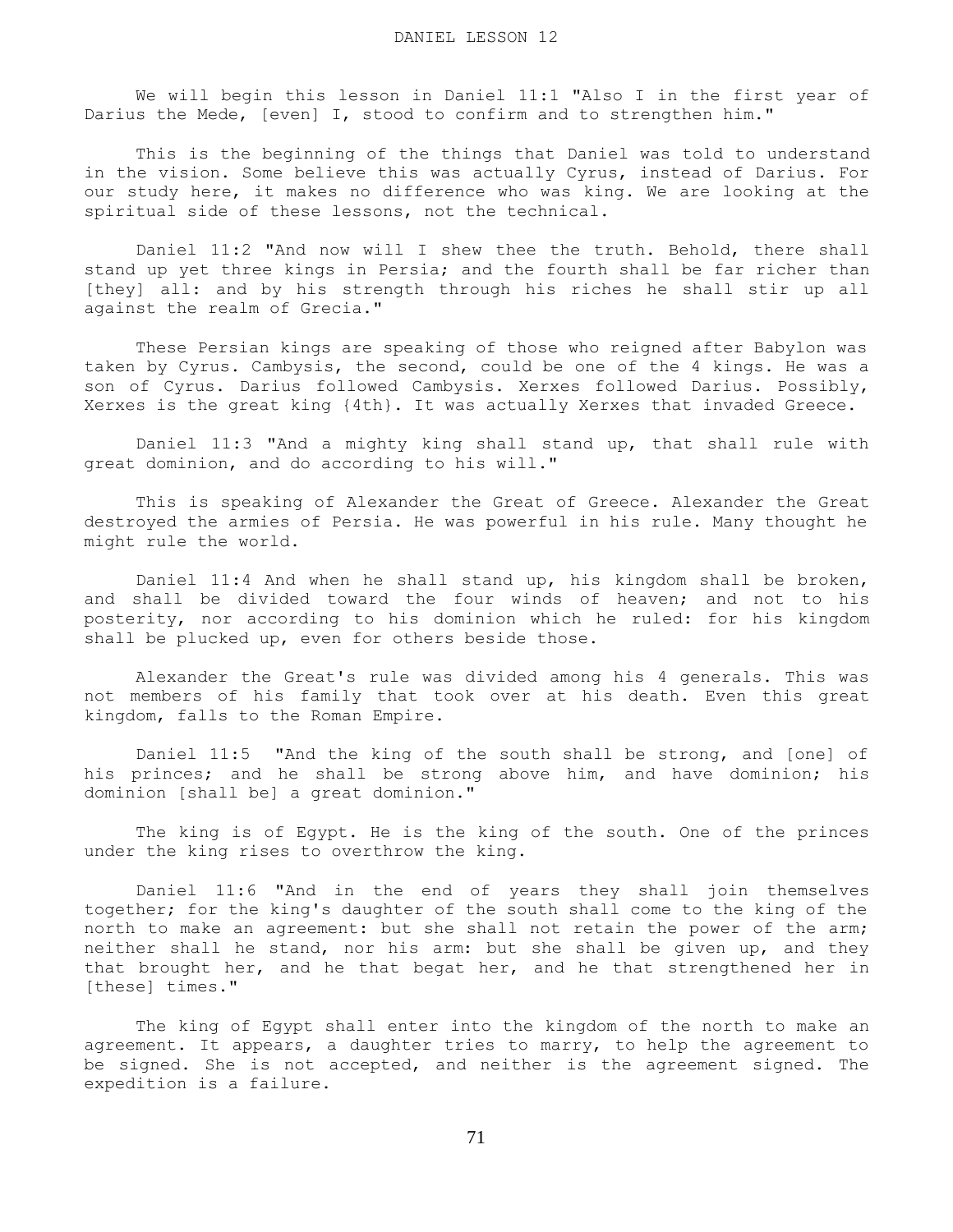Daniel 11:7 "But out of a branch of her roots shall [one] stand up in his estate, which shall come with an army, and shall enter into the fortress of the king of the north, and shall deal against them, and shall prevail:"

 Someone who is an ancestor of the woman, in verse 6, takes rule and attacks the king of the north. The king of the north is, probably, speaking of Syria.

 Daniel 11:8 "And shall also carry captives into Egypt their gods, with their princes, [and] with their precious vessels of silver and of gold; and he shall continue [more] years than the king of the north."

 This is speaking of Egypt prevailing over Syria. The precious things shall be carried as bounty back to Egypt. Ptolemy could have been the king that conquered Syria, here.

 Daniel 11:9 "So the king of the south shall come into [his] kingdom, and shall return into his own land."

 It appears, this battle was fought, and then, the king of the south immediately returned to Egypt.

 Daniel 11:10 "But his sons shall be stirred up, and shall assemble a multitude of great forces: and [one] shall certainly come, and overflow, and pass through: then shall he return, and be stirred up, [even] to his fortress."

The prince that is spoken of as one of the sons, here, is, probably, Antiochus Magnus. He was not actually the son of Ptolemy, but of a later ruler.

 Daniel 11:11" And the king of the south shall be moved with choler, and shall come forth and fight with him, [even] with the king of the north: and he shall set forth a great multitude; but the multitude shall be given into his hand."

 The word "choler" means bitter. His bitterness caused the king of Egypt to come against the king of Syria. The army, spoken of as a multitude, was about 75,000. The multitude falls into enemy hands. They were defeated here. For our spiritual study of the Scriptures, we have not gone into great discussion of who all of these kings are. It is important for history, but not for the spiritual study we are doing here.

 Daniel 11:12 "[And] when he hath taken away the multitude, his heart shall be lifted up; and he shall cast down [many] ten thousands: but he shall not be strengthened [by it]."

 Even though the multitude was captured, their captor is not strengthened. Great numbers do not make a great army. Great leadership and great causes, make a great army. Gideon's army of 300 caused the multitude {so many they were like grasshoppers}, of Amalekites and Midianites to flee. The size of an army is not important. God's blessing on that army is what is important.

72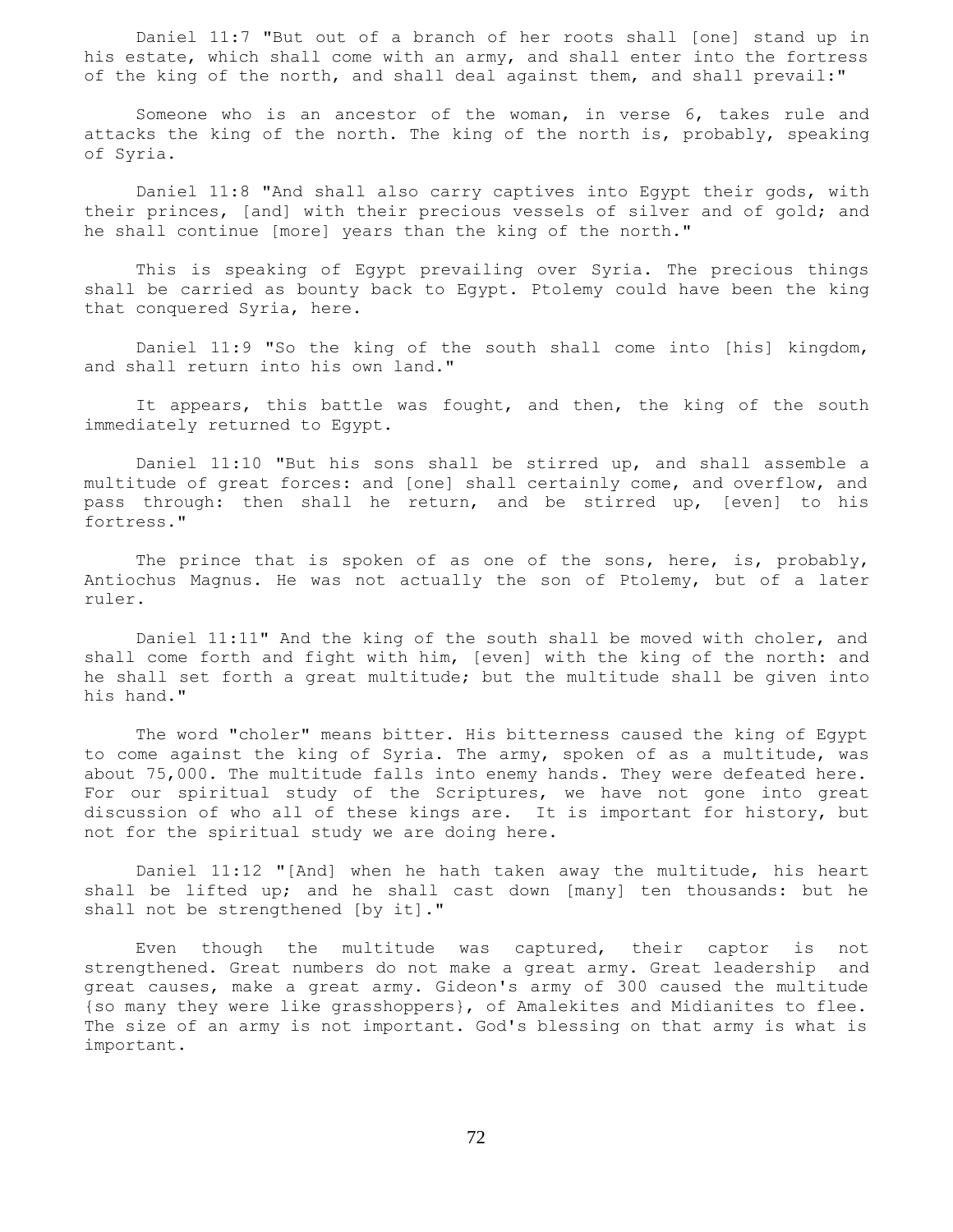Daniel 11:13 "For the king of the north shall return, and shall set forth a multitude greater than the former, and shall certainly come after certain years with a great army and with much riches."

 A king of Syria shall rise up and attack Egypt. This king will be very rich.

 Daniel 11:14 And in those times there shall many stand up against the king of the south: also the robbers of thy people shall exalt themselves to establish the vision; but they shall fall.

This happens almost as if it were to fulfill the prophecy.

 Daniel 11:15 "So the king of the north shall come, and cast up a mount, and take the most fenced cities: and the arms of the south shall not withstand, neither his chosen people, neither [shall there be any] strength to withstand."

 The king of the north is Syria. It appears from this they come against Israel, as well as against Egypt. Egypt or Israel will not be able to withstand.

 Daniel 11:16 "But he that cometh against him shall do according to his own will, and none shall stand before him: and he shall stand in the glorious land, which by his hand shall be consumed."

 The glorious land is speaking of the land of Israel. The land of Israel is consumed, as well as Egypt being attacked.

 Daniel 11:17 "He shall also set his face to enter with the strength of his whole kingdom, and upright ones with him; thus shall he do: and he shall give him the daughter of women, corrupting her: but she shall not stand [on his side], neither be for him."

 Antiochus gathered all his forces together for the conquest of Egypt. When he realized the power of Rome, he tried to make a treaty with Ptolemy. He gave Cleopatra to him to wife, to help in the treaty. He thought she would act as a spy for him in the kingdom, but this did not happen. Cleopatra was true to her husband, instead of spying for her father. She, along with her husband, even sent congratulations to Rome, when they overthrew her father's army.

 Daniel 11:18 "After this shall he turn his face unto the isles, and shall take many: but a prince for his own behalf shall cause the reproach offered by him to cease; without his own reproach he shall cause [it] to turn upon him."

 Antiochus took advantage of the defeat of Phillip of Macedon by the Romans, and he took the islands of the archipelago. He was later defeated by the Romans, himself.

 Daniel 11:19 "Then he shall turn his face toward the fort of his own land: but he shall stumble and fall, and not be found."

When he failed in his conquest, he ran home, but died.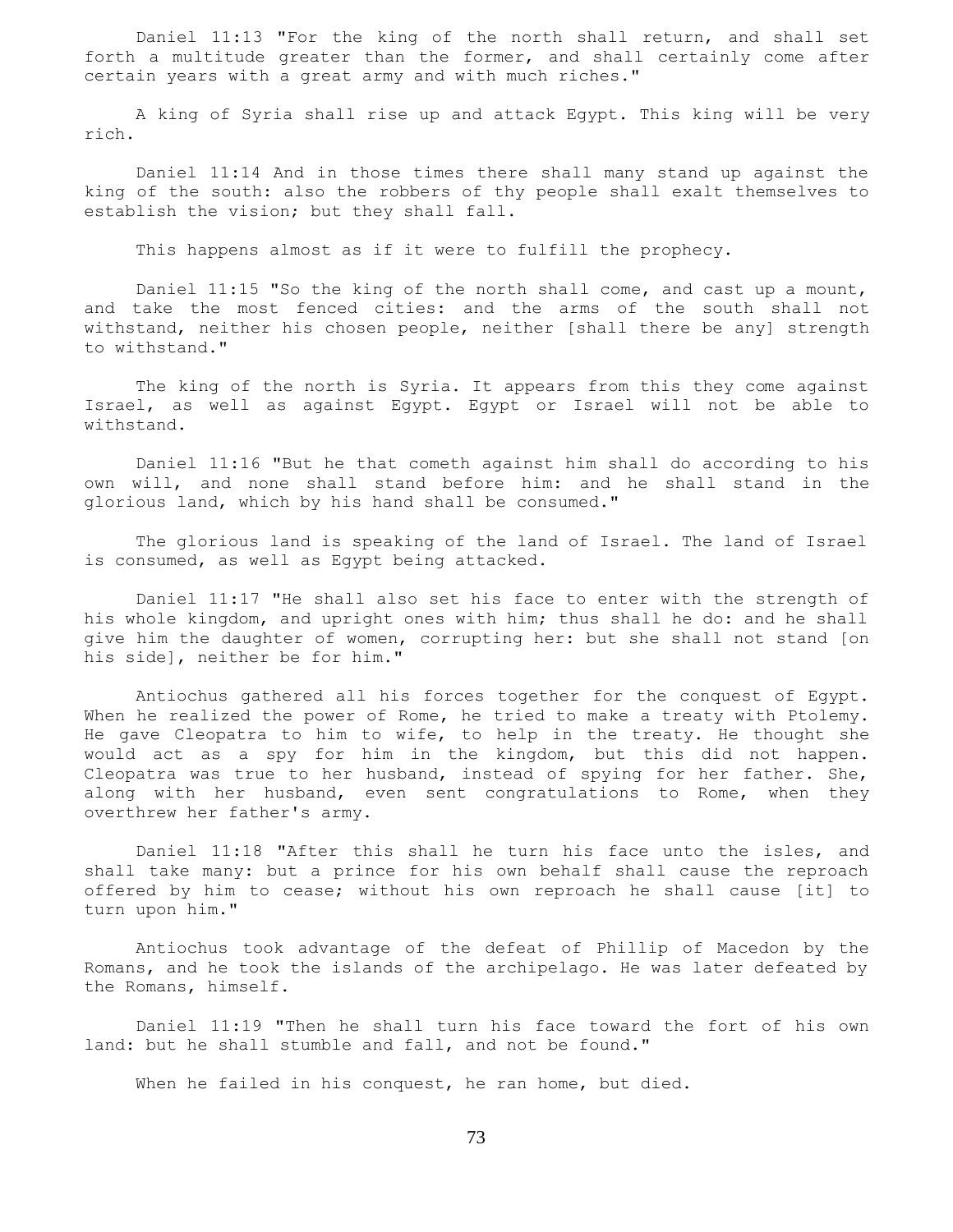Daniel 11:20 "Then shall stand up in his estate a raiser of taxes [in] the glory of the kingdom: but within few days he shall be destroyed, neither in anger, nor in battle."

 The Romans put heavy payment requirements on all those they controlled. This could have been connected with that. Whoever this was, raised taxes to pay Rome. He was removed by his own people, not in war.

 Daniel 11:21 "And in his estate shall stand up a vile person, to whom they shall not give the honour of the kingdom: but he shall come in peaceably, and obtain the kingdom by flatteries."

 It is not clear who this king is, only that he is evil. He is a person who wins over the kingdom with a flattering tongue.

 Daniel 11:22 "And with the arms of a flood shall they be overflown from before him, and shall be broken; yea, also the prince of the covenant."

 The prince that had made covenant was on the side of this one, who took over without a fight. He came in swiftly like a flood.

 Daniel 11:23 "And after the league [made] with him he shall work deceitfully: for he shall come up, and shall become strong with a small people."

 This has to do with Epiphanes receiving the throne. This has nothing to do with power, but is trickery in action. It appears, he made an agreement and then did not keep his bargain.

 Daniel 11:24 "He shall enter peaceably even upon the fattest places of the province; and he shall do [that] which his fathers have not done, nor his fathers' fathers; he shall scatter among them the prey, and spoil, and riches: [yea], and he shall forecast his devices against the strong holds, even for a time."

 This is, probably, speaking of the first entrance of Epiphanes into Palestine, or Egypt. His entrance was not by force, but with giving of gifts.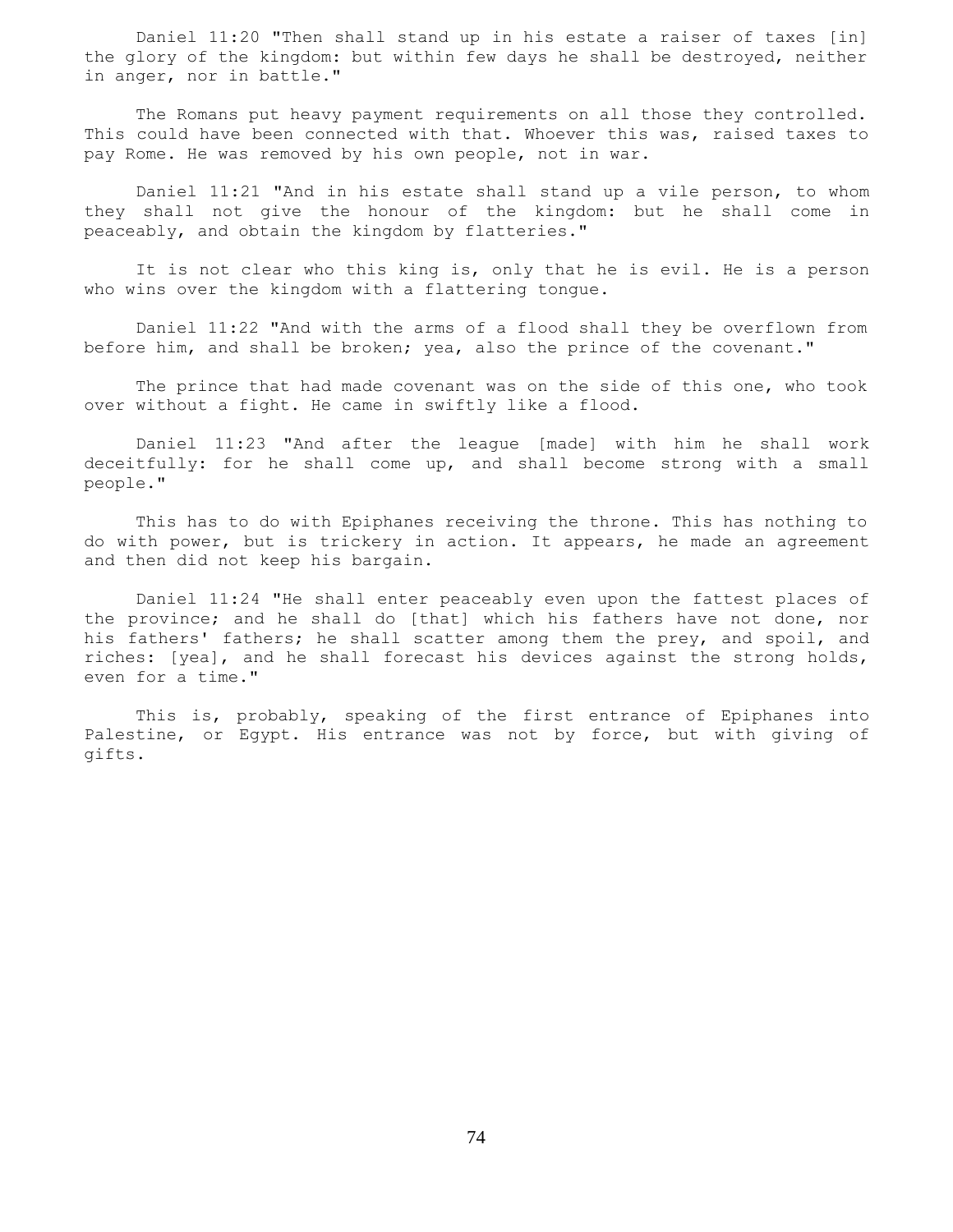# Daniel 12 Questions

1. What is verse 1 the beginning of? 2. Who is this 4th king of Persia, that verse 2 is speaking of? 3. Which of the kings attacked Greece? 4. Who is the mighty king, that rises up in Greece? 5. What happens, to his kingdom? 6. This great kingdom of Greece falls to 7. The king of the south is king of what country? 8. What happens when the daughter tries to help get an agreement for Egypt? 9. They land of the north is  $\frac{1}{\sqrt{1-\frac{1}{n}}}\cdot$ 10. Egypt prevails over \_\_\_\_\_\_\_\_\_\_. 11. What does "choler" mean? 12. What happens to the multitude mentioned in verse 11? 13. What makes a great army? 14. **Exam** army of 300 caused the armies of the Amalekites and Midianites to flee? 15. How many were in the army of the Amalekites and Midianites in the battle against Gideon? 16. The king of Syria comes against ... , as well as against Egypt. 17. What country is the glorious land? 18. Antiochus brought his army against whom? 19. What did he do, when he began to fear Rome? 20. Who was the woman given in marriage to Ptolemy? 21. Did she spy for her father, as he wanted? 22. What did Antiochus take, because of the defeat of Phillip of Macedon by Rome? 23. What happened to Antiochus? 24. When he fails in his conquest, what does he do? 25. They raised taxes for what purpose? 26. Verse 24 is speaking of \_\_\_\_\_\_\_\_\_\_\_\_ entering into Palestine, or Egypt.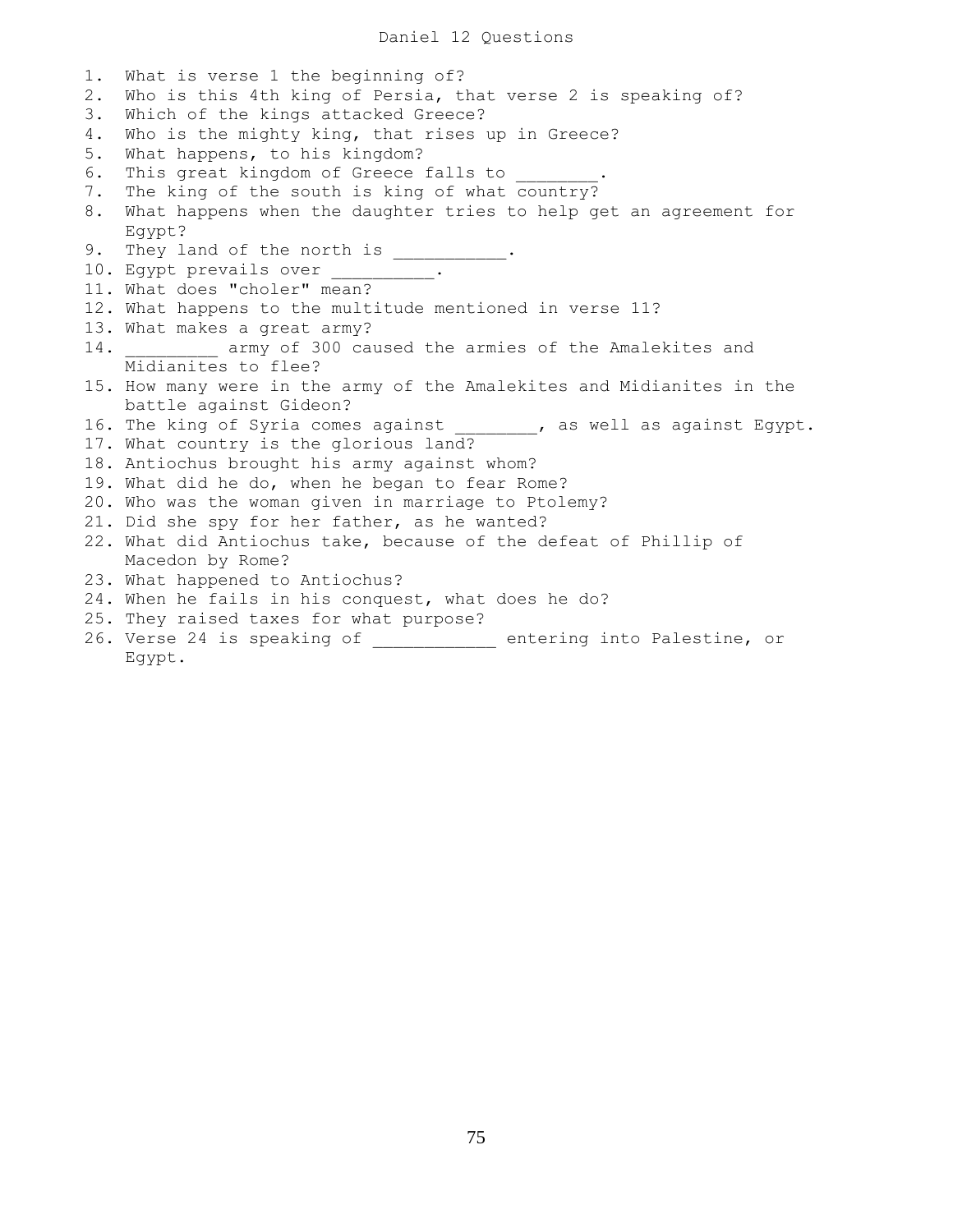We will continue in Daniel 11:25 "And he shall stir up his power and his courage against the king of the south with a great army; and the king of the south shall be stirred up to battle with a very great and mighty army; but he shall not stand: for they shall forecast devices against him."

 The king of the south is; again probably, speaking of the king of Egypt. The leader of the war against Egypt, here, is, probably, Epiphenes {Antiochus}. In this battle, they advance as far as Memphis. Ptolemy was the leader of the Egyptians.

 Daniel 11:26 "Yea, they that feed of the portion of his meat shall destroy him, and his army shall overflow: and many shall fall down slain."

 It seemed, that treachery within their own ranks caused their great defeat. Ptolemy was taken prisoner by his uncle, and his brother took over the reign.

 Daniel 11:27 "And both these kings' hearts [shall be] to do mischief, and they shall speak lies at one table; but it shall not prosper: for yet the end [shall be] at the time appointed."

 It appears, the two kings mentioned, here, dine at the same table. They both lie to each other. They, both, will soon face the Romans. They were unsuccessful with all their lies.

 Daniel 11:28 "Then shall he return into his land with great riches; and his heart [shall be] against the holy covenant; and he shall do [exploits], and return to his own land."

 It was Epiphanes that plundered the temple, and carried the treasures home.

 Daniel 11:29 "At the time appointed he shall return, and come toward the south; but it shall not be as the former, or as the latter."

 It appears as if, Ptolemy and his brother have settled their differences this time, and the Syrians find a different situation than they expected.

 Daniel 11:30 "For the ships of Chittim shall come against him: therefore he shall be grieved, and return, and have indignation against the holy covenant: so shall he do; he shall even return, and have intelligence with them that forsake the holy covenant."

 This has suddenly mentioned the Romans. They are opposed to Epiphanes going any further into Egypt. Rome has, at this time, become very powerful, and the Syrians listen to them, and go no further into Egypt. About this time, there was a systematic attempt to destroy the Jews and Judaism. They all believed, if they could destroy the religion of the Jews, they could completely take them over.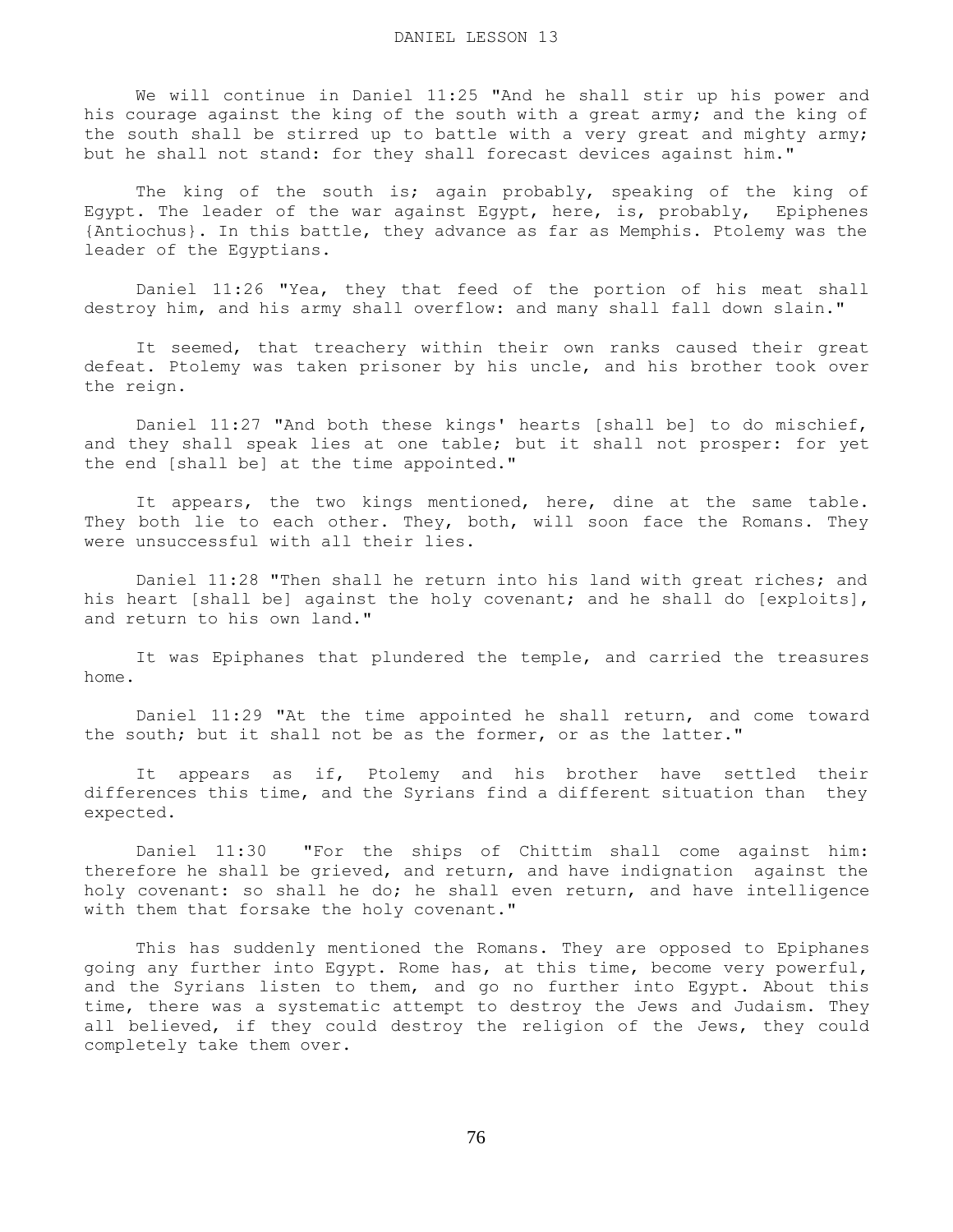Daniel 11:31 "And arms shall stand on his part, and they shall pollute the sanctuary of strength, and shall take away the daily [sacrifice], and they shall place the abomination that maketh desolate."

 This was an attempt to stop the worship of God. They would immediately stop the daily sacrificing and worshipping of the One True God. Antiochus had forbidden daily sacrifices. They, probably, erected an altar of Jupiter in the place, where the daily sacrifices had previously been made.

 Daniel 11:32 "And such as do wickedly against the covenant shall he corrupt by flatteries: but the people that do know their God shall be strong, and do [exploits]."

The people of God shall become even stronger, because of this persecution. Some of the priests had been influenced wrongly by the flatteries.

 Daniel 11:33 "And they that understand among the people shall instruct many: yet they shall fall by the sword, and by flame, by captivity, and by spoil, [many] days."

 Those who truly knew God instructed others one on one. Even their great faith did not save them from being killed by the sword. Those the sword did not get, the fire did.

 Daniel 11:34 "Now when they shall fall, they shall be holpen with a little help: but many shall cleave to them with flatteries."

 Even those who had been influenced by the flattery, helped those who were fallen. The things that happened immediately, prior to the coming of Messiah, are actually a shadow of things in the end time. We might say that Epiphanes was a type of the little horn {antichrist}.

 Daniel 11:35 "And [some] of them of understanding shall fall, to try them, and to purge, and to make [them] white, [even] to the time of the end: because [it is] yet for a time appointed."

 This has jumped to the time of the end. Those who are tried here, are speaking of the Christians. "White" indicates righteousness. I Peter 1:7 "That the trial of your faith, being much more precious than of gold that perisheth, though it be tried with fire, might be found unto praise and honour and glory at the appearing of Jesus Christ:" In this life, we have tribulation as we read in the next verse. Acts 14:22 "Confirming the souls of the disciples, [and] exhorting them to continue in the faith, and that we must through much tribulation enter into the kingdom of God." The word "purge" means examine, select, or cleanse. It, also, means to make pure. Jesus is coming back for a bride [church} that is without spot or wrinkle. Our prayer should be, "Oh Lord, purge me and make me white as snow".

 Daniel 11:36 "And the king shall do according to his will; and he shall exalt himself, and magnify himself above every god, and shall speak marvellous things against the God of gods, and shall prosper till the indignation be accomplished: for that that is determined shall be done."

 This is speaking of that evil ruler, we call the antichrist. He will obtain power for a very short 7 years. He will proclaim himself god, and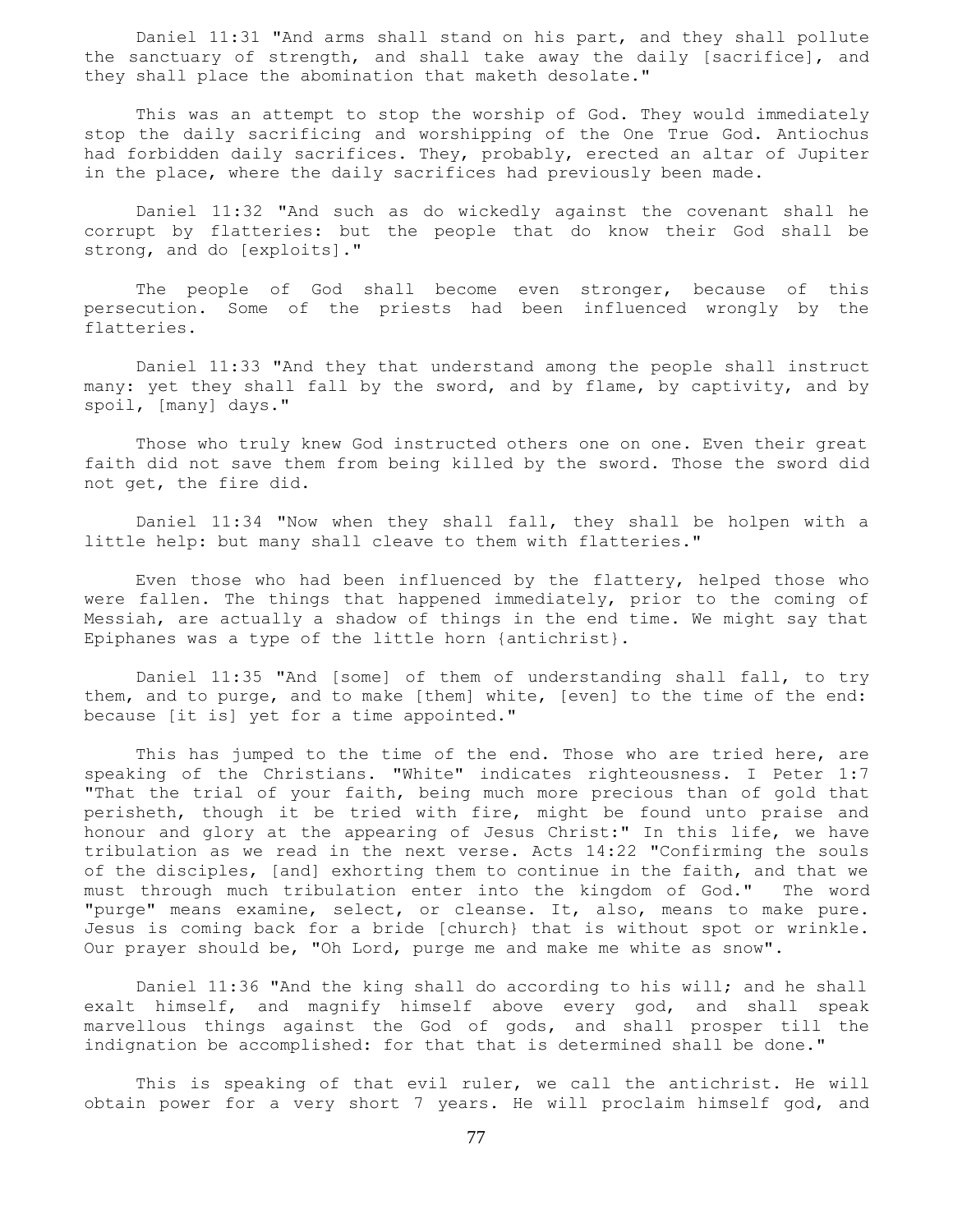demand all to bow down and worship him. He is in rebellion against God and all of God's followers. God determines all things. God allows him to do all of this for a short period. It is part of God's plan. The great tribulation is divided into two 3 1/2 year periods. The first 3 1/2 years are tribulation, and the last 3 1/2 years are spoken of as the wrath of God. Christians are saved from the wrath.

 Daniel 11:37 "Neither shall he regard the God of his fathers, nor the desire of women, nor regard any god: for he shall magnify himself above all."

 The fact that the God of his fathers is mentioned, leads me to believe he is of Hebrew descent. He is either a eunuch, or a homosexual, or just a woman hater. The woman symbolizes the church throughout the Bible. This could, also, mean he does not regard Christianity. He is centered on self. He has no regard for any god. He proclaims himself god. II Thessalonians 2:4 "Who opposeth and exalteth himself above all that is called God, or that is worshipped; so that he as God sitteth in the temple of God, shewing himself that he is God." He is not God. He just wants to be God. He is antichrist. He is opposed to Christ. I John 2:22 "Who is a liar but he that denieth that Jesus is the Christ? He is antichrist, that denieth the Father and the Son."

 Daniel 11:38 "But in his estate shall he honour the God of forces: and a god whom his fathers knew not shall he honour with gold, and silver, and with precious stones, and pleasant things."

 He places his trust in force and power. He is not a man of faith. Material things mean a great deal to him. The antichrist system is a counterfeit of God. Just as God the Father, God the Word, and God the Holy Spirit make up the One in God; the antichrist, false prophet, and the beast make up the antichrist system. His power comes from great wealth and power to cause people to take the mark of the beast. The antichrist will be a man of great financial connections. The false prophet will be someone pretending to be representing the church. The beast is something that gives the antichrist power to number the people. There is a master computer, today, that has the power to keep track of all worldly transactions. Strangely enough, it is named the beast.

 Daniel 11:39 "Thus shall he do in the most strong holds with a strange god, whom he shall acknowledge [and] increase with glory: and he shall cause them to rule over many, and shall divide the land for gain."

 There will be great alliances with this antichrist. In fact, the first 3 1/2 years, it will seem as if he is the answer to the world's problems. Most people believe the world's problems are financial. If he were to release great wealth into the land, he could momentarily cause prosperity. It would seem to be the answer to the problems. This man will have to be someone who controls the greatest part of the money in the world. There will come a time, when it will not be necessary to have paper money. Everyone will have a number, and can transact with that number. Revelation 13:16 "And he causeth all, both small and great, rich and poor, free and bond, to receive a mark in their right hand, or in their foreheads:" Revelation 13:17 "And that no man might buy or sell, save he that had the mark, or the name of the beast, or the number of his name." The transfer of value could be handled electronically by the computer.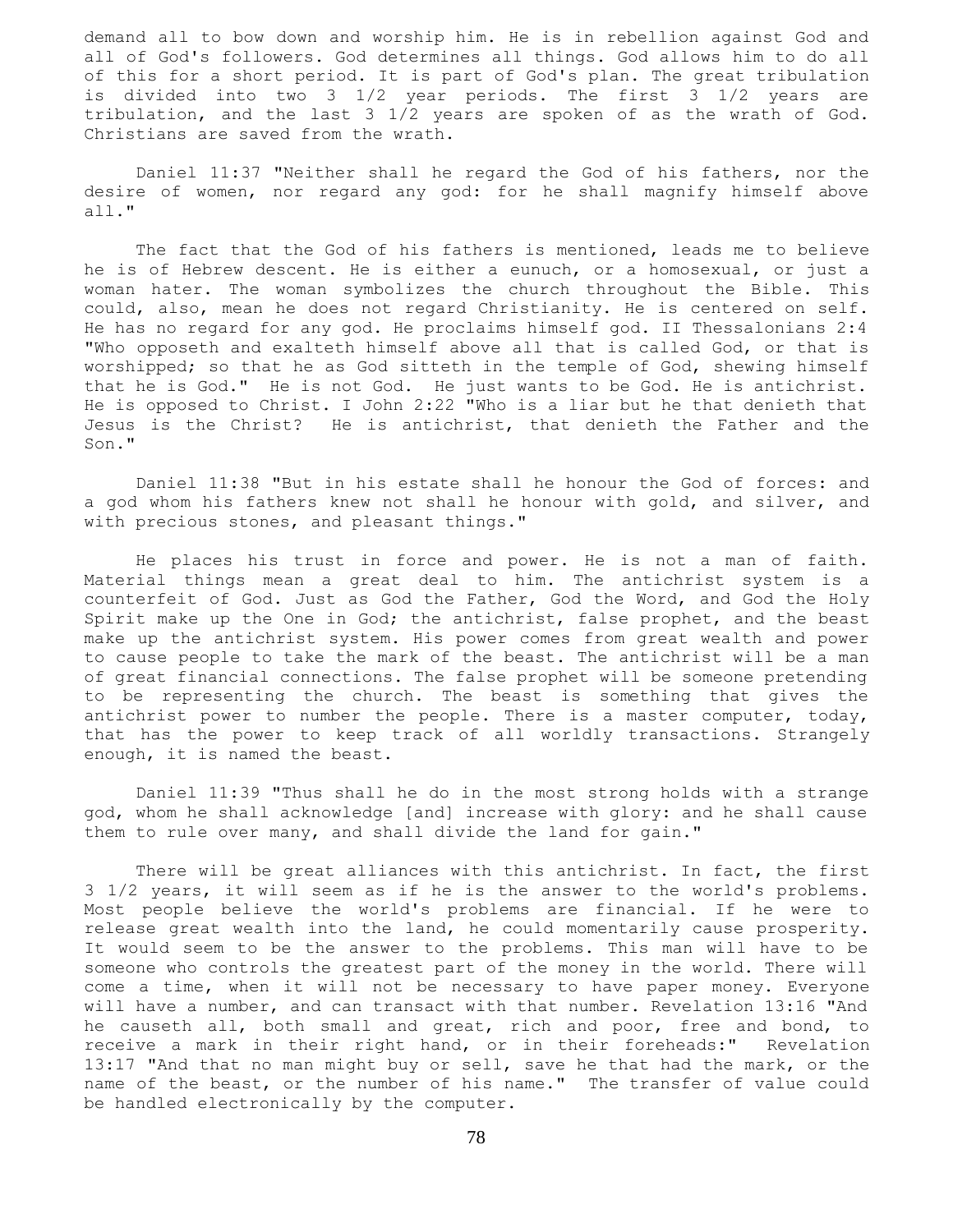Daniel 11:40 "And at the time of the end shall the king of the south push at him: and the king of the north shall come against him like a whirlwind, with chariots, and with horsemen, and with many ships; and he shall enter into the countries, and shall overflow and pass over."

 The king of the south could be Egypt, Libya, Ethiopia, or any other country south of Israel. The king of the north, here, could be the area we used to call Russia, or any other country north of Israel. Notice, it appears the king of the north and the king of the south are both against the same man. This reminds me very much of the army in Ezekiel chapter 38.

 Daniel 11:41 "He shall enter also into the glorious land, and many [countries] shall be overthrown: but these shall escape out of his hand, [even] Edom, and Moab, and the chief of the children of Ammon."

Notice, this centers in the holy land {Israel}.

 Daniel 11:42 "He shall stretch forth his hand also upon the countries: and the land of Egypt shall not escape."

 This powerful ruler that has set himself up as god in the temple in Jerusalem, has control over many armies and many countries. At one point, they will all be subject to him.

 Daniel 11:43 "But he shall have power over the treasures of gold and of silver, and over all the precious things of Egypt: and the Libyans and the Ethiopians [shall be] at his steps."

 We had mentioned earlier, that this was a man of great wealth and power. Nothing will be withheld from him. This ruler is against Christ, and all the believers in Christ. Many nations feel the same way he does about the Christians and Christ.

 Daniel 11:44 "But tidings out of the east and out of the north shall trouble him: therefore he shall go forth with great fury to destroy, and utterly to make away many."

 Any hint of any country being opposed to him, would bring their sudden destruction. He will set himself up to be ruler of the whole earth.

 Daniel 11:45 "And he shall plant the tabernacles of his palace between the seas in the glorious holy mountain; yet he shall come to his end, and none shall help him."

 The palace of the antichrist will be in Israel. Specifically here, it speaks of it being just away from the Mediterranean. The holy mountain is in Jerusalem. God will fight this antichrist. He will be overthrown by God.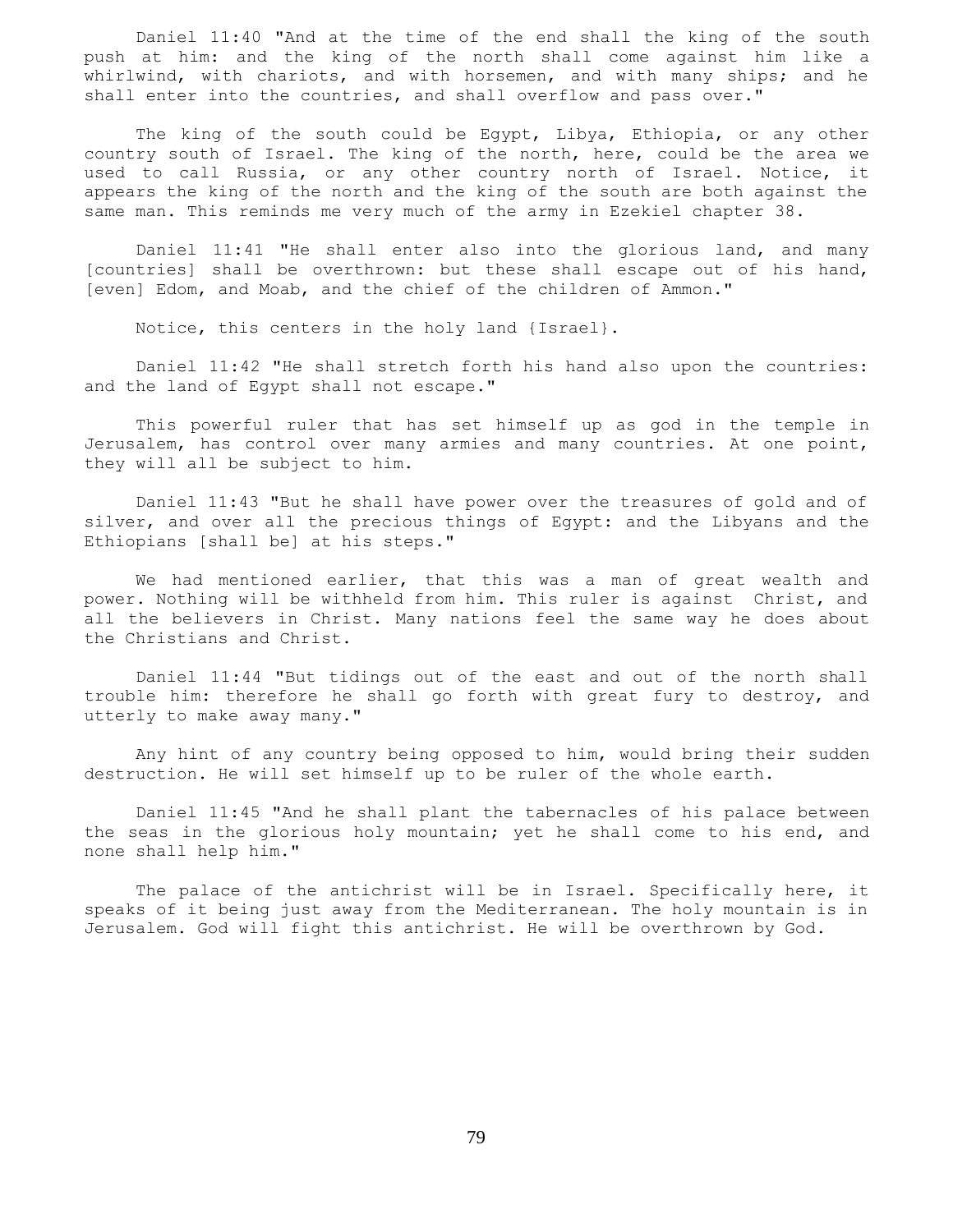# Daniel 13 Questions

1. The king of the south, in verse 1, is speaking of the king of  $\mathcal{L}=\mathcal{L}=\mathcal{L}=\mathcal{L}=\mathcal{L}=\mathcal{L}$ 2. Who was the leader against Egypt? 3. How far into Egypt did they advance? 4. What does verse 26 indicate was going on? 5. What happened to Ptolemy? 6. What do the two evil kings' lies accomplish? 7. Who plundered the temple, and took the treasures home? 8. What caused the Syrians to have a more difficult time against Ptolemy? 9. Who is verse 30 speaking of? 10. Why did the Syrians turn back, and not go deeper into Egypt? 11. About this time, there was a systematic attempt to destroy the  $\rule{1em}{0.15mm}$  and 12. That forbidden daily sacrifices. 13. What false god did they erect an altar to? 14. What made the people of God even stronger than they had been? 15. Their great faith did not keep them protected from what? 16. Verse 35 jumps to what time? 17. Who are the tried in verse 35? 18. White indicates 19. Quote 1 Peter chapter 1 verse 7. 20. Quote Acts chapter 14 verse 22. 21. What does "purge" mean? 22. What should be the prayer of Christians? 23. Quote Daniel chapter 11 verse 36. 24. Who is this speaking of? 25. How long will he be in power? 26. The great tribulation is divided how? 27. What does the statement "God of his fathers" indicate? 28. This antichrist is either a  $\frac{1}{2}$ ,  $\frac{1}{2}$ ,  $\frac{1}{2}$ , or a woman hater. 29. Who could be the woman he hates? 30. He is centered on  $\qquad \qquad$ 31. Quote 2 Thessalonians chapter 2 verse 4. 32. Quote 1 John chapter 2 verse 22. 33. What does he place his trust in? 34. What, or who, make up the antichrist system? 35. Who will the antichrist be? 36. Who will the false prophet be? 37. What will the beast be? 38. What will the first 3 1/2 years of the tribulation be like? 39. Quote Revelation chapter 13 verses 16 and 17. 40. Quote Daniel chapter 11 verse 43. 41. Where will the palace of the antichrist be? 42. Who will overthrow the antichrist?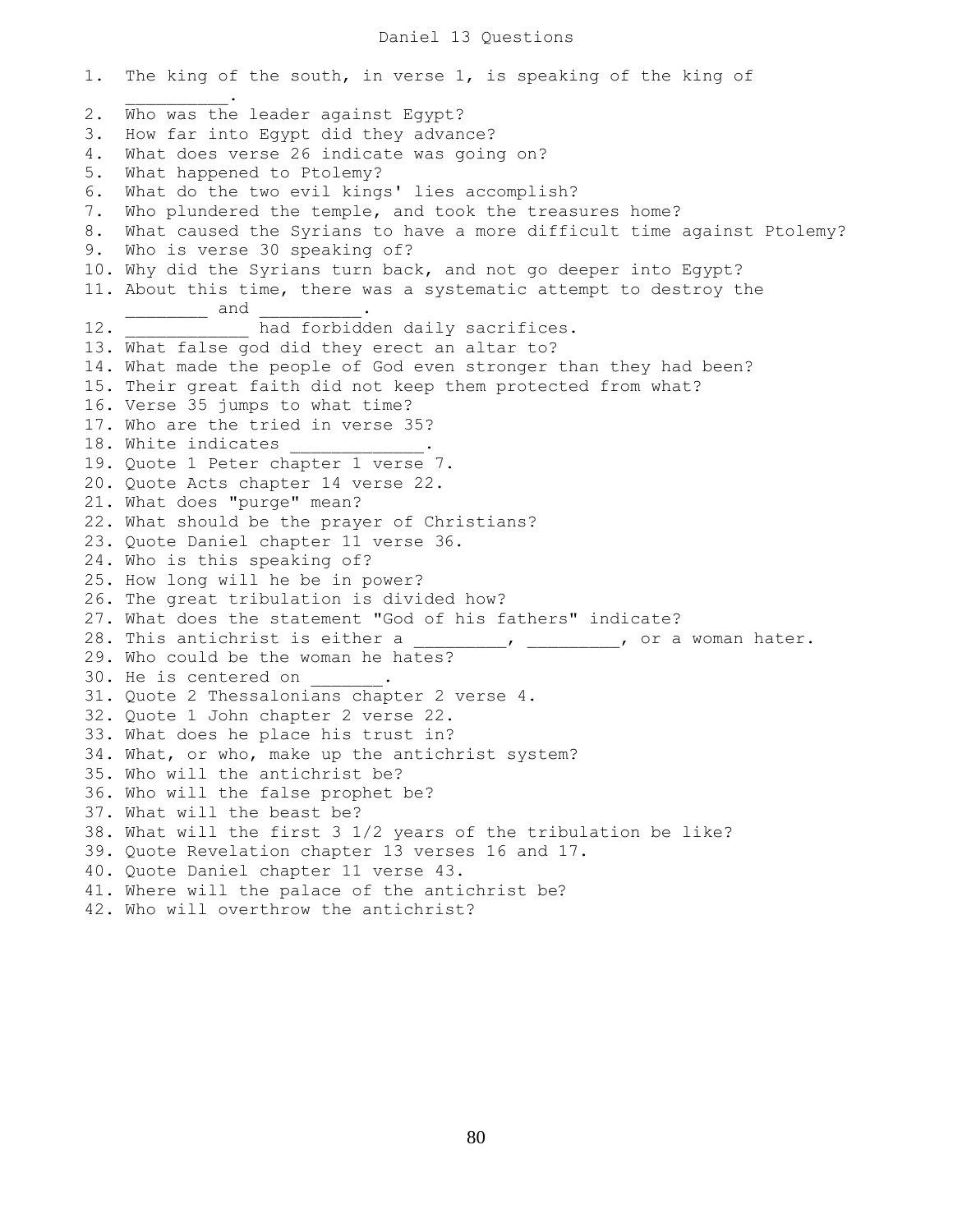We will begin this lesson in Daniel 12:1 "And at that time shall Michael stand up, the great prince which standeth for the children of thy people: and there shall be a time of trouble, such as never was since there was a nation [even] to that same time: and at that time thy people shall be delivered, every one that shall be found written in the book."

 First of all, we must see that Michael is a ministering spirit to the believers. He is actually an archangel over the other angels. His ministry is directly under the instructions of the Lord Jesus Christ. We know the time mentioned, here, is the end of the Gentile age. In chapter 11, we were brought to the "time of the end". Notice the word "and" which connects this with the end of the last chapter. This time of trouble is speaking of the great tribulation. Notice, also, that the deliverance of those whose names are written in the Lamb's book, is not before this time, but during. To have your name written in the book, means you are saved.

 Daniel 12:2 "And many of them that sleep in the dust of the earth shall awake, some to everlasting life, and some to shame [and] everlasting contempt."

You can read a great deal more of this in 1 Thessalonians chapter  $4$ , beginning with verse 13. This is actually when the dead come out of the grave to the great judgment of God. Actually, Jesus is the Judge of all the earth. Jesus separates them into those receiving everlasting life at his right hand, and those doomed for all eternity on his left. Matthew 25:46 "And these shall go away into everlasting punishment: but the righteous into life eternal."

 Daniel 12:3 "And they that be wise shall shine as the brightness of the firmament; and they that turn many to righteousness as the stars for ever and ever."

 This is speaking of being wise unto salvation. The following is a companion Scripture to this. Matthew 13:43 "Then shall the righteous shine forth as the sun in the kingdom of their Father. Who hath ears to hear, let him hear." The greatest privilege any of us have, is leading someone to the Lord Jesus Christ. Jesus is the Light of the world. When He comes and dwells within us, His Light shines forth through us. It is His Light that causes us to shine. James 5:20 "Let him know, that he which converteth the sinner from the error of his way shall save a soul from death, and shall hide a multitude of sins." God gives special honor in heaven to those who work at saving souls on the earth.

 Daniel 12:4 "But thou, O Daniel, shut up the words, and seal the book, [even] to the time of the end: many shall run to and fro, and knowledge shall be increased."

 World knowledge is at an all time high right now. We have no problem seeing people running to and fro. The freeways are full of cars carrying people to different places. We are running to and fro at this very time. This message was not for Daniel's time. It is for our time. His book has been sealed to full understanding from his time to now. It is easier to look back over history, and see what Daniel talked about in the first few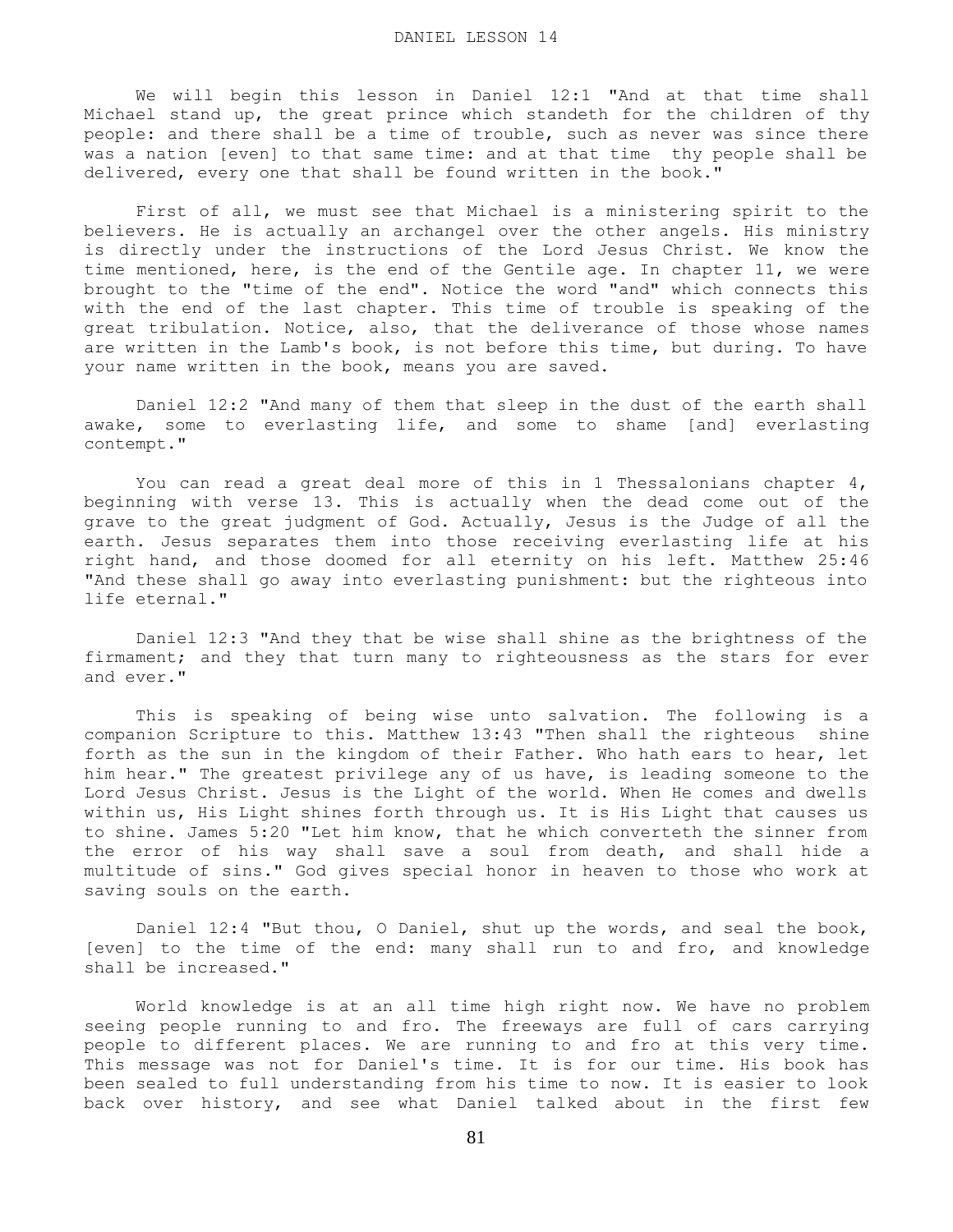chapters of this book. This 12th chapter looks into the future. The book of Daniel is easier understood today than ever before, perhaps because we are living in the time of the end. This better characterizes this time than all of the rest. This is the age of the coming of the Lord.

 Daniel 12:5 "Then I Daniel looked, and, behold, there stood other two, the one on this side of the bank of the river, and the other on that side of the bank of the river."

 These two are, probably, angel beings. Had the Lord wanted us to know their names He would have given them. The message is the important thing. The message carrier is not important. The bank of the River is unimportant, as well. It could have been the Tigris River. The fact there were two is for witness. By two, a thing is established. The two could, also, symbolize the spiritual house of Israel and the physical house of Israel.

 Daniel 12:6 "And [one] said to the man clothed in linen, which [was] upon the waters of the river, How long [shall it be to] the end of these wonders?"

 "Linen" speaks of righteousness. The man clothed in linen was of higher rank than the two. They were looking to Him for answers, as if He were the Lord. Notice, also, he was on the water, not in the water. We see in the following Scripture that the disciples asked the Lord Jesus the same question. Matthew 24:3 "And as he sat upon the mount of Olives, the disciples came unto him privately, saying, Tell us, when shall these things be? and what [shall be] the sign of thy coming, and of the end of the world?" When most people look at the Lord, they see the figure of a man. It could, also, be Michael representing the Lord Jesus.

 Daniel 12:7 "And I heard the man clothed in linen, which [was] upon the waters of the river, when he held up his right hand and his left hand unto heaven, and sware by him that liveth for ever that [it shall be] for a time, times, and an half; and when he shall have accomplished to scatter the power of the holy people, all these [things] shall be finished."

This is speaking of that 3 1/2 years period, we have mentioned before. Time is one year, times is two years, and half time is half a year. The following Scriptures are the same thing. Revelation 10:5 "And the angel which I saw stand upon the sea and upon the earth lifted up his hand to heaven," Revelation 10:6 "And sware by him that liveth for ever and ever, who created heaven, and the things that therein are, and the earth, and the things that therein are, and the sea, and the things which are therein, that there should be time no longer:" He that liveth forever and ever is God. Notice, also, it is the power of the holy people scattered, not the holy people. This could be speaking of the time, when the God pours out His Spirit on all flesh.

 Daniel 12:8 "And I heard, but I understood not: then said I, O my Lord, what [shall be] the end of these [things]?"

 Daniel is like so many of us. He heard the words, but he did not understand what they were saying. His only chance of understanding is in the Lord.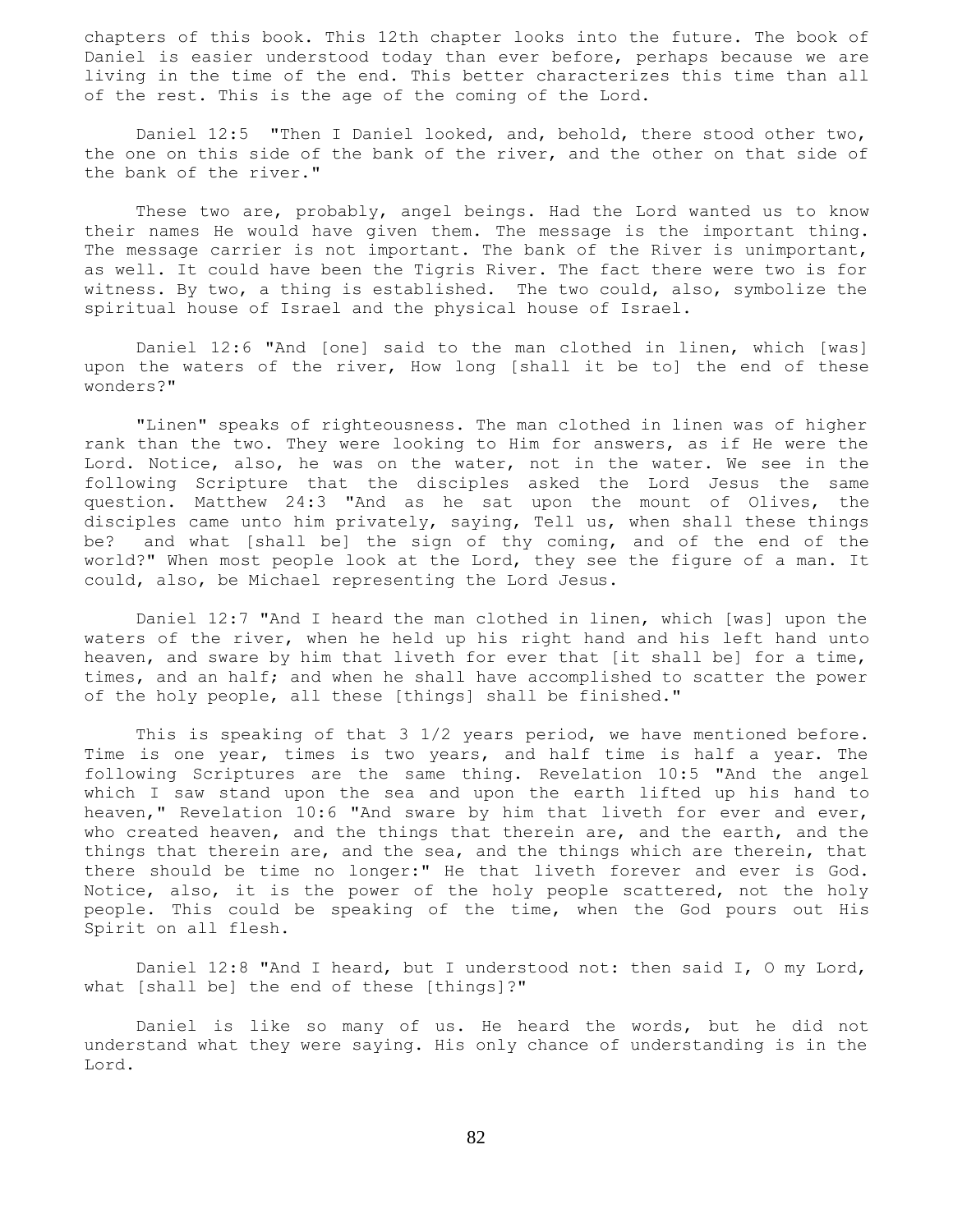Daniel 12:9 "And he said, Go thy way, Daniel: for the words [are] closed up and sealed till the time of the end."

 The Words are sealed until the time of the end. These things will become more apparent to the generation this comes upon. I personally believe this is our generation. The reading of the book of Daniel was not sealed, but the understanding was sealed.

 Daniel 12:10 "Many shall be purified, and made white, and tried; but the wicked shall do wickedly: and none of the wicked shall understand; but the wise shall understand."

 True wisdom comes from God. Only those who belong to God will understand. The blood of the Lord Jesus Christ purifies the Christian. We are made white, because we have been washed in His blood. Revelation 7:14 "And I said unto him, Sir, thou knowest. And he said to me, These are they which came out of great tribulation, and have washed their robes, and made them white in the blood of the Lamb." We must realize that the Christians will be tried. John 16:33 "These things I have spoken unto you, that in me ye might have peace. In the world ye shall have tribulation: but be of good cheer; I have overcome the world." The wicked are living for this life, and the pleasures they can get now. They are not looking to eternity.

 Daniel 12:11 "And from the time [that] the daily [sacrifice] shall be taken away, and the abomination that maketh desolate set up, [there shall be] a thousand two hundred and ninety days."

 This is a time when all worship, as we know it, will be stopped. This is in the middle of the 7 years of tribulation. 1290 days are approximately 3 1/2 years. This appears to be at the middle of the 7 year period. This abomination is something that is to be worshipped in the place of God.

 Daniel 12:12 "Blessed [is] he that waiteth, and cometh to the thousand three hundred and five and thirty days."

 The Christians are the blessed. Notice, this is approximately 3 1/2 years plus 45 days. Forty in the Bible is a time of testing. This could be saying, that the Christians will be on the earth the first 3 1/2 years of tribulation plus 45 days. This is approximately the time that all will be made to receive the mark of the beast, if they want to buy, or sell. We may even have to refuse the mark, and then be taken to heaven to safety, while the wrath of God falls upon the earth. Romans 5:9 "Much more then, being now justified by his blood, we shall be saved from wrath through him." We are not saved from tribulation, we are saved from wrath. Wrath occurs the last half of the 7 years of tribulation.

 Daniel 12:13 "But go thou thy way till the end [be]: for thou shalt rest, and stand in thy lot at the end of the days."

 Luke 21:36 "Watch ye therefore, and pray always, that ye may be accounted worthy to escape all these things that shall come to pass, and to stand before the Son of man." Every individual person, who ever lived, stands before Jesus to be judged. Those who did not receive Jesus as their Saviour will be judged guilty, and sent to everlasting torment. Those who are Christians will be judged to receive their rewards. They all receive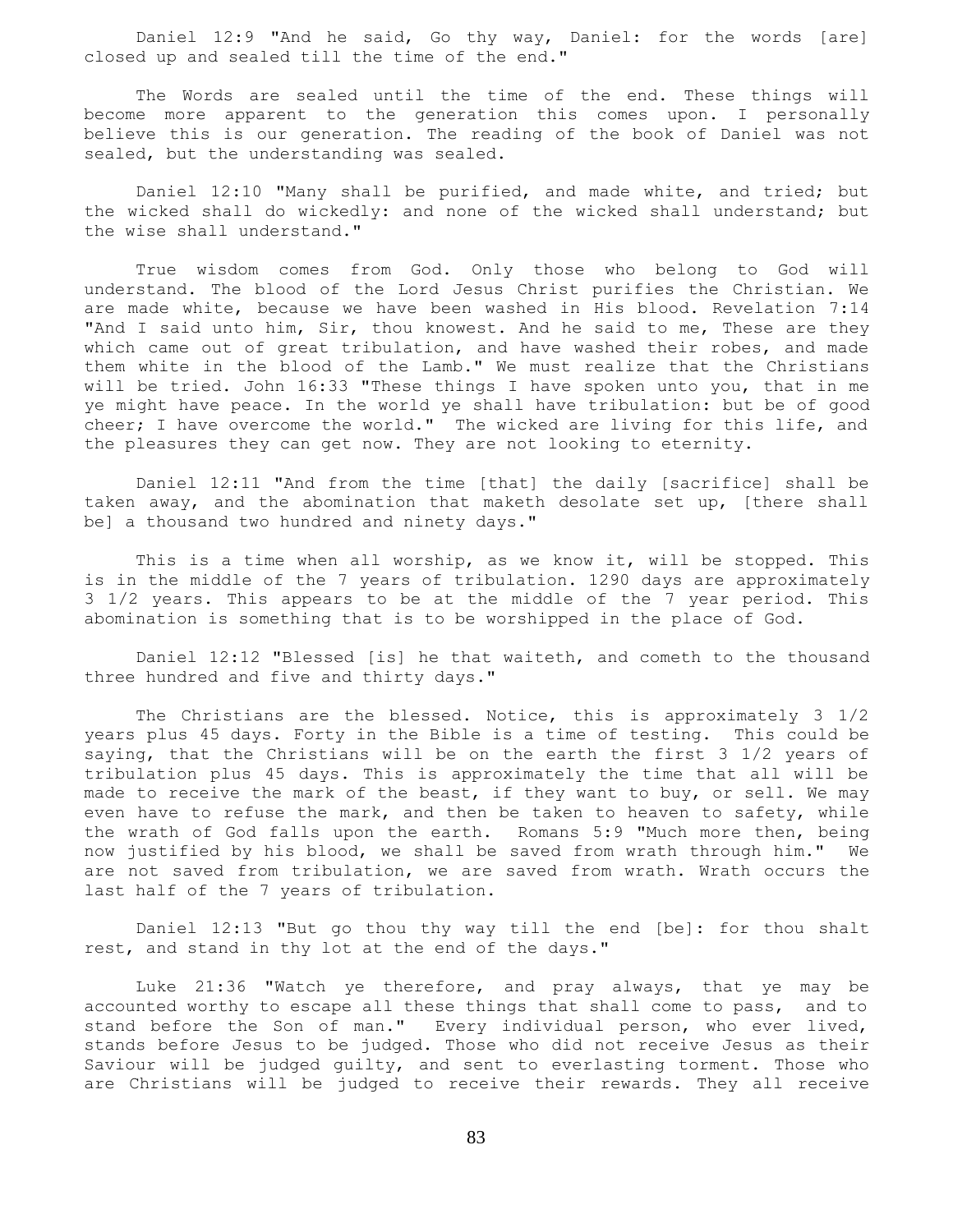everlasting life, but some receive a reward for their work on earth. Salvation is a free gift. It does not need to be earned. Rewards are extras.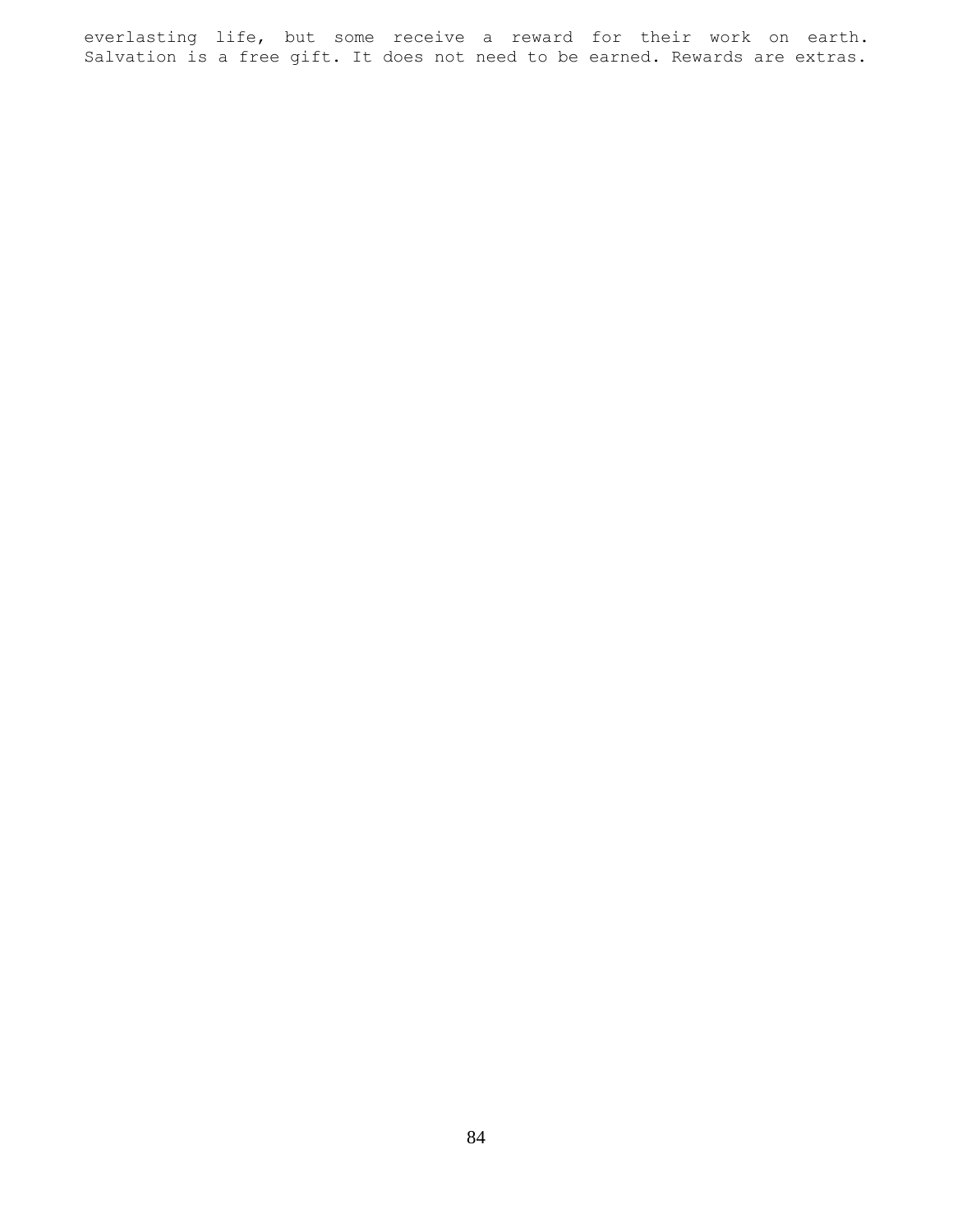1. Quote Daniel chapter 12 verse 1. 2. Who is Michael? 3. What time is mentioned here? 4. What one word connects chapter 12, and the last part of chapter 11? 5. Who are delivered? 6. What does it mean to have your name written in the book. 7. What do the dead rise to? 8. Where is a Scripture that makes this very clear? 9. **Example 3** is the Judge of all the earth. 10. Quote Matthew chapter 25 verse 46. 11. Quote Daniel chapter 12 verse 3. 12. What kind of wisdom is this speaking of? 13. What is our greatest privilege? 14. **is the Light of the world.** 15. Quote James chapter 5 verse 20. 16. What is Daniel to do with the words and the book? 17. Many shall run \_\_\_ and \_\_\_\_\_, and knowledge shall be \_\_\_\_\_\_\_\_\_\_\_\_. 18. This is the age of the \_\_\_\_\_\_\_\_ of the 19. Who are the two on the sides of the river? 20. This river could have been the 21. What are some of the things two symbolize? 22. Who held up his right hand and His left hand to heaven? 23. What does time, times, and half a time mean? 24. What is a companion Scripture to verse 7? 25. What did Daniel ask the Lord? 26. What was His answer to Daniel? 27. True wisdom comes from 28. What purifies the Christian? 29. Quote Revelation chapter 7 verse 14. 30. Quote John chapter 16 verse 33. 31. What is meant by the daily sacrifice being taken away? 32. 1290 days are approximately how many years? 33. Who are the blessed? 34. How long must they wait? 35. Quote Romans chapter 5 verse 9. 36. Who are judged at the end of the world?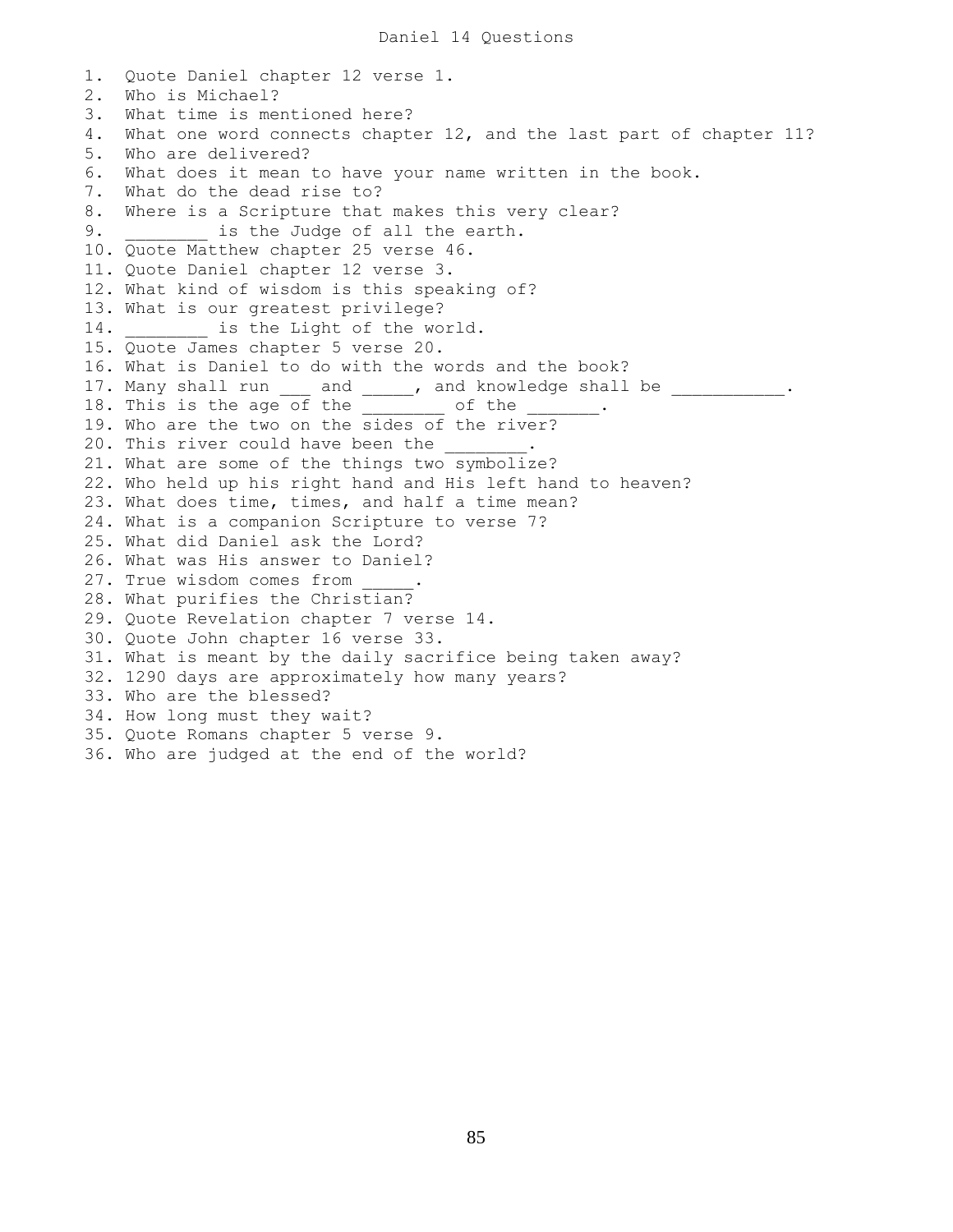The prophet Hosea is the penman of the book of Hosea. He was a prophet about the same time as Isaiah and Micah of Judah, and Amos of Israel. He prophesied just before the fall of Israel to Assyria. The name "Hosea" means deliverance, or salvation. It is very similar to the name "Joshua". Hosea was the last of the prophets that God sent, to cause Israel to repent before her destruction. Israel fell to Assyria about 100 years, before Judah and Jerusalem fell to Babylon. These prophets, like Hosea, were sent to warn their people of what would happen, if they did not repent and turn back to God.

 There is much discussion about whether the book of Hosea is to be taken literally. Some believe this is a book giving us a picture of Israel's relationship with God. It does not matter for our study here. We are looking into the spiritual side of the Scripture in these studies. We do know from studying previous prophets, that the prophet, many times, experiences in the flesh, what the nation is experiencing in the spirit.

 His days of prophecy were considerably longer than most of the other prophets.

 I personally believe the book is showing the unfaithful wife of God {Israel}. They sought false gods, which is spiritual adultery.

 Let us now begin in Hosea 1:1 "The word of the LORD that came unto Hosea, the son of Beeri, in the days of Uzziah, Jotham, Ahaz, [and] Hezekiah, kings of Judah, and in the days of Jeroboam the son of Joash, king of Israel."

 The kingdom has split at this time. Hosea is a prophet to the ten tribes, spoken of as Israel. The other two tribes were spoken of as Judah. It was hard for the people to hear his warnings, because there were good times in the land. This is Jereboam the second, spoken of here. He raised Israel to great splendor, but was very evil. His father, Joash was evil, also. One tremendous difference in Judah and Israel, is that more of Judah's kings followed after God, than did Israel's evil kings. All of Israel's kings were evil. Hosea prophesied during the reign of all four of the kings of Judah, above mentioned. He prophesied in Israel, not in Judah, however. It is believed by some that he prophesied for about 70 years.

 Hosea 1:2 "The beginning of the word of the LORD by Hosea. And the LORD said to Hosea, Go, take unto thee a wife of whoredoms and children of whoredoms: for the land hath committed great whoredom, [departing] from the LORD."

 This seems like such a ridiculous thing for Hosea to do. We must remember, that the prophet experiences in the flesh, what is going on with the people in their relationship to God in the spirit. Israel was the harlot wife of God in the spirit, so Hosea, the prophet must experience this relationship in the natural. God plainly gives the reason for this {for the land hath committed great whoredom, departing from the LORD}.

 Hosea 1:3 "So he went and took Gomer the daughter of Diblaim; which conceived, and bare him a son."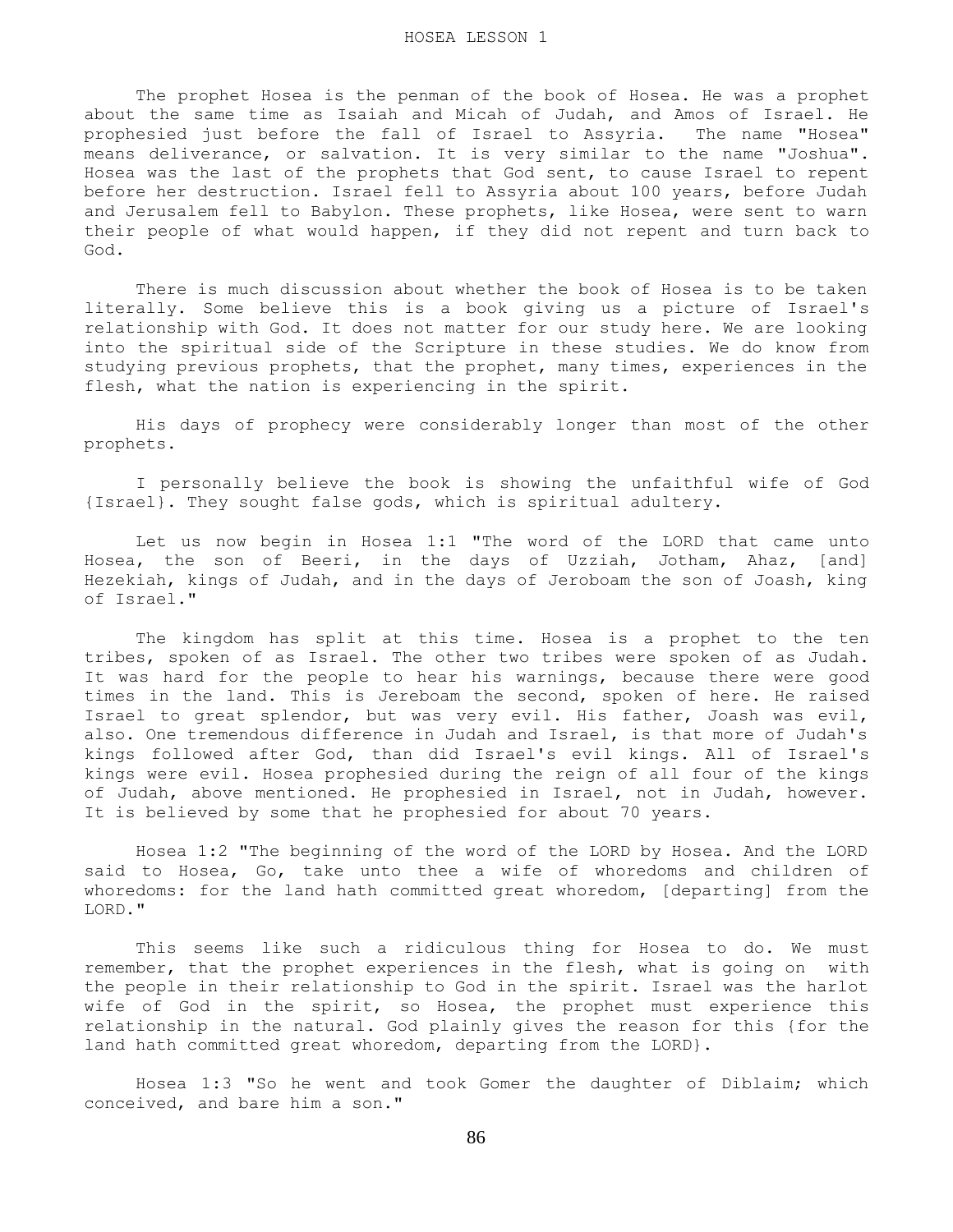The meaning of the people's names are very important in this. The name "Gomer" means completion. This means. then, that God has sent them final warning. They have gone too far, with their unfaithfulness to God. "Diblaim" means two cakes. If we put the names together, we would see that the woman was a pleasure, but not a true wife. She was full of sin. Thank goodness the son, here, is Hosea's son.

 Hosea 1:4 "And the LORD said unto him, Call his name Jezreel; for yet a little [while], and I will avenge the blood of Jezreel upon the house of Jehu, and will cause to cease the kingdom of the house of Israel."

 The name "Jezreel" means God will sow. "Israel" means prince with God, or he will rule as God. "Jehu" means Jehovah is He. The blood of Jezreel that was to be avenged, probably, had to do with Ahab and Jezebel, who were severely punished for their evil deeds. This is saying, that God will remove the house of Israel from their kingdom. In Isaiah, God named Isaiah's children for what was going on in the country at the time. This is true here, as well. God named these children to reveal an extra message to the people.

 Hosea 1:5 "And it shall come to pass at that day, that I will break the bow of Israel in the valley of Jezreel."

 This valley of Jezreel has been the location of many battles. This is the very same place, where Gideon defeated the Midianites. We see in this Scripture above, that this is to be the location of Israel's defeat, as well. "The breaking of the bow" shows their helplessness in battle.

 Hosea 1:6 "And she conceived again, and bare a daughter. And [God] said unto him, Call her name Lo-ruhamah: for I will no more have mercy upon the house of Israel; but I will utterly take them away."

 The "she", in the verse above, is speaking of Hosea's wife. Perhaps, the reason this child is a female, is to show that not only the males in Israel are guilty of spiritual adultery and deserve to be punished, but the females as well. The name "Lo-ruhamah" means not pitied. This name tells us that God will not pity these evil people, {Israel}. He will let them go into captivity to punish them for their spiritual adultery {worship of false gods}.

 Hosea 1:7 "But I will have mercy upon the house of Judah, and will save them by the LORD their God, and will not save them by bow, nor by sword, nor by battle, by horses, nor by horsemen."

 This is just saying, that Judah will not be overrun by Assyria. They will be spared from this, because they have not been as unfaithful to God as Israel {10 tribes} has been. They would be taken captive, but not by Assyria, and not until about 100 years later. They had a few godly leaders, and Israel did not. They will not be saved in battle, they will be saved from battle. Judah will not have to depend on weapons to save them. God will save them. Perhaps, this refers to the battle where Sennacherib, king of Assyria, lost 185,000 men in one night {2 Kings chapter 19 verse 35}. The angel of the Lord killed them. God won the battle for Judah. This was during the reign of Hezekiah. This is the very same army that had overrun Israel {10 tribes} and defeated them.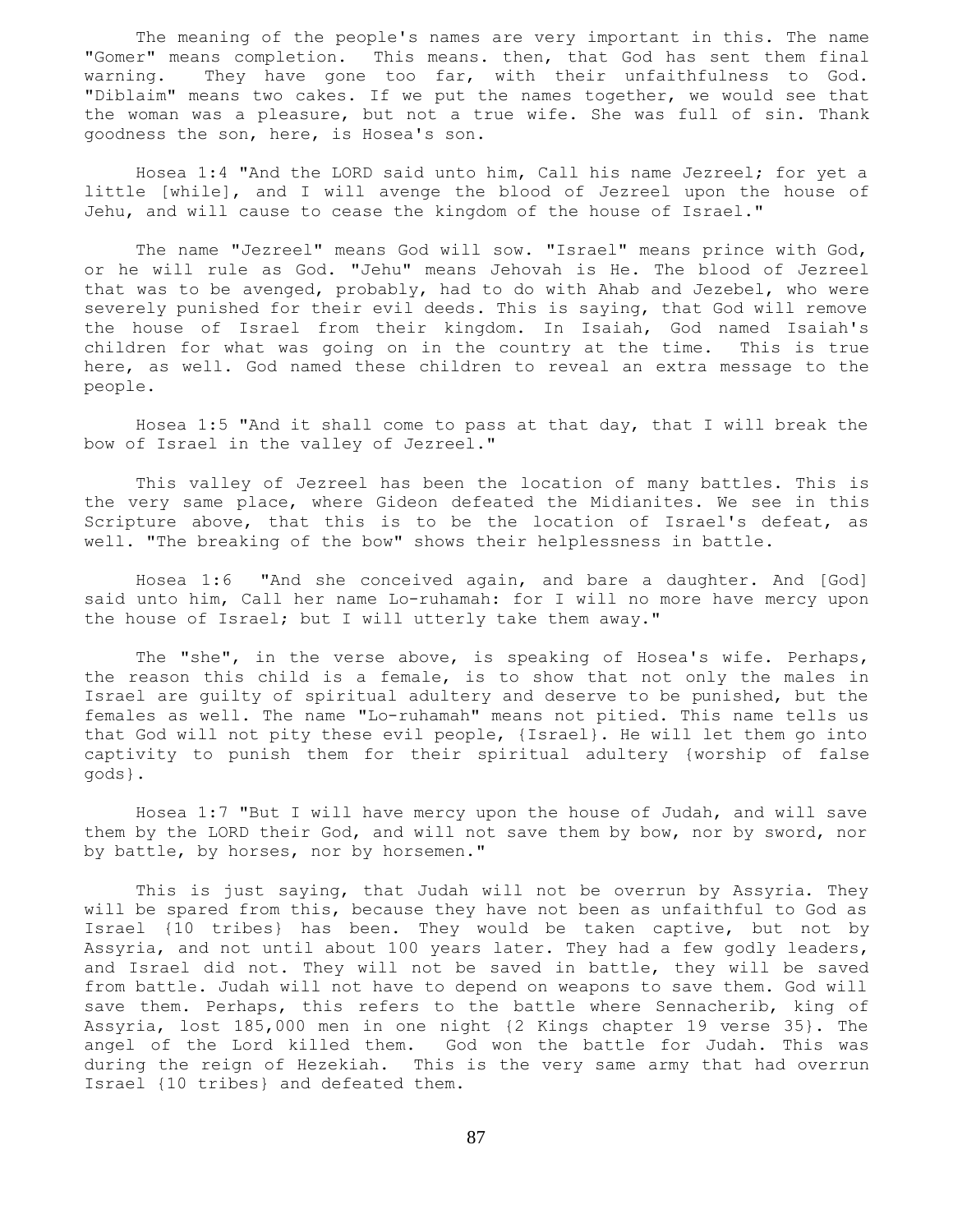Hosea 1:8 "Now when she had weaned Lo-ruhamah, she conceived, and bare a son."

 This period of time represented by the time she was weaning this baby, is showing God waited for the punishment, to see if they would repent. Mothers generally nurse their babies about two years, so this was an interval of about two years. God did not want to punish His people, but He could not let them continue worshipping false gods.

 Hosea 1:9 "Then said [God], Call his name Lo-ammi: for ye [are] not my people, and I will not be your [God]."

 In this, God had divorced them. He no longer wanted them as His wife. They were unfaithful. The name "Lo-ammi" means not my people. Because of their unfaithfulness to be His, He will no longer be their God. He will not overrule their will and be their God. There is a lesson in this for us. We must, of our own free will, invite God to be our God.

 Hosea 1:10 "Yet the number of the children of Israel shall be as the sand of the sea, which cannot be measured nor numbered; and it shall come to pass, [that] in the place where it was said unto them, Ye [are] not my people, [there] it shall be said unto them, [Ye are] the sons of the living God."

 This speaks of a time, when God will forgive them, and take them back as His wife. God is faithful to keep every promise He ever made. He had promised Abraham that his seed would be as the sand of the sea, and He will do it. The punishment that Israel suffers, is to make them repent and return to God. In Jesus Christ, God makes a way of restoration for His people. To become sons of God, we must receive Jesus Christ as our Saviour. John 1:12 "But as many as received him, to them gave he power to become the sons of God, [even] to them that believe on his name:" Romans 8:14 "For as many as are led by the Spirit of God, they are the sons of God."

 Hosea 1:11 "Then shall the children of Judah and the children of Israel be gathered together, and appoint themselves one head, and they shall come up out of the land: for great [shall be] the day of Jezreel."

 This is looking far into the future, until the time when Jesus is the head of both. The mention of Jezreel, here, is speaking of the same place we call the valley of Armegeddon. This will be the time when Jesus will reign as King of kings and Lord of lords. This is, also, the same thing spoken of as the two sticks that come together in Ezekiel chapter 37. The following Scriptures explain it very well. Romans 11:25 "For I would not, brethren, that ye should be ignorant of this mystery, lest ye should be wise in your own conceits; that blindness in part is happened to Israel, until the fulness of the Gentiles be come in." Romans 11:26 "And so all Israel shall be saved: as it is written, There shall come out of Sion the Deliverer, and shall turn away ungodliness from Jacob:" Romans 11:27 "For this [is] my covenant unto them, when I shall take away their sins."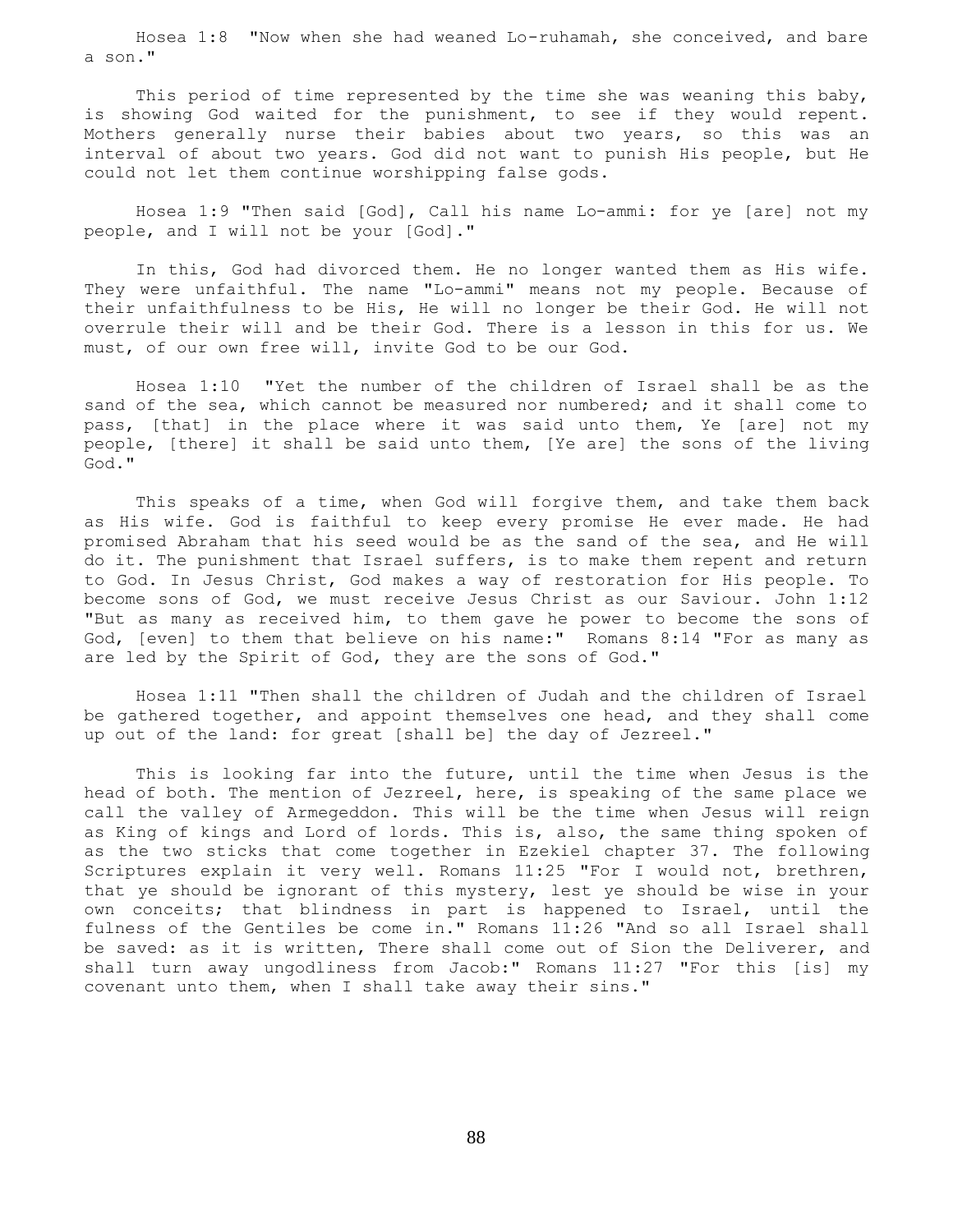1. Who is the penman of Hosea? 2. What prophets in Judah were about the same time as Hosea? 3. What prophet in Israel was about the same time? 4. When did Hosea prophesy? 5. What does the name "Hosea" mean? 6. What name is it similar to? 7. How many years before Judah fell to Babylon, did Israel fall to Assyria? 8. What were the prophets sent, by God, to do? 9. What do many believe about the book of Hosea? 10. What do the prophets, many times, experience in the flesh? 11. What does the author personally believe about the book of Hosea? 12. To seek false gods is 13. What has happened to the 12 tribes at this writing? 14. How were they split? 15. Why did Israel not believe Hosea's warning? 16. Which Jereboam is spoken of here? 17. Approximately how long did Hosea prophesy? 18. Who did Hosea prophesy to? 19. What did God tell Hosea to do, that seems ridiculous in the natural? 20. Why did God tell him to do this? 21. What does "Gomer" mean? 22. What does "Diblaim" 23. If the two names are put together, what message is in them? 24. What does the name "Jezreel" mean? 25. What does "Jehu" mean? 26. The blood of Jezreel to be revenged, in verse 4, is possibly, speaking of whom? 27. The names of Isaiah's children showed what? 28. What does "the breaking of the bow" show? 29. What famous battle was fought at Jezreel? 30. Why was the second child a female? 31. How many years after Assyria attacked Israel, did Babylon attack Judah? 32. The angel of the Lord killed how many of Judah's enemy one night? 33. Who won the battle for Judah? 34. Why was there, approximately, 2 years between the second and third child? 35. What is verse 9 speaking of? 36. What lesson must we learn from verse 9? 37. What is verse 10 speaking of? 38. In \_\_\_\_\_\_\_\_\_ \_\_\_\_\_\_\_, God makes a way of restoration for His people. 39. Quote John chapter 1 verse 12. 40. Quote Romans chapter 8 verse 14. 41. What time is verse 11 speaking of? 42. Jezreel and \_\_\_\_\_\_\_\_\_\_\_\_\_\_\_\_\_ are the same. 43. What is spoken of in Ezekiel chapter 37, that is the same as this? 44. Quote Romans chapter 11 verses 25 through 27. 45. What did you learn from this lesson?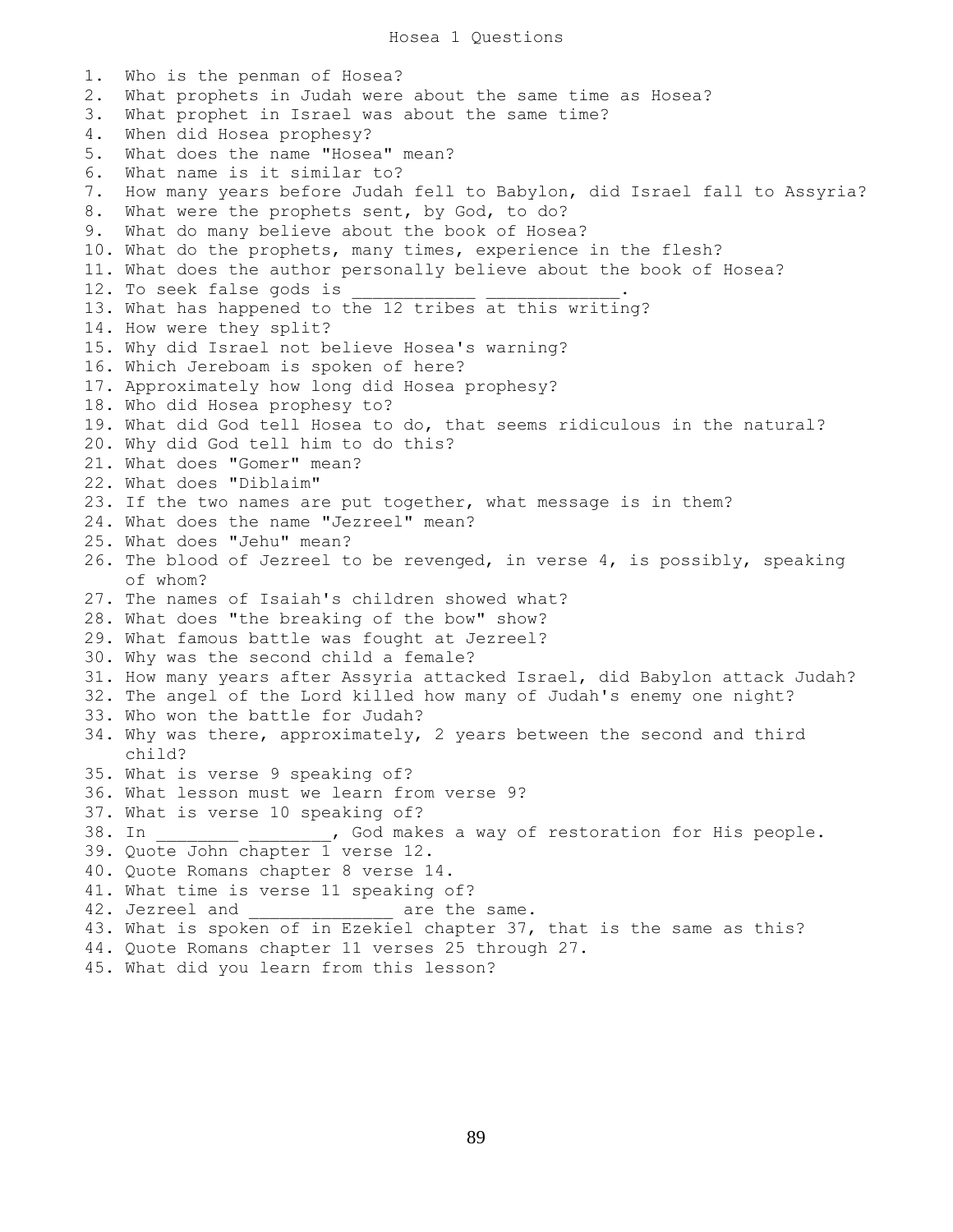We will begin this lesson in Hosea 2:1 "Say ye unto your brethren, Ammi; and to your sisters, Ruhamah."

 These two names tell us that God will not have pity on them, because He has ceased to call them His people. This is spoken to the Jezreel, who is spoken of as the seed sown. Not only is the physical house of Israel seed, but the Christians are, as well. This warning is to all who fall away from God.

 Hosea 2:2 "Plead with your mother, plead: for she [is] not my wife, neither [am] I her husband: let her therefore put away her whoredoms out of her sight, and her adulteries from between her breasts;"

 The same message is in this chapter that was in chapter one. It is just expressed more fully. The "mother" is speaking of the harlot wife, Israel. Christians must remember, that Jesus is coming back for a bride that is without spot or wrinkle. He does not want a bride that is committing spiritual adultery either. The worship of false gods is spiritual adultery. We must be faithful to Him, if we are to be His bride. The "adulteries from between her breasts", possibly, speaks of hidden sin. This is just another warning to keep the first commandment. Mark 12:30 "And thou shalt love the Lord thy God with all thy heart, and with all thy soul, and with all thy mind, and with all thy strength: this [is] the first commandment." To not keep this commandment is spiritual adultery. Sins that are hidden are just as bad as those out in the open.

 Hosea 2:3 "Lest I strip her naked, and set her as in the day that she was born, and make her as a wilderness, and set her like a dry land, and slay her with thirst."

 The house of Jacob was in this condition, when God sent Moses to bring them out of Egypt to the promised land. They had nothing. They became the wife of God, when they made covenant with Him to keep His commandments. This was, also, the condition of a sinner, before he was saved. We make covenant, when we receive Jesus as our Saviour and Lord. The righteous do not hunger and thirst, they are filled. Those who wander away from God, do not benefit from the things of God, because He withdraws from them. This is what this is saying here. They must repent or God will let them get back into the condition He found them in.

 Hosea 2:4 "And I will not have mercy upon her children; for they [be] the children of whoredoms."

 God greatly blesses the children of those who are faithful to Him. Let us see what happened to those who worshipped false gods. Exodus 20:5 "Thou shalt not bow down thyself to them, nor serve them: for I the LORD thy God [am] a jealous God, visiting the iniquity of the fathers upon the children unto the third and fourth [generation] of them that hate me;" We see then what verse 4 above, is speaking of. These children can repent and come to God on their own, however. The mother generally has a great deal to do with the moral character of her children. She has not taught them correctly, in this particular instance. Sometimes, the mother could be speaking of the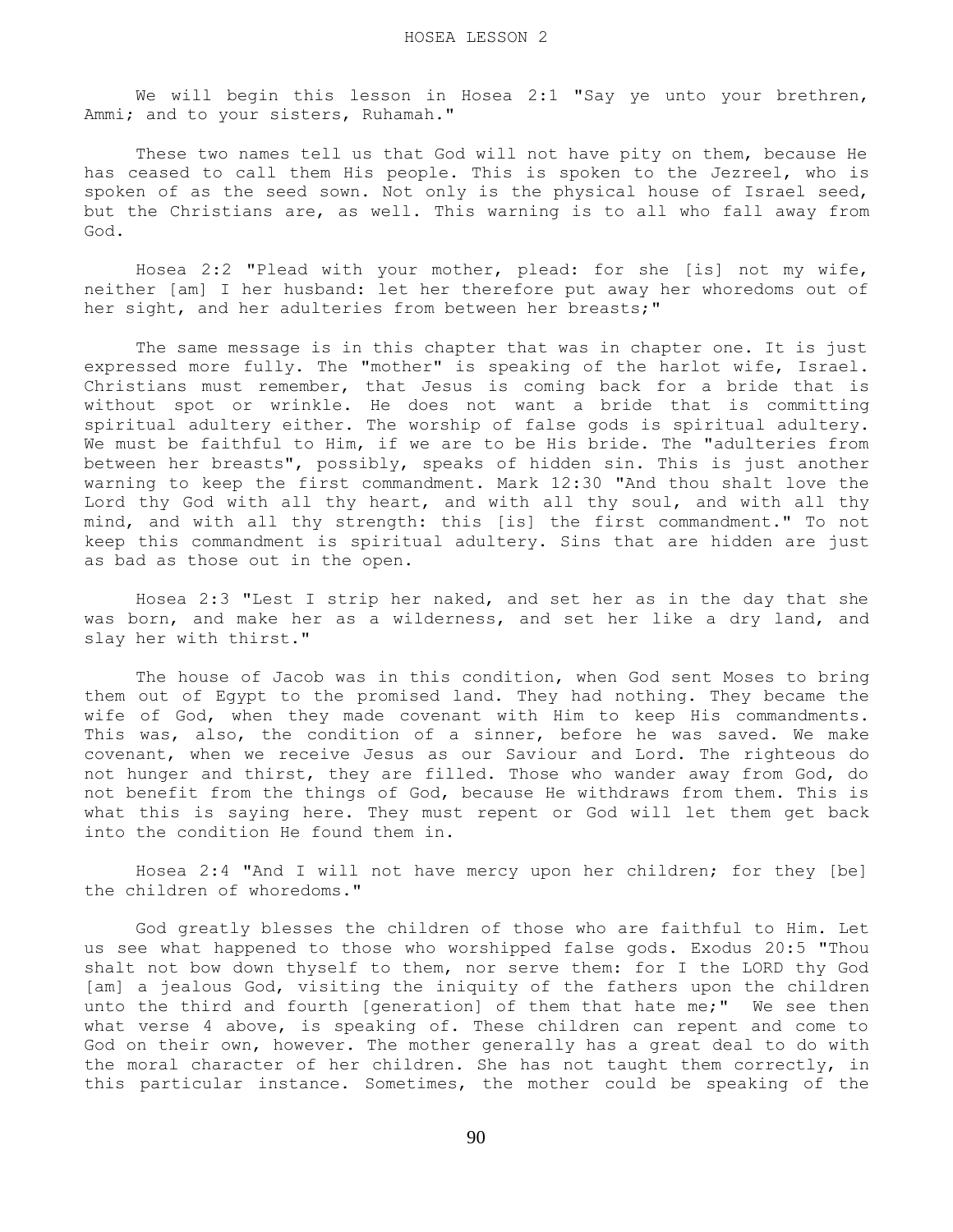church. In that case, a church which does not teach truth could cause the members to fail.

 Hosea 2:5 "For their mother hath played the harlot: she that conceived them hath done shamefully: for she said, I will go after my lovers, that give [me] my bread and my water, my wool and my flax, mine oil and my drink."

 The "mother", here, is Israel. It could, also, be the church. Israel had been unfaithful to God. The lovers, here, are, possibly, speaking of the countries around them. God did not want Israel mixing with the heathen nations around them, because they would pick up bad habits from them. The worship of false gods was introduced to them by the people around them. They made treaties with these nations and picked up much of their culture. Israel belonged to God, and He had provided for all of her needs, and had even fought her battles for her. Now, she is turning from God's help to worldly people's help. God was sufficient for them. He is sufficient for us today, as well. There is no need to look to the world for answers. The world does not have answers. Only God has answers to our problems.

 Hosea 2:6 "Therefore, behold, I will hedge up thy way with thorns, and make a wall, that she shall not find her paths."

 She was determined to go her own way. She does not follow in the path God has made for her. When she decides to do this, God covers His path, that He had left for her with thorns. She will not be able to find her way back, unless God removes the thorns. Christians know that Jesus is the Way. To try to get to heaven other than by Jesus is impossible. To walk in sin, even now, obscures the path that leads to God.

 Hosea 2:7 "And she shall follow after her lovers, but she shall not overtake them; and she shall seek them, but shall not find [them]: then shall she say, I will go and return to my first husband; for then [was it] better with me than now."

 You cannot try out the world, and then come back to God anytime you want to. That is what Israel found out, and it is what Christians find out, also. God did not want part of their love, He wanted all. Loyalty to God involves forsaking all of the world. Israel suddenly realizes that she was much better off, when she was with God.

 Hosea 2:8 "For she did not know that I gave her corn, and wine, and oil, and multiplied her silver and gold, [which] they prepared for Baal."

 It was God that had provided her with all her needs. He had loved Israel so much that He gave her far beyond her need. He had showered her with silver and gold, as well. Since we are looking at this spiritually, we must remember that "silver" symbolizes redemption and "gold" symbolizes God. God had redeemed her, and provided all of her needs. She repaid Him by giving that gold to the false god Baal. She had great wealth, but did not appreciate the fact God had showered the wealth upon her. She took God for granted. The saddest thing was, she used the gold and silver to worship a false god.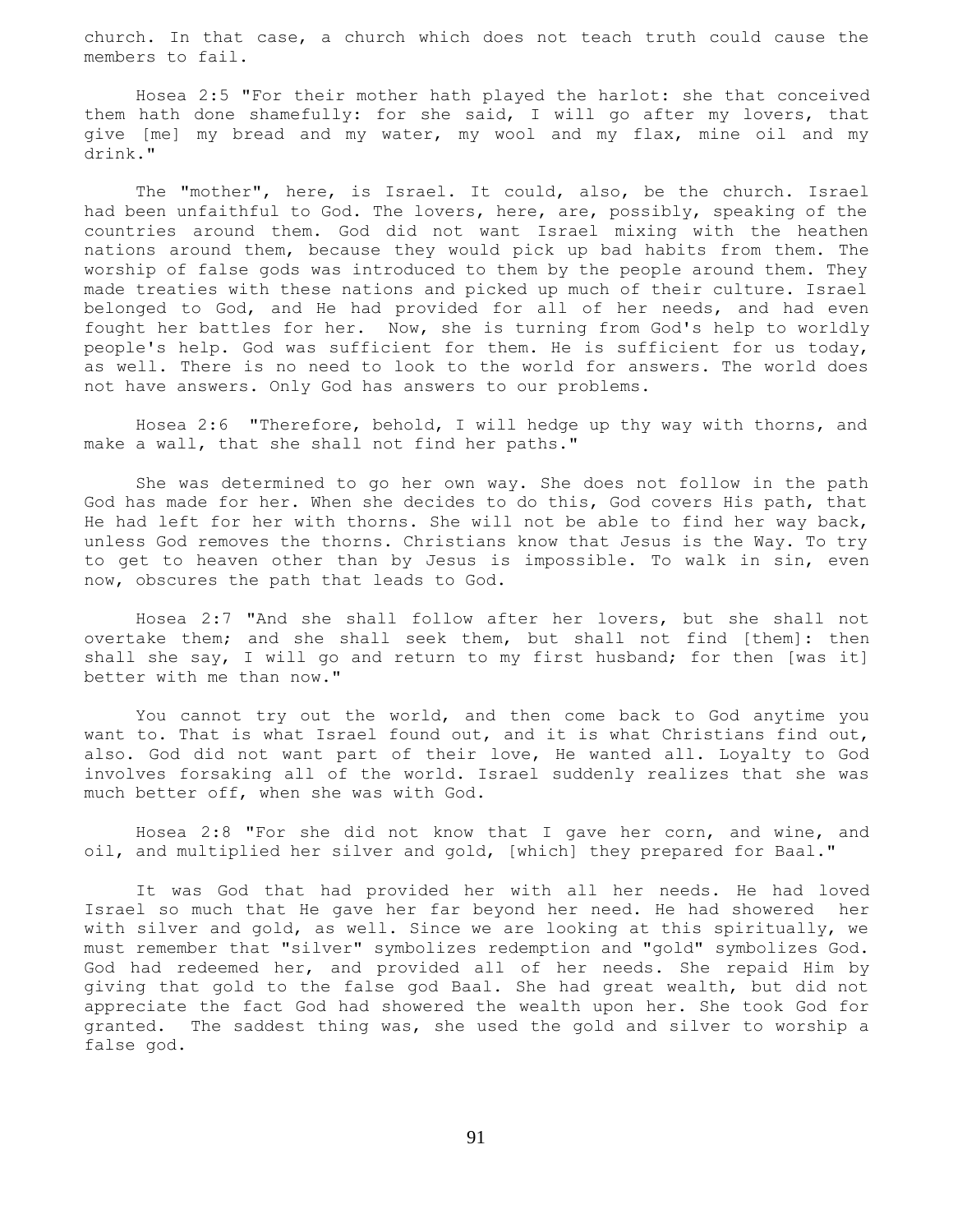Hosea 2:9 "Therefore will I return, and take away my corn in the time thereof, and my wine in the season thereof, and will recover my wool and my flax [given] to cover her nakedness."

 Her unfaithfulness to God causes Him to remove all the blessings she had known before. She will be in the same condition she was in, when He saved her out of Egypt.

 Hosea 2:10 "And now will I discover her lewdness in the sight of her lovers, and none shall deliver her out of mine hand."

 "Lewdness" means disgrace. God does not want her anymore, because she has been unfaithful. No husband wants an unfaithful wife. He will bring punishment upon her for her sins. She deserves His punishment.

 Hosea 2:11 "I will also cause all her mirth to cease, her feast days, her new moons, and her sabbaths, and all her solemn feasts."

 All of these times were when she communed with God. All communication with God is cut off. These had been times set aside, when God and His people fellowshipped.

 Hosea 2:12 "And I will destroy her vines and her fig trees, whereof she hath said, These [are] my rewards that my lovers have given me: and I will make them a forest, and the beasts of the field shall eat them."

 God had given them the vines and fig trees. Since they had abandoned Him, He takes away the blessings He had given them. God will not cause them to be fruitful anymore. All of these things belong to God. He can do with them whatever He wishes.

 Hosea 2:13 "And I will visit upon her the days of Baalim, wherein she burned incense to them, and she decked herself with her earrings and her jewels, and she went after her lovers, and forgat me, saith the LORD."

 The "days of Baalim" is speaking of the time when they were practicing idolatry. They had given the love that belonged to God to these false gods. The "burning of incense" in the temple of God symbolized the prayers of the saints rising to heaven. It appears, they had been praying to false gods. Outward show of beauty is not Godliness. True beauty comes from within. You may appear to the world to be in right standing with God, but God looks on the heart. They had become worldly, and forgotten God. They were lovers of pleasure, more than lovers of God.

 Hosea 2:14 "Therefore, behold, I will allure her, and bring her into the wilderness, and speak comfortably unto her."

 God will draw her to Him again, is the message in this verse. God punishes His own, when they have sinned, but He is quick to forgive and restore them. He is like a loving parent, who whips a child in error, and then forgives him, and restores him, because he is his own.

 Hosea 2:15 "And I will give her her vineyards from thence, and the valley of Achor for a door of hope: and she shall sing there, as in the days of her youth, and as in the day when she came up out of the land of Egypt."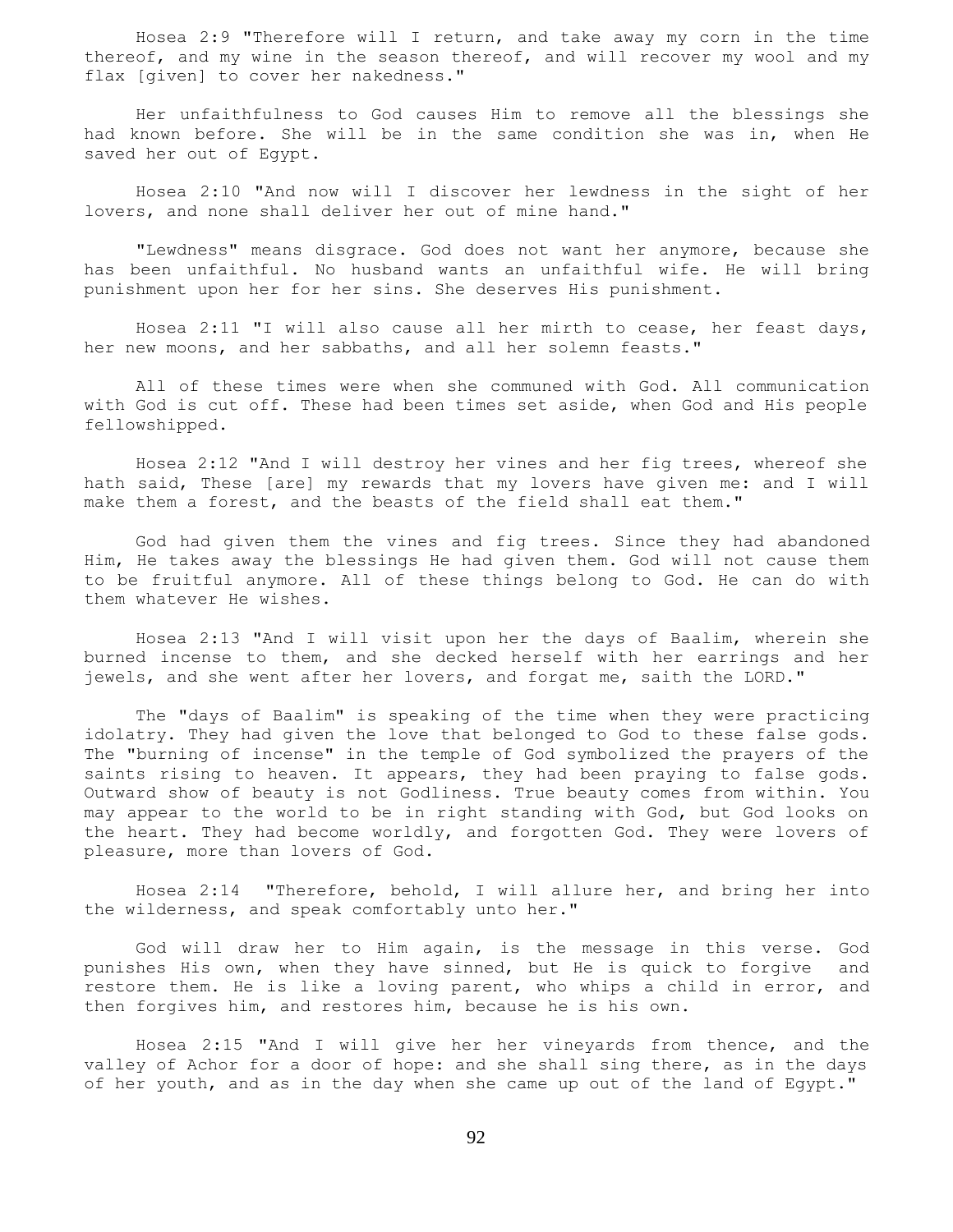God's forgiveness is not just in words. He restores her vineyards again. He pours out His blessings on her again. There is hope. Just as God was the hope of the family of Jacob in Egypt, He is the hope of the Israelites here. Achor is not very far from the fertile land of Jericho. Achor is the entrance to that land. In Jericho today, the fruit and vegetables are far more than they need for themselves. It is so fruitful, they sell much of it. This is a prosperous area.

 Hosea 2:16 "And it shall be at that day, saith the LORD, [that] thou shalt call me Ishi; and shalt call me no more Baali."

 The fact that she is to call Him Ishi, indicates that she is recognizing Him as her husband. She had acted like the false gods were her husband before. This will be no more. She is the wife of God.

 Hosea 2:17 "For I will take away the names of Baalim out of her mouth, and they shall no more be remembered by their name."

 Just as God discredited the false gods of Egypt, He takes the names of her false gods away here. She will remember them no more. She will have totally forgotten them.

 Hosea 2:18 "And in that day will I make a covenant for them with the beasts of the field, and with the fowls of heaven, and [with] the creeping things of the ground: and I will break the bow and the sword and the battle out of the earth, and will make them to lie down safely."

 Zechariah 2:11 "And many nations shall be joined to the LORD in that day, and shall be my people: and I will dwell in the midst of thee, and thou shalt know that the LORD of hosts hath sent me unto thee."

 This is speaking of that time when the Root of Jesse shall rule. This is that time of perfect peace, when the Lord Jesus Christ shall reign. The 11th chapter of Isaiah explains it in detail. There will no longer be one nation that belongs to God, but He will rule over all. Everyone who believes in Christ will be His bride. Revelation 21:3 " And I heard a great voice out of heaven saying, Behold, the tabernacle of God [is] with men, and he will dwell with them, and they shall be his people, and God himself shall be with them, [and be] their God."

 Hosea 2:19 "And I will betroth thee unto me for ever; yea, I will betroth thee unto me in righteousness, and in judgment, and in lovingkindness, and in mercies."

 The law of commandments will be no more. Ephesians 2:15 "Having abolished in his flesh the enmity, [even] the law of commandments [contained] in ordinances; for to make in himself of twain one new man, [so] making peace;" Read the rest of the chapter to get the full picture. "This is when He writes the law on the heart of man. Hebrews 10:16 This [is] the covenant that I will make with them after those days, saith the Lord, I will put my laws into their hearts, and in their minds will I write them;" "Righteousness" is being put in right standing with God. Jesus did it for us, all we have to do is believe. All of these; righteousness, judgment, lovingkindness, and mercy come from God to man.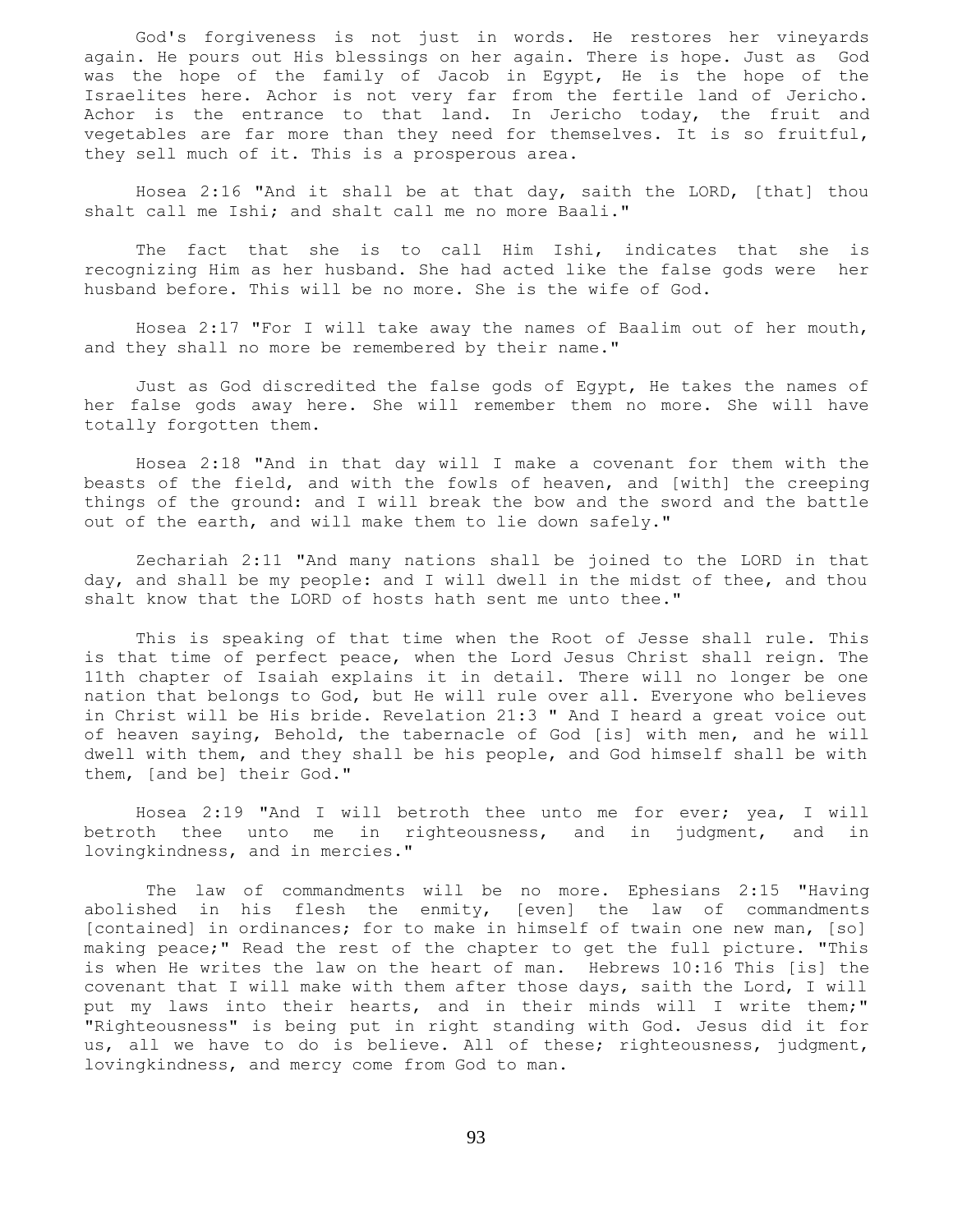Hosea 2:20 "I will even betroth thee unto me in faithfulness: and thou shalt know the LORD."

 Hebrews 8:11 "And they shall not teach every man his neighbour, and every man his brother, saying, Know the Lord: for all shall know me, from the least to the greatest." This knowing is a free gift from God.

 Hosea 2:21 "And it shall come to pass in that day, I will hear, saith the LORD, I will hear the heavens, and they shall hear the earth;"

 This is speaking of the time when the door to heaven is opened. God has access to the people, and we have access to Him.

 Hosea 2:22 "And the earth shall hear the corn, and the wine, and the oil; and they shall hear Jezreel."

 The relationship with God and Israel is restored. This time, it will never be separated again. When this great day comes, there will be no enemy. The land will abundantly produce for Israel.

 Hosea 2:23 "And I will sow her unto me in the earth; and I will have mercy upon her that had not obtained mercy; and I will say to [them which were] not my people, Thou [art] my people; and they shall say, [Thou art] my God."

 This could be the wife of God, Israel, who had been rejected of God. All relations had become new. God is starting all over again with Israel. This could, also, be speaking of the unbelieving world, which has been offered the opportunity to be God's people. Whosoever will, regardless of nationality or blood line, shall have the opportunity to be God's people, and Him be their God. Romans 3:29 "[Is he] the God of the Jews only? [is he] not also of the Gentiles? Yes, of the Gentiles also:" Romans 9:26 "And it shall come to pass, [that] in the place where it was said unto them, Ye [are] not my people; there shall they be called the children of the living God."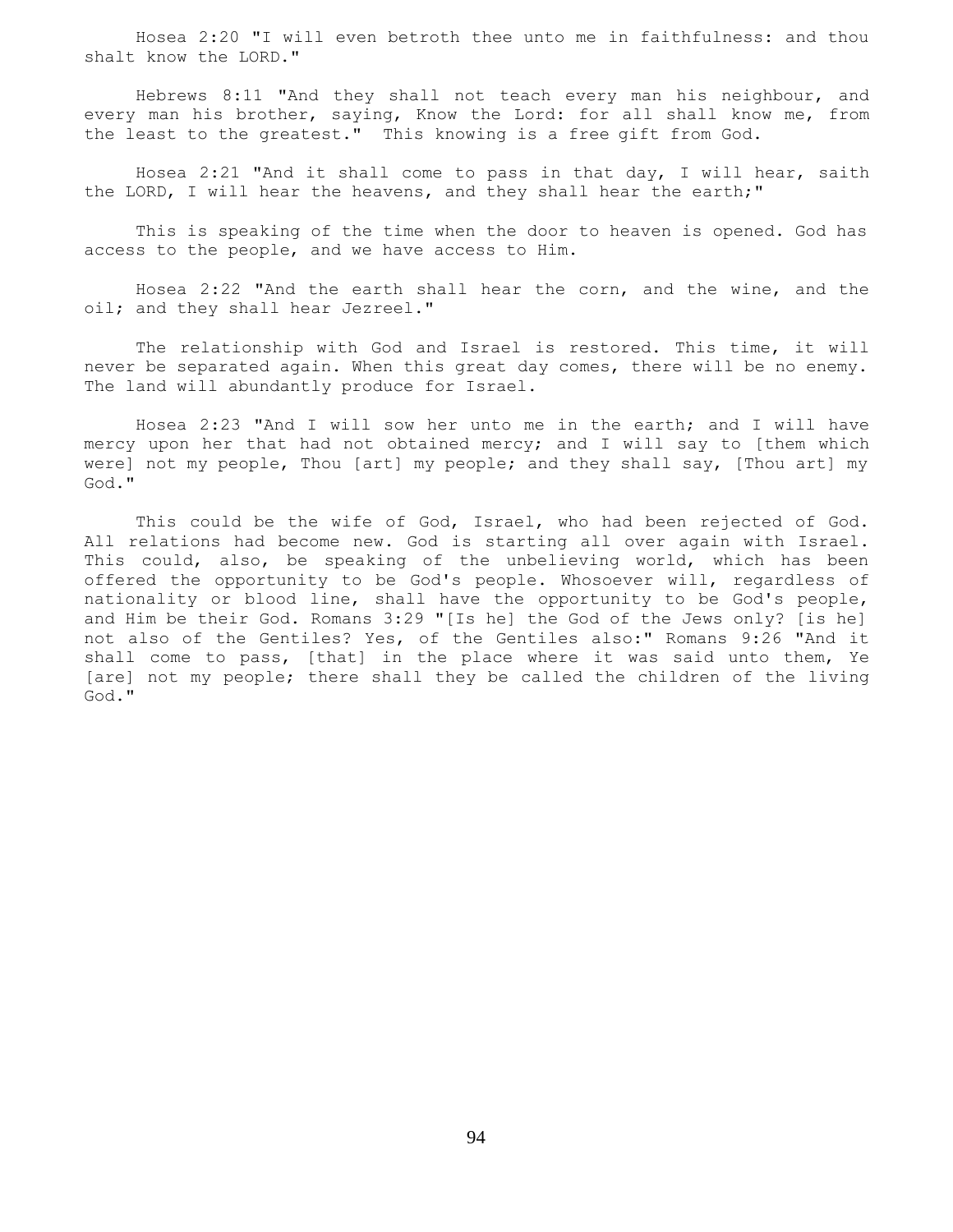#### Hosea 2 Questions

1. What do the two names, in verse 1, tell us? 2. Who is the warning to? 3. The mother is speaking of the 4. Jesus is coming back for a bride that is without , or \_\_\_\_\_\_. 5. The worship of false gods is \_\_\_\_\_\_\_\_\_\_\_ \_\_\_\_\_\_\_\_\_\_\_\_\_\_ 6. What speaks of hidden sin? 7. Quote Mark chapter 12 verse 30. 8. What was the condition of Jacob's family in Egypt? 9. When did they become the wife of God? 10. Why did God not have mercy upon her children? 11. Quote Exodus chapter 20 verse 5. 12. Who could the mother of verse 4 be, besides physical Israel? 13. Who are Israel's lovers in verse 5? 14. What was wrong with them turning to the nations around them for help? 15. Why can she not find the path? 16. To walk in sin, even now, we say the path that leads to God. 17. When does she decide to come back to God? 18. Who had provided her with silver and gold? 19. "Silver" symbolizes 20. Does God allow her, to come back, when she wants to? 21. What does "lewdness" means? 22. What were the feast days, new moons, and sabbaths? 23. What does God do with her vines and fig trees? 24. What is the "days of Baalim" speaking of? 25. What did the "burning of incense" in the temple symbolize? 26. True beauty comes from \_\_\_\_\_\_\_\_\_. 27. They were lovers of \_\_\_\_\_\_\_\_\_\_, more than lovers of \_\_\_\_. 28. What change takes place in verse 14? 29. Besides just saying He has forgiven her, what does God do? 30. What does her calling Him "Ishi" mean? 31. Quote Zechariah chapter 2 verse 11. 32. What is this time? 33. Where can we find a detailed explanation of this? 34. Quote Revelation chapter 21 verse 3. 35. Quote Ephesians chapter 2 verse 15. 36. What is righteousness? 37. Quote Hebrews chapter 8 verse 11. 38. Who are the people who belong to God? 39. Quote Romans chapter 3 verse 29. 40. Quote Romans chapter 9 verse 26.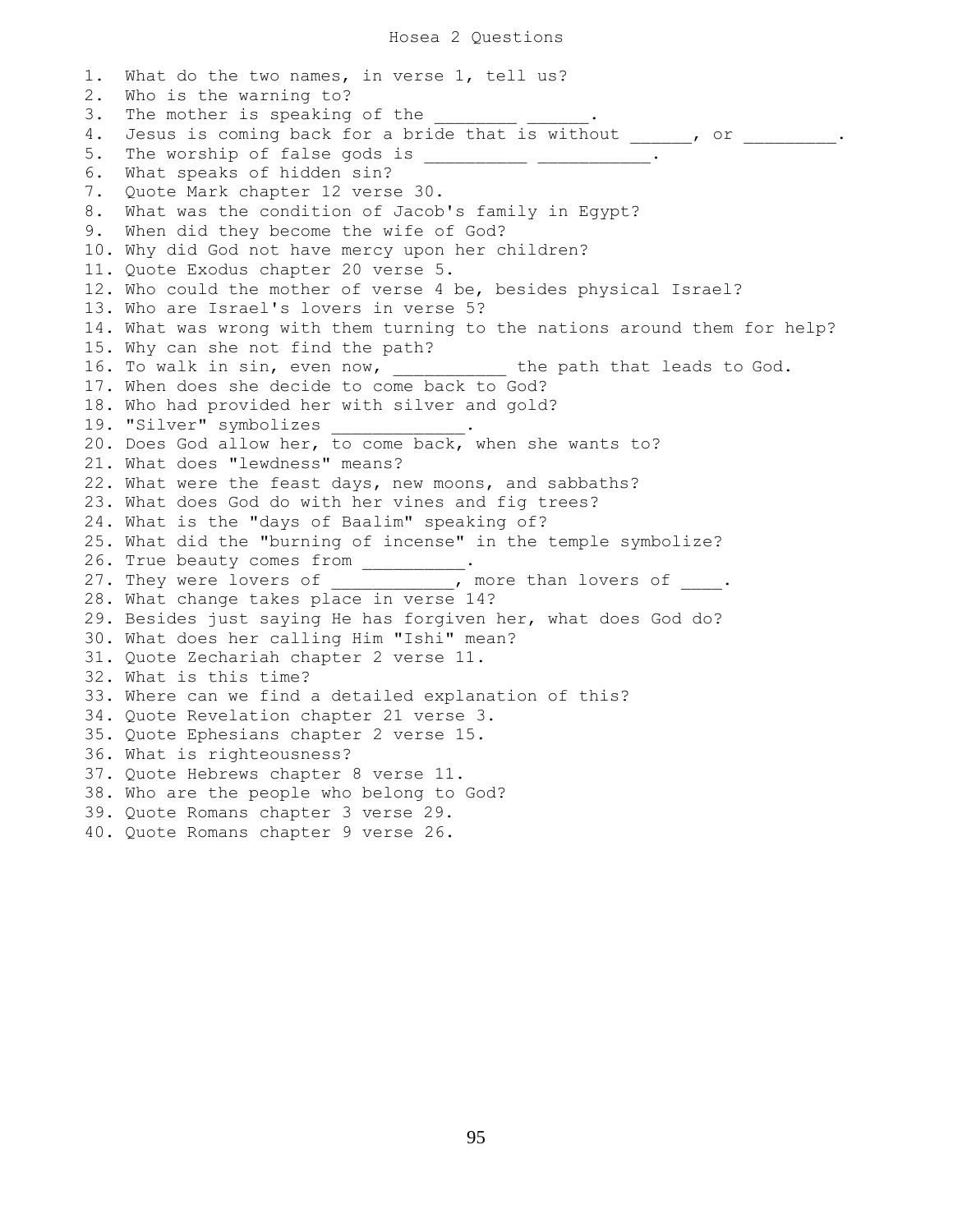We will begin this lesson in Hosea 3:1 "Then said the LORD unto me, Go yet, love a woman beloved of [her] friend, yet an adulteress, according to the love of the LORD toward the children of Israel, who look to other gods, and love flagons of wine."

 Hosea is instructed to love this unlovable wife of his, as God loves Israel. God loves with unconditional love. While we were yet in sin, God sent His Son to save us. Man loves because of some reason, or the other. God loves in spite of, not because of. His love is the Agape love. The greatest love shown ever is spoken of in John 3:16 "For God so loved the world, that he gave his only begotten Son, that whosoever believeth in him should not perish, but have everlasting life." Most husbands love their wives, because they are faithful to them, and because they see them as being beautiful. Israel was unfaithful to God, and yet, He loved them in spite of their Unfaithfulness. As far as the natural man could look, Israel was worthless. God loved them anyway. Remember, the prophet experiences in the physical, the same thing that is happening in the spirit with his people. Hosea must love her, in spite of her unfaithfulness and heavy wine drinking.

 Hosea 3:2 "So I bought her to me for fifteen [pieces] of silver, and [for] an homer of barley, and an half homer of barley:"

 "Silver" means redemption. Fifteen is five time three. 5 symbolizes grace and 3 symbolizes God. This is saying, by the grace of God, she was redeemed. An homer of barley seed sold for 50 shekels of silver. Leviticus 27:16 "And if a man shall sanctify unto the LORD [some part] of a field of his possession, then thy estimation shall be according to the seed thereof: an homer of barley seed [shall be valued] at fifty shekels of silver." An Homer was about 8 bushels. This homer and a 1/2 homer would have been 12 bushels of barley. Barley was thought of as the peasant's grain, because it was cheaper. Figuring this out in our money today, she brought less than 100 dollars. Perhaps, this has something to do with the fact that all who belong to God are bought and paid for. Christians are bought with the precious blood of the Lamb {Jesus Christ}.

 Hosea 3:3 And I said unto her, Thou shalt abide for me many days; thou shalt not play the harlot, and thou shalt not be for [another] man: so [will] I also [be] for thee.

 This is a very personal Scripture. "Abide", in this particular instance, means sit still. This is like a punishment for her unfaithfulness. He does not take a chance on her being unfaithful with another man during this time. She is in isolation. He Includes himself in this, as well. It seems for a period of time, she is totally separated from all contact with men. This, again, symbolizes the fact that Israel would be in captivity. She would not be able to play the harlot with her false gods, and she would be alienated from God at the same time. God would choose the length of time of her captivity, for her punishment for spiritual adultery.

 Hosea 3:4 "For the children of Israel shall abide many days without a king, and without a prince, and without a sacrifice, and without an image, and without an ephod, and [without] teraphim:"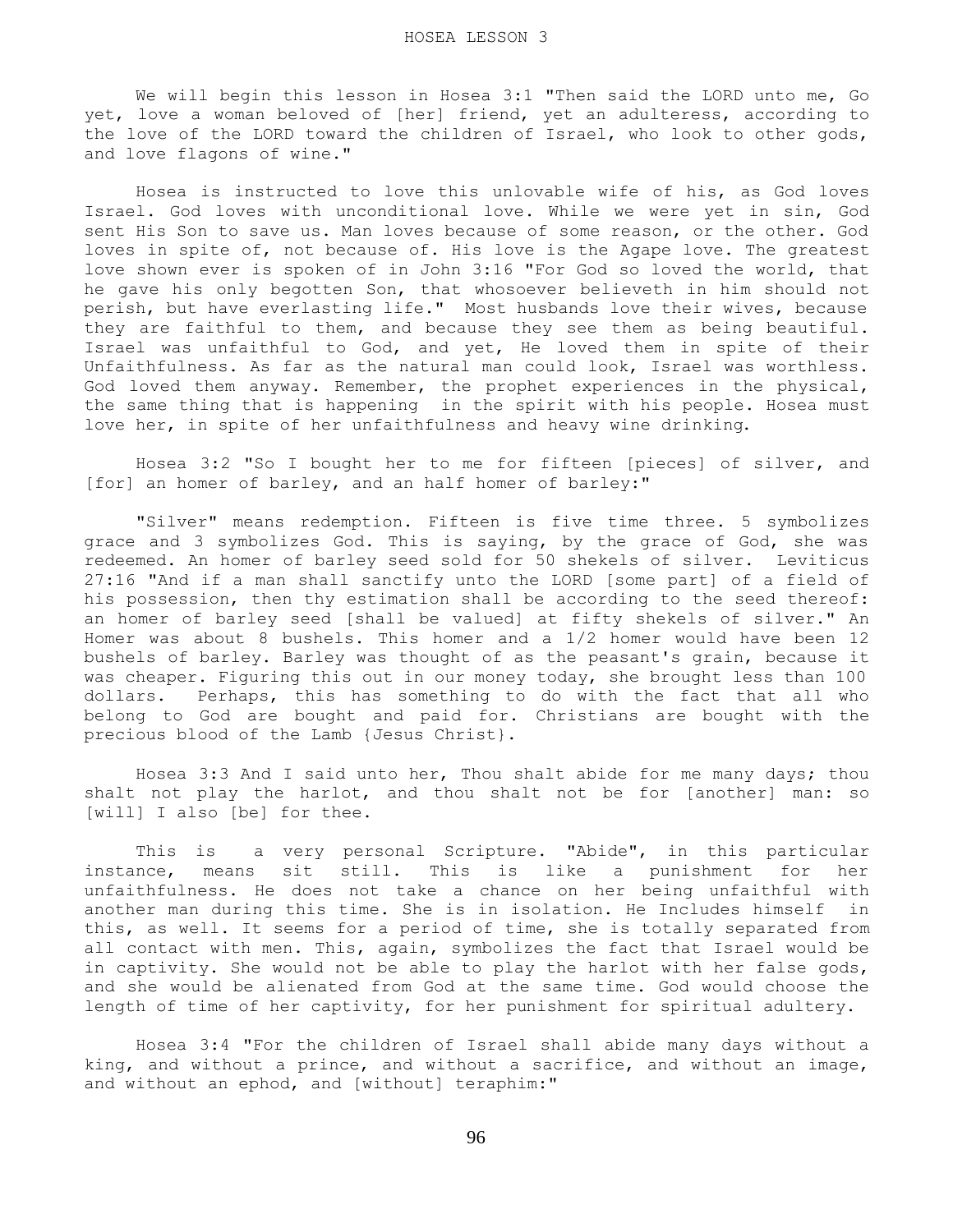They have been stripped from all privileges of worship, as the harlot had been stripped of contact with her lovers. In the king and prince, we see they are stripped of their civil authority. All forms of religion had been stripped, as well. The image is representing the worship of false gods. The ephod was worn by the high priest, and was their connection to God. God spoke to the people through the Urim and Thummim of the ephod of the high priest. Soothsaying was done through the teraphim.

 Hosea 3:5 "Afterward shall the children of Israel return, and seek the LORD their God, and David their king; and shall fear the LORD and his goodness in the latter days."

 This is clearly dated to happen in the latter days. When they seek the LORD, they will find Him. David, their king, is speaking of the One they call Messiah, and we call Jesus. There will be a day of repentance. They are bought and paid for with that precious blood. We see in the following Scripture that God is God of all, not just a few. I Timothy 4:10 "For therefore we both labour and suffer reproach, because we trust in the living God, who is the Saviour of all men, specially of those that believe." He provided salvation for everyone. Some will not accept that salvation. There is much controversy about these 10 tribes {Israel}, and what happened to them. In the physical, they would be very hard to trace. In the spiritual sense, they are the lost world that comes to Christ. Every person, who ever lived, was a sinner, just like Israel, before they came to Christ. All Christians have been bought with the precious blood of Jesus, just like these of Israel were bought by God. Perhaps, this whole chapter has been speaking of all people who are away from God until, Jesus came and set them free. It is God's goodness and mercy that saves us, not some act upon our part. We actually deserve to die for our sins. The wages of sin is death. Jesus marked our bill Paid In Full.

 I will give a selection of Scriptures that help on this. Romans 11:26 "And so all Israel shall be saved: as it is written, There shall come out of Sion the Deliverer, and shall turn away ungodliness from Jacob:" Romans 11:27 "For this [is] my covenant unto them, when I shall take away their sins." Romans 9:6 "Not as though the word of God hath taken none effect. For they [are] not all Israel, which are of Israel:" Romans 9:7 "Neither, because they are the seed of Abraham, [are they] all children: but, In Isaac shall thy seed be called." Romans 9:8 "That is, They which are the children of the flesh, these [are] not the children of God: but the children of the promise are counted for the seed." Galatians 3:29 "And if ye [be] Christ's, then are ye Abraham's seed, and heirs according to the promise."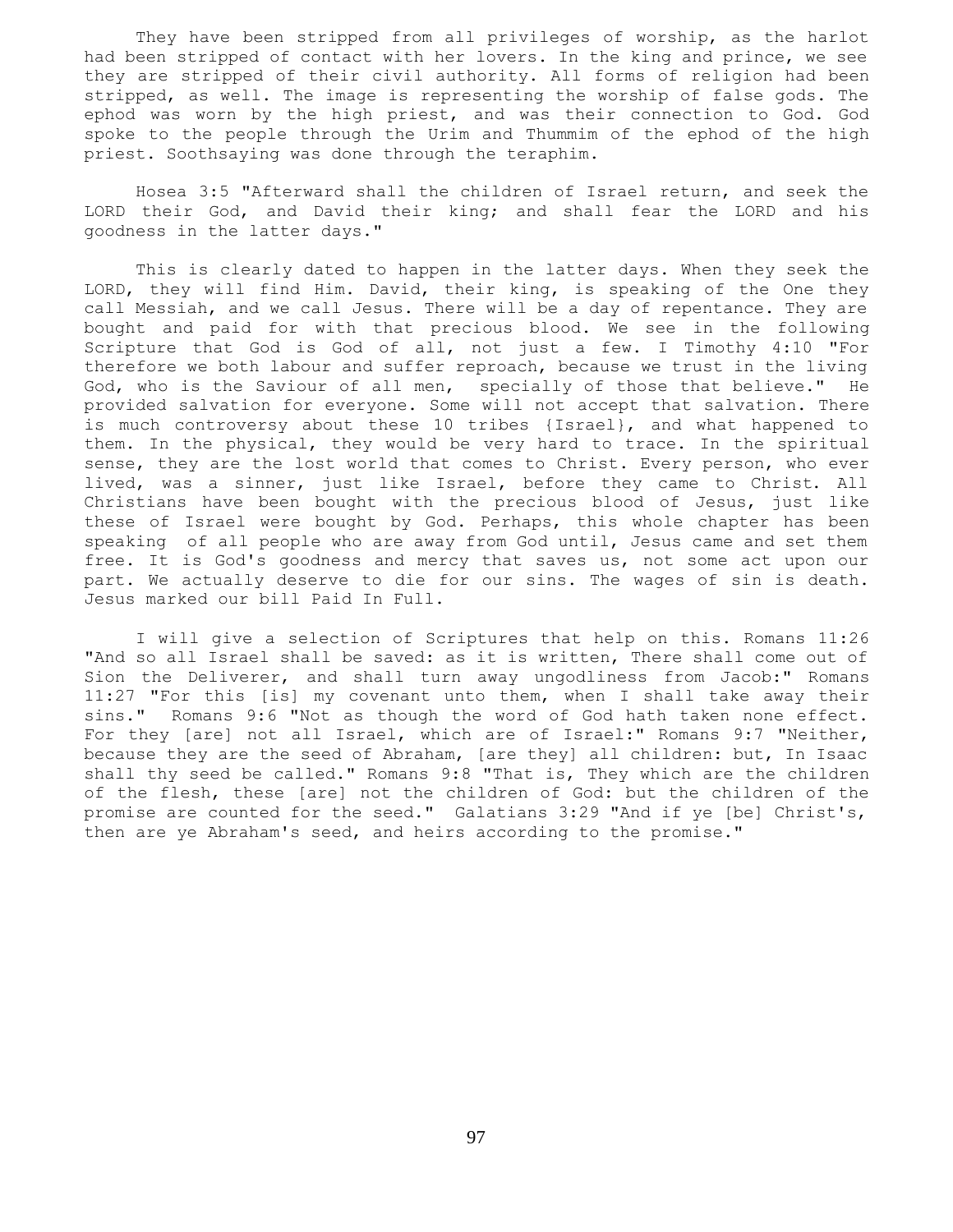## Hosea 3 Questions

1. Who is Hosea instructed to love in verse 1? 2. How was he to love her? 3. God loves in each of, not each of. 4. Quote John chapter 3 verse 16. 5. Why do most husbands love their wives? 6. What was unusual about God's love for Israel? 7. The prophet experiences in the \_\_\_\_\_\_\_\_, what is happening to the people in the 8. How much silver did Hosea pay for her? 9. What were the other items he gave in the purchase? 10. What does the silver, and the number 15, tell us? 11. What did an homer of barley sell for? 12. How large is an homer? 13. The total price paid for her, figured in our money would be less than 14. What are Christians bought with? 15. What does "abide", in this particular Scripture, mean? 16. She is in \_\_\_\_\_\_\_\_\_\_\_. 17. She is not only separated from her lovers, but from 18. What does this confinement of the woman symbolize of Israel? 19. Israel has been stripped of all form of \_\_\_\_\_\_\_\_\_\_, as the harlot had been stripped of contact with her \_\_\_\_\_\_\_\_. 20. What other things were stripped from Israel? 21. God spoke to His people through the and the end of the ephod of the high priest. 22. What was done through the teraphim? 23. When is verse 5 clearly dated? 24. Who is spoken of as David, their King? 25. Quote 1 Timothy chapter 4 verse 10. 26. Who are these people in the spiritual sense? 27. It is God's \_\_\_\_\_\_\_\_\_\_ and \_\_\_\_\_\_\_\_ that saves us, not some act upon our part. 28. The wages of sin is  $\overline{\phantom{a}}$ 29. Quote Romans chapter 11 verse 26. 30. Quote Romans chapter 11 verse 27. 31. The children of the \_\_\_\_\_\_\_\_\_ are counted for the seed. 32. Quote Galatians chapter 3 verse 29.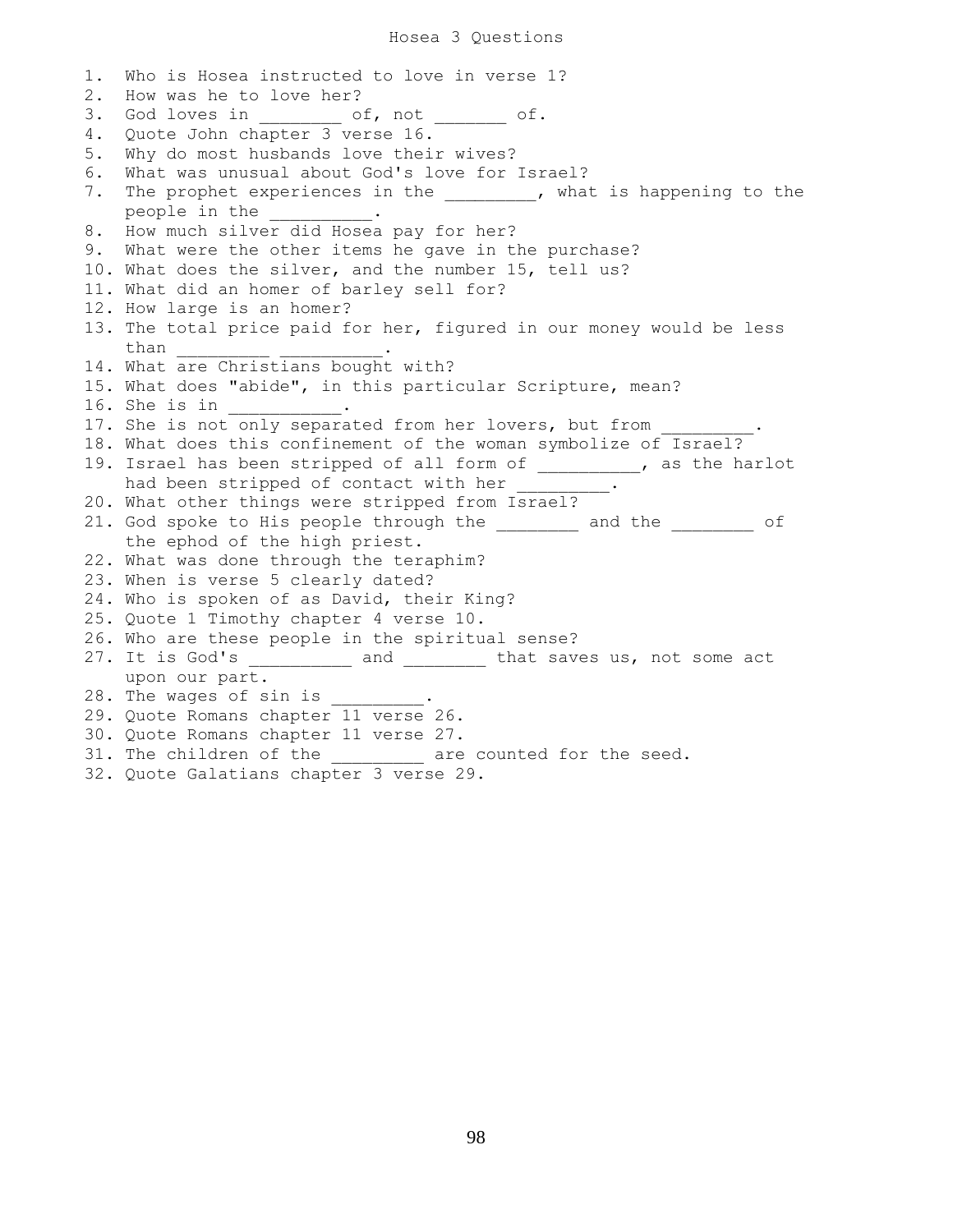We will begin this lesson in Hosea 4:1 "Hear the word of the LORD, ye children of Israel: for the LORD hath a controversy with the inhabitants of the land, because [there is] no truth, nor mercy, nor knowledge of God in the land."

 We have stressed so much in these lessons, that wisdom is a gift from God, but knowledge takes an effort upon our part. Knowledge is accumulated learning. Notice, first they must hear the Word of God. The Word is spoken through the prophet Hosea, but he is like an "ambassador", who brings someone else's message to the people. In this case, it is God's message. The purpose of this very Bible study is so that we can accumulate more learning and understanding of God's Word. The land spoken of, in verse 1 above, is a perfect description of our land today. They are at odds with God. They are disobedient to His Word. Truth and mercy are both God's gift to mankind. The knowledge of the will of God for their lives was far from them, because they did not diligently seek the truth and knowledge.

 Hosea 4:2 "By swearing, and lying, and killing, and stealing, and committing adultery, they break out, and blood toucheth blood."

 Again, we see so much of this in our society today, that there are not enough jail cells to hold the criminals. It is interesting to me, that this begins with swearing. In the loose society we live in, this has become so commonplace, it is not even considered a crime anymore. There was a time, when swearing got a person tied to a whipping post for 10 or 15 lashes of a whip. When people are out of the will of God, they commit all of these things and many more. Drugs and alcohol add to the immense number of crimes committed. Even drugs and alcohol are a sign of a society out of fellowship with God.

 Hosea 4:3 "Therefore shall the land mourn, and every one that dwelleth therein shall languish, with the beasts of the field, and with the fowls of heaven; yea, the fishes of the sea also shall be taken away."

 The civil authorities may allow these things to happen and go unpunished, but God will not. "Languish" implies sickness, and is another way of saying mourn. There is a sickness, and it is called sin. When these things happen in any land, God removes His blessings from them. Zephaniah 1:3 "I will consume man and beast; I will consume the fowls of the heaven, and the fishes of the sea, and the stumblingblocks with the wicked; and I will cut off man from off the land, saith the LORD."

 Hosea 4:4 "Yet let no man strive, nor reprove another: for thy people [are] as they that strive with the priest."

 It appears, that no one was above sin, so no one was not in a position to judge, or reprove another. Even the people were trying to tell the priest what was wrong.

 Hosea 4:5 "Therefore shalt thou fall in the day, and the prophet also shall fall with thee in the night, and I will destroy thy mother."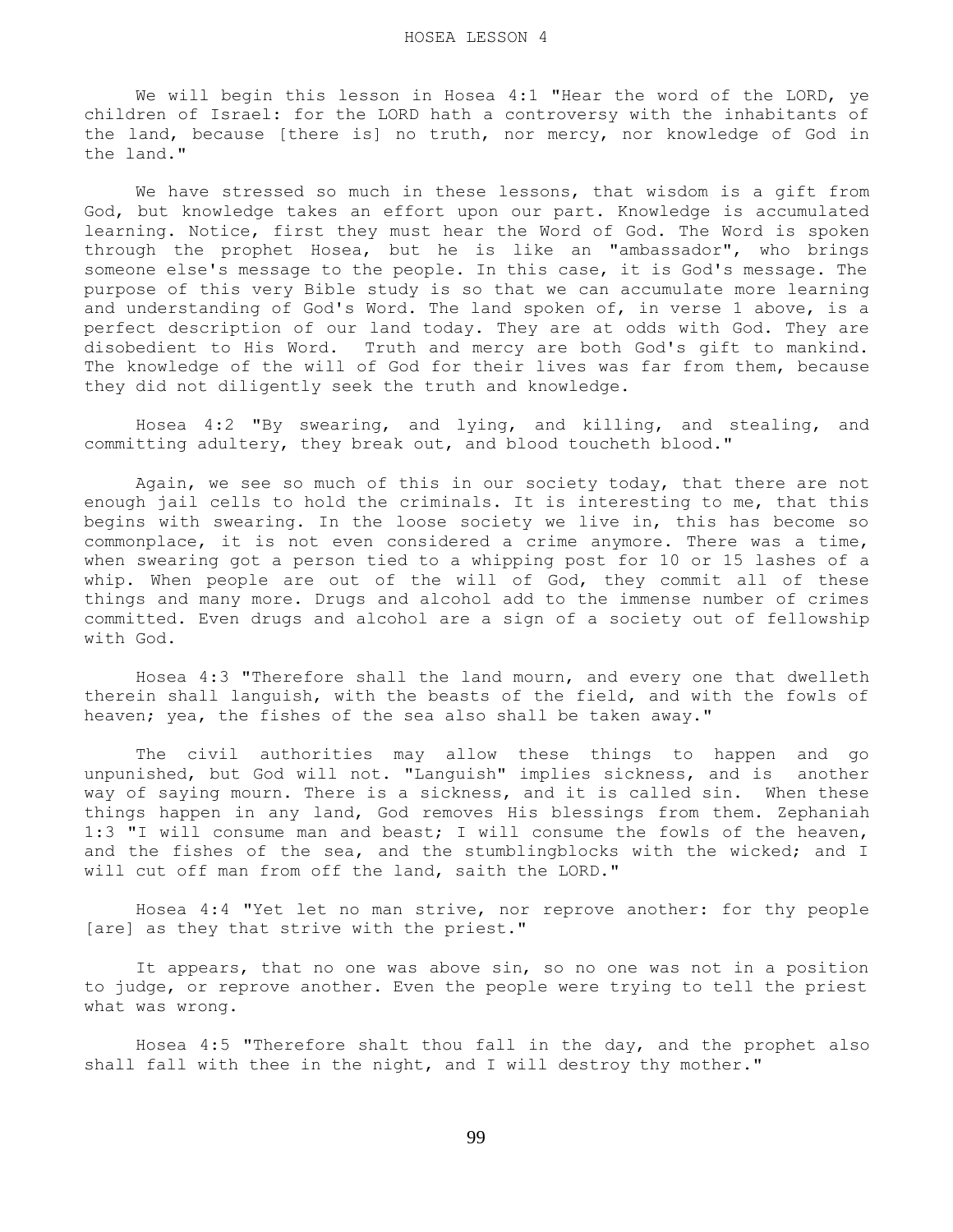It appears, from this, the prophet suffered with his people. The first part of the above sentence seems to be speaking of individuals who will not be spared. It will not matter whether it is day or night, the outcome is the same. The nation Israel is spoken of as "mother".

 Hosea 4:6 "My people are destroyed for lack of knowledge: because thou hast rejected knowledge, I will also reject thee, that thou shalt be no priest to me: seeing thou hast forgotten the law of thy God, I will also forget thy children."

 This is almost like saying, they did not study the Word of God and hide it away in their hearts. When God says "my people", he is speaking of each individual in the nation of Israel. To reject the knowledge of the Word of God, is to reject God. We can see from the following Scriptures, that God speaks of all of His followers as priests. I Peter 2:5 "Ye also, as lively stones, are built up a spiritual house, an holy priesthood, to offer up spiritual sacrifices, acceptable to God by Jesus Christ." I Peter 2:9 "But ye [are] a chosen generation, a royal priesthood, an holy nation, a peculiar people; that ye should shew forth the praises of him who hath called you out of darkness into his marvellous light:" I Peter 2:10 "Which in time past [were] not a people, but [are] now the people of God: which had not obtained mercy, but now have obtained mercy." Those who do not remember God will be forgotten of God, as well.

 Hosea 4:7 "As they were increased, so they sinned against me: [therefore] will I change their glory into shame."

 God had blessed them, and they had increased, but they could not handle prosperity. The minute they were out of trouble, they sought false gods. He turned the blessings into cursings. Deuteronomy 30:19 "I call heaven and earth to record this day against you, [that] I have set before you life and death, blessing and cursing: therefore choose life, that both thou and thy seed may live:" Just as it was their choice, it is our choice to receive blessings, or cursings. God will not bless those who are unfaithful to Him.

 Hosea 4:8 "They eat up the sin of my people, and they set their heart on their iniquity."

 There was an offering for sin. Perhaps, this is speaking of the evil priest being pleased with their sin. He would receive more offerings to eat, instead of correcting their iniquity.

 Hosea 4:9 "And there shall be, like people, like priest: and I will punish them for their ways, and reward them their doings."

 God punishes the priests, the same as He does the people, when they sin. He, also, blesses the priests, as the people when they keep His commandments.

 Hosea 4:10 "For they shall eat, and not have enough: they shall commit whoredom, and shall not increase: because they have left off to take heed to the LORD."

 When they eat and do not have enough, it means their food does not satisfy them. One of the ways God would punish those who followed false gods, was to cut off their food with a famine.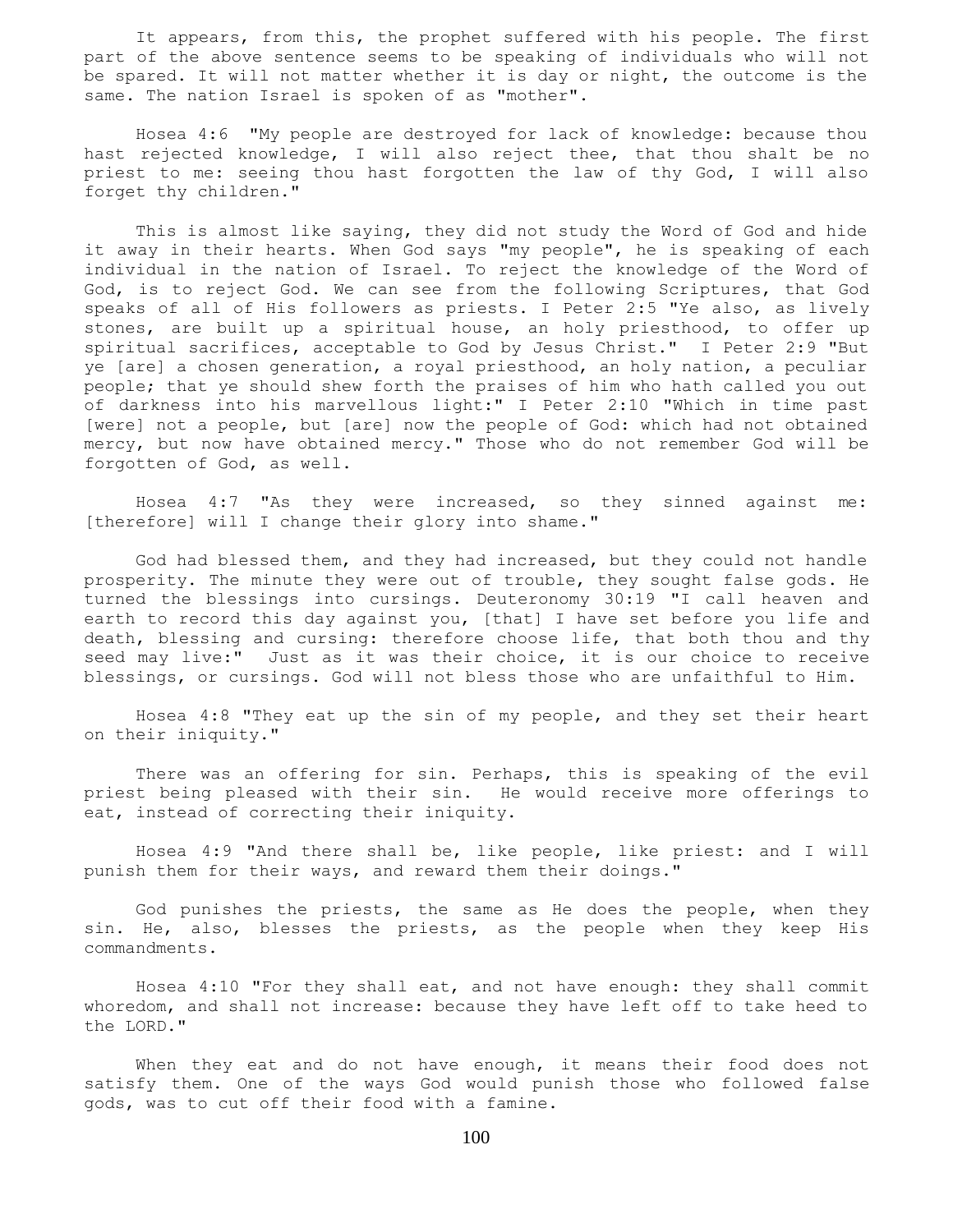Hosea 4:11 "Whoredom and wine and new wine take away the heart."

 Drunkenness and whoredom go together. Those who drink too much lose control of their own will.

 Hosea 4:12 "My people ask counsel at their stocks, and their staff declareth unto them: for the spirit of whoredoms hath caused [them] to err, and they have gone a whoring from under their God."

 The "whoredom", spoken of here, is of a spiritual nature. This is speaking of the worship of false gods. They have left the One True God for the false gods.

 Hosea 4:13 "They sacrifice upon the tops of the mountains, and burn incense upon the hills, under oaks and poplars and elms, because the shadow thereof [is] good: therefore your daughters shall commit whoredom, and your spouses shall commit adultery."

 This is a description of the various types of false worship that went on in the country. God caused their wives to be unfaithful to them, as they had been to Him.

 Hosea 4:14 "I will not punish your daughters when they commit whoredom, nor your spouses when they commit adultery: for themselves are separated with whores, and they sacrifice with harlots: therefore the people [that] doth not understand shall fall."

 Sin feeds upon itself. God was the husband of Israel in the spirit. They, who worshipped false gods, committed spiritual adultery against God. That sin was so terrible, that physical adultery paled in comparison. It had been the law to stone to death someone caught in the act of physical adultery, but why punish that individually, when the majority of the nation was guilty of spiritual adultery?

 Hosea 4:15 "Though thou, Israel, play the harlot, [yet] let not Judah offend; and come not ye unto Gilgal, neither go ye up to Beth-aven, nor swear, The LORD liveth."

 Israel got into this type of sin long before Judah did. In fact, Israel went into Assyrian captivity more than a hundred years, before Judah was taken captive by Babylon. Jereboam had set up a calf to worship in Bethhaven. Gilgal had become a place of worship of false gods. God did not want them mingling with those of Judah, for fear Judah would pick up their idolatry.

 Hosea 4:16 "For Israel slideth back as a backsliding heifer: now the LORD will feed them as a lamb in a large place."

 This gives a reason for the warning in the other verse. This shows that Israel is falling further into idolatry. She is slipping further and further in. When people, or nations slip further into sin, they go further and further from God.

Hosea 4:17 "Ephraim [is] joined to idols: let him alone."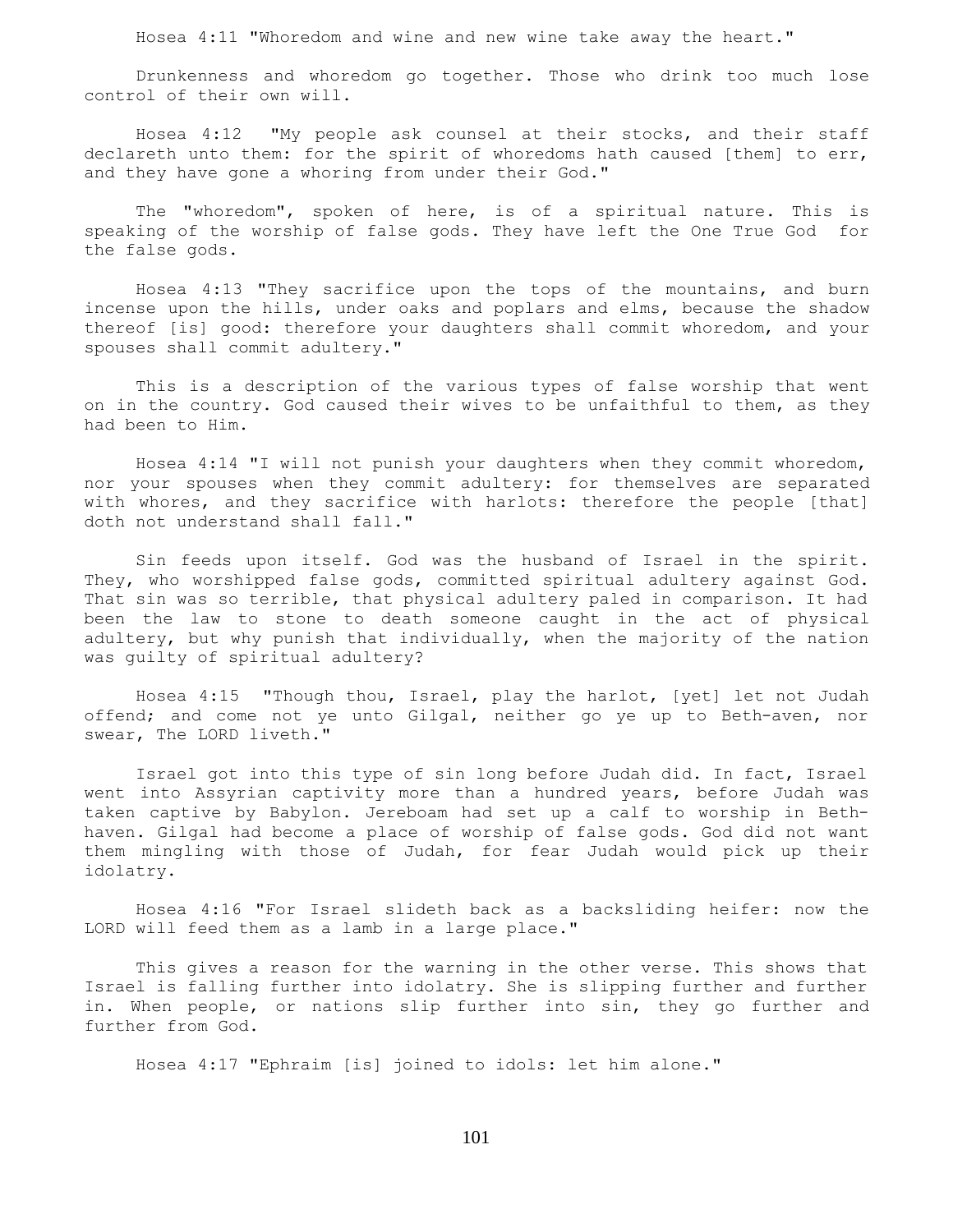Ephraim was the predominant tribe in Israel. They should have been the leaders. They are seemingly the deepest in sin. Idol worship was a rebellion against God, as well as being spiritual adultery.

 Hosea 4:18 "Their drink is sour: they have committed whoredom continually: her rulers [with] shame do love, Give ye."

 It appears, that the leaders, as well as the people, were continually sinning. It had become a way of life for the whole nation.

 Hosea 4:19 "The wind hath bound her up in her wings, and they shall be ashamed because of their sacrifices."

 The most ridiculous thing of all was the fact that they were still going through the formality of worshipping God. The wind, spoken of here, has to do with the wind of God's wrath. This type of sin leads no where, but to shame and disgrace.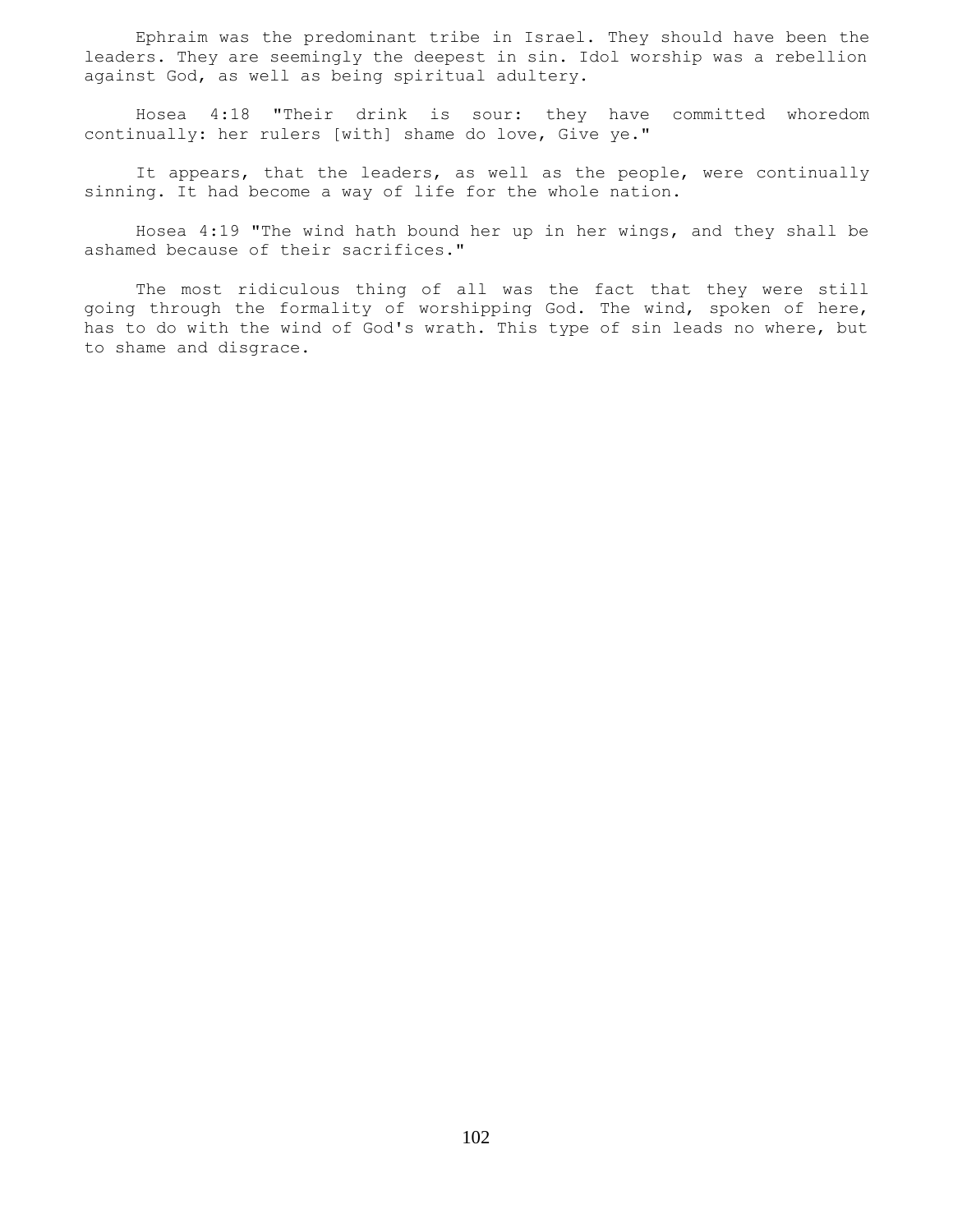1. Why does God have a controversy with the people in the land? 2. How does knowledge differ from wisdom? 3. What is an "ambassador"? 4. What is the purpose of this very Bible study? 5. Truth and mercy are God's to to the method of the set of the set of the set of the set of the set of the set o 6. What are the sins mentioned in verse 2? 7. What is interesting to the author about swearing being listed first? 8. What are drugs and alcohol a sign of? 9. What does "languish" imply? 10. Quote Zephaniah chapter 1 verse 3. 11. Who suffers along with the people? 12. Who is "mother", in verse 5, speaking of? 13. My people are destroyed for of 14. Who is God speaking of, when He says, "my people"? 15. To reject the knowledge of the Word of God is to reject . 16. Quote 1 Peter chapter 2 verse 5. 17. Ye are a \_\_\_\_\_\_\_\_\_\_\_ generation. 18. Quote Deuteronomy chapter 30 verse 19. 19. Whose choice is it, whether you will be blessed, or cursed? 20. When they eat and it is not enough means what? 21. Those who drink too much lose control of their 22. What kind of "whoredom" is verse 12 speaking of? 23. Describe some of the false worship? 24. What was worse than physical adultery? 25. Jereboam had set up a \_\_\_\_\_\_\_\_ to worship in Beth-haven. 26. Why did God not want Israel mingling with Judah? 27. How was Israel described in verse 16? 28. **Exercise is joined unto idols.** 29. What was the most ridiculous thing of all about their worship?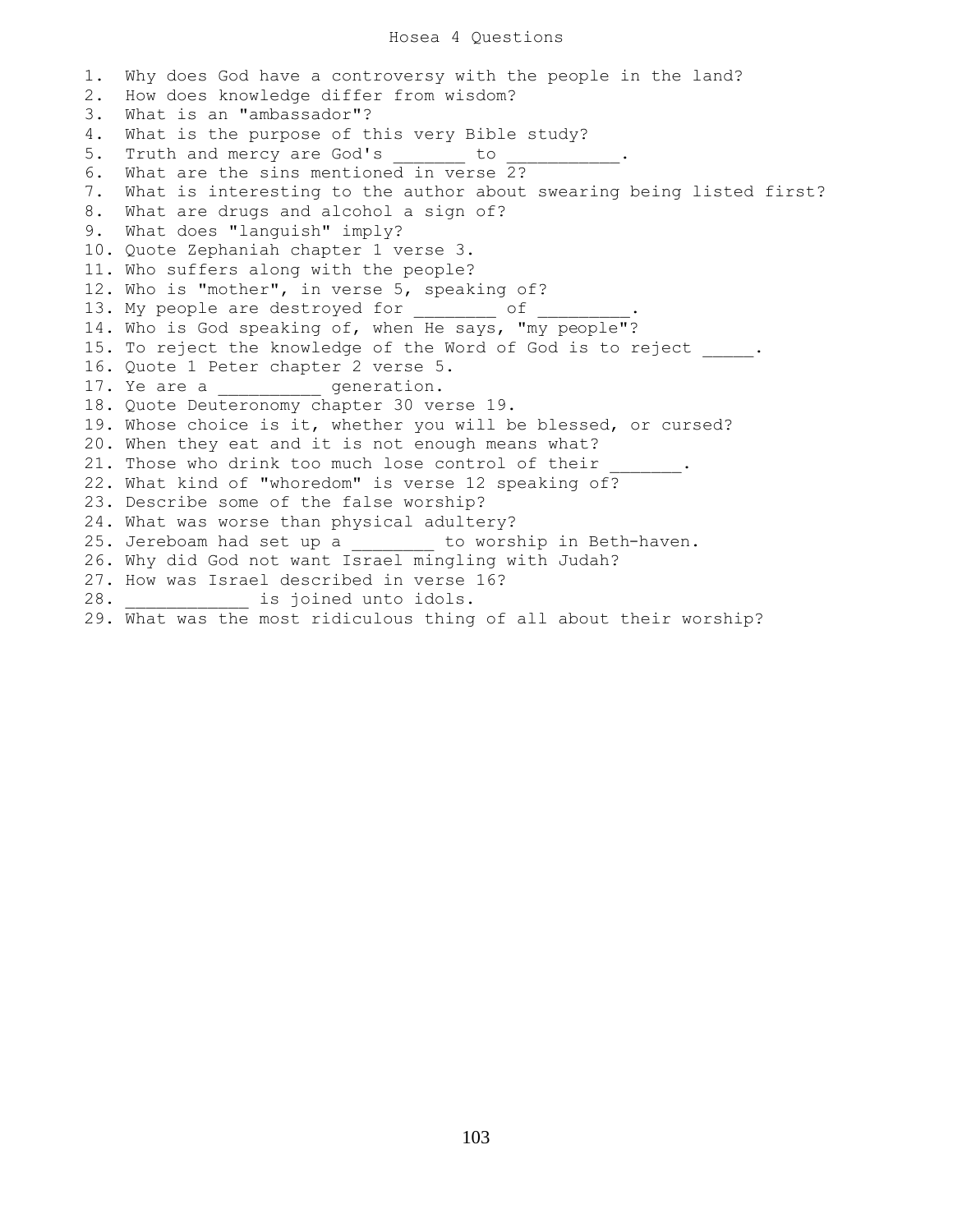We will begin this lesson in Hosea 5:1 "Hear ye this, O priests; and hearken, ye house of Israel; and give ye ear, O house of the king; for judgment [is] toward you, because ye have been a snare on Mizpah, and a net spread upon Tabor."

 This is speaking of this judgment being not just on the people, but the king, as well. The sin in the land was so great, it had even reached the priests. Places that had been a great advantage to them, like Mizpah and Tabor, had now been converted into places to worship false gods.

 Hosea 5:2 "And the revolters are profound to make slaughter, though I [have been] a rebuker of them all."

 It appears, there was much opposition to going up to Jerusalem to worship. There were people, who had revolted against God, lying in wait to kill them, as they passed by Tabor and Mizpah.

 Hosea 5:3 "I know Ephraim, and Israel is not hid from me: for now, O Ephraim, thou committest whoredom, [and] Israel is defiled."

 Ephraim was the most prominent of the tribes of Israel. Just as many times, Judah was spoken of as both the tribe of Judah and Benjamin, and other times was separated out, so is Ephraim. It appears, Ephraim was even more idolatrous than the other tribes. They had received the right hand blessing, so perhaps, they were, also, more responsible.

 Hosea 5:4 "They will not frame their doings to turn unto their God: for the spirit of whoredoms [is] in the midst of them, and they have not known the LORD."

We see, in this verse, not only were they practicing idolatry, but they had the spirit of idolatry, as well. They have turned their will over to evil, instead of to God. Plain and simply, they have fallen in love with false gods, and left the One True God.

 Hosea 5:5 "And the pride of Israel doth testify to his face: therefore shall Israel and Ephraim fall in their iniquity; Judah also shall fall with them."

 God had blessed Israel and Judah above other nations. Instead of this humbling them, they had become very proud, and thought themselves better than others. They had become so proud, they believed they could do anything, and God would still bless them. They had brazenly worshipped false gods. They thought they were above sin.

 Hosea 5:6 "They shall go with their flocks and with their herds to seek the LORD; but they shall not find [him]; he hath withdrawn himself from them."

All of the sacrifices they would make now, would be totally unacceptable to God. God warned them of the danger of worshipping false gods, and they had not taken heed. Now, it is too late.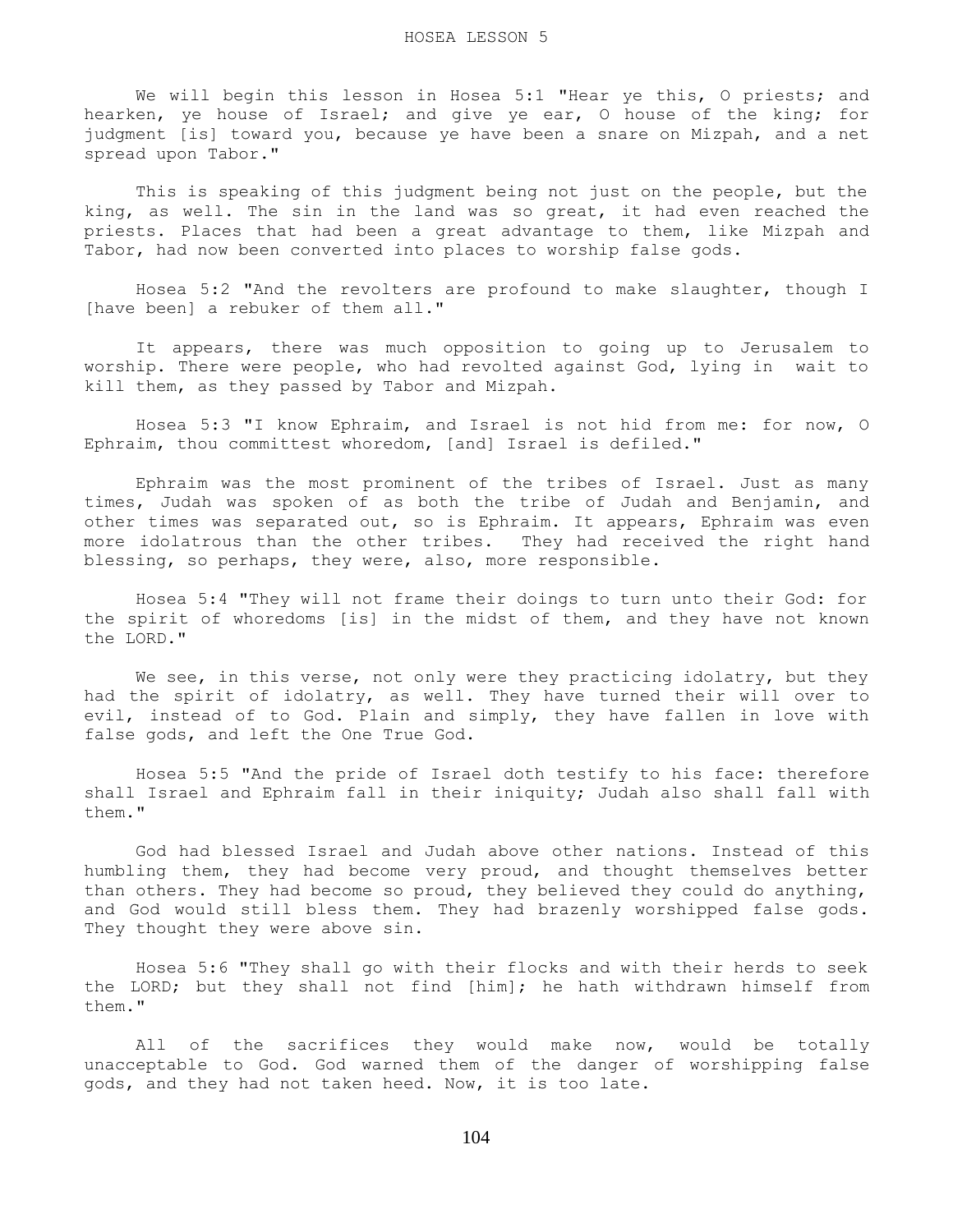Hosea 5:7 "They have dealt treacherously against the LORD: for they have begotten strange children: now shall a month devour them with their portions."

 God had forbidden His people to marry the heathen people around them. This is, possibly, where they picked up their practice of worshipping false gods. This could, also, be speaking of their unfaithfulness to God, and then their children being unfaithful to God. The fact that a month is mentioned, here, could be telling them that it would be just a short time, until the enemy would come and overcome them. Note, God has to allow this to happen. They could not attack God's people without God's permission.

 Hosea 5:8 "Blow ye the cornet in Gibeah, [and] the trumpet in Ramah: cry aloud [at] Beth-aven, after thee, O Benjamin."

 These places mentioned are the line of attack. It shows the progression of the battle. The cornet was an instrument that could be heard from great distance, and the silver trumpet was blown to call the people to battle. Beth-haven was a place near, and the trumpet could be heard by Benjamin.

 Hosea 5:9 "Ephraim shall be desolate in the day of rebuke: among the tribes of Israel have I made known that which shall surely be."

 This just speaks of the surety of the coming battle and their captivity. God has given them ample warning, and they have not taken heed.

 Hosea 5:10 "The princes of Judah were like them that remove the bound: [therefore] I will pour out my wrath upon them like water."

 This is speaking of a time when God's fury has come up in His face, and He has poured His wrath on His unfaithful. It appears, they had moved the landmarks, that God had strictly forbidden them move. This automatically brings judgment from God.

 Hosea 5:11 "Ephraim [is] oppressed [and] broken in judgment, because he willingly walked after the commandment."

 God allowed Ephraim to be oppressed and broken by his neighbors, as judgment from God for his unfaithfulness to God.

 Hosea 5:12 "Therefore [will] I [be] unto Ephraim as a moth, and to the house of Judah as rottenness."

 A garment riddled by a moth is ruined. The moth eats away at the material, until it is of no use. "Rottenness" speaks of decay from within. For a long time, Judah's rottenness will not show. This is saying, their destruction will not come instantaneously, but will be progressive, until they are destroyed. We certainly know this to be true with Judah, because Babylon took many years to totally destroy them.

 Hosea 5:13 "When Ephraim saw his sickness, and Judah [saw] his wound, then went Ephraim to the Assyrian, and sent to king Jareb: yet could he not heal you, nor cure you of your wound."

 It appears, from the verse above, that Ephraim and Judah became aware they had a problem. The sad thing was that Ephraim did not go to God with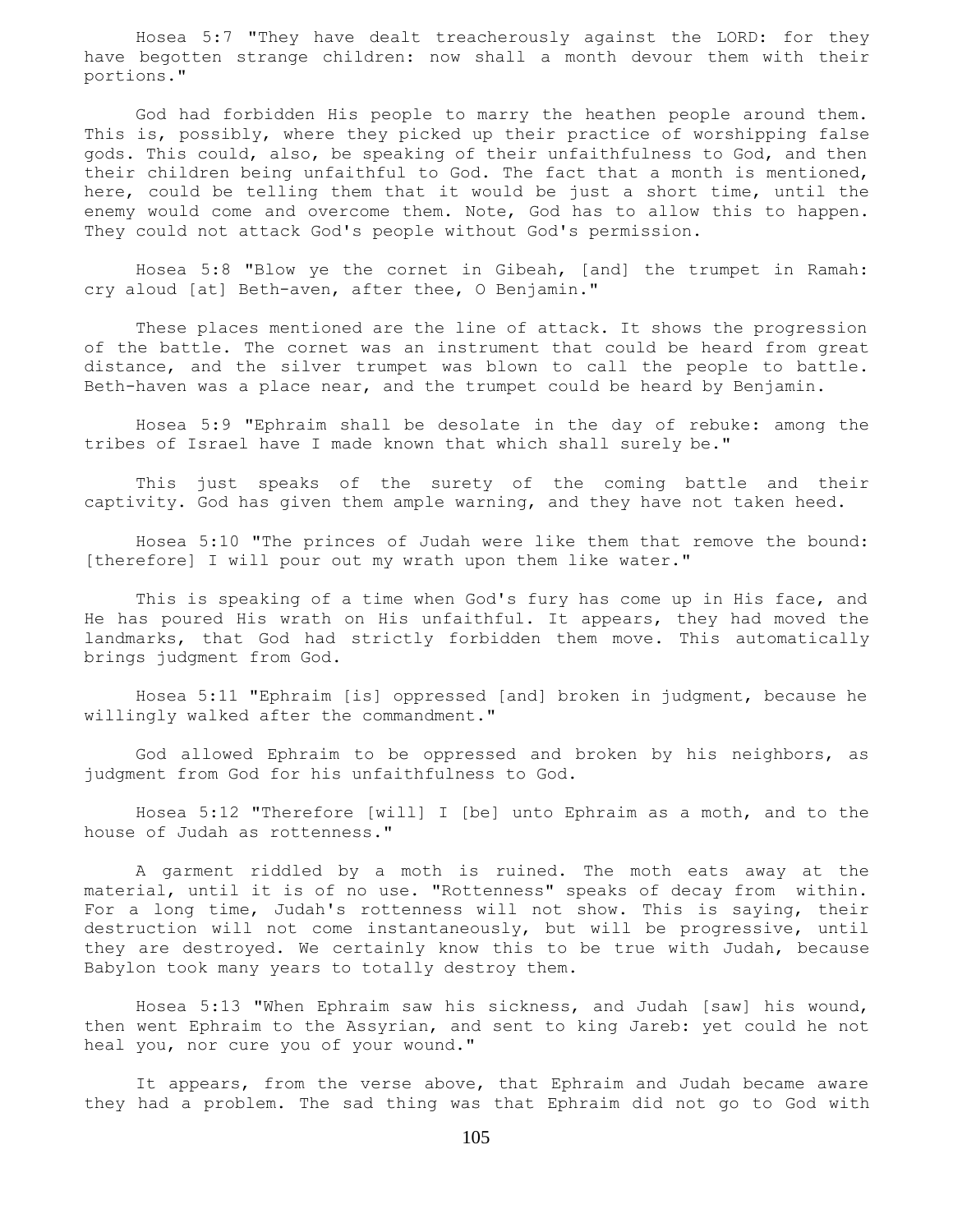the problem, but went to the Assyrians. They, both, were not willing to admit that their problem, was because of their worship of false gods. The world has no answers to problems then, or now. The worldly king Jareb was no help at all.

 Hosea 5:14 "For I [will be] unto Ephraim as a lion, and as a young lion to the house of Judah: I, [even] I, will tear and go away; I will take away, and none shall rescue [him]."

 The destruction of Ephraim is actually a little worse than the destruction of Judah. Perhaps, that is why God speaks of Himself as being as a lion to Ephraim, and a young lion to Judah. The young lion would not do as much damage as the lion. Notice, God tells them of the many battles that will take place, when He says, He will "tear and go away". This is a judgment of God, and no one will be able to stop it.

 Hosea 5:15 "I will go [and] return to my place, till they acknowledge their offence, and seek my face: in their affliction they will seek me early."

 This speaks of the time being extended for their captivity. The lion tears at its victim, and then carries it away. The lion then goes to his den and rests. This is, also, what this is speaking of here. God will allow all of these terrible things to happen to them. He will not intervene and stop it, as He has in the past. It is such a shame that they have to be in such destitute condition, before they reach out to God. The captivity is to cause them to repent and turn back to God. God will not seek them. They must seek Him. Because of the great affliction, they will seek God sooner than they would, had they not suffered so greatly.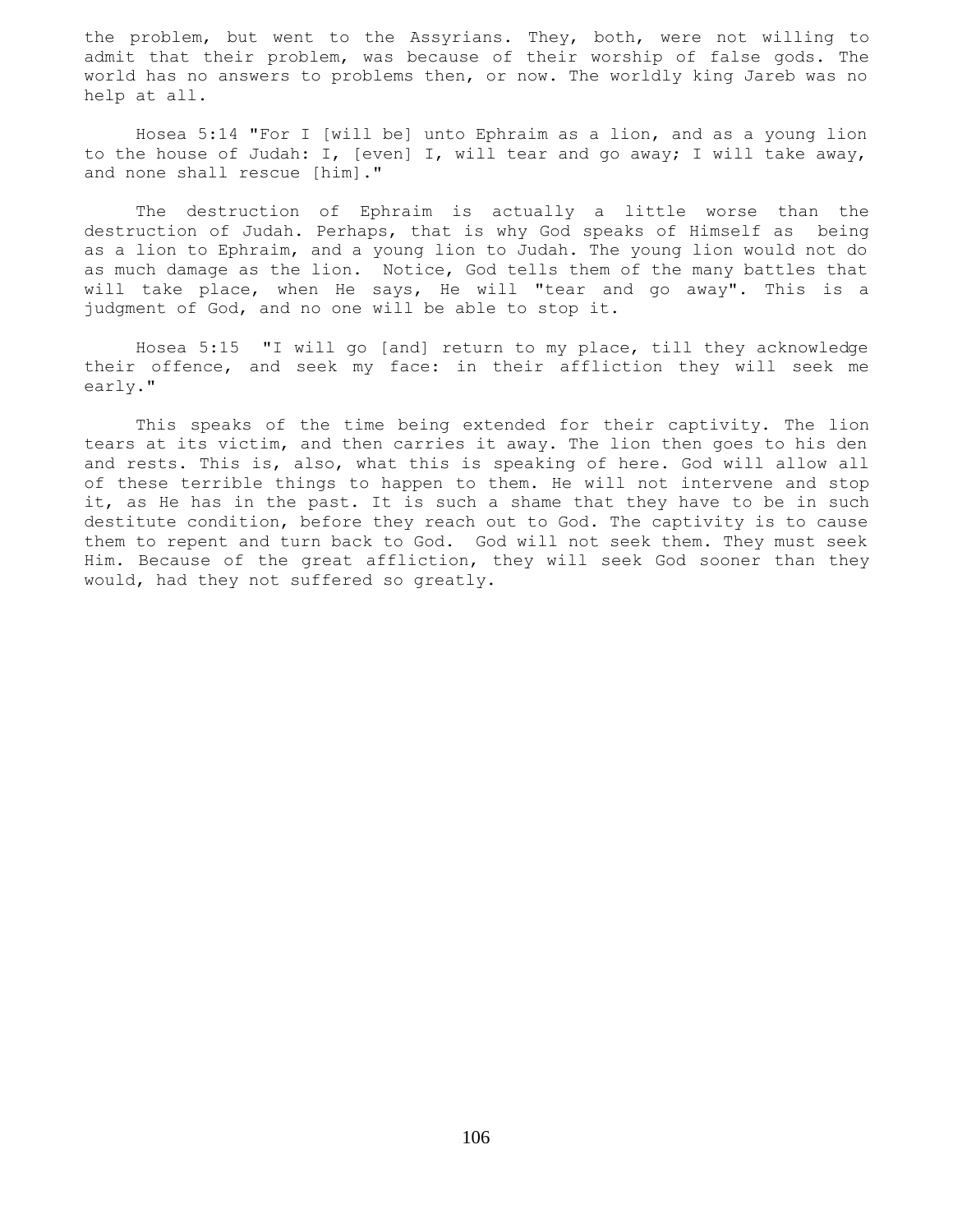## Hosea 5 Questions

1. Who is verse 1 addressed to? 2. Name two places, that they had turned into places to worship false gods. 3. What were the revolters opposed to? 4. Why is Ephraim spoken of separately from Israel? 5. Why was it even worse for Ephraim to stray from God? 6. What had they done, that was even worse than practicing idolatry? 7. The of Israel doth testify to his face. 8. What effect should it have had on Ephraim and Judah, when God blessed them above others? 9. They thought they were above 10. What effect would their sacrifices have on their relationship to God? 11. Who had God forbidden them to marry? 12. What does the mention of a month, in verse 7, indicate? 13. Blow ye the \_\_\_\_\_\_\_\_\_\_ at Gibeah. 14. What instrument was blown to call them to war? 15. What does verse 9 speak of? 16. Why was God so angry with them in verse 10? 17. The oppression by Ephraim's neighbors was for what? 18. God will be to Ephraim as a 19. He would be to the house of Judah as 20. Who did Ephraim seek help from, when he saw his sickness? 21. Was he any help? 22. What was the difference in the destruction of Ephraim and Judah? 23. What does the statement "tear and go away" mean? 24. Where does God go, when all of this is happening?

25. When will God help them?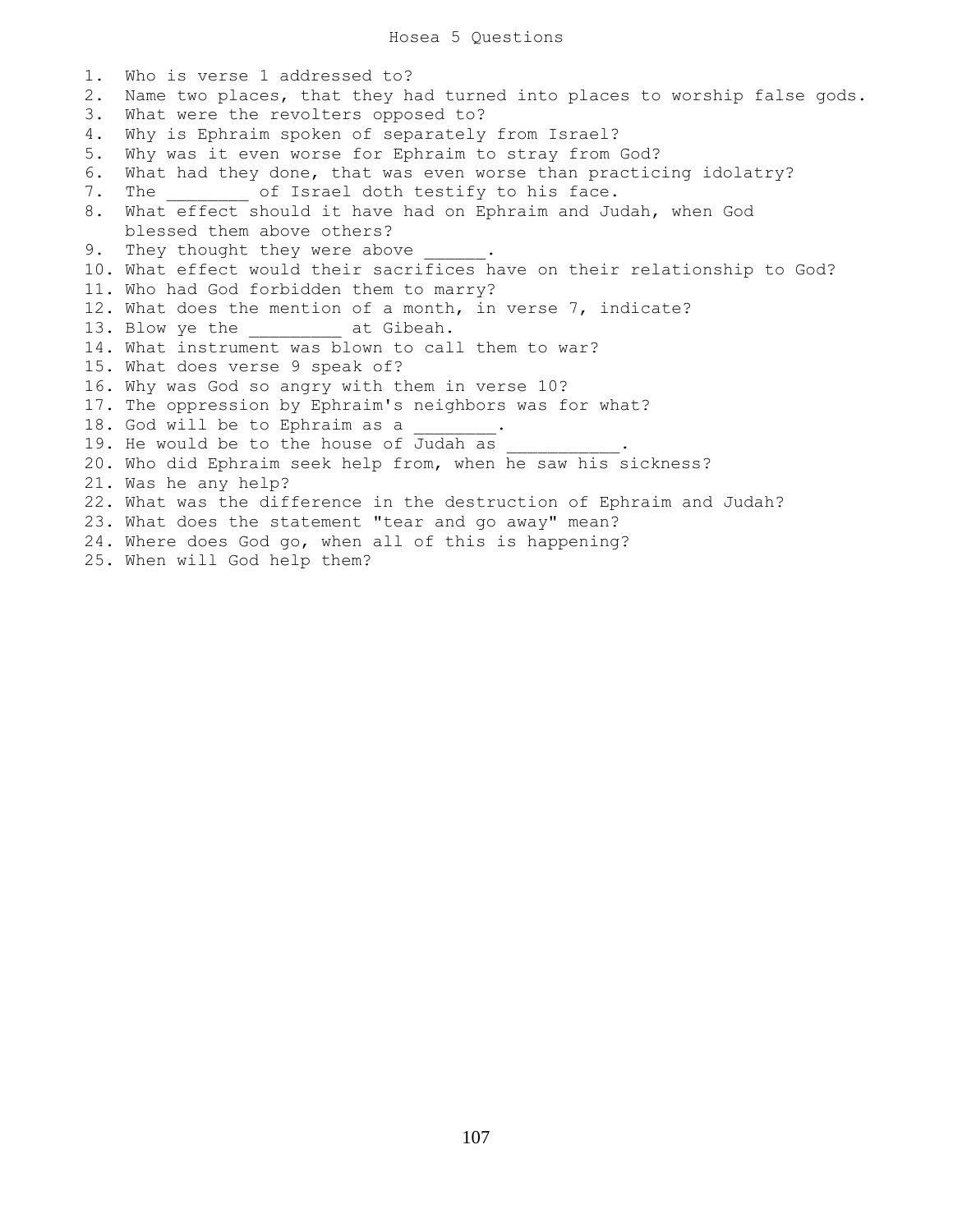We will begin this lesson in Hosea 6:1 "Come, and let us return unto the LORD: for he hath torn, and he will heal us; he hath smitten, and he will bind us up."

 This is speaking as if their captivity has already taken place. It is the same God that tore them, who will forgive them and cause them to begin again. God chastises His people as a loving parent. He, also, is full of grace and love for the very same people. God is our Judge, but He is, also, our Redeemer.

 Hosea 6:2 "After two days will he revive us: in the third day he will raise us up, and we shall live in his sight."

 The "two days", here, is not speaking of two twenty-four hour periods. It is speaking of two relatively small periods of time in God's sight. With God, a day can be as a thousand years. II Peter 3:8 "But, beloved, be not ignorant of this one thing, that one day [is] with the Lord as a thousand years, and a thousand years as one day." If these are two one thousand year days, this is speaking of a time very near the day we live in. "Living in His sight" could mean living in the presence of the Lord during the 1000 year day of Millennium reign of Jesus on the earth, or the time in heaven with Him. Notice, raise us up.

 Hosea 6:3 "Then shall we know, [if] we follow on to know the LORD: his going forth is prepared as the morning; and he shall come unto us as the rain, as the latter [and] former rain unto the earth."

 This is a call to the study of God and His Word. The way to know the LORD, is to diligently study His Word. Colossians 1:28 "Whom we preach, warning every man, and teaching every man in all wisdom; that we may present every man perfect in Christ Jesus:" Colossians 1:9 " For this cause we also, since the day we heard [it], do not cease to pray for you, and to desire that ye might be filled with the knowledge of his will in all wisdom and spiritual understanding;" Joel 2:23 "Be glad then, ye children of Zion, and rejoice in the LORD your God: for he hath given you the former rain moderately, and he will cause to come down for you the rain, the former rain, and the latter rain in the first [month]." The former and the latter rain are speaking of a time when the Spirit of God falls on the people of the earth like rain. Acts 2:17 "And it shall come to pass in the last days, saith God, I will pour out of my Spirit upon all flesh: and your sons and your daughters shall prophesy, and your young men shall see visions, and your old men shall dream dreams:" The "former rain" was the day of Pentecost, and the "latter" rain is at the end of the Gentile age. James 5:7 "Be patient therefore, brethren, unto the coming of the Lord. Behold, the husbandman waiteth for the precious fruit of the earth, and hath long patience for it, until he receive the early and latter rain."

 Hosea 6:4 "O Ephraim, what shall I do unto thee? O Judah, what shall I do unto thee? for your goodness [is] as a morning cloud, and as the early dew it goeth away."

 Ephraim, Judah, and in fact, all of mankind have no goodness of their very own. We all deserve to die, because of the sins we have committed. It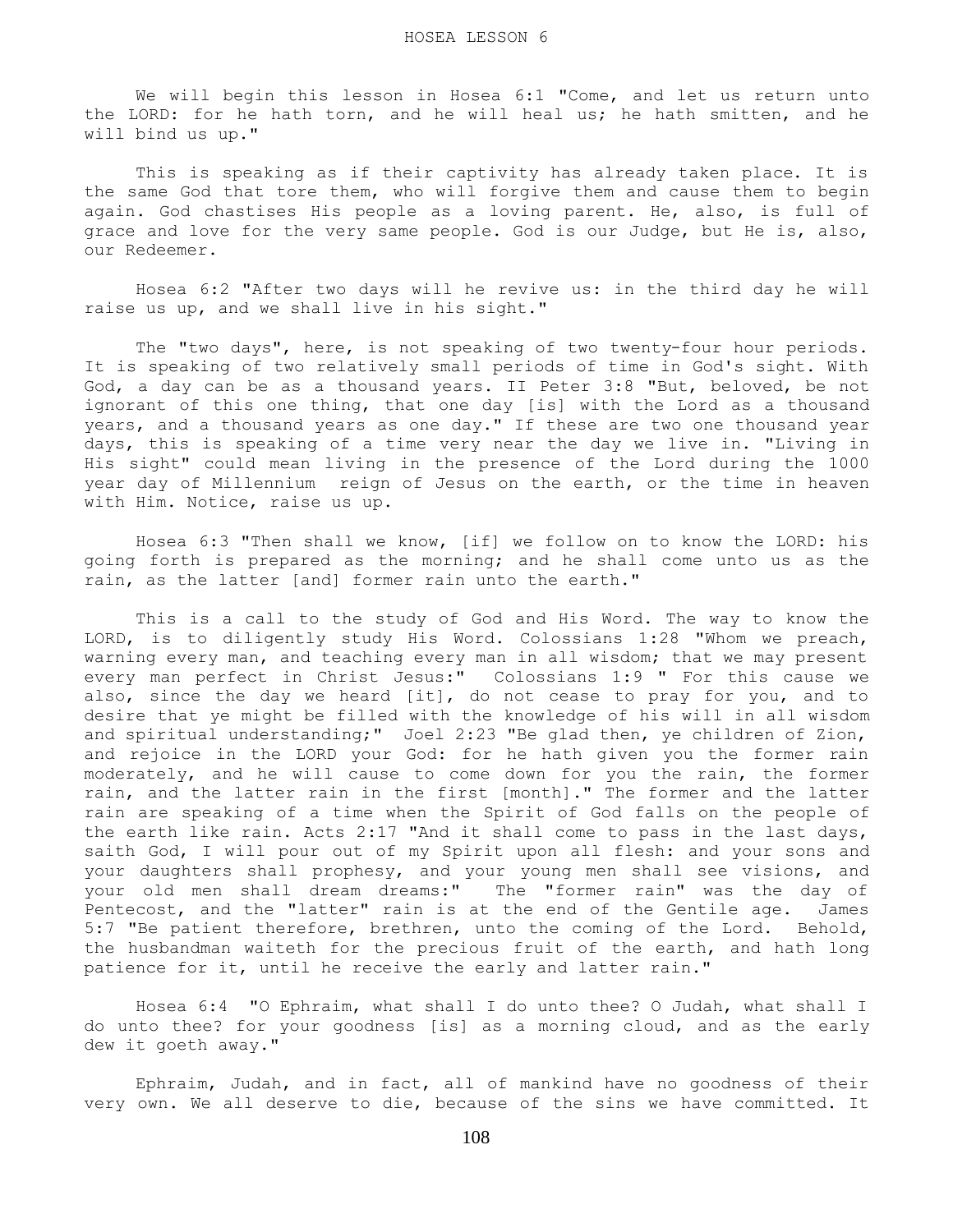is only by the free gift of salvation through Jesus Christ, that any of us are saved. God is merciful. John 3:16 "For God so loved the world, that he gave his only begotten Son, that whosoever believeth in him should not perish, but have everlasting life." God provided the way for us, that we could not provide for ourselves. We may act good for a moment, but our goodness goes away like the dew. Our righteousness is in Jesus Christ. He puts us who will believe in right standing with God.

 Hosea 6:5 "Therefore have I hewed [them] by the prophets; I have slain them by the words of my mouth: and thy judgments [are as] the light [that] goeth forth."

 These arrogant people of God had tried to stand against the God that made them. The prophets cut them down with warnings from God, if they did not repent. God spoke judgment against them, and they were punished for their sins. The Light does away with darkness. The Light of God was applied to get rid of sin in their lives.

 Hosea 6:6 "For I desired mercy, and not sacrifice; and the knowledge of God more than burnt offerings."

 God desired to be merciful to them. He saw their inability to live their way into heaven. He provided the perfect sacrifice, in Jesus Christ, to take away the sin of the world. Jesus became each individual's substitute on the cross. He paid the price in full for our sins. The sacrifice that God wants from the believers in Christ, is praise. Hebrews 13:15 "By him therefore let us offer the sacrifice of praise to God continually, that is, the fruit of [our] lips giving thanks to his name."

 Hosea 6:7 "But they like men have transgressed the covenant: there have they dealt treacherously against me."

 These Israelites thought they were better than the rest of the people of the world. Every person who ever lived, whether Jew or Gentile, has sinned. Romans 3:23 "For all have sinned, and come short of the glory of God;" I John 1:10 "If we say that we have not sinned, we make him a liar, and his word is not in us."

 Hosea 6:8 "Gilead [is] a city of them that work iniquity, [and is] polluted with blood."

 Gilead is spoken of,in the New Testament, as beyond Jordan. This really is speaking of the Israelites in their darker times, when there was much killing taking place. It could, also, be speaking of their connection with the crucifixion of Jesus.

 Hosea 6:9 And as troops of robbers wait for a man, [so] the company of priests murder in the way by consent: for they commit lewdness.

 "Troops of robbers" lie in wait hidden from view. Then, it seems, these priest appear to be godly men, when in fact they are very ungodly men. Jesus spoke the greatest indictment against priests, such as these, that was ever spoken against priest. Read the 23rd chapter of Matthew.

 Hosea 6:10 "I have seen an horrible thing in the house of Israel: there [is] the whoredom of Ephraim, Israel is defiled."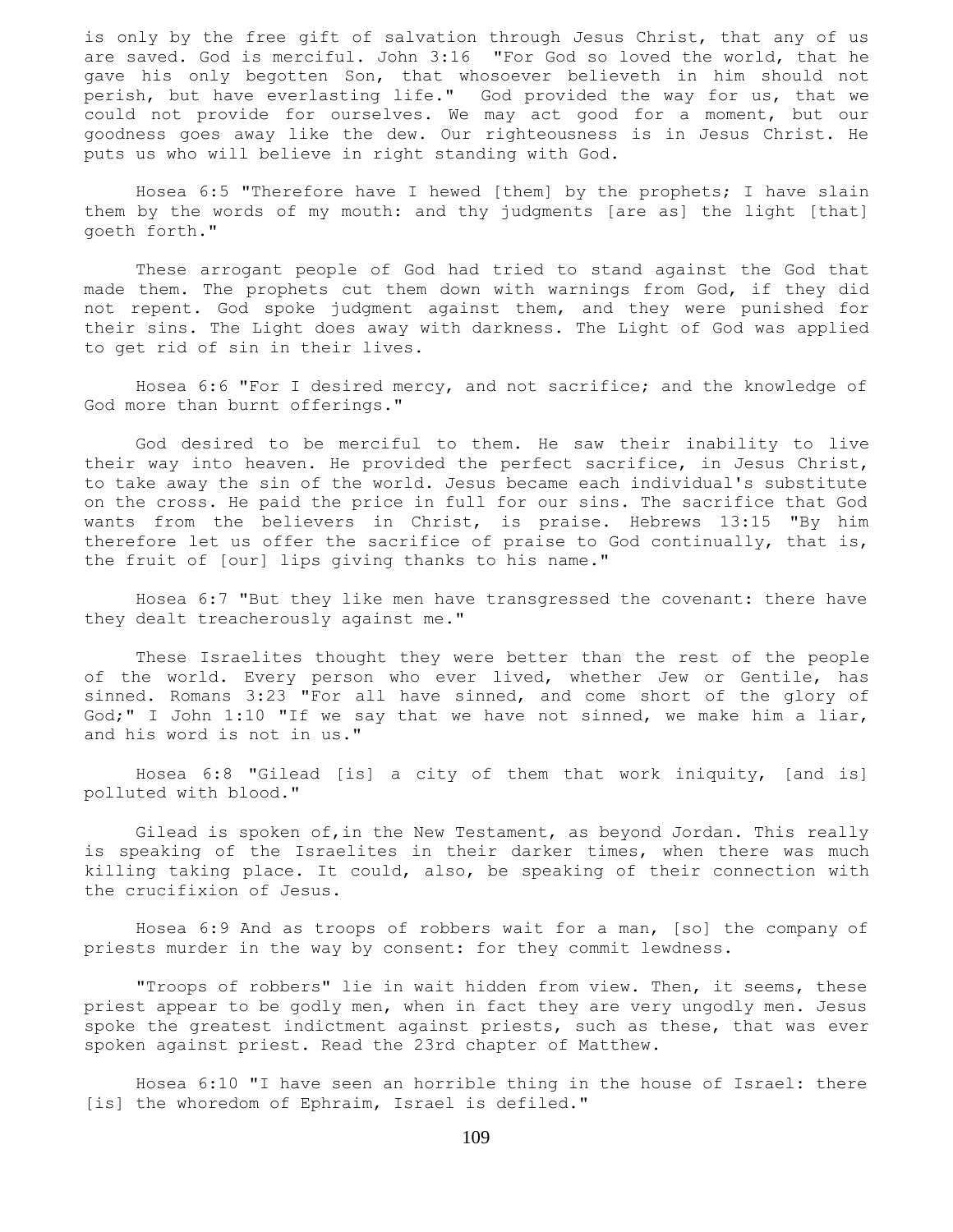The horrible thing they had done, was the worship of false gods. The whoredom they had committed was spiritual adultery. As we will see in the next verse, these are all 12 tribes of Israel, which got caught up in idolatry, not just Ephraim. Ephraim is mentioned separately, because he received the right hand {spiritual} blessing.

 Hosea 6:11 "Also, O Judah, he hath set an harvest for thee, when I returned the captivity of my people.'

 Judah had sinned like Israel, and they, too, would reap what they had sown. There is a great harvest at the end of the earth when all who believe in the Lord Jesus Christ will be carried to heaven to live for God. Those who reject Jesus, will be the tares which are gathered and burned.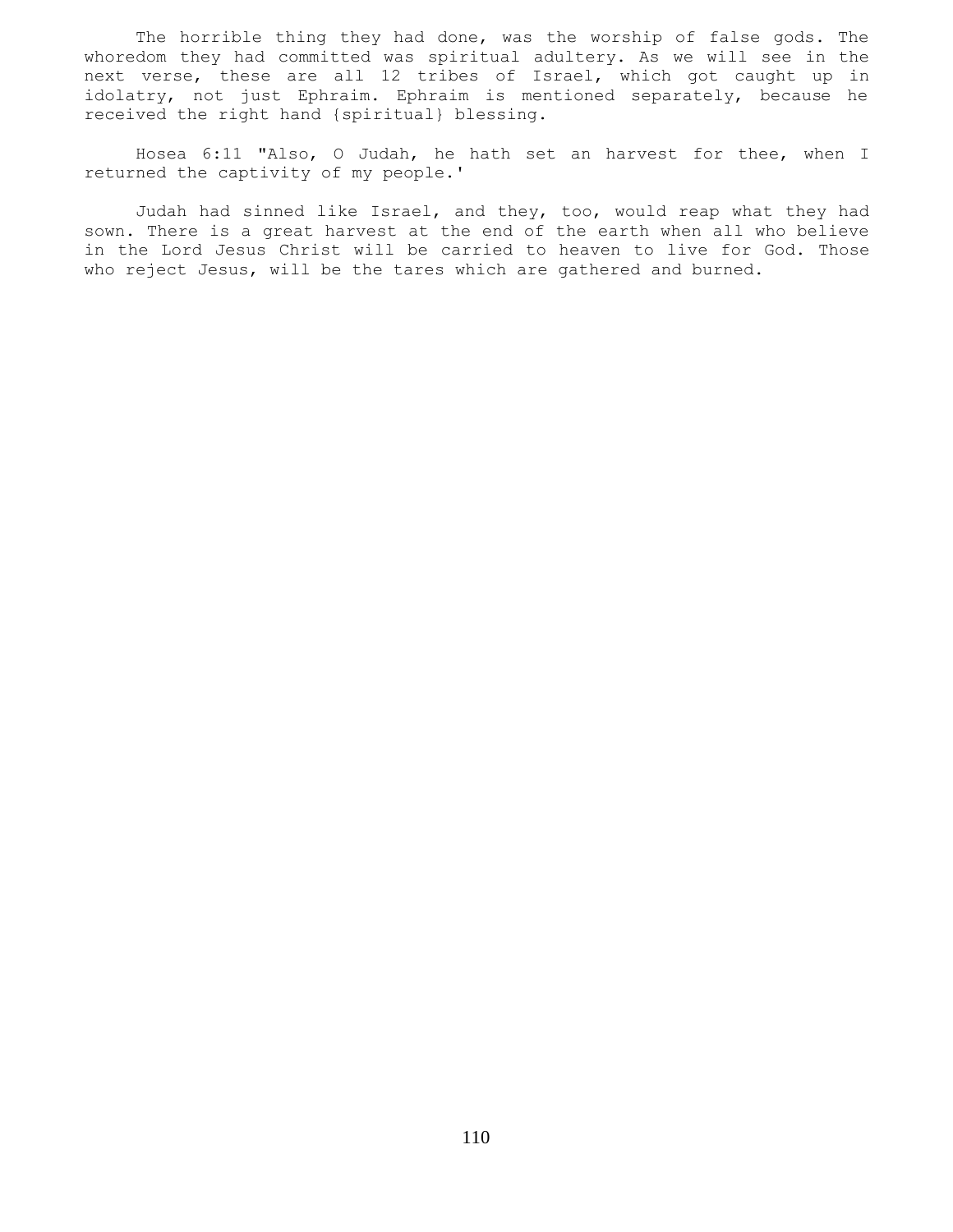1. Verse 1 is speaking as if their captivity \_\_\_\_ \_\_\_\_\_\_ \_\_\_\_  $\mathcal{L}=\mathcal{L}^{\mathcal{L}}$ 2. God chastises His people as a \_\_\_\_\_\_\_\_\_\_ \_\_\_\_\_\_\_\_\_. 3. God is our Judge, but He is, also, our 4. What does the author believe the two days, in verse 2, to be? 5. Quote 2nd Peter chapter 3 verse 8. 6. What is verse 3 a call to do? 7. How can we know the LORD? 8. Quote Colossians chapter 1 verse 28. 9. When was the "former rain"? 10. When will the "latter rain" be? 11. What is this rain speaking of? 12.  $\blacksquare$ , and in fact, all of mankind have no  $\blacksquare$  of their own. 13. Why do we all deserve to die? 14. What saves us? 15. Quote John chapter 3 verse 16. 16. Who makes us right in the sight of God? 17. How had the prophets cut down these arrogant people? 18. The Light of God was applied to get rid of what? 19. God provided the perfect sacrifice, 20. What is the sacrifice God wants from believers? 21. Quote Hebrews chapter 13 verse 15. 22. Who have sinned? 23. Quote 1 John chapter 1 verse 10. 24. Gilead is spoken of, in the New Testament, as 25. What do we learn about these priests as "troops of robbers"? 26. Where do we find the indictment Jesus spoke against priests, such as these? 27. What was the horrible thing they had done? 28. What happens at the great harvest at the end?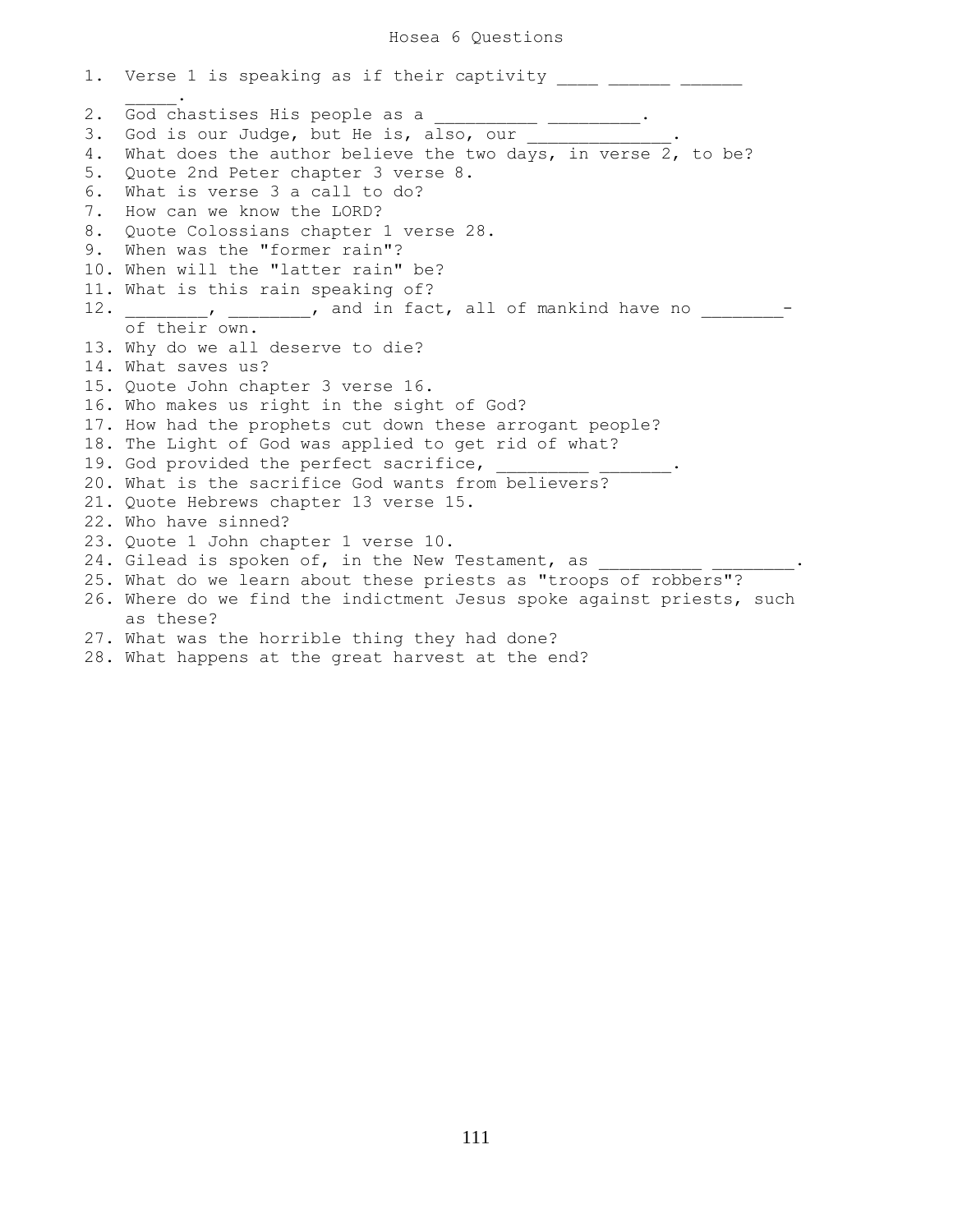We will begin this lesson in Hosea 7:1 "When I would have healed Israel, then the iniquity of Ephraim was discovered, and the wickedness of Samaria: for they commit falsehood; and the thief cometh in, [and] the troop of robbers spoileth without."

 God's desire, all along, was to heal Israel. We have talked a great deal about the will of man. Even though God wanted to heal them, they had to be willing to give up the worship of false gods. As we said, in an earlier lesson. In the time of Jereboam the second, they made a calf and put it in their place of worship as symbolizing God.

 Hosea 7:2 "And they consider not in their hearts [that] I remember all their wickedness: now their own doings have beset them about; they are before my face."

The heart of man is what he is. It is desperately wicked, or it is stayed upon God. In the case of those of Israel, they were desperately wicked. Their sins are the very things that cause this terrible judgment to come upon them.

 Hosea 7:3 "They make the king glad with their wickedness, and the princes with their lies."

 This was a corrupt society. The king was even pleased at the corruption. The king and the princes were just as involved as the people themselves.

 Hosea 7:4 "They [are] all adulterers, as an oven heated by the baker, [who] ceaseth from raising after he hath kneaded the dough, until it be leavened."

 "Leaven" speaks of sin. The fact that it is leavened, means it has risen to the height of sin. This adultery, again, is spiritual adultery. They are unfaithful to God. The kneading speaks of working the leaven down. It does not stay down. The sin is too great.

 Hosea 7:5 "In the day of our king the princes have made [him] sick with bottles of wine; he stretched out his hand with scorners."

 Drunkenness goes with sin. Wine dulls the senses, and causes one's will to be weak. At all sorts of celebrations, such as the birthday of the king, there were drunken parties. Not only did this wine make them not able to make correct decisions, but it gave them a false sense of security, as well. This wine dulled their senses for the evil sins they committed, as well. The sad thing is the fact, that the king joined the princes in this.

 Hosea 7:6 "For they have made ready their heart like an oven, whiles they lie in wait: their baker sleepeth all the night; in the morning it burneth as a flaming fire."

 They have turned their hearts over to sinful lust. Lust feeds upon itself, and gets hotter and hotter. The lust of this sort springs into action, when it breaks forth in flame.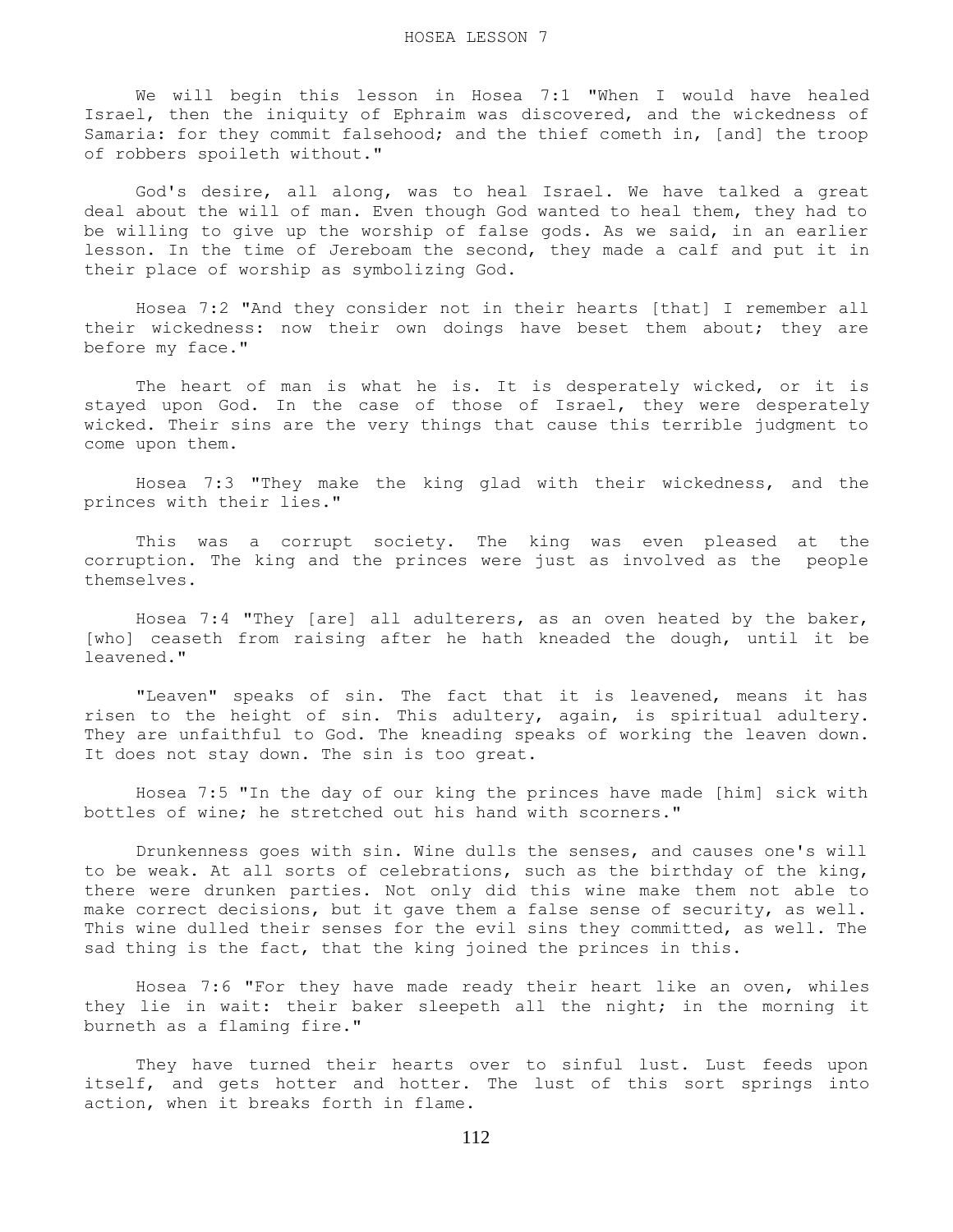Hosea 7:7 "They are all hot as an oven, and have devoured their judges; all their kings are fallen: [there is] none among them that calleth unto me."

 Anyone who opposed them, they removed from authority. The judges and prophets were not supposed to be subject to the king, or the people, but they have all been done away with. There is no one to cry out to God for the people, when the religious leaders are removed. Sometimes people have fallen so far, it is difficult for them to reach out to God. This was certainly the case here.

 Hosea 7:8 "Ephraim, he hath mixed himself among the people; Ephraim is a cake not turned."

 This is speaking of God's people mixing with the heathen people around them. It, also, is speaking of a cake that had been cooked with uneven heat. It was well done on the one side, and the other side of the cake was raw. This is speaking of a person whose life is not consistent. He proclaimed to love God and to live for God, but he played around with the worship of false gods at the same time. He was unstable in all of his ways.

 Hosea 7:9 "Strangers have devoured his strength, and he knoweth [it] not: yea, gray hairs are here and there upon him, yet he knoweth not."

 This is saying that the sin crept in without him being aware of it. Such a person turns gray one hair at a time, and does not realize he is gray until after it is complete. The sinful nature came in a little at a time and he was not even aware of it until it was too late.

 Hosea 7:10 "And the pride of Israel testifieth to his face: and they do not return to the LORD their God, nor seek him for all this."

 They were so sure of their standing with God, they did nothing to assure its continuance. They thought of themselves as God's chosen people, and they felt they were beyond being judged of God. Pride, of this kind, comes just before a fall. They had overlooked the necessity of maintaining their standing with God by their faithfulness. They took God for granted, and began seeking thrills with false gods.

 Hosea 7:11 "Ephraim also is like a silly dove without heart: they call to Egypt, they go to Assyria."

 A "silly dove" is unaware of the danger of flying head long into a net. Ephraim has forgotten their help is in God. They seek help from Egypt {world}, and from Assyria. They are heading for their own trap.

 Hosea 7:12 "When they shall go, I will spread my net upon them; I will bring them down as the fowls of the heaven; I will chastise them, as their congregation hath heard."

 Just as the silly dove is caught in the net unexpectedly, they are caught in the trap of their own making. They were unaware that Egypt, or Assyria, was not where their chastisement would come from, but from God. God could use any country He chose to for the carrying out of His chastisement. They had angered God with their actions.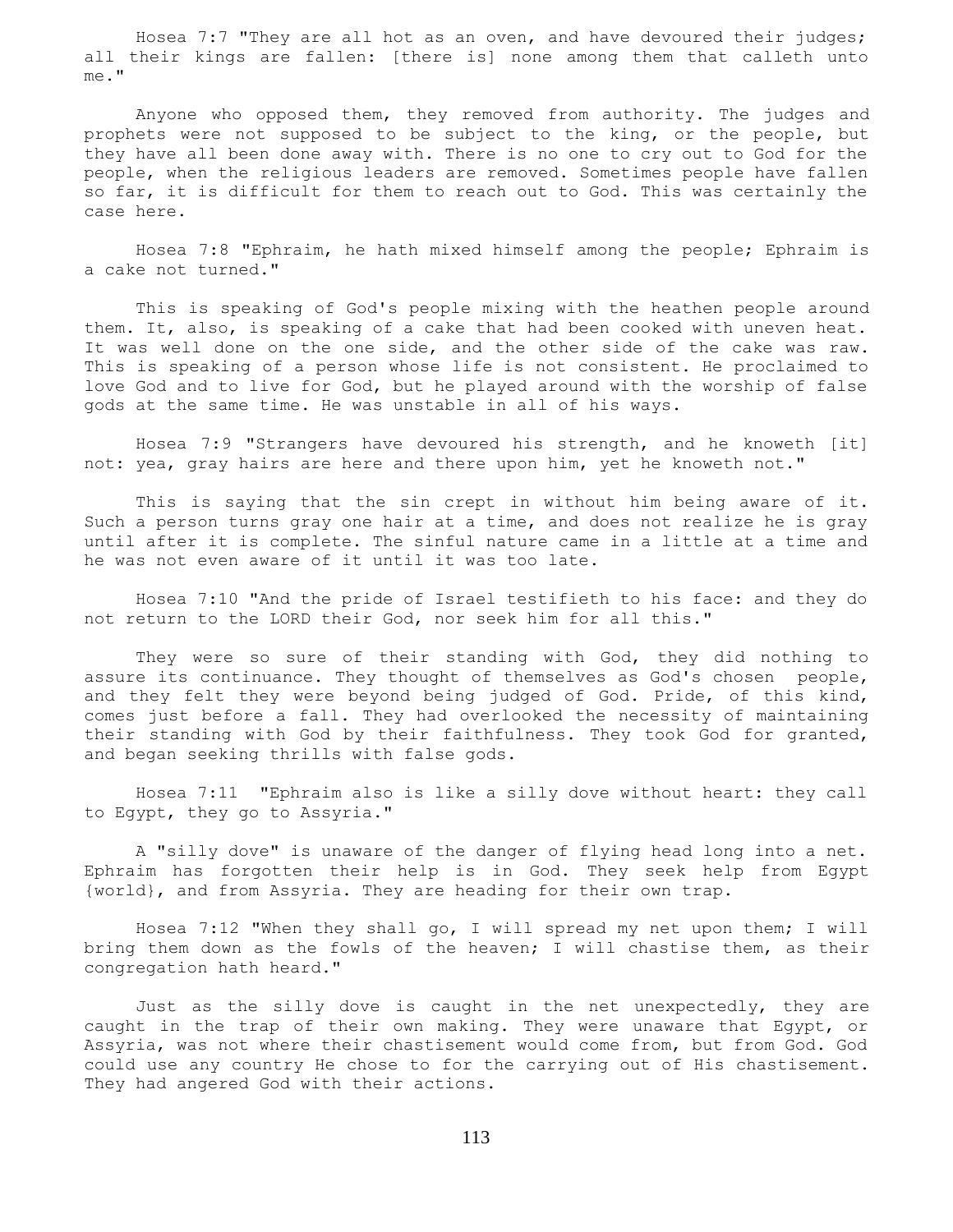Hosea 7:13 "Woe unto them! for they have fled from me: destruction unto them! because they have transgressed against me: though I have redeemed them, yet they have spoken lies against me."

 They have left the safety of their God and sought others. The safest place for a bird is in his own nest. The destruction comes on them, because they have transgressed God's law. God was their redeemer. They have become unfaithful to Him. It appears their lying, here, is a denial of God.

 Hosea 7:14 "And they have not cried unto me with their heart, when they howled upon their beds: they assemble themselves for corn and wine, [and] they rebel against me."

 It appears, from this verse, they cried upon their beds at night, but did not direct those cries to God. At least they did not cry for Him with their hearts. Their hearts were far from God. This "assembling themselves for corn and wine" could be speaking of some false worship they were involved in. To rebel against God, is to rebel against His authority. I Samuel 15:22 "And Samuel said, Hath the LORD [as great] delight in burnt offerings and sacrifices, as in obeying the voice of the LORD? Behold, to obey [is] better than sacrifice, [and] to hearken than the fat of rams." Jesus said the following, that is the same statement. John 14:15 "If ye love me, keep my commandments." They did not keep God's commandments, because they did not love God. They rebelled against Him.

 Hosea 7:15 "Though I have bound [and] strengthened their arms, yet do they imagine mischief against me."

 It was God who had made them strong in the first place. They did not realize who had really helped them. They did not know who their friend was. They looked to the world for answers that only God had the answer to.

 Hosea 7:16 "They return, [but] not to the most High: they are like a deceitful bow: their princes shall fall by the sword for the rage of their tongue: this [shall be] their derision in the land of Egypt."

 Their denying God got them into the difficulty they were in. A deceitful bow is one that sends an arrow in another direction other than to the target. You may aim at one thing, and hit another with a deceitful bow. You cannot trust that bow. They have missed the target. They are not even smart enough to come back to God for help. They have returned to their idol worship. "Derision" means speak unintelligibly.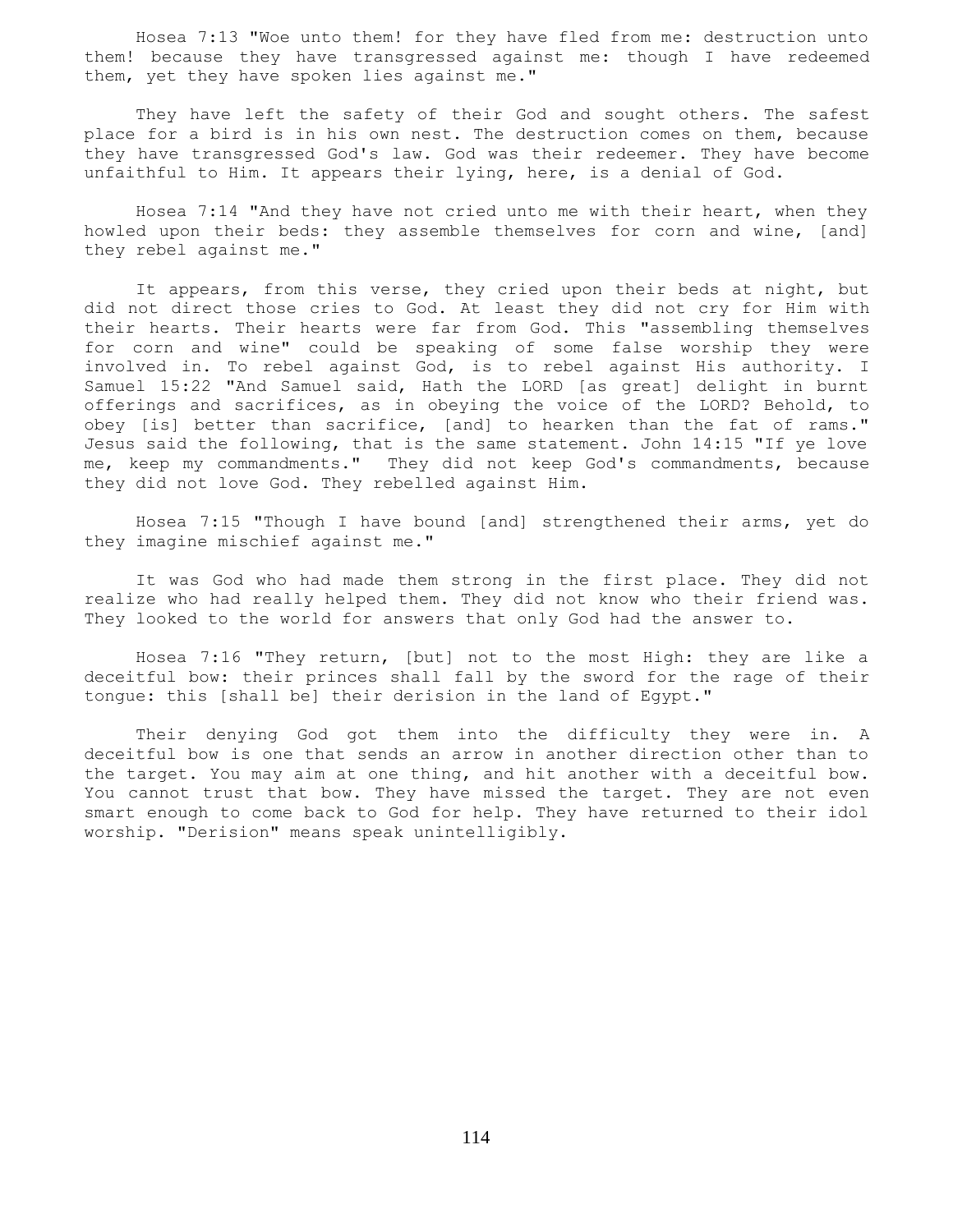1. What was God's desire all along? 2. Why did God not heal them? 3. What terrible thing had they done in the time of Jereboam the second? 4. What reveals what a man is? 5. What causes the terrible judgment to come upon them? 6. What unusual thing is said, in verse 3, about the king? 7. Leaven speaks of . 8. The fact that it is leavened, means what? 9. The princes have made the king sick with  $\qquad \qquad$  of  $\qquad \qquad$ 10. What does too much wine do to you? 11. What have they turned their hearts over to? 12. What is verse 6 speaking of? 13. What did they do with those who opposed them? 14. What does verse 8 say Ephraim had done? 15. What is wrong with the cake of verse 8? 16. What type of person does this cake describe? 17. What happened to his strength? 18. What is meant by the gray hairs being here and there upon him? 19. What was their problem mentioned in verse 10? 20. What had they overlooked? 21. What does a "silly dove" do? 22. Where would their chastisement come from? 23. God redeemed them, and how did they repay Him? 24. Quote 1 Samuel chapter 15 verse 22. 25. Quote John chapter 14 verse 15. 26. Why did they not keep God's commandments? 27. had made them strong in the first place. 28. Who had they looked to for answers? 29. They returned, but not to the \_\_\_\_\_\_\_ \_\_\_\_\_\_. 30. What got them into their difficulty?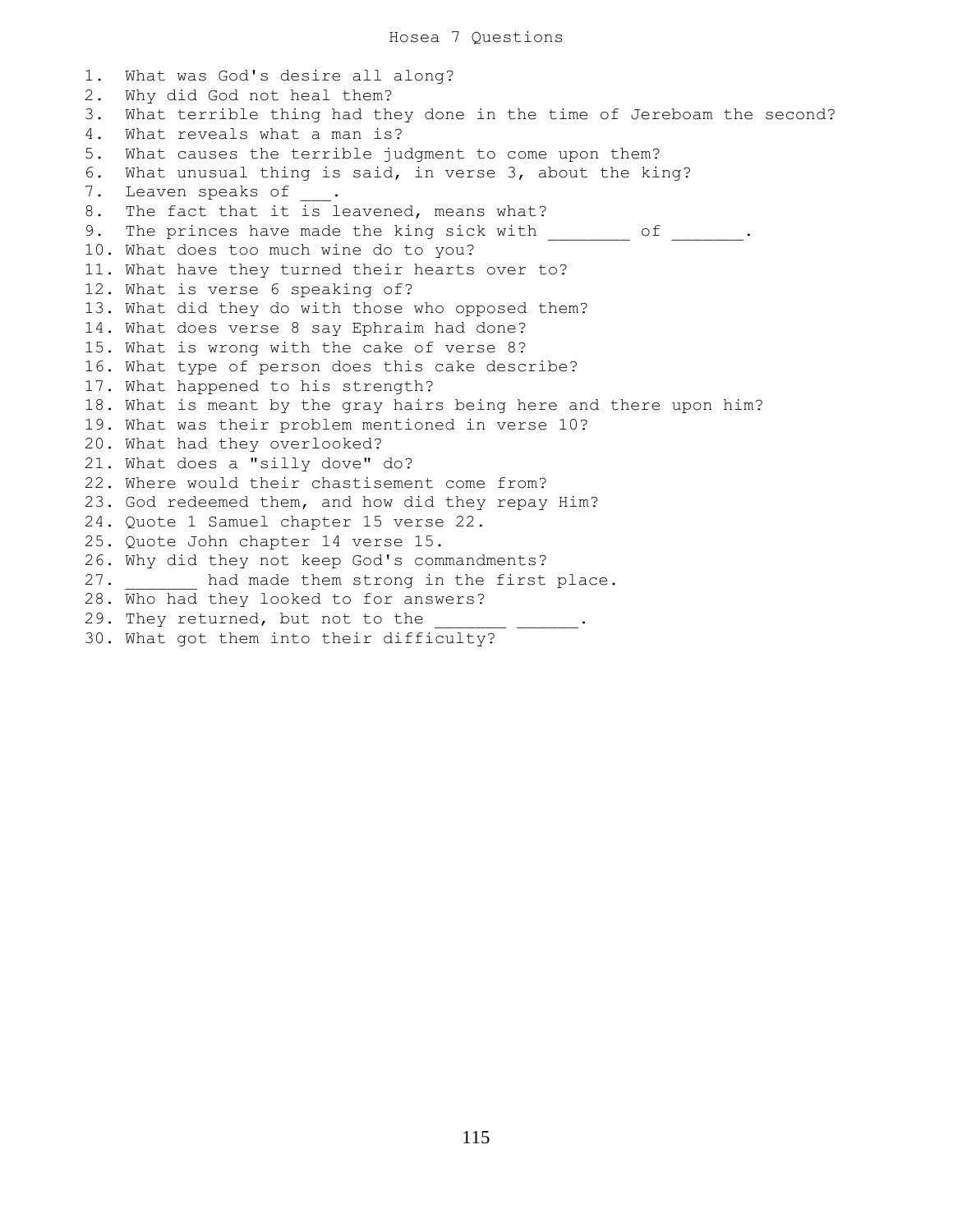We will begin this lesson in Hosea 8:1 "[Set] the trumpet to thy mouth. [He shall come] as an eagle against the house of the LORD, because they have transgressed my covenant, and trespassed against my law."

The trumpet, in this case, would be the trumpet blowing to tell of impending doom. It would proclaim war in the land. It is Hosea who is to blow the trumpet to proclaim punishment upon these people. This is frightening to our generation, because the same apostasy, that was going on then, prevails in our society today. The people were unfaithful to God and His teachings. Even though they had been separated out as God's people and were the keepers of His law, they left God and started worshipping demon spirits. They committed spiritual adultery with their worship of false gods. The eagle is a mighty bird that strikes swiftly. The "eagle", is symbolic of God many times.

Hosea 8:2 "Israel shall cry unto me, My God, we know thee."

 They should have known Him, because they were entrusted with His law. They should have, also, known that He would not tolerate the worship of false gods. They have brought this upon themselves through their unfaithfulness. Now, they cry out to God, as if He should help them. Their flimsy excuse for Him helping them, is that they knew Him. I would prefer to say, they knew of Him. It reminds me very much of the following. Matthew 7:21 "Not every one that saith unto me, Lord, Lord, shall enter into the kingdom of heaven; but he that doeth the will of my Father which is in heaven." Matthew 7:22 "Many will say to me in that day, Lord, Lord, have we not prophesied in thy name? and in thy name have cast out devils? and in thy name done many wonderful works?" Matthew 7:23 "And then will I profess unto them, I never knew you: depart from me, ye that work iniquity."

 Hosea 8:3 "Israel hath cast off [the thing that is] good: the enemy shall pursue him."

 They rejected the One true God and all the goodness that goes with Him. Now, God has rejected them.

 Hosea 8:4 "They have set up kings, but not by me: they have made princes, and I knew [it] not: of their silver and their gold have they made them idols, that they may be cut off."

 Israel was to be under the direction of God in their civil matters, as well as their religious matters. They have rebelled against God, and done what was right in their own sight. They have even used the silver and gold, that God had blessed them with, to make false gods {idols} with. The worship of false gods is what has cut them off from God. They are an unfaithful wife to God.

 Hosea 8:5 "Thy calf, O Samaria, hath cast [thee] off; mine anger is kindled against them: how long [will it be] ere they attain to innocency?"

 This is speaking of the calf they set up in the temple as a symbol of God. This is just plainly saying, that their worship of idols had gotten them cut off from God. They must repent and turn back to God.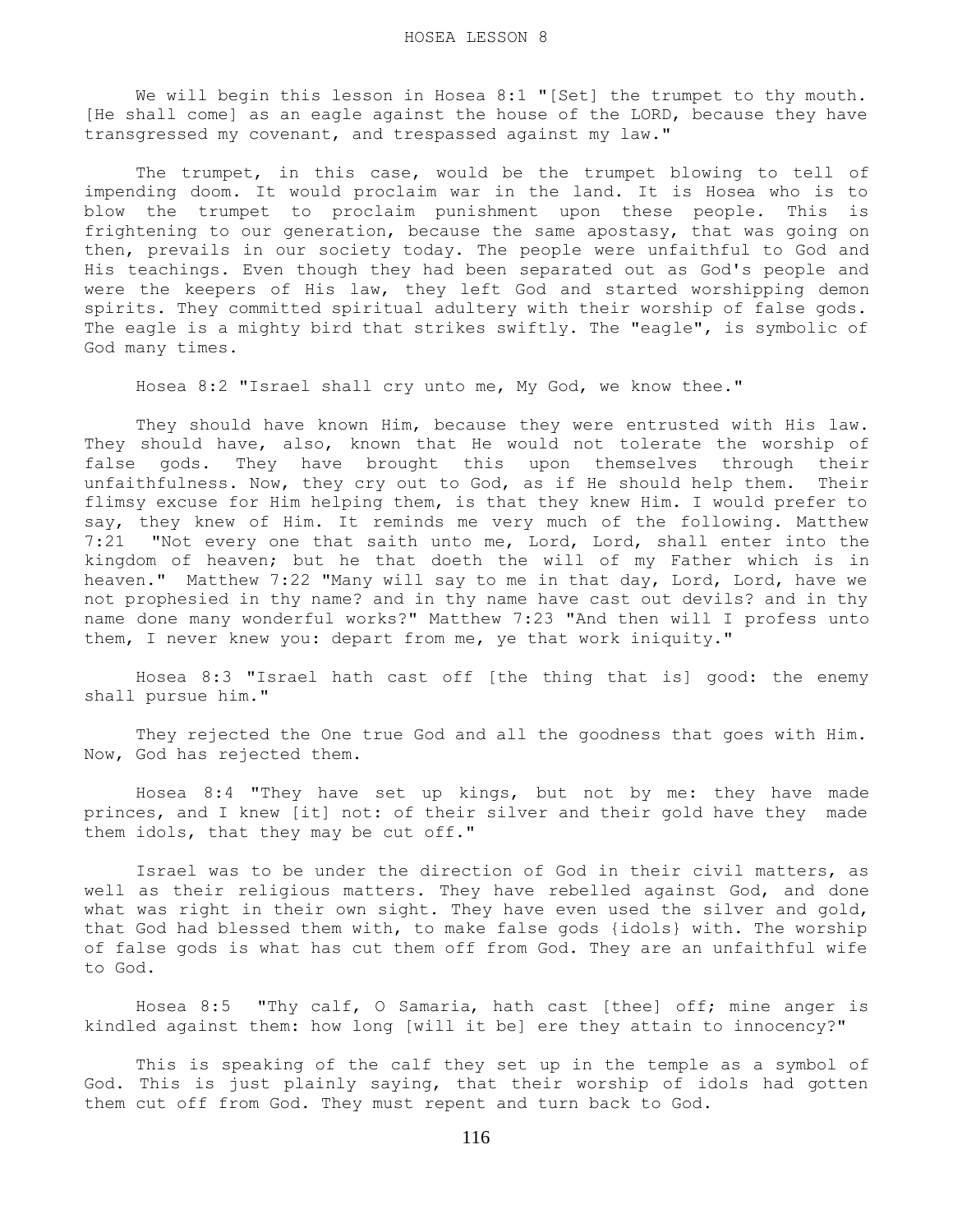Hosea 8:6 "For from Israel [was] it also: the workman made it; therefore it [is] not God: but the calf of Samaria shall be broken in pieces."

 We have mentioned over and over in these lessons, that things you can see with your natural eye that have been made with human hands are not God. The Creator of it all is God, not His creation. God is Spirit. John 4:24 "God [is] a Spirit: and they that worship him must worship [him] in spirit and in truth." He is the Great I Am. He is the self-existing One. The idol of the calf shall be destroyed.

 Hosea 8:7 "For they have sown the wind, and they shall reap the whirlwind: it hath no stalk: the bud shall yield no meal: if so be it yield, the strangers shall swallow it up."

When a man sows seed into the wind, it scatters and is not productive. We know that whatever we sow, that shall we reap. The Word of God is many times spoken of as seed. The problem with what they have done, is that it will bring no good results. Their production from their lives does not bring good things, but bad.

 Hosea 8:8 "Israel is swallowed up: now shall they be among the Gentiles as a vessel wherein [is] no pleasure."

 This speaks of what most people think are the lost 10 tribes. They do not go back into the land as a whole, but are scattered in the Gentile nations around them. God does not completely shut the door to them, however. They become part of the Gentile world.

 Hosea 8:9 "For they are gone up to Assyria, a wild ass alone by himself: Ephraim hath hired lovers."

 A wild ass is of a very independent nature. They have gone up on their own to Assyria. God did not send them. They were doing what was right in their own sight. God did not want them seeking help from the worldly nations around them. That is just what they did, and found themselves alienated from God for it. The "hiring of lovers" shows that God looks on this as if they have committed spiritual adultery. They are His wife, and yet they have left Him and played the harlot with these heathen nations.

 Hosea 8:10 'Yea, though they have hired among the nations, now will I gather them, and they shall sorrow a little for the burden of the king of princes."

We see from this, the Lord will allow all of this to happen, because they have broken His commandments. It is God that gathers them for their punishment. The kings and princes suffer with the people. They are all guilty. There will come a time, when Jesus comes to the earth, that they are offered salvation through Him.

 Hosea 8:11 "Because Ephraim hath made many altars to sin, altars shall be unto him to sin."

 It appears, the tribe of Ephraim led the way in the worship of false gods. Since he has built altars to false gods, all the altars he builds will be considered evil.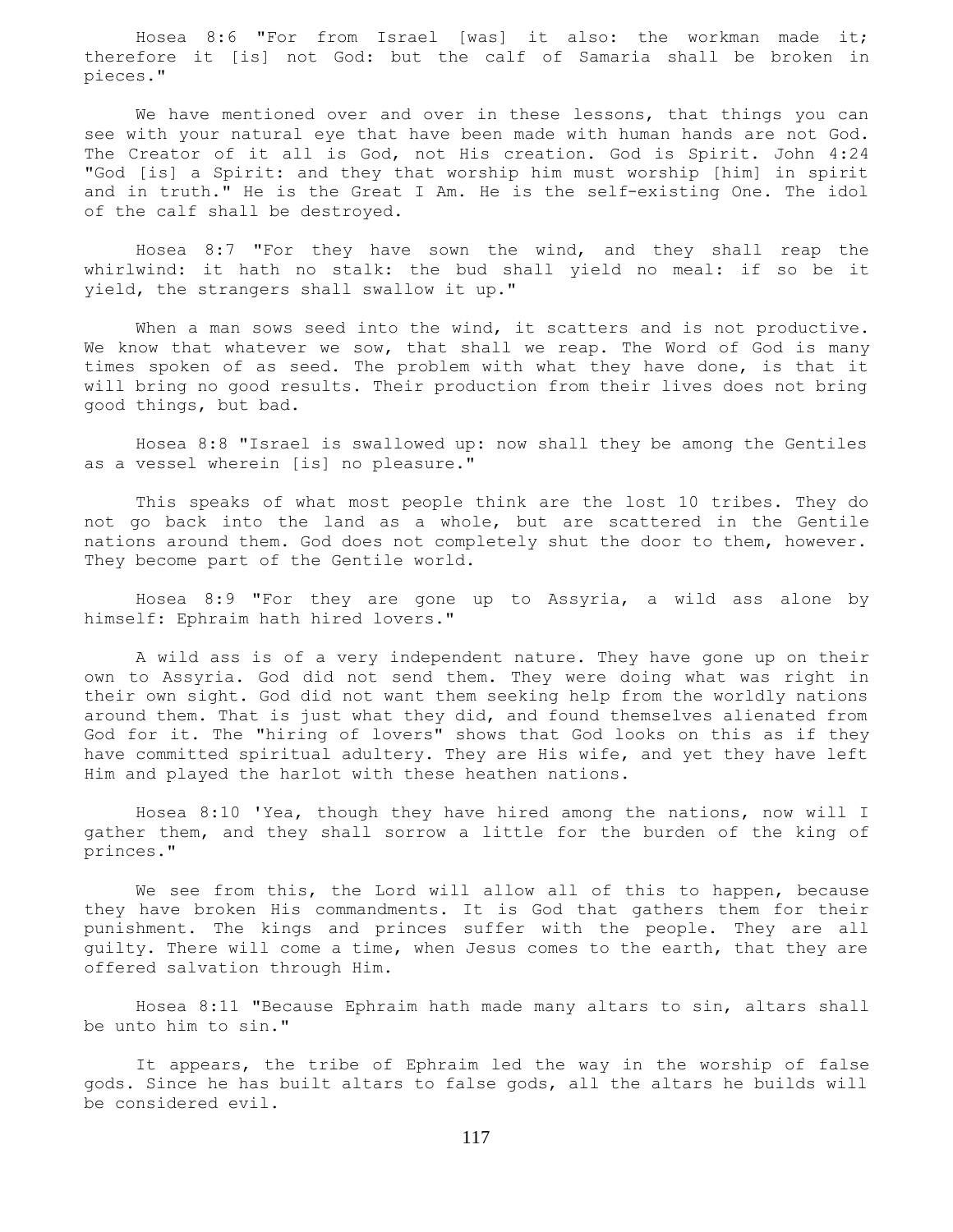Hosea 8:12 "I have written to him the great things of my law, [but] they were counted as a strange thing."

 God had chosen the whole house of Israel to reveal His Word to. They were married to God on the way to the promised land. They made covenant with God to keep His commandment, and receive His blessings in return. They knew the law, and the consequences of not keeping that law. Their idolatry was with full knowledge. They disregarded the law of God and His commandments, and began to worship false gods.

 Hosea 8:13 "They sacrifice flesh [for] the sacrifices of mine offerings, and eat [it; but] the LORD accepteth them not; now will he remember their iniquity, and visit their sins: they shall return to Egypt."

 We mentioned in another lesson, that they were still going through the motion of worshipping God. They still sacrificed to God. Their sacrifices were unacceptable to God, because they were unfaithful to Him. Their hearts were not with God. Christians, be careful why you go to church. Do not go because you are obligated to go. You would be committing the same sin they are committing here. We must go to church because we love God and want to fellowship with Him. The return to Egypt, here, is symbolic of turning them back to the condition He found them in in Egypt. They were lost with no Redeemer. God sent Moses to bring them out of bondage from Egypt, now God is sending them back into bondage.

 Hosea 8:14 "For Israel hath forgotten his Maker, and buildeth temples; and Judah hath multiplied fenced cities: but I will send a fire upon his cities, and it shall devour the palaces thereof."

We see, now, that the making of these idols to worship was just an outward expression of the rebellion that was in their hearts. Ephesians 2:10 "For we are his workmanship, created in Christ Jesus unto good works, which God hath before ordained that we should walk in them." God loved them and wanted them to love Him, too. God had not abandoned them. They had abandoned God. God had loved Israel and provided a way for them to be His. They have, now, walked away from Him to worship false gods. The punishment that comes is of their own making. Reluctantly, God sends the fire of punishment to devour them.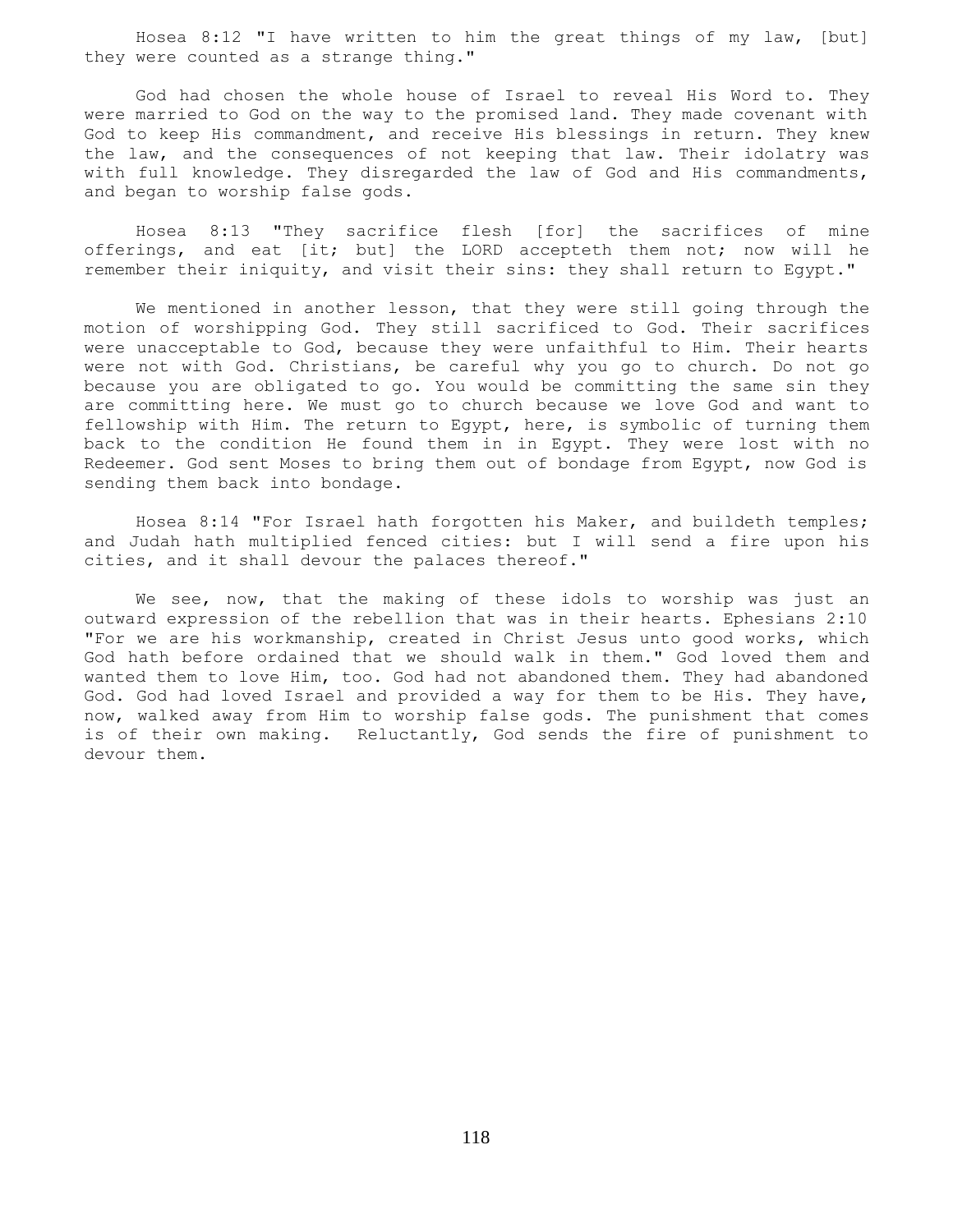## Hosea 8 Questions

1. What does God tell Hosea to do in verse 1? 2. Why is he to do this? 3. What would the trumpet proclaim? 4. What had they left the worship of God and began doing? 5. What does the "eagle" symbolize many times? 6. Why should they have known God better? 7. Did they know Him, or know of Him? 8. Quote Matthew chapter 7 verses 21, 22, and 23. 9. They rejected the 10. Israel was to be under the direction of God in their matters, as well as in their \_\_\_\_\_\_\_\_\_ matters. 11. What terrible thing had they done with their silver and gold? 12. What calf is verse 5 speaking of? 13. What makes us know definitely that an idol is not God? 14. God looks on this unfaithfulness to Him as 15. Because \_\_\_\_\_\_\_\_\_\_\_ hath made many altars to sin, altars shall be unto him to sin? 16. Who had God revealed His Word to? 17. When had they become the wife of God? 18. Why were their sacrifices to God unacceptable? 19. Why should Christians go to church? 20. God sent \_\_\_\_\_\_\_\_\_ to free them from bondage in Egypt. 21. Quote Ephesians chapter 2 verse 10. 22. God had not \_\_\_\_\_\_\_\_\_ them. 23. The God sends the fire of punishment to devour them.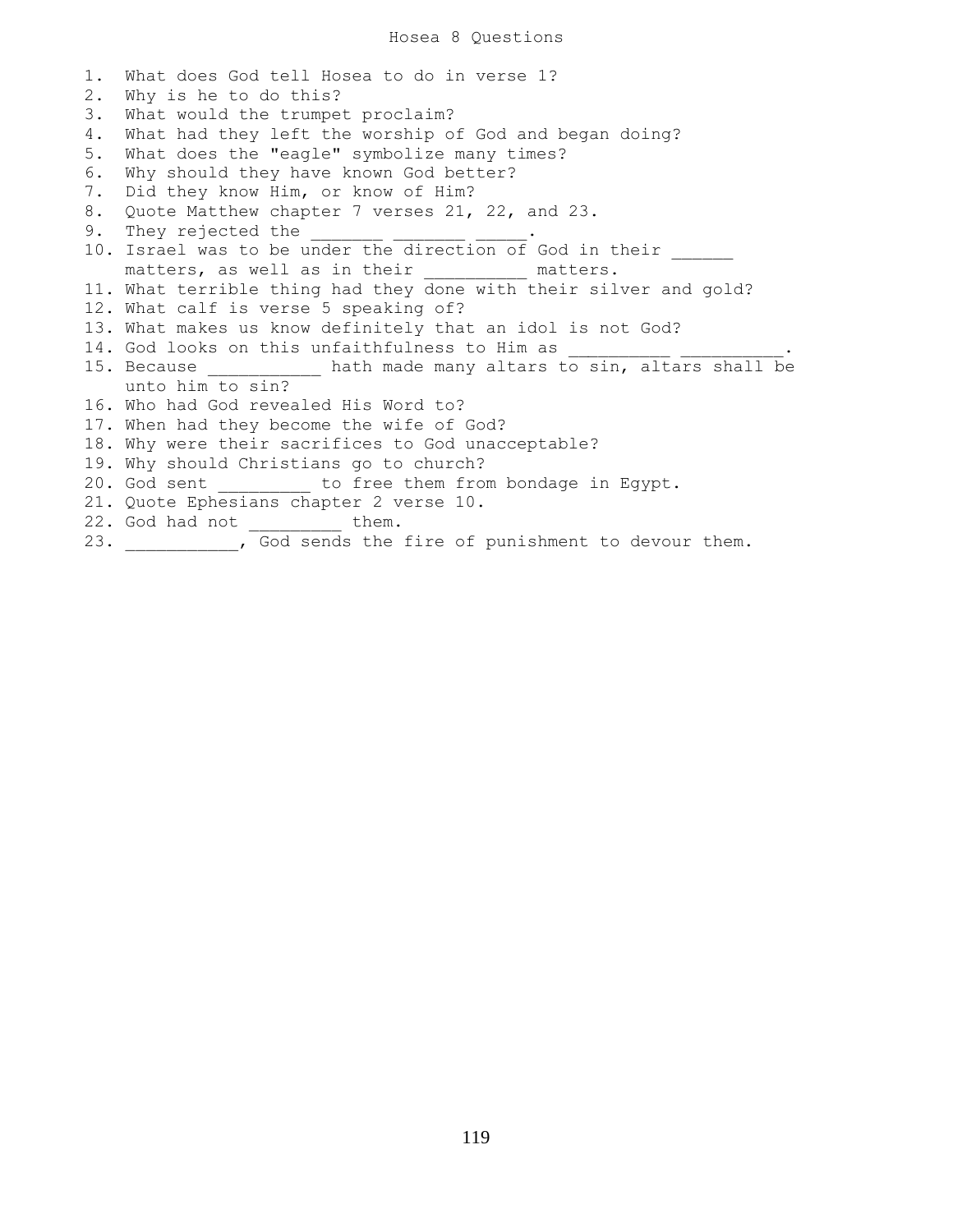We will begin this lesson in Hosea 9:1 "Rejoice not, O Israel, for joy, as [other] people: for thou hast gone a whoring from thy God, thou hast loved a reward upon every cornfloor."

 There is no rejoicing in sin. Sin brings great sorrow. The instant the sin is committed, guilt sets in and sorrow from that guilt begins. This is almost as if God is saying, The least you could do is be sorrowful for your sin. This could have taken place at harvest time, which was generally a time of rejoicing, because the cornfloor was mentioned. They wanted all the blessings of God, but they were not willing to be faithful to God. God promised to bless them, if they kept His commandments. Since they had not kept His commandments, they did not deserve a blessing.

 Hosea 9:2 "The floor and the winepress shall not feed them, and the new wine shall fail in her."

 This is just saying, that their sin has brought judgment from God, and their vineyards and their crops will fail.

 Hosea 9:3 "They shall not dwell in the LORD'S land; but Ephraim shall return to Egypt, and they shall eat unclean [things] in Assyria."

 We know from past lessons, that Egypt symbolizes the world. Notice, in the verse above, the LORD has taken the promised land back from Israel, since they did not keep their covenant with God. It really did not matter anymore about the eating of unclean things, because they had broken fellowship with God. God would not accept the fact they were keeping the dietary laws, anymore than He would accept them sacrificing to Him. They will actually be captive in Assyria.

 Hosea 9:4 "They shall not offer wine [offerings] to the LORD, neither shall they be pleasing unto him: their sacrifices [shall be] unto them as the bread of mourners; all that eat thereof shall be polluted: for their bread for their soul shall not come into the house of the LORD."

 In Assyria, they would not be able to keep any of the offerings and sacrifices. As we said, even if they did keep them, God would not accept these offerings of obligation. God has turned His back on them and their offerings. Worship, that is done out of obligation only, is unacceptable to God. Even the thought of sacrificing will just bring sadness for their lost fellowship.

 Hosea 9:5 "What will ye do in the solemn day, and in the day of the feast of the LORD?"

 There will be nothing for them to do on these special days, but mourn for the things that could have been. They would be away in a foreign land, away from their temple and their God.

 Hosea 9:6 "For, lo, they are gone because of destruction: Egypt shall gather them up, Memphis shall bury them: the pleasant [places] for their silver, nettles shall possess them: thorns [shall be] in their tabernacles."

120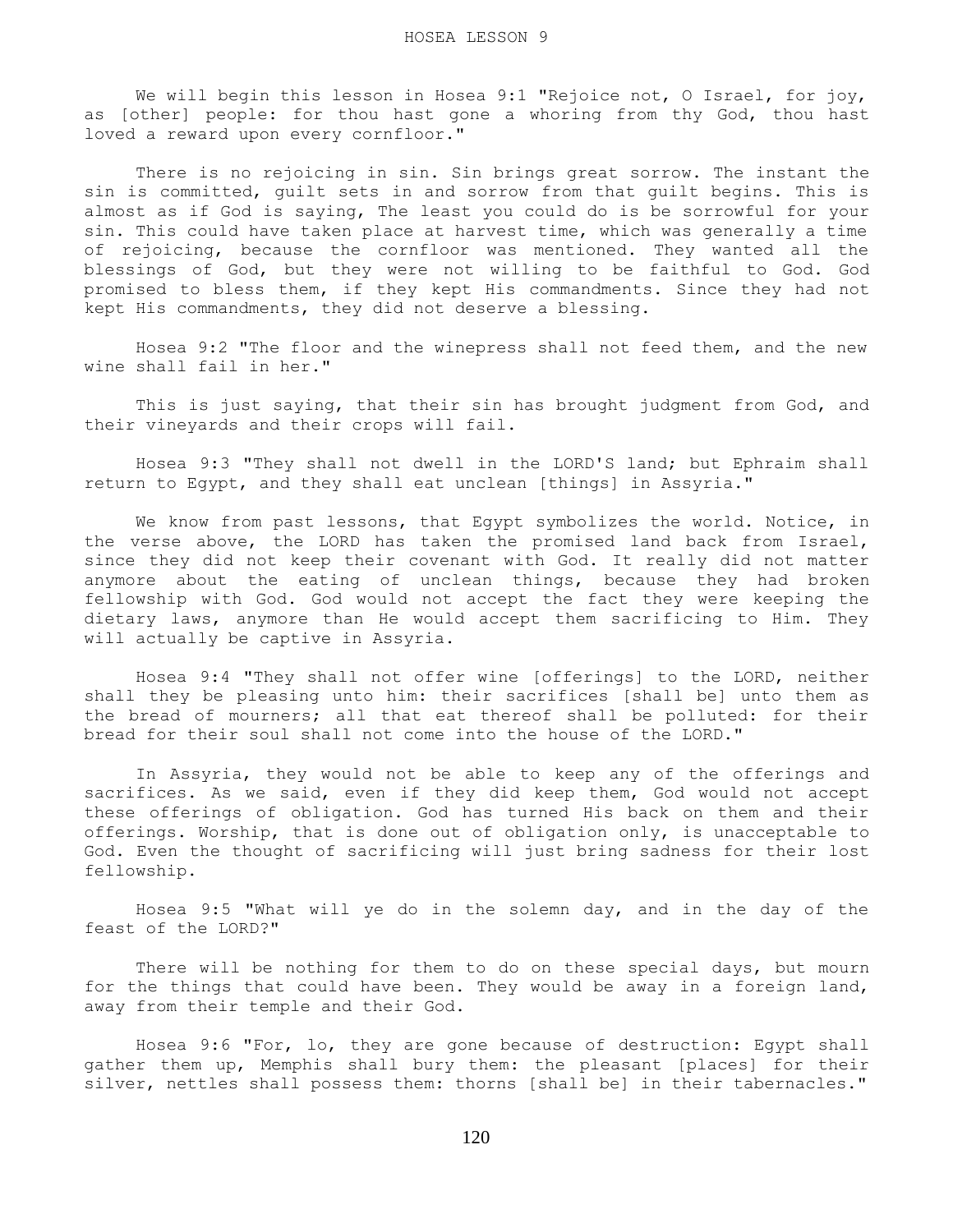The world is not interested in continuing the worship in the temple. The temple and the temple grounds will grow up with weeds. The captors have no special desire to keep the temple grounds nice and pretty. They did not regard the God of the Israelites. Those of Israel, themselves, would be carried captive into a foreign land, far away from their temple.

 Hosea 9:7 "The days of visitation are come, the days of recompence are come; Israel shall know [it]: the prophet [is] a fool, the spiritual man [is] mad, for the multitude of thine iniquity, and the great hatred."

 This "visitation" is speaking of the day of judgment which came upon them. God has judged them, and found them guilty of spiritual adultery. The prophet will not have to warn them any further. The prophet, spoken of here, is the false prophet who was still promising good times. The spiritual man and the false prophet had been bringing flattering messages to the people, and the people had accepted it for the truth. They were not only full of sin {idolatry}, but they were lacking in love, as well. They were an angry, unloving society. It sounds all too familar, doesn't it? Preachers preaching to itching ears are not warning their people even now.

 Hosea 9:8 "The watchman of Ephraim [was] with my God: [but] the prophet [is] a snare of a fowler in all his ways, [and] hatred in the house of his God."

 We went into great depth on the watchman in the 33rd chapter of Ezekiel. This is speaking of the very same thing. Ephraim should have been the watchman, because he had received the right hand {spiritual} blessing from God. A good watchman informs the people of impending danger. A bad watchman sees no danger coming. The true prophet is always with God. His message is God's message. Those involved in sin hate the true watchman, or true prophet. They do not want to hear of the coming judgment.

 Hosea 9:9 "They have deeply corrupted [themselves], as in the days of Gibeah: [therefore] he will remember their iniquity, he will visit their sins."

 This is speaking of their corruption being as bad, as it had been in the days of Gibeah. There is an account of the terrible thing that happened at Gibeah in the 19th chapter of the book of Judges. It is a very foul blot on Israel's character. Read from verse 10 on, to get the full account. This is terrible that Israel has fallen to this low life-style. God must punish them for this evil.

 Hosea 9:10 "I found Israel like grapes in the wilderness; I saw your fathers as the firstripe in the fig tree at her first time: [but] they went to Baal-peor, and separated themselves unto [that] shame; and [their] abominations were according as they loved."

 When God heard the cry of the family of Jacob in Egypt and rescued them, they were like this wild grape. They were untamed. They lived as captives in a strange land. They had not received God's law at that time. The "fig tree" symbolizes Israel. God was pleased with them in the beginning. He had chosen them as His family. They did not stay faithful to God, but wandered away. Long before their sin in Gibeah, they sinned against God at Baal-peor. They chose to worship this false god, instead of the One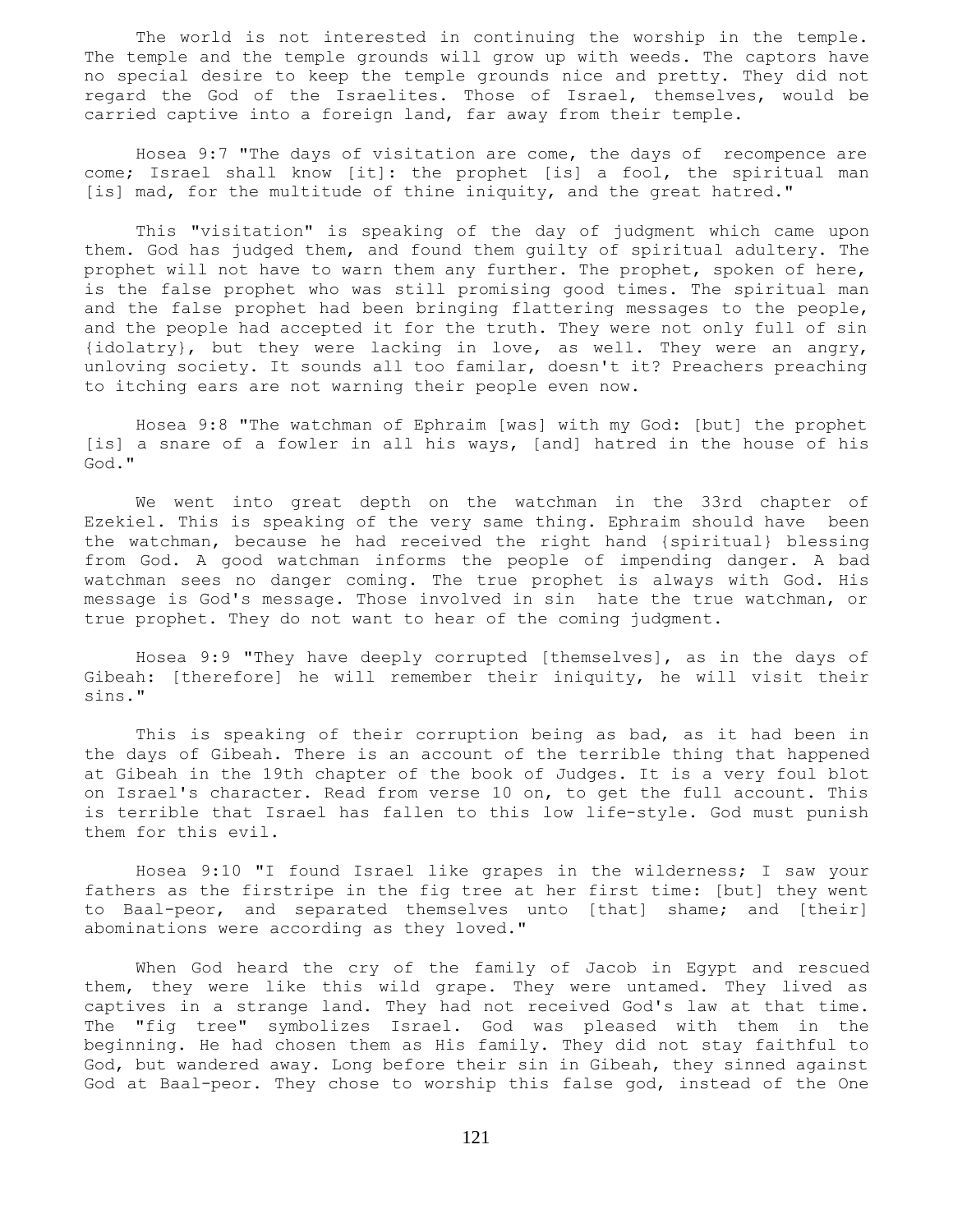True God. This Baal was a Moabite false god. It seemed the sins connected with this worship were sensual sex sins.

 Hosea 9:11 "[As for] Ephraim, their glory shall fly away like a bird, from the birth, and from the womb, and from the conception."

 God has given them many reasons why they should have this terrible thing happen to them. Epraim had received the right hand blessing from God, and yet, they turned from God into terrible sin. They have grown into something horrible in the sight of God.

 Hosea 9:12 "Though they bring up their children, yet will I bereave them, [that there shall] not [be] a man [left]: yea, woe also to them when I depart from them!"

 The name Ephraim means double fruit. They were a very fruitful nation. They were blessed with children from God. It appears, that their vast numbers would diminish greatly, because the Lord would take away their fruitfulness. The blessings of God were removed from them, because of their worship of false gods. When God departs from them, their blessings are replaced by curses.

 Hosea 9:13 "Ephraim, as I saw Tyrus, [is] planted in a pleasant place: but Ephraim shall bring forth his children to the murderer."

 The children of Ephraim will no longer be protected by God, and they will fall prey to the murderer. The land God had given them was beautiful, as the city of Tyre had been. God took His blessings away, and the young males in the land were killed.

 Hosea 9:14 "Give them, O LORD: what wilt thou give? give them a miscarrying womb and dry breasts."

When God removes from the people, the blessing of the womb removes, as well. One of the blessings God had promised, if they followed after Him, was to bless the fruit of their womb. When God removed His blessing, the womb was cursed. The mothers did not carry healthy children to full term, but lost the children to miscarriage.

 Hosea 9:15 "All their wickedness [is] in Gilgal: for there I hated them: for the wickedness of their doings I will drive them out of mine house, I will love them no more: all their princes [are] revolters."

 God first began to know of their evil ways at Gilgal. It seems, they were evil, even in their spirit. This had been the place Abraham made covenant with God. It had been the place of the renewal of that covenant by the people on the way to the promised land. The 12 memorial stones had been set up here, also. This place, where God had met with His people, had become a place of much sorrow to Him. They had developed the worship of the calf at this very place. Gilgal became the center for their sin. Suddenly, God's great love for Israel is turned to hate.

 Hosea 9:16 "Ephraim is smitten, their root is dried up, they shall bear no fruit: yea, though they bring forth, yet will I slay [even] the beloved [fruit] of their womb."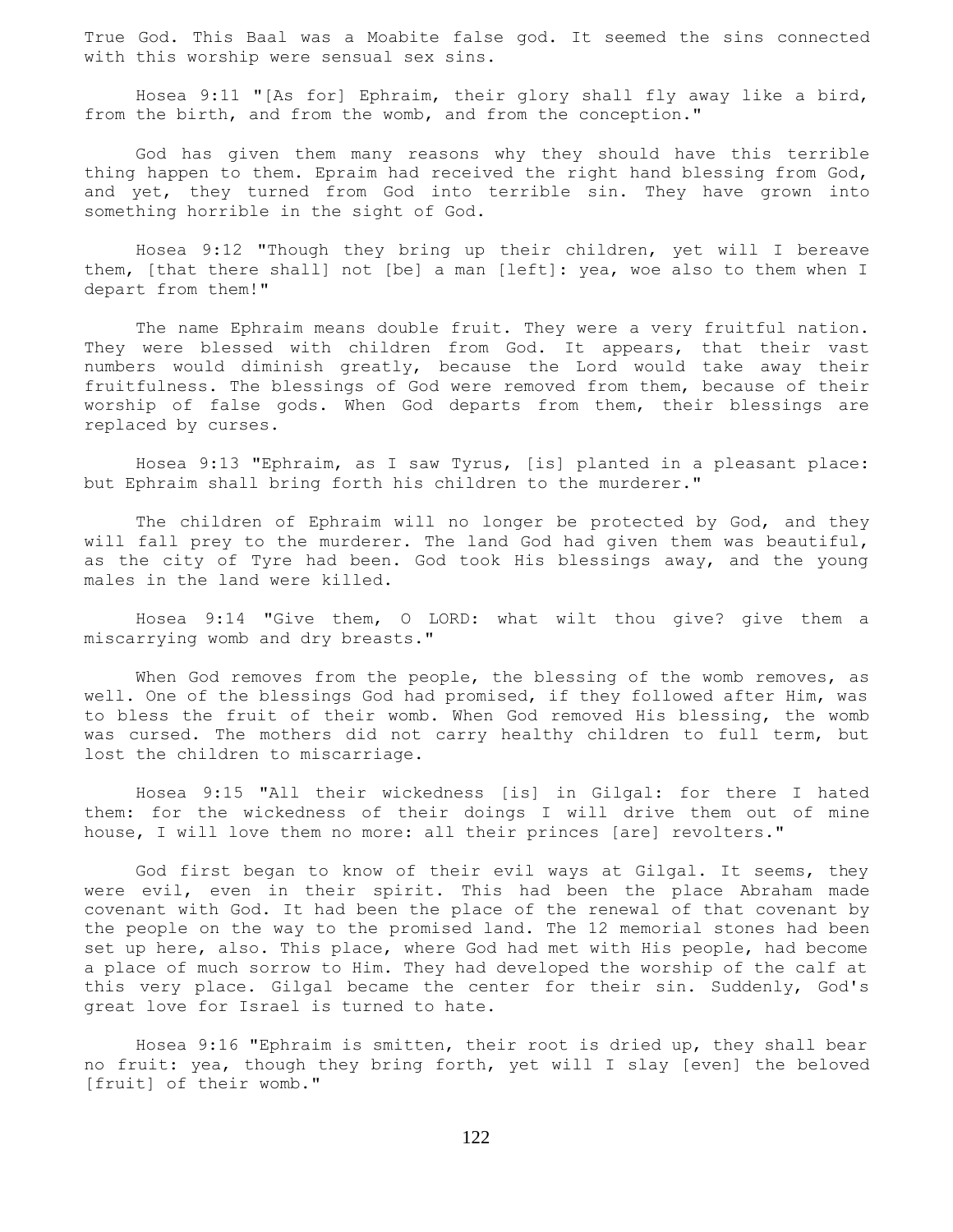God is so angry with them, that even the children they bear will not live. The wrath of God has come forth upon them. God even smote the root.

 Hosea 9:17 "My God will cast them away, because they did not hearken unto him: and they shall be wanderers among the nations."

 They are scattered throughout many nations, because of God's great anger toward them.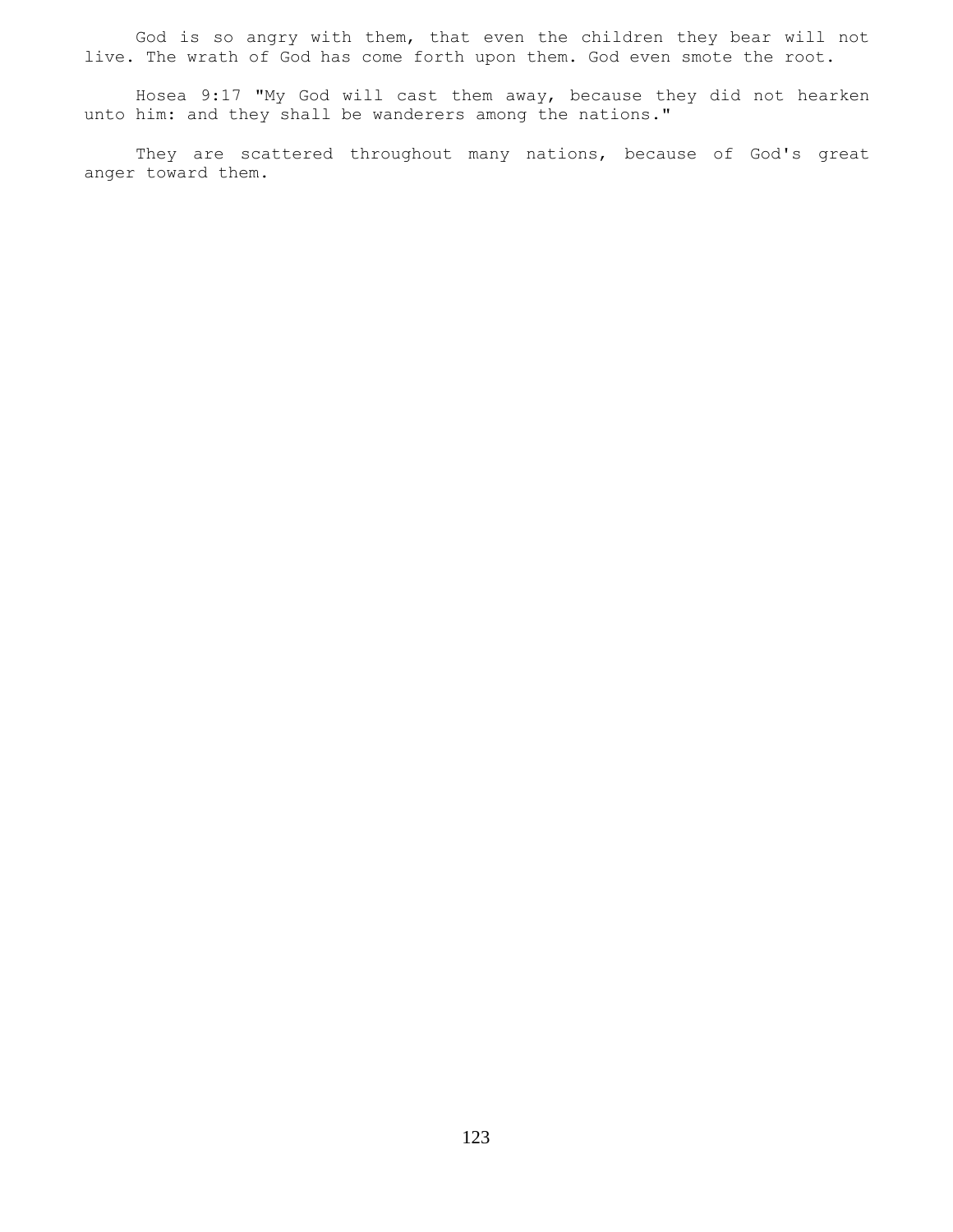1. Why was Israel forbidden to rejoice? 2. Sin brings great 3. What makes the author believe this might have been at harvest time? 4. Why did they not deserve a blessing? 5. What is verse 2 saying? 6. Egypt symbolizes the  $\qquad \qquad$ 7. Why was it not important, if they ate unclean things at this time? 8. They will be held captive in \_\_\_\_\_\_\_\_ 9. God has turned His back on \_\_\_\_\_\_\_\_\_ and their \_\_\_\_\_\_\_\_\_\_\_. 10. Worship that is done out of electron only, is unacceptable to God. 11. Answer the question asked in verse 5. 12. What will happen to their temple of worship? 13. What is the "visitation", of verse 7, speaking of? 14. What prophet is spoken of in verse 7? 15. What was wrong with their message? 16. Where do we find a good lesson on the watchman? 17. What does the right hand blessing symbolize? 18. Why do those in sin hate the true prophet or watchman? 19. Where do you find the story of Gibeah? 20. What is Israel spoken of, as being like, in verse 10? 21. When had Israel been like the wild grape? 22. The fig tree symbolizes \_\_\_\_\_\_\_\_\_. 23. The name Ephraim means 24. Why were the blessings of God removed from them? 25. What happened to the young males of Ephraim? 26. What curse is spoken upon them in verse 14? 27. Why was Gilgal remembered? 28. When was God's love for them turned to hate? 29. Ephraim is smitten, their \_\_\_\_\_\_\_ is dried up. 30. Why will God cast them away?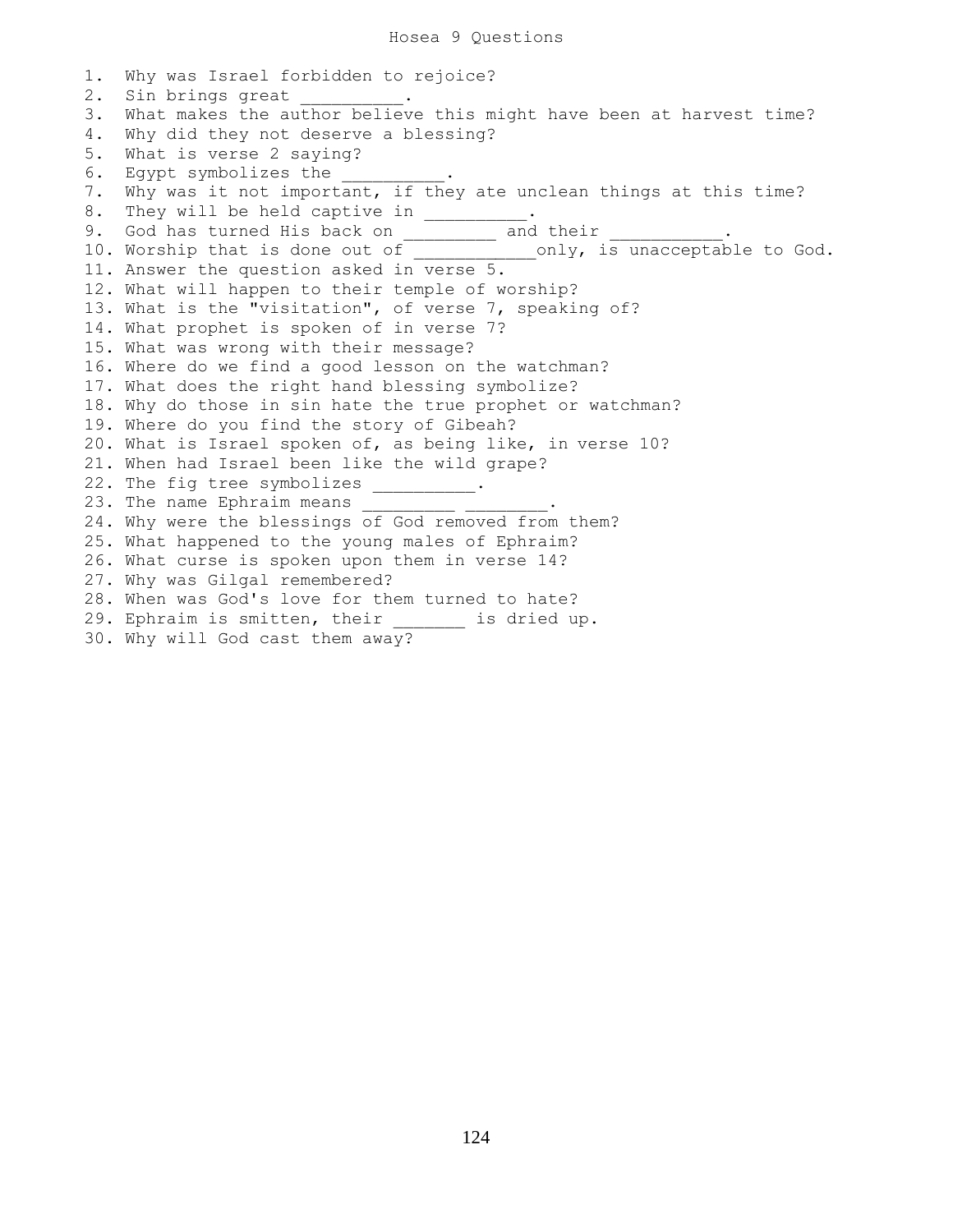We will begin this lesson in Hosea 10:1 "Israel [is] an empty vine, he bringeth forth fruit unto himself: according to the multitude of his fruit he hath increased the altars; according to the goodness of his land they have made goodly images."

 Israel is the vine spoken of here. Israel is like a vine that empties out all of its good fruit. We saw in the previous lesson, where God had cursed the womb, and they produced no children. We see the very thing here, when God removes His blessing from a people, their crops and fruit do not produce. These goodly images were, probably, to Baal. They have left the worship of the One True God for false gods.

 Hosea 10:2 "Their heart is divided; now shall they be found faulty: he shall break down their altars, he shall spoil their images."

 The following Scripture has a great deal to say about the person whose heart is divided. I Kings 18:21 "And Elijah came unto all the people, and said, How long halt ye between two opinions? if the LORD [be] God, follow him: but if Baal, [then] follow him. And the people answered him not a word." God will not allow this. He wanted their total allegiance. He would not accept them worshipping Him and false gods at the same time. Matthew 6:24 "No man can serve two masters: for either he will hate the one, and love the other; or else he will hold to the one, and despise the other. Ye cannot serve God and mammon." We see from this, God requires 100% of our loyalty. He will destroy these false gods Himself.

 Hosea 10:3 "For now they shall say, We have no king, because we feared not the LORD; what then should a king do to us?"

 The king that they had chosen for themselves, who was not appointed of God, had no power at all to help them in their time of trouble. God had protected them from just such a problem, as long as they were obedient to Him. Now, they have placed their faith in others, and have no help at all. The fear of the LORD, here, is speaking of the great respect that was due Him. It is really speaking of reverence.

 Hosea 10:4 "They have spoken words, swearing falsely in making a covenant: thus judgment springeth up as hemlock in the furrows of the field."

They had not kept their covenant with God. It appears, even their day to day life was full of deceit and lies. They made agreements, they had no intention of keeping. God had forbidden them to swear at all, but worse than that, they had sworn lies. "Hemlock" seems to be associated with bitter herbs. This is speaking of the chastisement of God, that comes upon them for their lies. Instead of producing sweet edible food, their land is full of bitterness.

 Hosea 10:5 "The inhabitants of Samaria shall fear because of the calves of Beth-aven: for the people thereof shall mourn over it, and the priests thereof [that] rejoiced on it, for the glory thereof, because it is departed from it."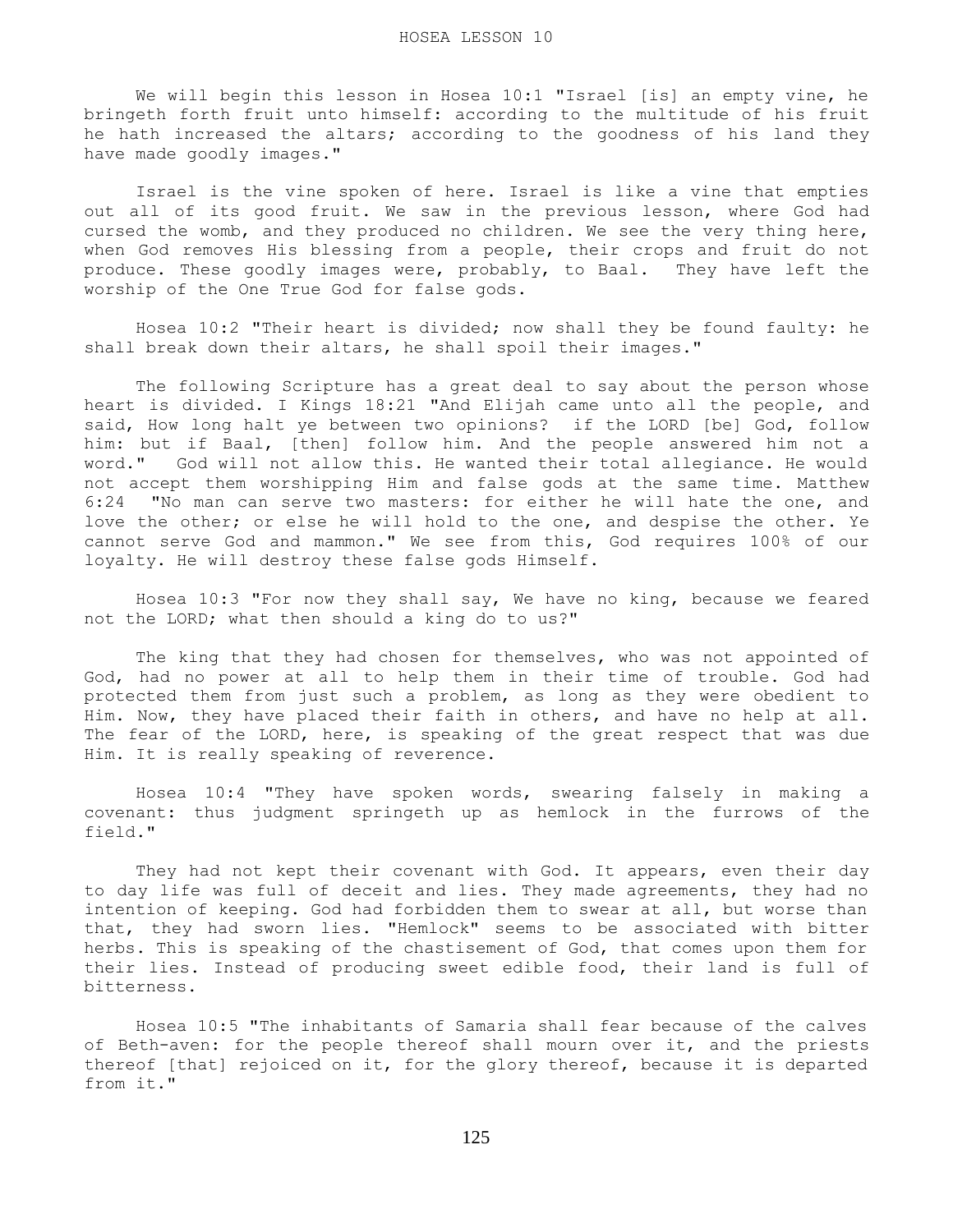Samaria was the capital of Israel. Beth-aven is speaking of house of vanity. The calves, here, are speaking of the calf that Jereboam set up in the temple to worship. They had slipped into gross idolatry. This calf cannot help them in their time of trouble. The people shall mourn at the loss of the calf, and the priests will mourn with them. The people and the priests had accepted this calf to worship as their god. God allows it to be taken.

 Hosea 10:6 "It shall be also carried unto Assyria [for] a present to king Jareb: Ephraim shall receive shame, and Israel shall be ashamed of his own counsel."

 This is speaking of the calf being carried into Assyria and given to the king. It had been proclaimed as god of Israel. This calf was helpless to itself, or these people. The calf is an idol. The name "Jareb" means he will contend. It is, probably, a symbolic name for Assyria. The counselors were just as evil as the ones they gave counsel to. All of the counsel led to shame.

 Hosea 10:7 "[As for] Samaria, her king is cut off as the foam upon the water."

 The foam on the water would be skimmed off, and done away with. This is speaking of the king being of no use to his captors.

 Hosea 10:8 "The high places also of Aven, the sin of Israel, shall be destroyed: the thorn and the thistle shall come up on their altars; and they shall say to the mountains, Cover us; and to the hills, Fall on us."

 The high places had been where much of the worship of the false gods took place. Now, they will grow up with weeds. There will be no one to care for them. "Aven", here, is speaking of the Beth-aven we spoke of earlier. It had been Bethel {house of God}, but became a place where evil worship took place. The growing of the thorn and thistle show the lack of use. It was almost as if the altars, themselves, were ashamed. The battle would be so great, many would choose to die, rather than be captured.

 Hosea 10:9 "O Israel, thou hast sinned from the days of Gibeah: there they stood: the battle in Gibeah against the children of iniquity did not overtake them."

 Israel had sinned greatly at Gibeah. The sin was the shameful thing they had done to the Levite's concubine. We mentioned this briefly in a previous lesson. This is as if God has never completely forgotten about the terrible sin committed there. He is explaining, that what is going on here is just as bad, if not worse. Their punishment will surely come this time.

 Hosea 10:10 "[It is] in my desire that I should chastise them; and the people shall be gathered against them, when they shall bind themselves in their two furrows."

 God's wrath has come up in His face, and His desire is to chastise them for their terrible sins. God is holy, and He expects His people to be holy, also. Not anything, or anyone, can stop God from punishing them, now that He has judged them guilty. The two furrows could be speaking of the fact that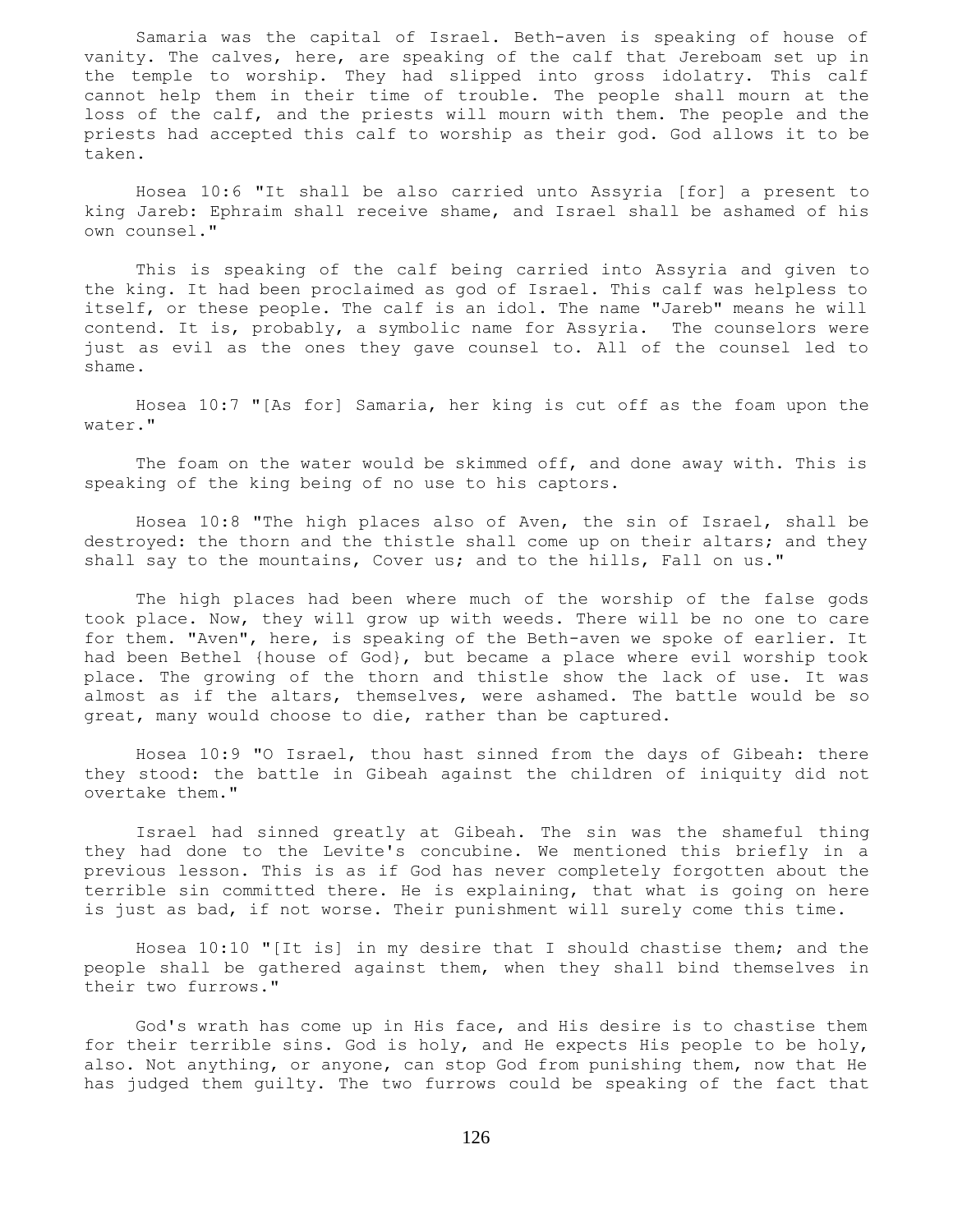God will punish Judah, as well as Israel. They may try to hide from God, but there is no hiding place He cannot find.

 Hosea 10:11 "And Ephraim [is as] an heifer [that is] taught, [and] loveth to tread out [the corn]; but I passed over upon her fair neck: I will make Ephraim to ride; Judah shall plow, [and] Jacob shall break his clods."

 The job of the heifer had been taught her. She was to tread out the corn. Ephraim had it better than his neighbors. Just as the heifer could eat the corn she tread and got really fat, Ephraim had been blessed abundantly. Ephraim had things so good, that she began to seek other gods. Ephraim is taken by Assyria, and put in bondage. It is as if a yoke has been placed on him and a rider makes him work. Judah will be captured by Babylon and caused to do hard work in bondage. Jacob speaks of all 12 tribes of Israel, Judah and Ephraim combined.

 Hosea 10:12 "Sow to yourselves in righteousness, reap in mercy; break up your fallow ground: for [it is] time to seek the LORD, till he come and rain righteousness upon you."

 This is one more call for them to repent, before it is too late. Even now, God would rain righteousness upon them, if they would turn from their false gods, and spread the true righteousness of God. Whatever you sow, you reap. They must be spreading righteousness and mercy, if God is to hear and forgive them.

 Hosea 10:13 "Ye have plowed wickedness, ye have reaped iniquity; ye have eaten the fruit of lies: because thou didst trust in thy way, in the multitude of thy mighty men."

 They had placed their faith in false gods. They lived wicked lives. They dealt unfairly with the people around them. They had planted wickedly, and they would reap iniquity. They would lie, or cheat or steal, if it would benefit them. They had left Holy God to worship false gods with no morals. They were doing whatever was right in their own sight. They looked to the outward might of men, and not at their hearts. They were respecters of persons, because of their position in the community.

 Hosea 10:14 "Therefore shall a tumult arise among thy people, and all thy fortresses shall be spoiled, as Shalman spoiled Beth-arbel in the day of battle: the mother was dashed in pieces upon [her] children."

 Even though this happened in battle, it was really a judgment of God against these people. This all happened, because of their sins. The attack was against the fenced cities. We can see from the mother being dashed to pieces upon her children, just how cruel and inhuman this conflict was. This was, possibly, the battle where Shalmaneser, king of Assyria, comes against Samaria three years. This was a very cruel time, when many died horrible deaths.

 Hosea 10:15 "So shall Beth-el do unto you because of your great wickedness: in a morning shall the king of Israel utterly be cut off."

 Bethel, which had been a place of God, had been turned into a place of calf worship. God's fury was kindled against them, because of this worship of a false god. The time this happened, was a time when it appeared they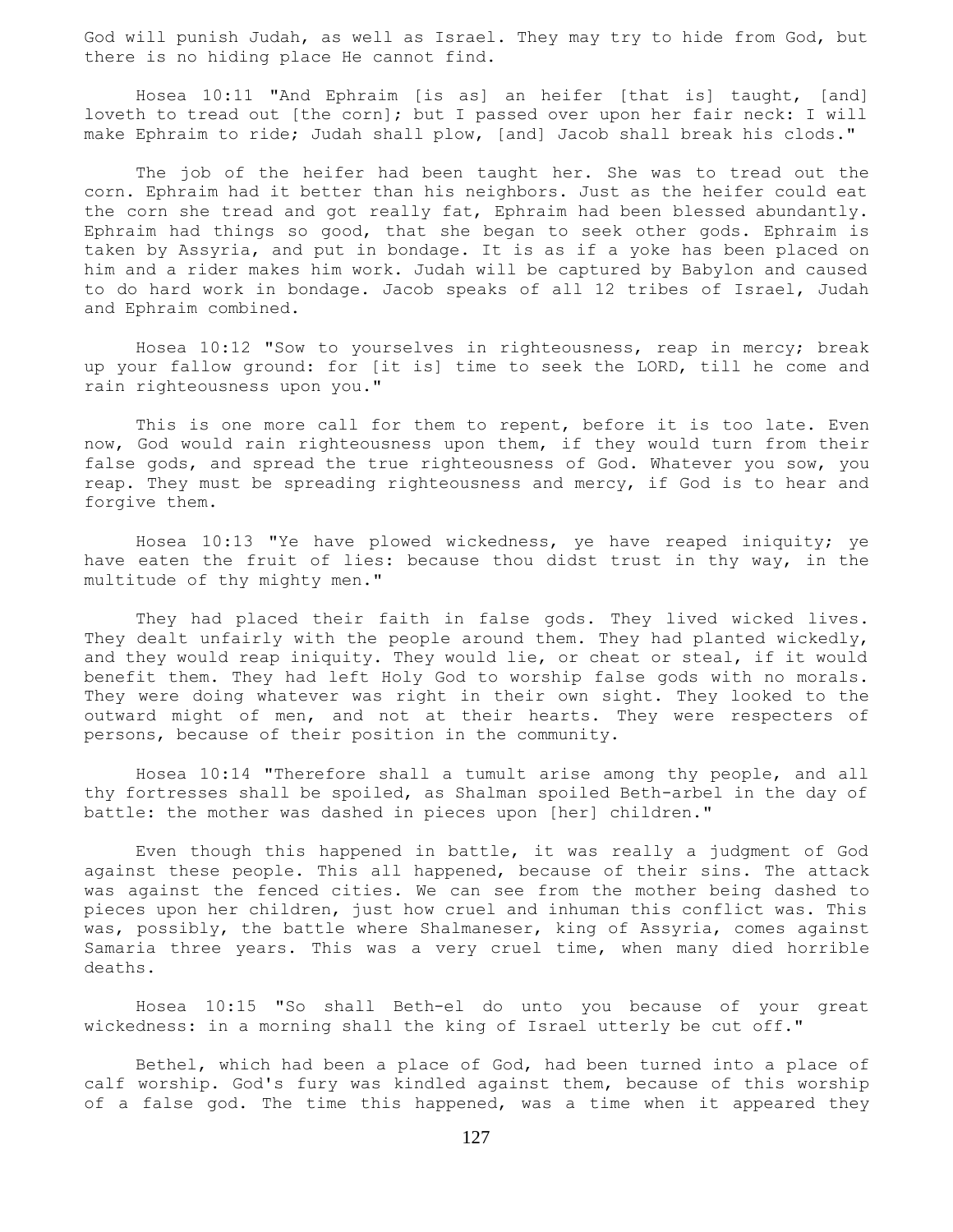were gaining in prosperity. They were prosperous in the flesh, but their spiritual lives were greatly lacking. The king was cut off and helpless. It happened so suddenly, it seemed like a morning.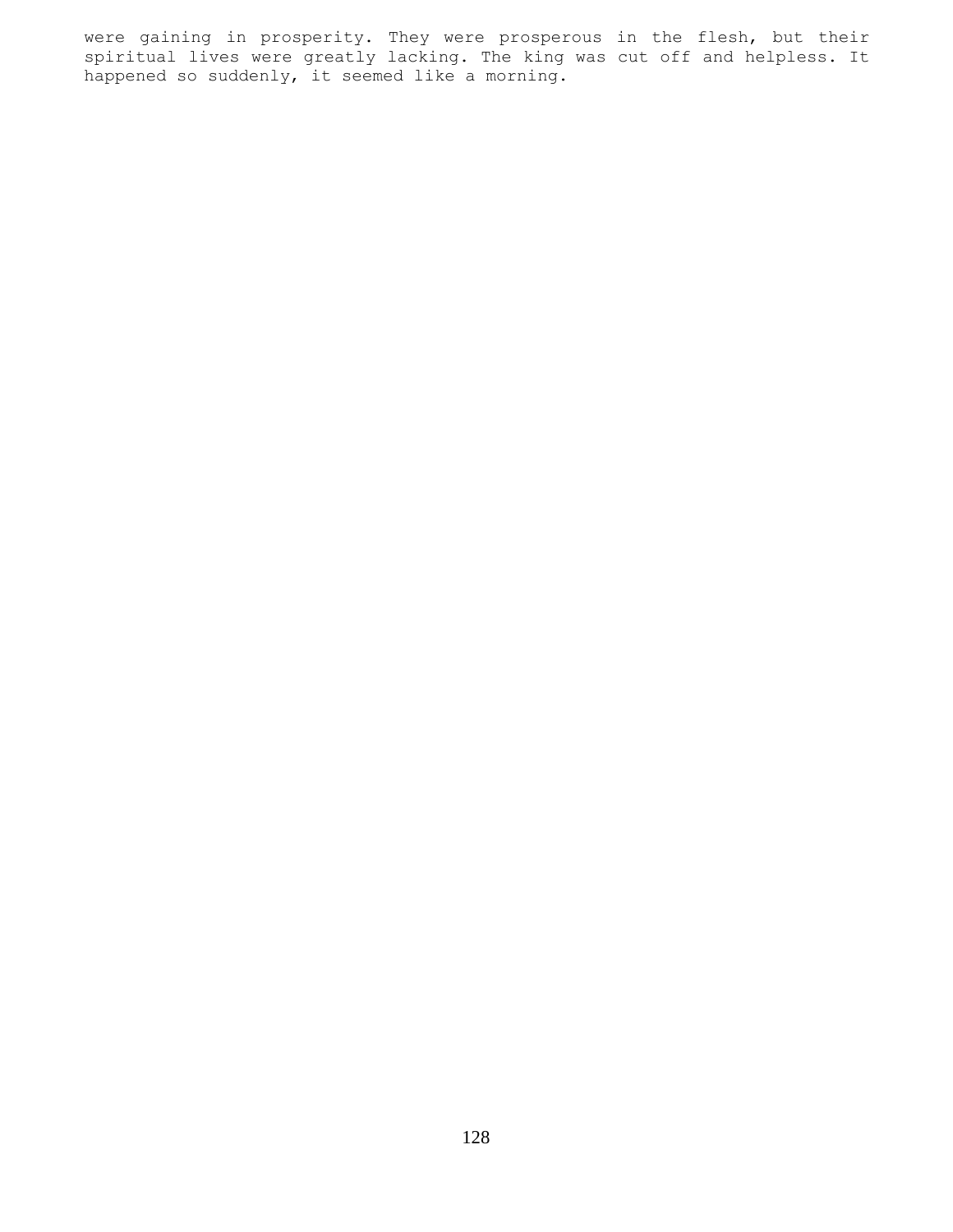## Hosea 10 Questions

1. What is Israel compared to in verse 1? 2. What happens to the people, when God removes His blessings? 3. What were the goodly images, in verse 1, speaking of? 4. Quote 1 Kings chapter 18 verse 21. 5. Quote Matthew chapter 6 verse 24. 6. What are both of the above Scriptures saying to us? 7. Why could their king not help them? 8. What is the fear of the LORD, in verse 3, speaking of? 9. They had not kept with God. 10. What were their day to day lives full of? 11. What was "hemlock"? 12. Instead of producing sweet edible food, their land was full of  $\mathcal{L}=\mathcal{L}=\mathcal{L}=\mathcal{L}=\mathcal{L}=\mathcal{L}=\mathcal{L}$ 13. Samaria was the capitol of \_\_\_\_\_\_\_\_\_\_. 14. Beth-aven was speaking of \_\_\_\_\_\_\_\_\_ of \_\_\_\_\_\_\_. 15. Who would mourn at the loss of the calf? 16. What happened to the calf? 17. The calf had been proclaimed as \_\_\_\_\_\_\_ of Israel. 18. What does the name "Jareb" mean? 19. It is, probably, a symbolic name for \_\_\_\_\_\_\_\_\_\_. 20. What happens to foam on water? 21. What were the high places used for? 22. What is "Aven" speaking of? 23. O Israel, thou hast sinned from the days of \_\_\_\_\_\_\_\_. 24. What was the terrible sin? 25. Why was it God's desire to chastise them? 26. What is Ephraim spoken of as in verse 11? 27. What does Jacob speak of in verse 11? 28. Sow to yourselves in \_\_\_\_\_\_\_\_\_\_\_\_. 29. What is verse 12? 30. Describe these evil people. 31. Even though the terrible punishment comes in battle, where is it really coming from? 32. What does the mother being dashed to pieces on her children show us?

33. The battle happened so suddenly, it seemed like a  $\qquad \qquad$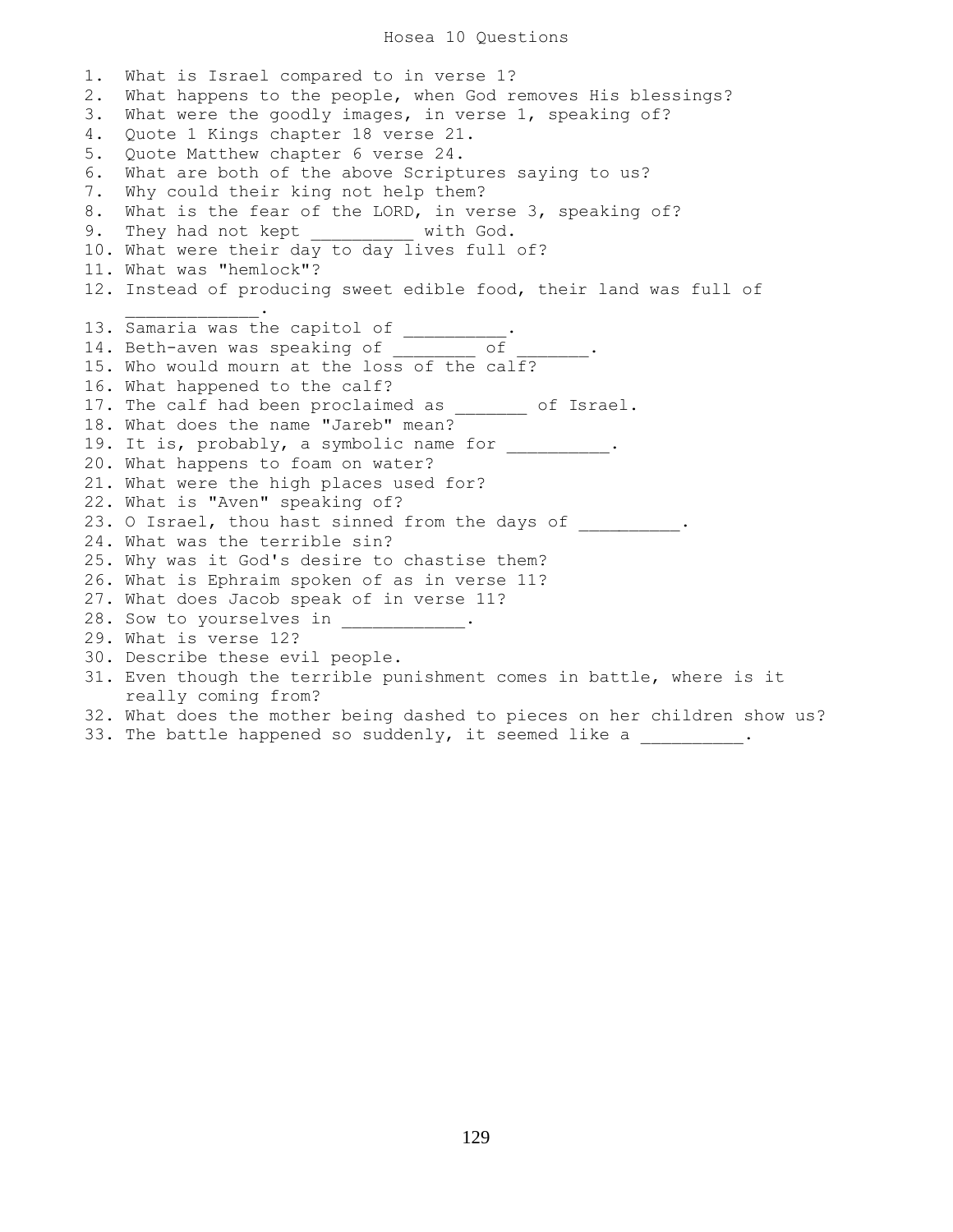We will begin this lesson in Hosea 11:1 "When Israel [was] a child, then I loved him, and called my son out of Egypt."

 Israel was known as the family of Jacob for their stay in Egypt. They became known as the nation of Israel on their journey to the promised land. God had seen them in their destitute condition, and He had mercy upon them. God took them for His family, and brought them out of Egypt. God redeemed them from heavy bondage in Egypt, and declared them to be His son. God loved them above all other nations.

 Hosea 11:2 "[As] they called them, so they went from them: they sacrificed unto Baalim, and burned incense to graven images."

 It seemed, that even from the beginning, they would fall away and worship false gods. God would forgive them, and start them again on the right path. It seemed, they could not handle good times. Each time they would fall away to worship other gods. It is a possibility that they began practicing the worship of false gods in Egypt, and never completely got rid of those bad habits. They were unfaithful from the beginning.

 Hosea 11:3 "I taught Ephraim also to go, taking them by their arms; but they knew not that I healed them."

 Ephraim had received the spiritual blessing of the right hand. God had gone to extra trouble to teach Ephraim His ways. Part of the reason for the 40 years of wandering, was to teach them His ways. God healed their unfaithfulness over and over. God forgave them, and gave them another chance. He tried to lead them and guide them, but they did not learn their lesson well. God acted as a loving parent.

 Hosea 11:4 "I drew them with cords of a man, with bands of love: and I was to them as they that take off the yoke on their jaws, and I laid meat unto them."

 These "cords of a man" mean that God had a hold on their guidance. God kept them close enough, that they could not completely wander away. All of this control that God kept over them was done in love. We see that even though God had controls on Ephraim, He still lifted the yoke, so that it would not be too heavy to bear. Matthew 11:30 "For my yoke [is] easy, and my burden is light." Notice, "I laid meat unto them". He blessed them with plenty to eat. God provided all their needs.

 Hosea 11:5 "He shall not return into the land of Egypt, but the Assyrian shall be his king, because they refused to return."

 We see that God has finally had enough of their unfaithfulness. God has stopped protecting them. They will not go back into Egypt where He found them, but their captivity will be even worse in Assyria. They refused to repent and return to God, so God has given them over to be punished.

 Hosea 11:6 "And the sword shall abide on his cities, and shall consume his branches, and devour [them], because of their own counsels."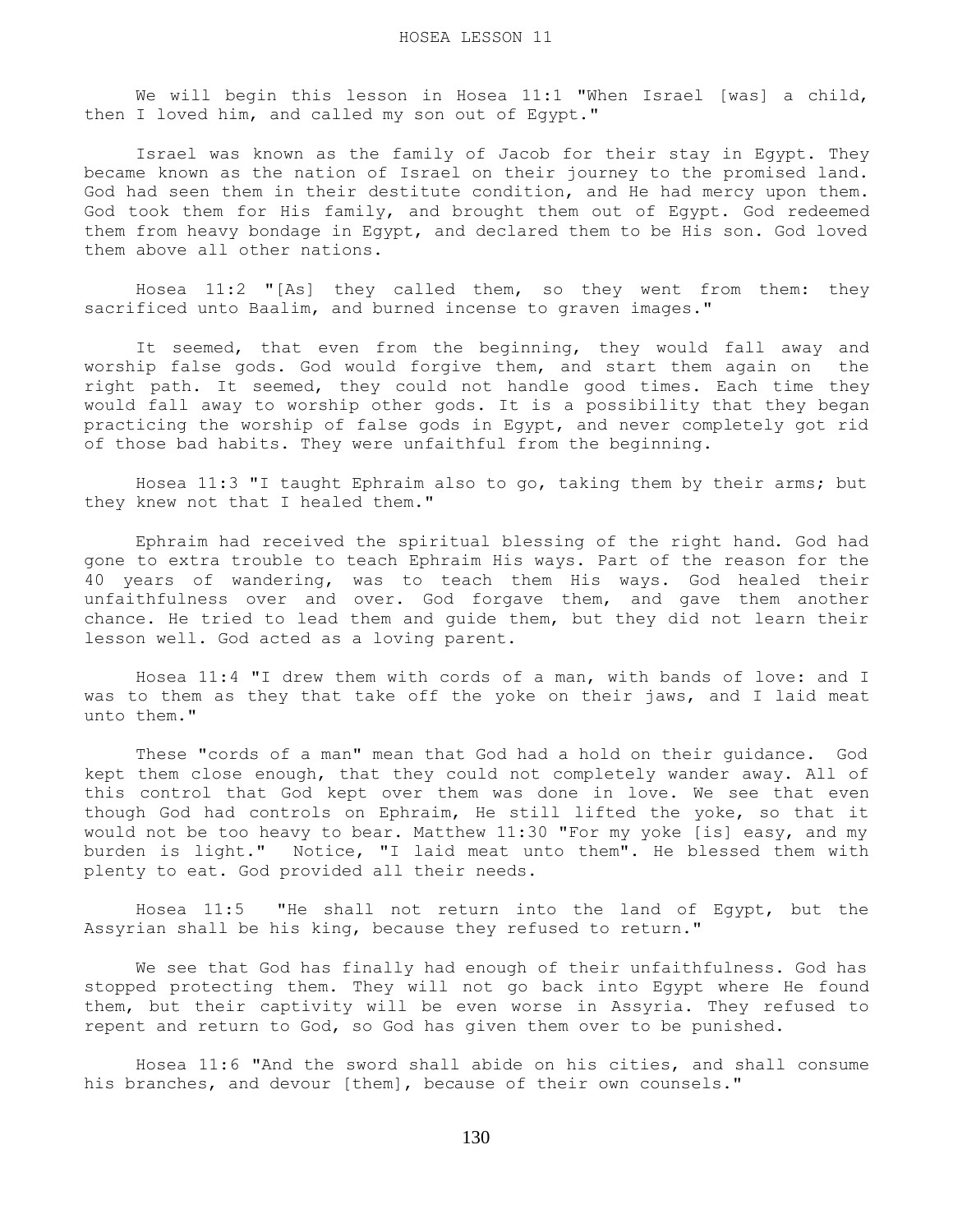This is speaking of the invasion that comes. This will be bloody. All the cities will be joined in this battle. The sword will be in all the cities. They had taken counsel from the world, instead of from God. The "consuming of the branches" would be all their young men falling in battle.

 Hosea 11:7 "And my people are bent to backsliding from me: though they called them to the most High, none at all would exalt [him]."

 They had been in right standing with God, and they of their own free will, have turned away from God. They are like many people today who walk with God for awhile, and the cares of this world cause them to fall away. God had called them to a special relationship with Him. They, of their own free will, refused to exalt Him as God.

 Hosea 11:8 "How shall I give thee up, Ephraim? [how] shall I deliver thee, Israel? how shall I make thee as Admah? [how] shall I set thee as Zeboim? mine heart is turned within me, my repentings are kindled together."

 The word "Admah" means earthy. "Zeboim" means gazelles. They were like wild animals, who were difficult to tame. God obviously loved Ephraim and Israel. He was like a loving parent that kept going back, forgiving them. They deserve to be totally destroyed, but God cannot bring Himself to do that. His heart is still upon them. God, even now, repents of the terrible punishment He had planned for them. Instead of total destruction, they are scattered. God never completely gives up on them. In the time of Jesus, He reaches out to them again. John 11:54 "Jesus therefore walked no more openly among the Jews; but went thence unto a country near to the wilderness, into a city called Ephraim, and there continued with his disciples."

 Hosea 11:9 "I will not execute the fierceness of mine anger, I will not return to destroy Ephraim: for I [am] God, and not man; the Holy One in the midst of thee: and I will not enter into the city."

 God is not man, that He has to explain why He forgives someone. God never pours out His wrath upon His own. He loves them and will make a way out for them. He will not completely destroy Ephraim. He will leave a door open in this situation. They will have opportunity to accept Jesus as their Saviour, when God pours out His mercy on mankind. God never stops loving, and that is why He sent His Son to save whosoever will. John 3:16 "For God so loved the world, that he gave his only begotten Son, that whosoever believeth in him should not perish, but have everlasting life."

 Hosea 11:10 "They shall walk after the LORD: he shall roar like a lion: when he shall roar, then the children shall tremble from the west."

 The lion is a mighty powerful animal, that sounds fearful when it roars. The fear of the LORD causes them to tremble. Ephraim will return to the LORD, and walk in His ways. The fear of the LORD is the beginning of wisdom.

 Hosea 11:11 "They shall tremble as a bird out of Egypt, and as a dove out of the land of Assyria: and I will place them in their houses, saith the LORD."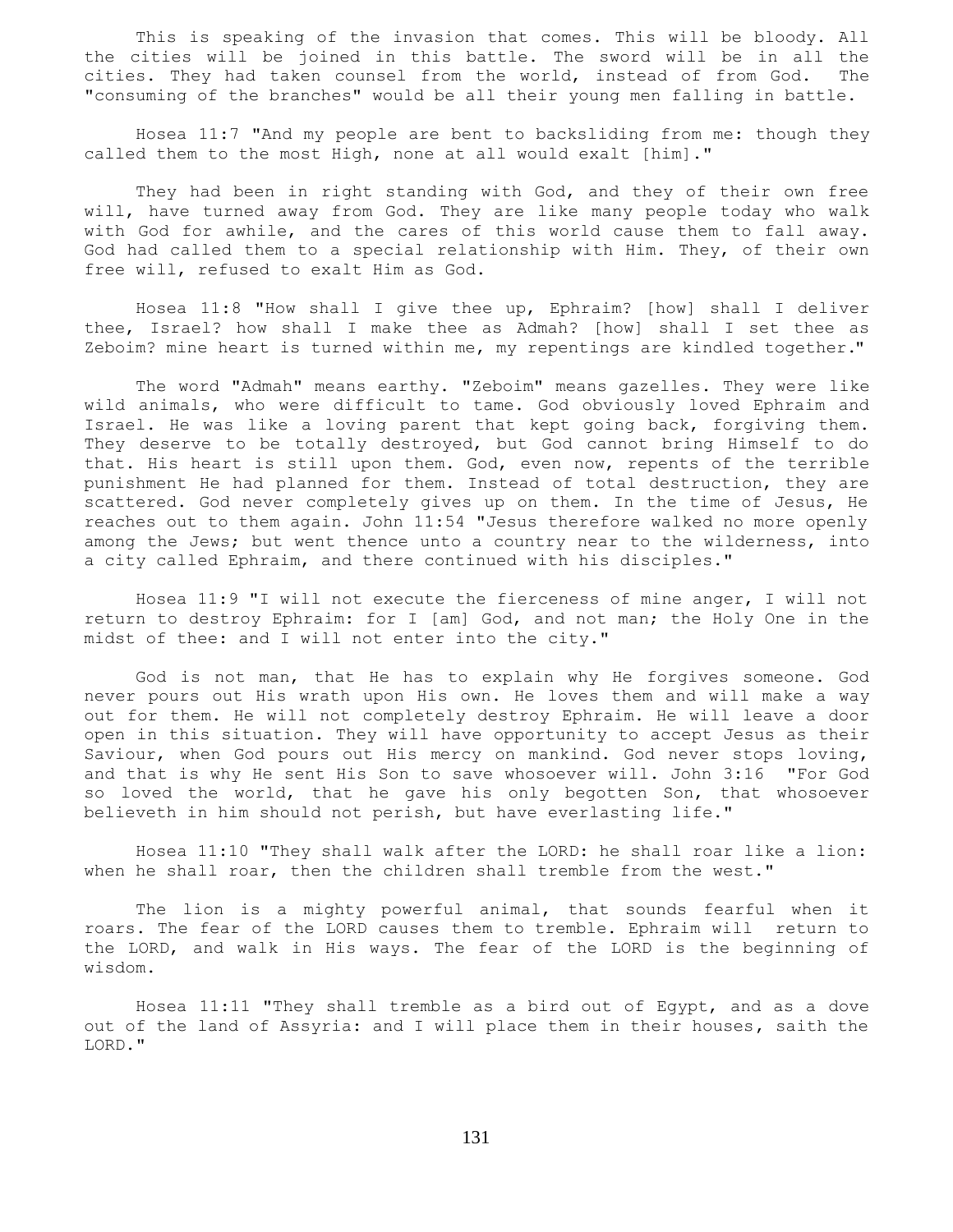This is speaking of a time, when they will be eager to return to their home, as a bird is eager to return to his nest. This speaks of a time when they will return home, and receive their houses again.

 Hosea 11:12 "Ephraim compasseth me about with lies, and the house of Israel with deceit: but Judah yet ruleth with God, and is faithful with the saints."

 Even though God will restore them, He still speaks of their unfaithfulness to Him. They are full of lies and deceit. Judah is the tribe that the Lord Jesus comes from. He is the Lion of the tribe of Judah. Jesus rules with God the Father. He rules all the world from Jerusalem in the land of Judah.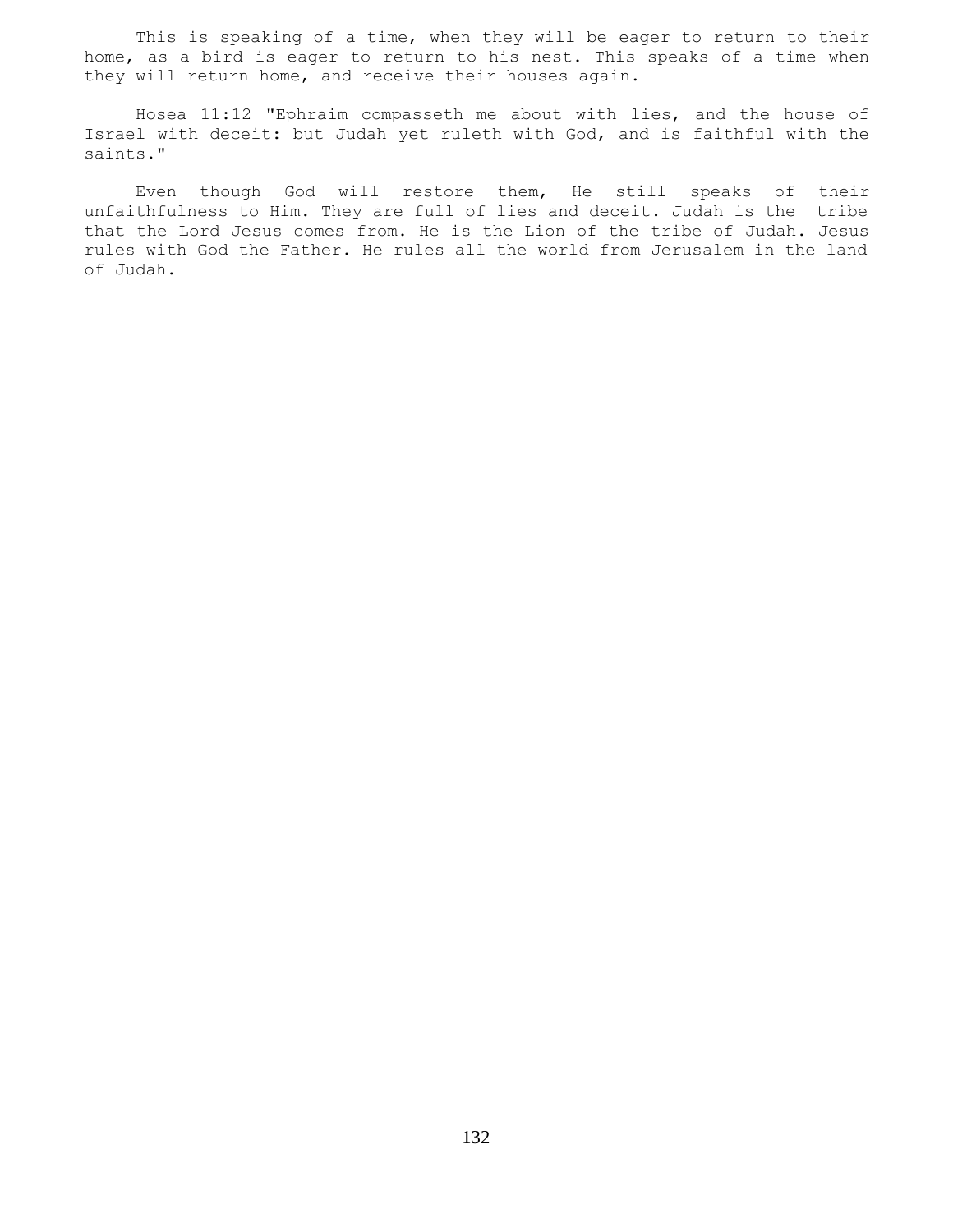Hosea 11 Questions

1. What does God call Israel in verse 1? 2. While they were in Egypt, they were spoken of as the family of  $\overline{\phantom{a}}$  ,  $\overline{\phantom{a}}$  ,  $\overline{\phantom{a}}$  ,  $\overline{\phantom{a}}$  ,  $\overline{\phantom{a}}$ 3. What terrible things did they do in return? 4. What, possibly, was the cause of their false worship? 5. **had received the spiritual blessing of the right hand.** 6. What was part of the reason they wandered 40 years in the wilderness? 7. God acted as a loving toward them. 8. What did "the cords of a man" indicate? 9. Quote Matthew chapter 11 verse 30. 10. What does "I laid meat unto them" mean? 11. Who will rule over them? 12. They had taken counsel of the 13. What was the "consuming of the branches"? 14. What is meant by "backsliding"? 15. What had they done of their own free will? 16. Quote Hosea chapter 11 verse 8? 17. What does the word "Admah" mean? 18. "Zeboim" means what? 19. In verse 8, what does God do that gives them a glimmer of hope? 20. Quote John chapter 11 verse 54? 21. Quote Hosea chapter 11 verse 9. 22. Does God have to explain why He forgives someone? 23. Quote John chapter 3 verse 16. 24. They shall walk after the LORD, he shall roar like a  $\qquad \qquad$ 25. What happens to Ephraim? 26. They tremble as a \_\_\_\_\_\_\_\_ out of Egypt. 27. What does God speak of, again, in verse 12?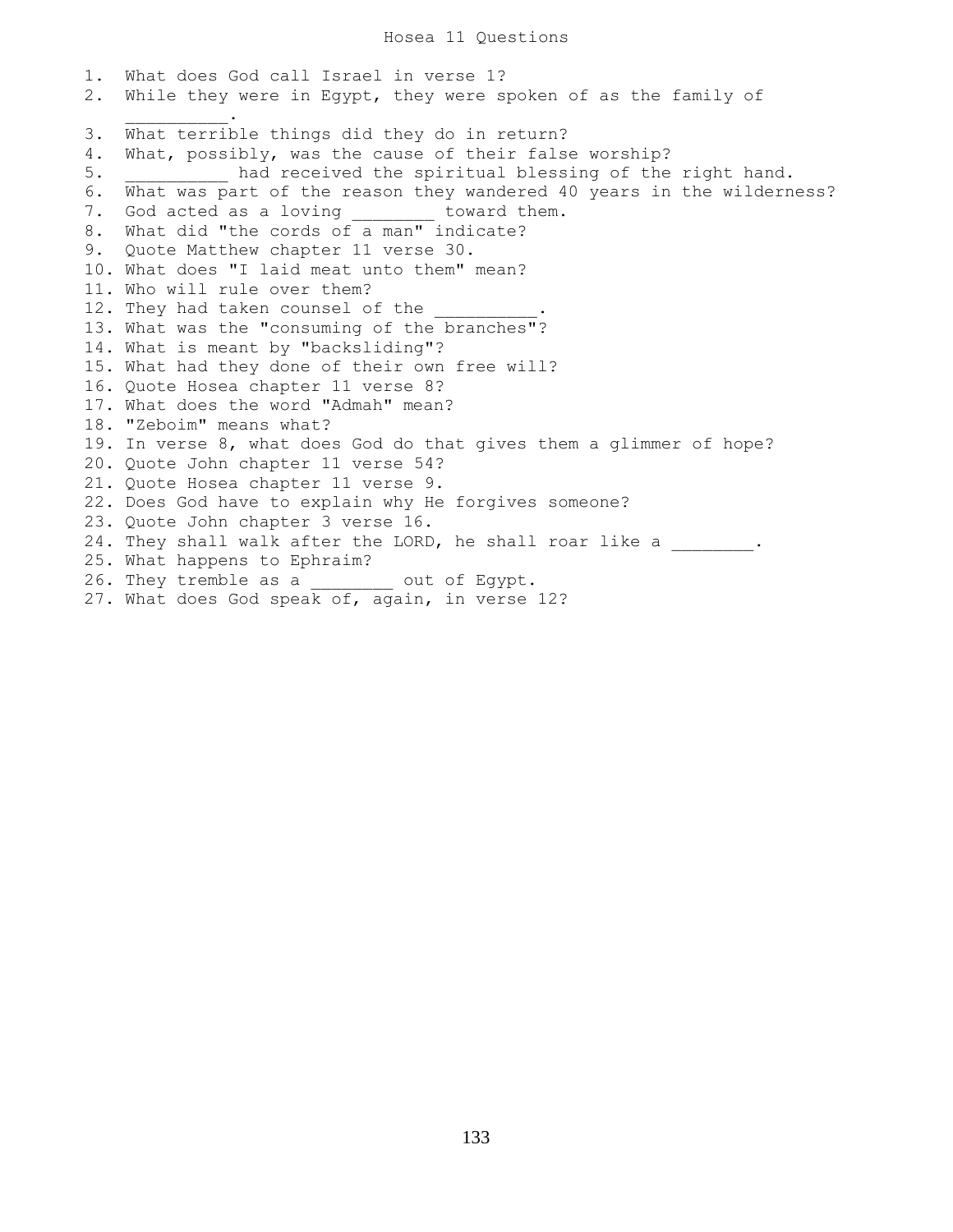We will begin this lesson in Hosea 12:1 "Ephraim feedeth on wind, and followeth after the east wind: he daily increaseth lies and desolation; and they do make a covenant with the Assyrians, and oil is carried into Egypt."

 In this chapter, we see again, that God is reminding Ephraim of their faults. The worst thing they did, besides worshipping false gods, was the fact they made treaty with a worldly country.

 Hosea 12:2 "The LORD hath also a controversy with Judah, and will punish Jacob according to his ways; according to his doings will he recompense him."

When Jacob is mentioned, it is speaking of all 12 tribes of Israel. God is not a respecter of persons. When they sin, they are judged of God, and made to pay whatever punishment God allots to them. He is a forgiving God, but He is, also, a just God.

 Hosea 12:3 "He took his brother by the heel in the womb, and by his strength he had power with God:"

 This is speaking of Jacob and Esau, when they were born. We remember from previous lessons, the birthright belonged to Esau, but he traded it to his brother Jacob for a bowl of soup. Even in their mother's womb, before they were born, there was war going on between the two. It has never stopped, until this very day. Jacob tricked His father into giving him the right hand {preferential} blessing.

 Hosea 12:4 "Yea, he had power over the angel, and prevailed: he wept, and made supplication unto him: he found him [in] Beth-el, and there he spake with us;"

 Jacob had wrestled all night with the angel of the Lord. Jacob won the battle, and caused the angel to bless him. God, through the angel, changed Jacob's name to Israel. All of this happened at Beth-el. "Beth-el" means house of God. Jacob's life was changed. He became the father of the 12 tribes of Israel.

Hosea 12:5 "Even the LORD God of hosts; the LORD [is] his memorial."

We saw in the verse before this, Jacob was sorrowful for his past. We, now, see salvation has come to him through covenant with God. It is not Israel that is God's memorial, but God that is Israel's memorial.

 Hosea 12:6 "Therefore turn thou to thy God: keep mercy and judgment, and wait on thy God continually."

 Their repentance has to do with man, but the greatest repentance for them, or us, is to repent and be brought back into right standing with God. God is never very far away. Turn to God, and He is there. This is saying, again, that salvation is a continual thing. Once a person receives salvation, they must continue to walk in that salvation. Psalms 27:14 "Wait on the LORD: be of good courage, and he shall strengthen thine heart: wait, I say, on the LORD."

134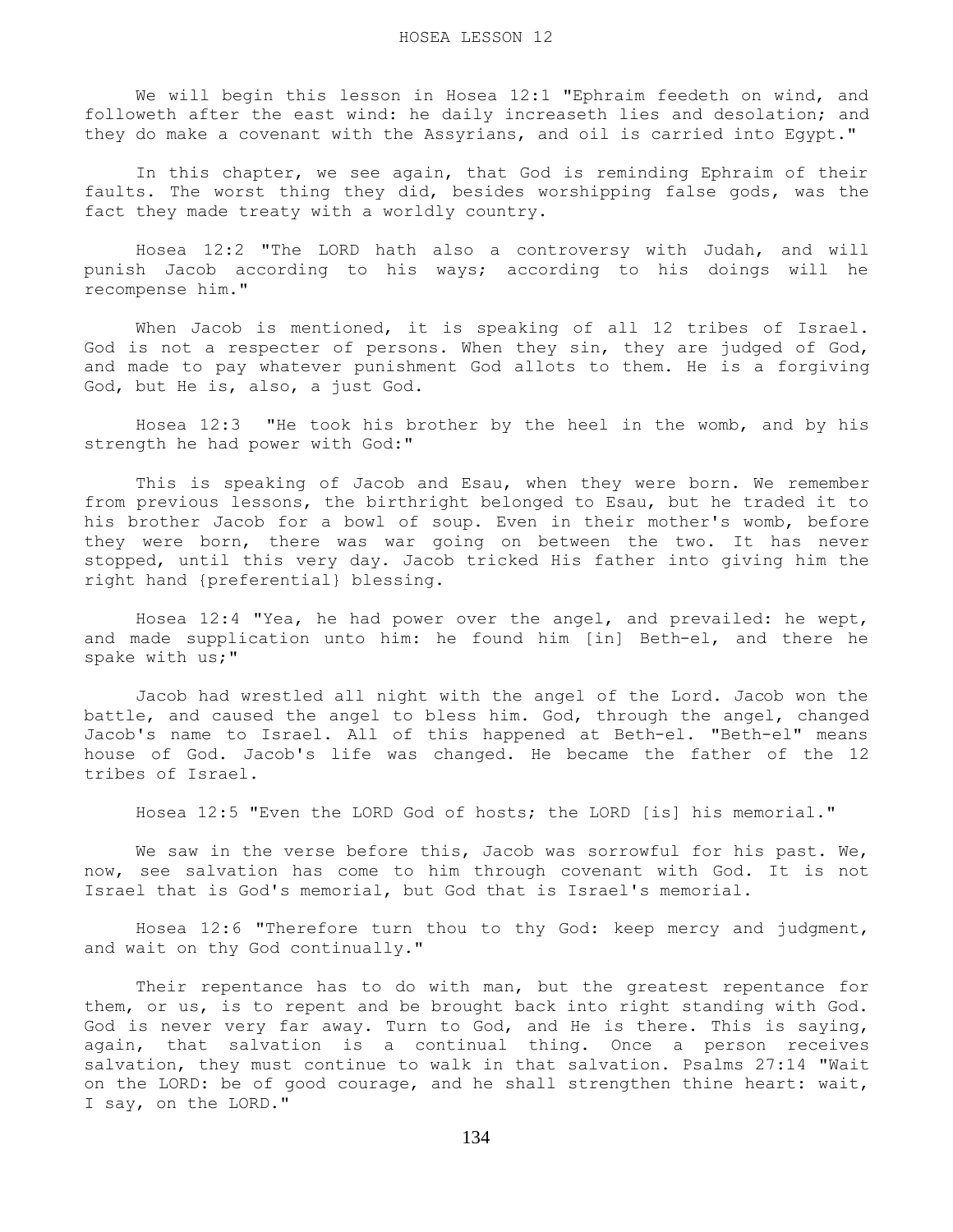Hosea 12:7 "[He is] a merchant, the balances of deceit [are] in his hand: he loveth to oppress."

 God always cautioned His people to deal with just weights. Leviticus 19:36 "Just balances, just weights, a just ephah, and a just hin, shall ye have: I [am] the LORD your God, which brought you out of the land of Egypt." One of the ways you could determine who belonged to God, was by the way they conducted themselves in business. Proverbs 11:1 "A false balance [is] abomination to the LORD: but a just weight [is] his delight." Those who oppress their neighbor are not godly people.

 Hosea 12:8 "And Ephraim said, Yet I am become rich, I have found me out substance: [in] all my labours they shall find none iniquity in me that [were] sin."

 There is not one place in the verse above, that God is given credit for making Ephraim rich. Ephraim thinks he has done this himself. Proverbs 30:12 "[There is] a generation [that are] pure in their own eyes, and [yet] is not washed from their filthiness." Ephraim thought he was perfect. He did not feel any guilt for the sins he committed. This is a dangerous place to be in. Those who know they are guilty of sin, seek a Saviour.

 Hosea 12:9 "And I [that am] the LORD thy God from the land of Egypt will yet make thee to dwell in tabernacles, as in the days of the solemn feast."

 During the time of the solemn feast, they dwelt in tabernacles. Sometimes, they are called booths. This could, also, be speaking of them dwelling in tents. This is just indicating an uncertain dwelling place. Abraham gave up his house, and dwelt in tents. He was looking for a city whose maker was God.

 Hosea 12:10 "I have also spoken by the prophets, and I have multiplied visions, and used similitudes, by the ministry of the prophets."

 The prophets did not speak their own words. They spoke the words God put into their mouths. God had given visions to warn them, as well. The similitudes in the ministry of the prophets were things, like Isaiah walking naked and barefoot in the street. The prophet was showing in the physical, the spiritual condition of the people. Another very good example of that, was Jeremiah wearing the yoke around his neck, when he ministered. The similitudes could be, also, speaking of the parables of things, like the vineyard that were given. God had used everything within His power to reach them, before it was too late.

 Hosea 12:11 "[Is there] iniquity [in] Gilead? surely they are vanity: they sacrifice bullocks in Gilgal; yea, their altars [are] as heaps in the furrows of the fields."

 Yes, there was iniquity in Gilead. Gilead was the mountain region east of Jordan. They have caused the anger of God to come against them, because they have sacrificed to idols in Gilead. They had sacrificed bullocks to strange false gods. They have made altars as memorials to false gods. "Heaps" have to do with establishing covenant, and heaping rocks up as a memorial.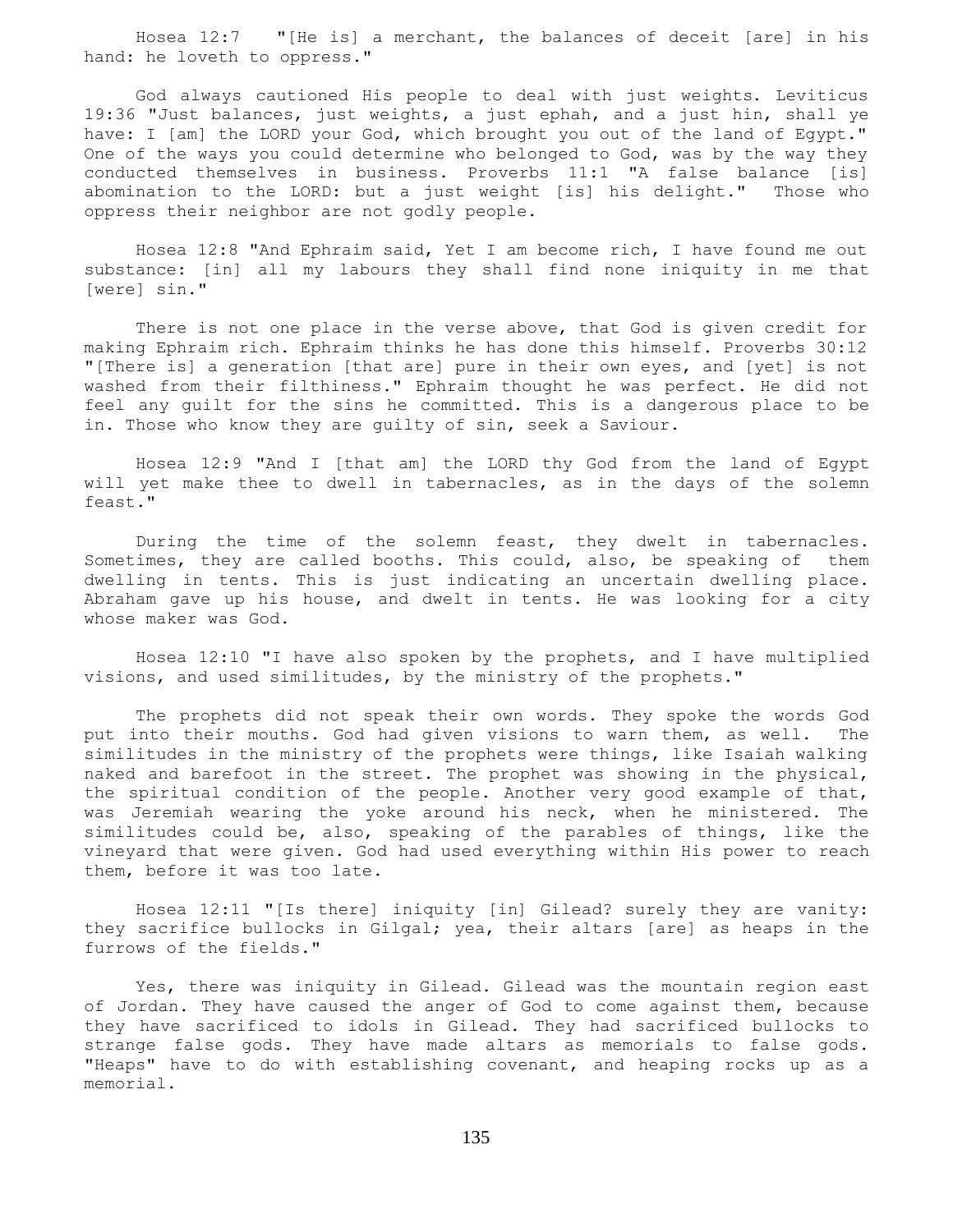Hosea 12:12 "And Jacob fled into the country of Syria, and Israel served for a wife, and for a wife he kept [sheep]."

 Israel "served for a wife" could be speaking of the 14 years he spent working for his uncle Laban for a wife. Genesis 28:5 "And Isaac sent away Jacob: and he went to Padan-aram unto Laban, son of Bethuel the Syrian, the brother of Rebekah, Jacob's and Esau's mother." He had not taken a wife of the heathen women around him, as his brother Esau did, but went to his uncle's, and found a wife of the same faith. He worked as a shepherd.

 Hosea 12:13 "And by a prophet the LORD brought Israel out of Egypt, and by a prophet was he preserved."

 The prophet that led them out of Egypt was Moses. Moses prayed, and God rained Manna from heaven for them to eat. God, through Moses, brought them 40 years through the wilderness with no lack in their life. God preserved them, to set them up as an example of His family to the whole world.

 Hosea 12:14 "Ephraim provoked [him] to anger most bitterly: therefore shall he leave his blood upon him, and his reproach shall his Lord return unto him."

 Instead of Ephraim being extremely grateful for what God had done for him, he rebelled against God over and over. God forgave him over and over and gave him another chance. Whatever happens to Ephraim, he has no one to blame but himself. His blood and punishment are brought on himself. His idolatry has gone too far. God has brought punishment.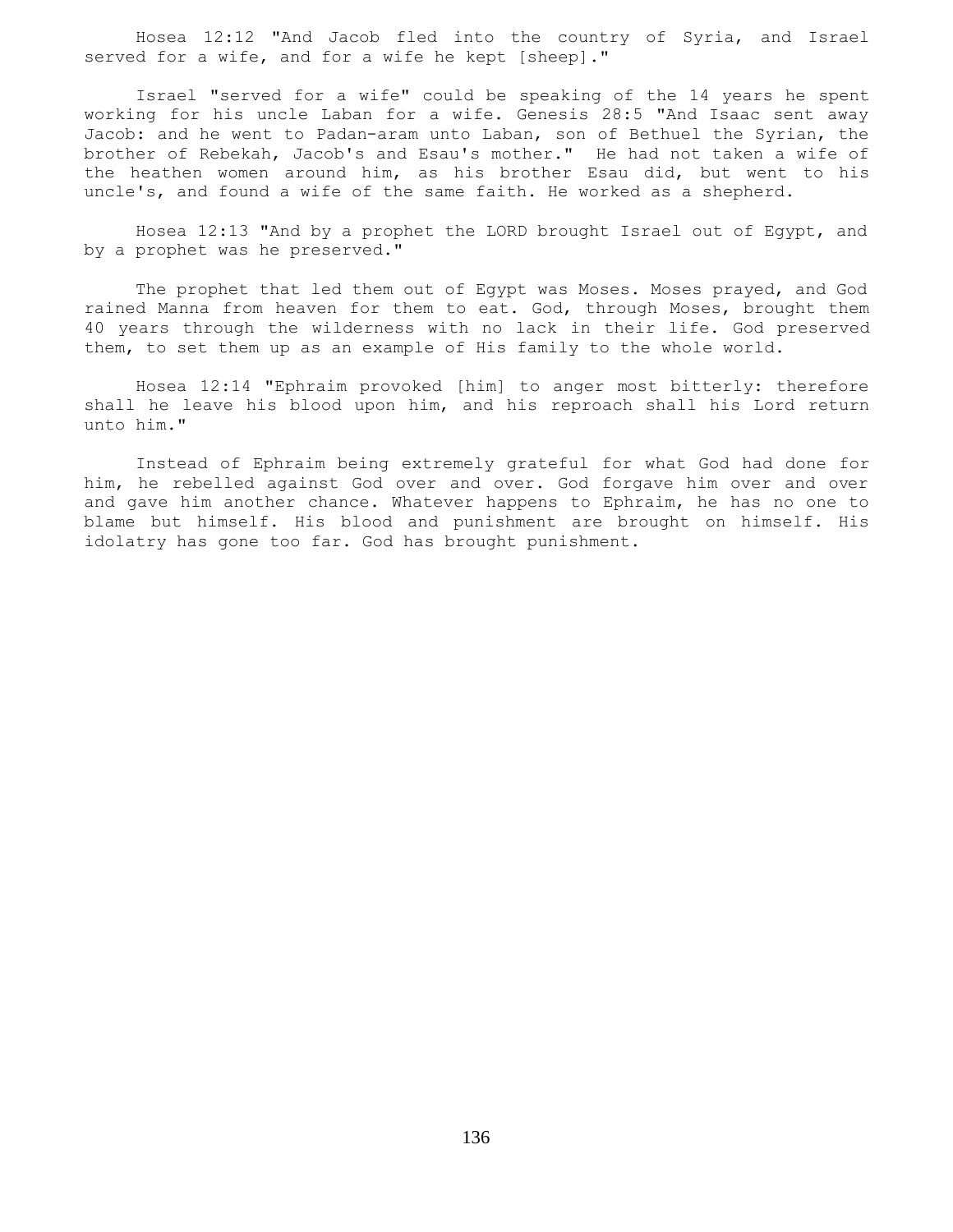1. God is reminding Ephraim of their 2. What was the worst thing they did, besides worshipping false gods? 3. What is God, besides a forgiving God? 4. When is verse 3 speaking of? 5. Who did the birthright belong to? 6. What was the preferential blessing? 7. Who had Jacob wrestled all night with? 8. Where did this happen? 9. What does the name mean? 10. Who is His memorial? 11. What advice did he receive in verse 6? 12. Quote Psalms chapter 27 verse 14. 13. God always cautioned his people about weights. 14. Quote Leviticus chapter 19 verse 36. 15. A false balance was an  $\qquad \qquad$  to the LORD. 16. What things could the tabernacles, in verse 9, imply? 17. What is the mention of the tabernacles indicating? 18. The prophet's words were actually \_\_\_\_\_\_\_\_ Words. 19. Name some of the similitudes given? 20. Is there iniquity in Gilead? 21. What terrible thing were they doing there? 22. What is meant, in verse 12, about "serving for a wife"? 23. Who did he work for? 24. What kind of work did he do? 25. What had Ephraim done? 26. What was his punishment for that?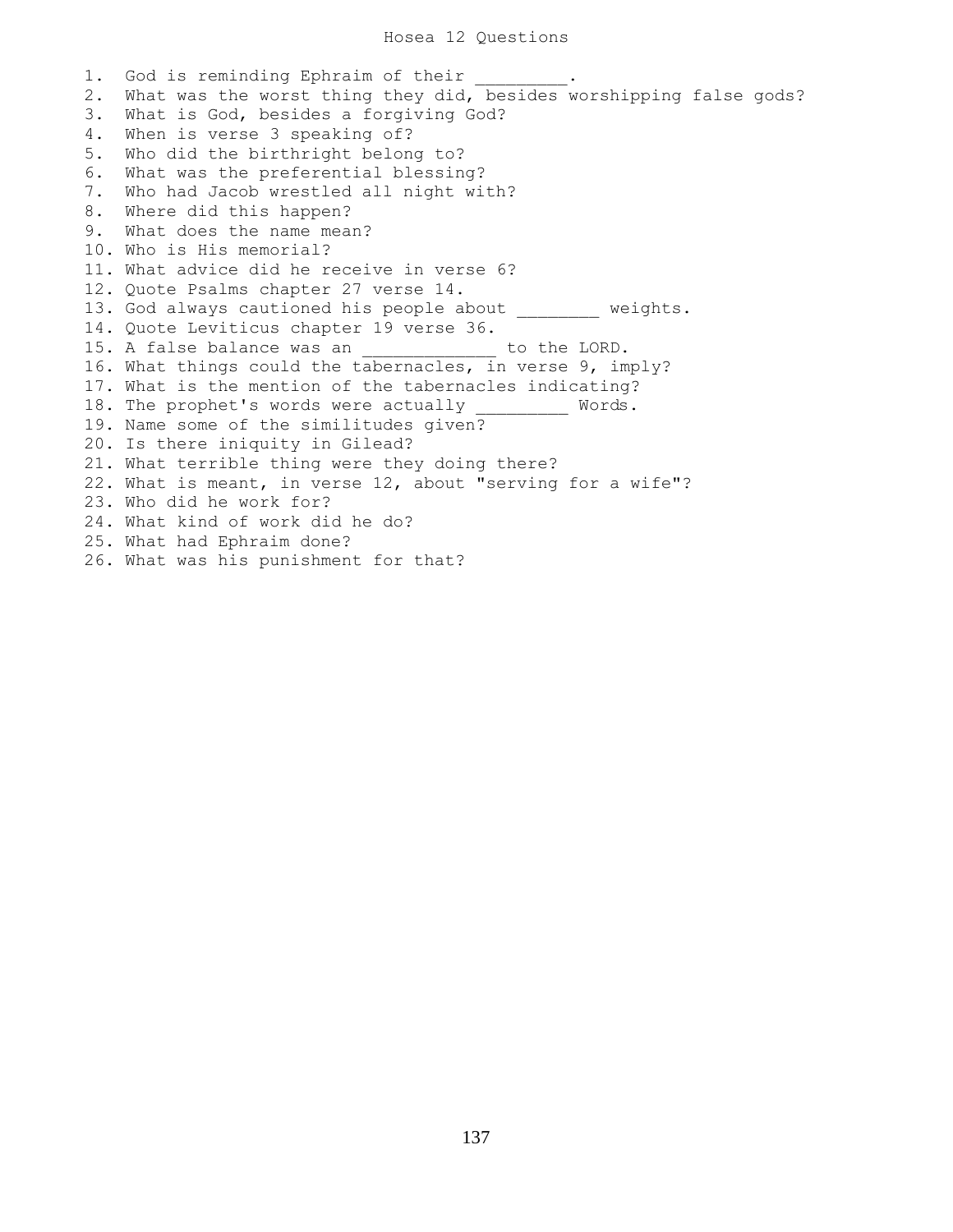We will begin this lesson in Hosea 13:1 "When Ephraim spake trembling, he exalted himself in Israel; but when he offended in Baal, he died."

 As long as Ephraim kept great fear and reverence for God, He did just fine. It was when he got too proud, and started worshipping Baal, that God was offended. It does not mean to imply that all the other worship of false gods was unimportant. It just means it grew to its worst stage, when they worshipped Baal. The worship of the golden calf in the wilderness had been terrible, and many died in punishment for it, but this is speaking of the whole land being involved in the worship of Baal. Jereboam instituted the worship of the calf as God. The death of the nation was sounded, when this last offence against God came.

 Hosea 13:2 "And now they sin more and more, and have made them molten images of their silver, [and] idols according to their own understanding, all of it the work of the craftsmen: they say of them, Let the men that sacrifice kiss the calves."

 The making of idols was just another sign of how far they had fallen from God. They used the precious metals of silver and gold, that God had blessed them with, to make these abominable idols. Anything that you can see, is not God. If it is made by human hands, it is not God. Even this calf was made by human hands, and was not to be worshipped. God is a Spirit. Kissing the calves just shows the degradation of their worship.

 Hosea 13:3 "Therefore they shall be as the morning cloud, and as the early dew that passeth away, as the chaff [that] is driven with the whirlwind out of the floor, and as the smoke out of the chimney."

 All of these things are experienced for a moment and fade away. The "chaff" many times, symbolizes the lost of the world. Their terrible sin, they had committed, was bringing them to swift destruction.

 Hosea 13:4 "Yet I [am] the LORD thy God from the land of Egypt, and thou shalt know no god but me: for [there is] no saviour beside me."

 Exodus 14:13 "And Moses said unto the people, Fear ye not, stand still, and see the salvation of the LORD, which he will shew to you today: for the Egyptians whom ye have seen today, ye shall see them again no more for ever." Acts 4:12 "Neither is there salvation in any other: for there is none other name under heaven given among men, whereby we must be saved."

 Hosea 13:5 "I did know thee in the wilderness, in the land of great drought."

 God had protected them from the famine. He had caused water to come from the Rock to take care of their thirst. They should recognize His goodness, and be faithful to Him.

 Hosea 13:6 "According to their pasture, so were they filled; they were filled, and their heart was exalted; therefore have they forgotten me."

138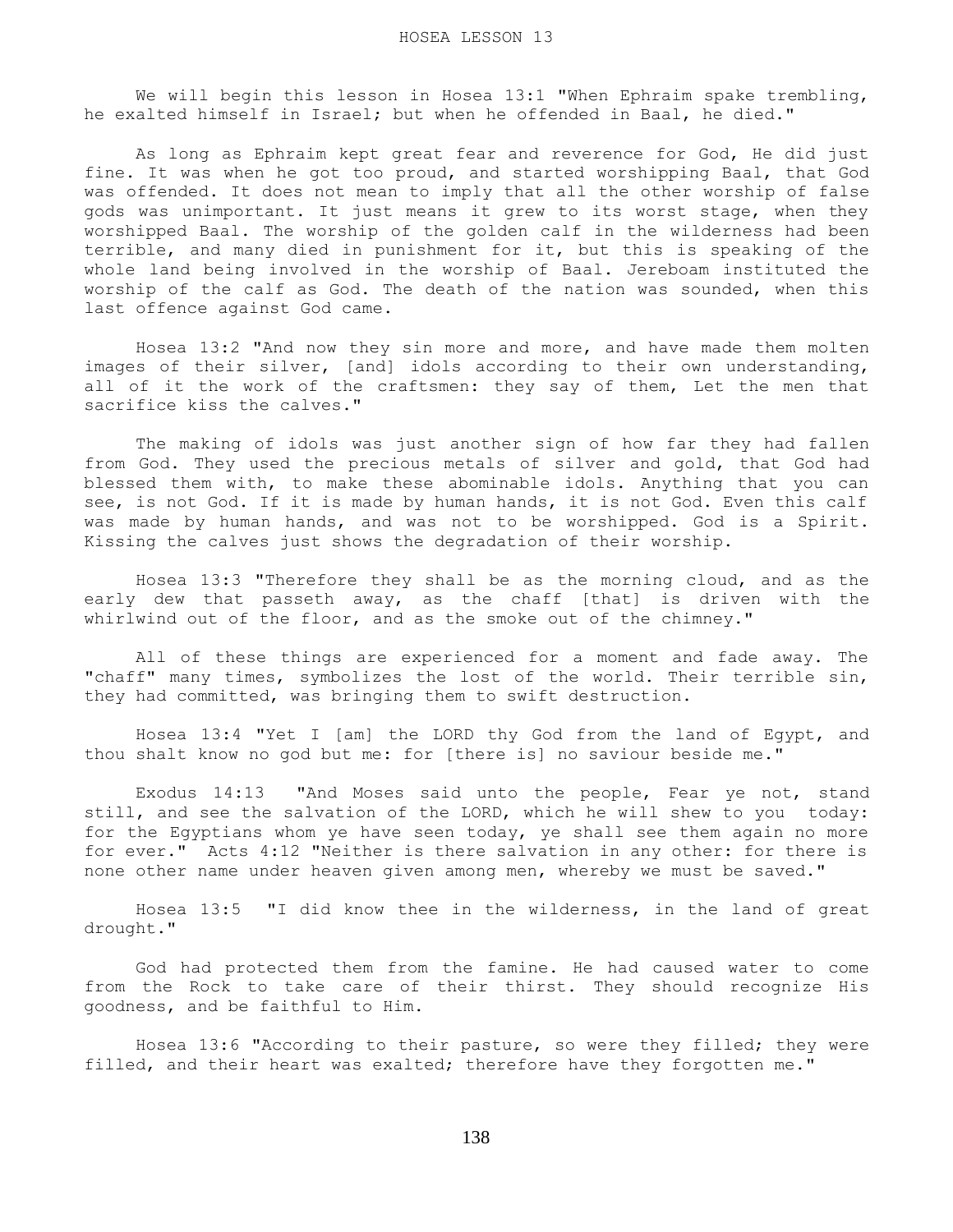God had led them to green pastures. He had provided for their every need. The most difficult time to stay in good fellowship with the Lord, is when everything is going great. We have a tendency to be like them, when things are running smooth. We take God for granted, and the first thing you know, we are backsliding. A believer in God never stands still. They are either pressing closer to God {usually in time of great trials}, or they are drifting away from God. They had become comfortable and wandered away from God.

 Hosea 13:7 "Therefore I will be unto them as a lion: as a leopard by the way will I observe [them]:"

The end of all their sin is destruction. The lion, or leopard, stalks its prey, and then at a convenient time, pounces on them. The destruction that comes on them for their unfaithfulness to God, will be sudden.

 Hosea 13:8 "I will meet them as a bear [that is] bereaved [of her whelps], and will rend the caul of their heart, and there will I devour them like a lion: the wild beast shall tear them."

 A mother bear, that has lost her whelps, is a ferocious animal. She will destroy everything that gets in her way. This is speaking of this ferocious animal grabbing at the heart area, and tearing an opening to the heart to kill it.

 Hosea 13:9 "O Israel, thou hast destroyed thyself; but in me [is] thine help."

 This is a cry for them to stop and consider all of this, before it is too late. Their only help is in the Lord.

 Hosea 13:10 "I will be thy king: where [is any other] that may save thee in all thy cities? and thy judges of whom thou saidst, Give me a king and princes?"

 Israel had been unfaithful to God, when they sought the help of the worldly kings around them. God was their help. These worldly kings not only could not save them from destruction, but would not, if they could. They have made agreement with the world and left God. God is the only One that could, and would, save them.

 Hosea 13:11 "I gave thee a king in mine anger, and took [him] away in my wrath."

 God had never wanted Israel to have an earthly king. He wanted to be their only King. They kept insisting on having a king like the countries around them, until God gave them Saul to be their king. It turned out he was not a good king, and God {in His wrath} destroyed him, and put David in his place as king.

Hosea 13:12 "The iniquity of Ephraim [is] bound up; his sin [is] hid."

 The sin of Ephraim had not been forgotten. He might believe it to be hidden, but God knew. God would bring judgment upon them.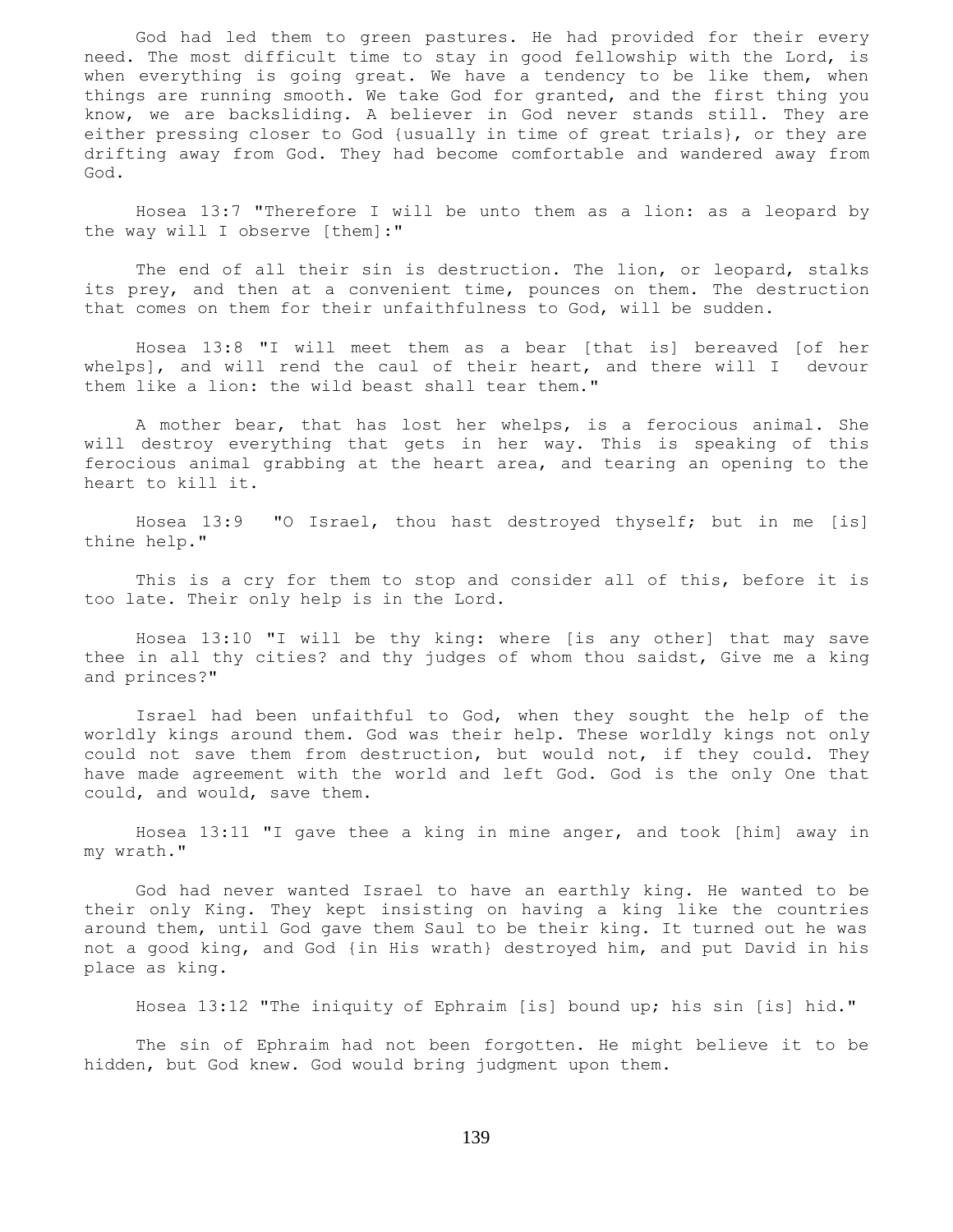Hosea 13:13 "The sorrows of a travailing woman shall come upon him: he [is] an unwise son; for he should not stay long in [the place of] the breaking forth of children."

 This is speaking of the pain accompanied with child birth. The severity of the punishment is compared to the pain of childbirth. His sorrow will overcome him. It is very bad to stay in the sin, that got him into this trouble. His way out is through repentance.

 Hosea 13:14 "I will ransom them from the power of the grave; I will redeem them from death: O death, I will be thy plagues; O grave, I will be thy destruction: repentance shall be hid from mine eyes."

 This is a promise that God will redeem them. Jesus defeated death, when He rose from the grave. This is a promise of restoration to them. Not restoration to their homeland, but restoration to their God. God will not repent of their punishment, but will use it to change them.

 Hosea 13:15 "Though he be fruitful among [his] brethren, an east wind shall come, the wind of the LORD shall come up from the wilderness, and his spring shall become dry, and his fountain shall be dried up: he shall spoil the treasure of all pleasant vessels."

 The coming storm would not completely do away with them. Ephraim speaks of double fruit, and is thought of as being fruitful. The wind of an angry God can change that. The wind shows up in the Assyrians that take the land, but comes from God. The Assyrians do take the vessels for spoil.

 Hosea 13:16 "Samaria shall become desolate; for she hath rebelled against her God: they shall fall by the sword: their infants shall be dashed in pieces, and their women with child shall be ripped up."

 This is speaking of their capital. The severity of the war is shown in the infants being dashed to pieces, and the women with child being ripped apart. This is a very nasty war. We must remember, they actually bought it upon themselves, when they worshipped false gods.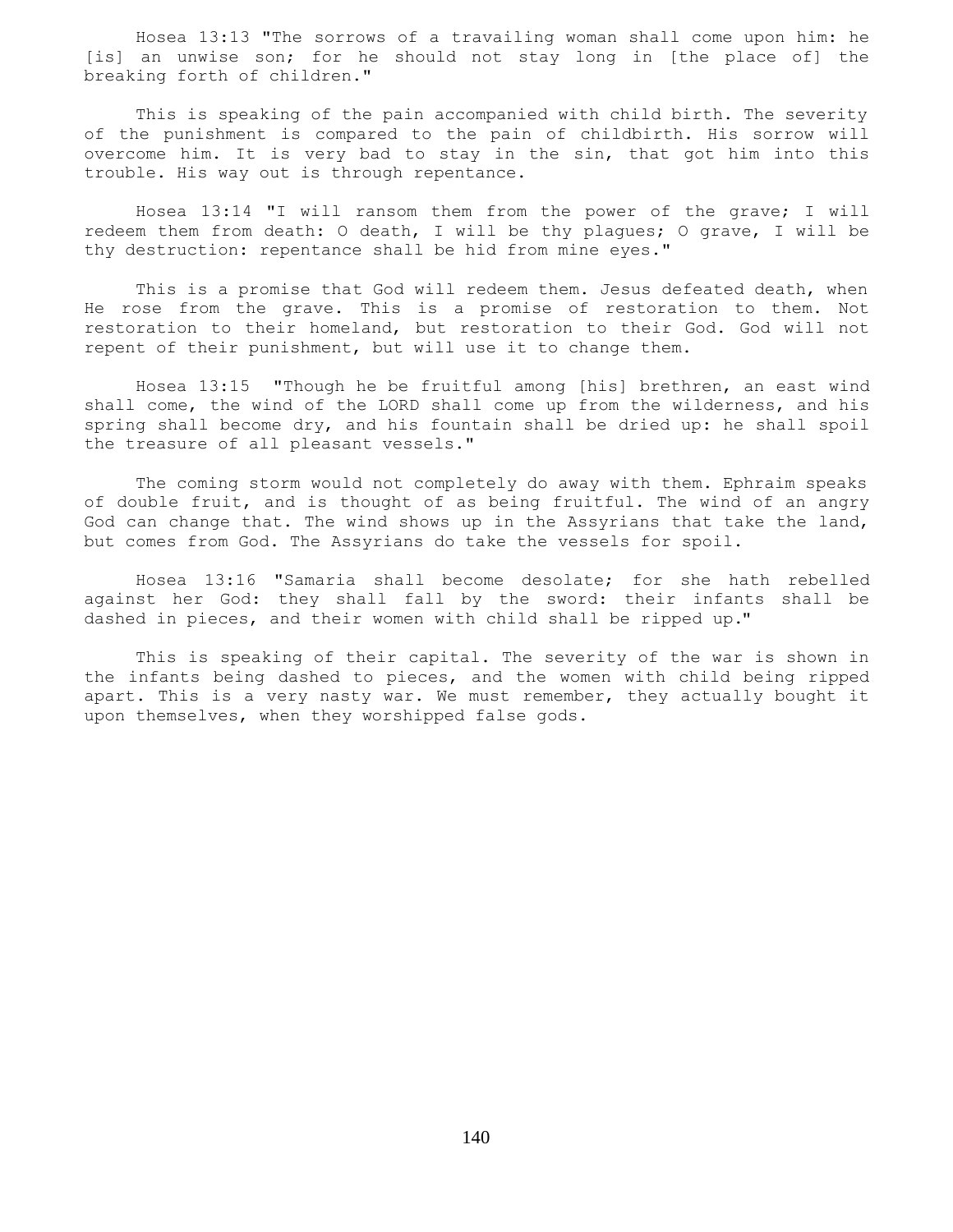## Hosea 13 Questions

1. When Ephraim spake \_\_\_\_\_\_\_\_\_\_, he exalted himself in Israel. 2. When he offended in Baal, he 3. Who instituted the worship of the calf as God in Ephraim? 4. What had they made with their silver? 5. God is a \_\_\_\_\_\_\_\_\_. 6. What things were they compared to in verse 3? 7. What did these things have in common? 8. What did the "chaff", many times, symbolize? 9. Quote Exodus chapter 14 verse 13. 10. Quote Acts chapter 4 verse 12. 11. When is the most difficult time to stay in fellowship with God? 12. Verse 7 says, God will be to them as a 13. Describe a mother bear who has lost her whelps. 14. What is verse 9, really? 15. Who had Israel sought help from? 16. Who was the king God had given them in His anger? 17. Who did God replace him with? 18. What was their trouble compared to in verse 13? 19. What is his only way out of this trouble? 20. What is verse 14 a promise of? 21. What takes away the fruit of Ephraim? 22. How bad was the war?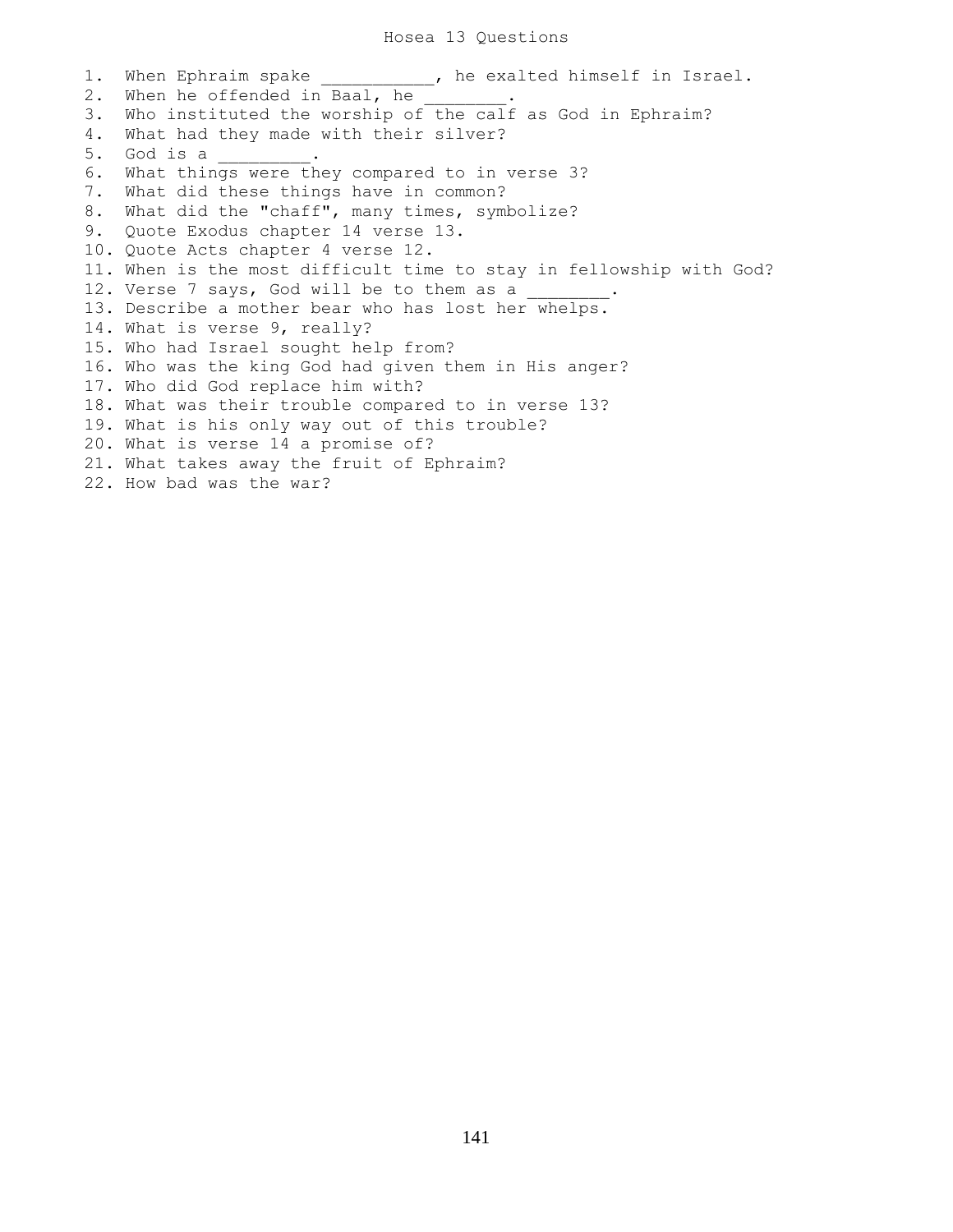We will begin this lesson in Hosea 14:1 "O Israel, return unto the LORD thy God; for thou hast fallen by thine iniquity."

 This begins with a plea from God for Israel to repent, and return to God. The truth is that God would look for any signs of repentance from them, because He wants to forgive them. God mentions the reason for their fall as their iniquity.

 Hosea 14:2 "Take with you words, and turn to the LORD: say unto him, Take away all iniquity, and receive [us] graciously: so will we render the calves of our lips."

 Verse 2 above, reminds me of the following Scripture. II Chronicles 7:14 "If my people, which are called by my name, shall humble themselves, and pray, and seek my face, and turn from their wicked ways; then will I hear from heaven, and will forgive their sin, and will heal their land." Both Scriptures are a call for prayer of repentance. I John 1:9 "If we confess our sins, he is faithful and just to forgive us [our] sins, and to cleanse us from all unrighteousness." "Render the calves of our lips" would be an expression of the sacrifice of praise to God.

 Hosea 14:3 "Asshur shall not save us; we will not ride upon horses: neither will we say any more to the work of our hands, [Ye are] our gods: for in thee the fatherless findeth mercy."

 This is expressing the fact that no world ruler could save them. There is no one who can save them, but God. They renounce, also, the idols they had made with their own hands. They will no longer trust in the power of their horses in battle. They realize that only God is merciful.

 Hosea 14:4 "I will heal their backsliding, I will love them freely: for mine anger is turned away from him."

 This speaks of God, who has accepted their repentance, and set them in right standing with Himself. It is God's mercy and grace that saves them. God will cause them to love Him. They will no longer be tempted to backslide. They will rest in God. Ephesians 2:8 "For by grace are ye saved through faith; and that not of yourselves: [it is] the gift of God:" Ephesians 2:9 "Not of works, lest any man should boast." II Corinthians 5:21 "For he hath made him [to be] sin for us, who knew no sin; that we might be made the righteousness of God in him."

 Hosea 14:5 "I will be as the dew unto Israel: he shall grow as the lily, and cast forth his roots as Lebanon."

 This speaks of total restoration. Luke 12:27 "Consider the lilies how they grow: they toil not, they spin not; and yet I say unto you, that Solomon in all his glory was not arrayed like one of these."

 Hosea 14:6 "His branches shall spread, and his beauty shall be as the olive tree, and his smell as Lebanon."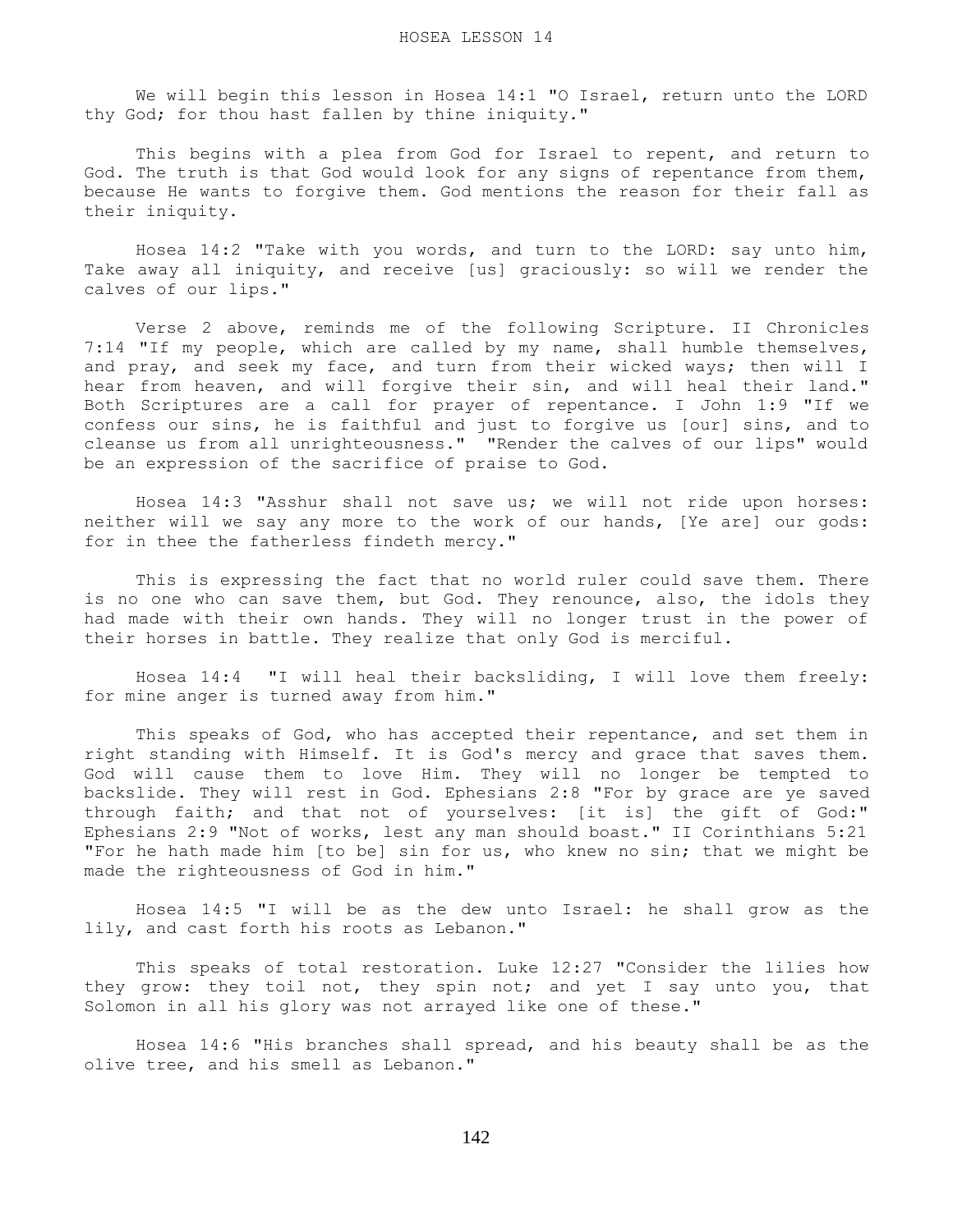God has completely turned away His anger from Israel, and His blessings are upon him. The beauty of growth in the Lord is spoken of here. The olive tree speaks of the Spirit. They will be beautiful, and smell as Lebanon. This is speaking of them becoming the bride. Song of Solomon 2:13 "The fig tree putteth forth her green figs, and the vines [with] the tender grape give a [good] smell. Arise, my love, my fair one, and come away." Romans 11:24 "For if thou wert cut out of the olive tree which is wild by nature, and wert graffed contrary to nature into a good olive tree: how much more shall these, which be the natural [branches], be graffed into their own olive tree?"

 Hosea 14:7 "They that dwell under his shadow shall return; they shall revive [as] the corn, and grow as the vine: the scent thereof [shall be] as the wine of Lebanon."

 God is the protector here. It is His shadow that protects. It is God who makes the earth produce from the grain of seed we plant. It is His rain and sunshine which brings growth. It is the blessing of God that makes it produce. The beautiful order of a productive plant is spoken of here.

 Hosea 14:8 "Ephraim [shall say], What have I to do any more with idols? I have heard [him], and observed him: I [am] like a green fir tree. From me is thy fruit found."

 Ephraim has totally abandoned idol worship. Ephraim has learned his lesson. His safety and help is in God. God's eyes are set on Israel to bless him. The green fir tree speaks of eternal life. God is the provider of all fruit. We must not depend upon anything on this earth for our source. God is our source.

 Hosea 14:9 "Who [is] wise, and he shall understand these [things]? prudent, and he shall know them? for the ways of the LORD [are] right, and the just shall walk in them: but the transgressors shall fall therein."

 The fear of the Lord is the beginning of wisdom. Those who are wise accept the salvation offered to them by the Lord, and then walk in that salvation. Those who choose God live in the righteousness that He has provided. Those who reject the Lord, shall die in their sin.

143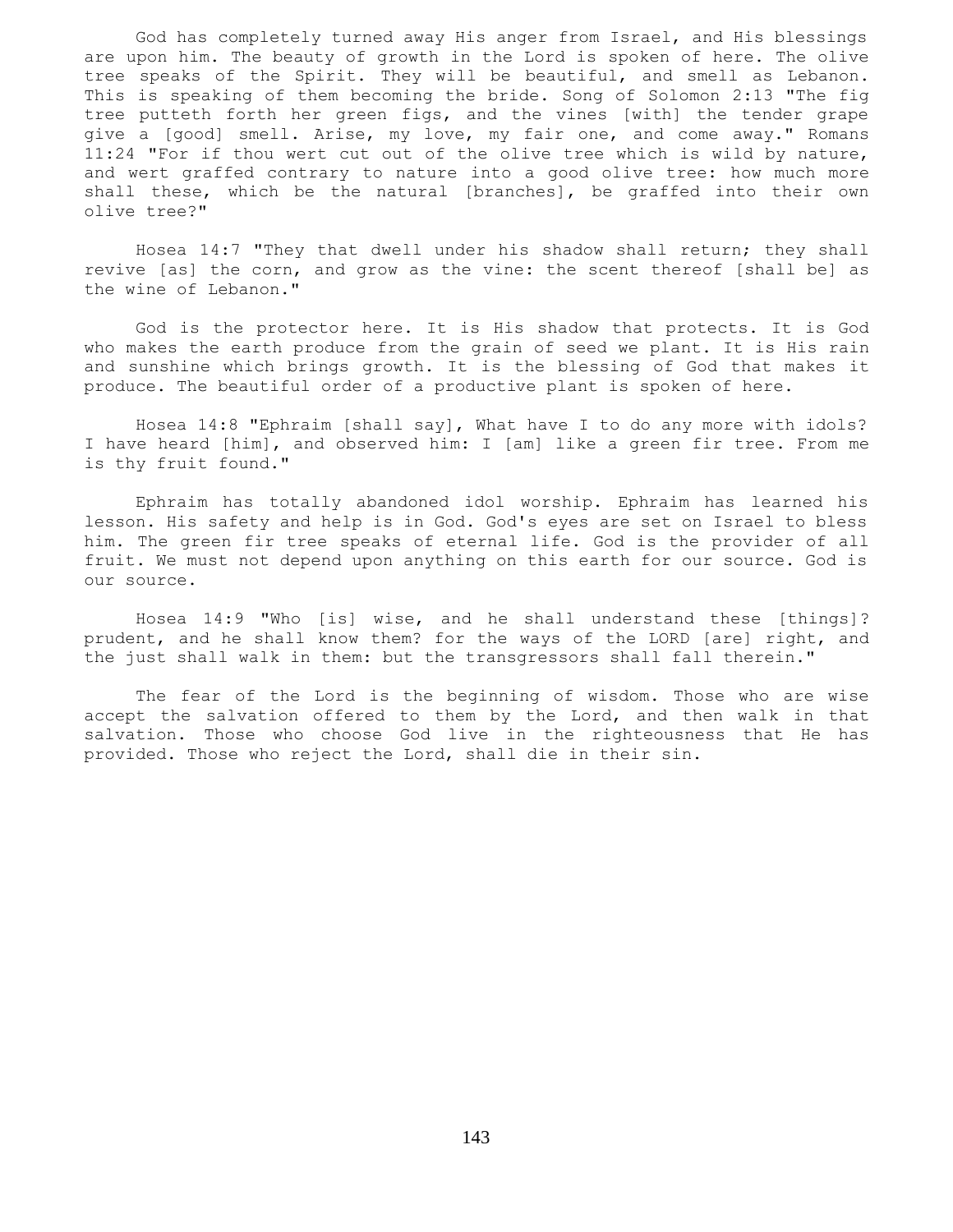## Hosea 14 Questions

1. What is the plea of God in verse 1? 2. Why would God look for any signs of repentance? 3. Quote 2 Chronicles chapter 7 verse 14. 4. Quote 1 John chapter 1 verse 9. 5. What does "render the calves of our lips" indicate? 6. What is verse 3 saying about Asshur? 7. They renounce their \_\_\_\_\_\_\_\_ in verse 3.<br>8. I will heal their \_\_\_\_\_\_\_\_\_\_\_\_\_. 8. I will heal their \_\_\_\_\_\_\_\_\_\_\_\_\_. 9. It is God's \_\_\_\_\_\_\_\_ and \_\_\_\_\_\_\_ that saves them. 10. Quote Ephesians chapter 2 verses 8 and 9. 11. Quote 2 Corinthians chapter 5 verse 21. 12. I will be as the \_\_\_\_\_\_ to Israel. 13. What does verse 5 speak of? 14. Quote Luke chapter 12 verse 27. 15. Verse 6 says, his beauty shall be as the  $\frac{1}{\sqrt{1-\frac{1}{n}}}\frac{1}{\sqrt{1-\frac{1}{n}}}\cdots$ 16. The olive tree speaks of the \_\_\_\_\_\_\_\_\_ 17. Quote Song of Solomon chapter 2 verse 13. 18. Who is Romans chapter 11 verse 24 speaking of? 19. Who makes the bare grain produce? 20. What statement does Ephraim make in verse 8? 21. The green fir tree speaks of  $\frac{1}{2}$  \_\_\_\_\_\_\_\_\_\_\_\_\_\_\_\_\_\_\_. 22. Quote Hosea chapter 14 verse 9. 23. The \_\_\_\_\_\_\_ of the \_\_\_\_\_\_ is the beginning of wisdom.